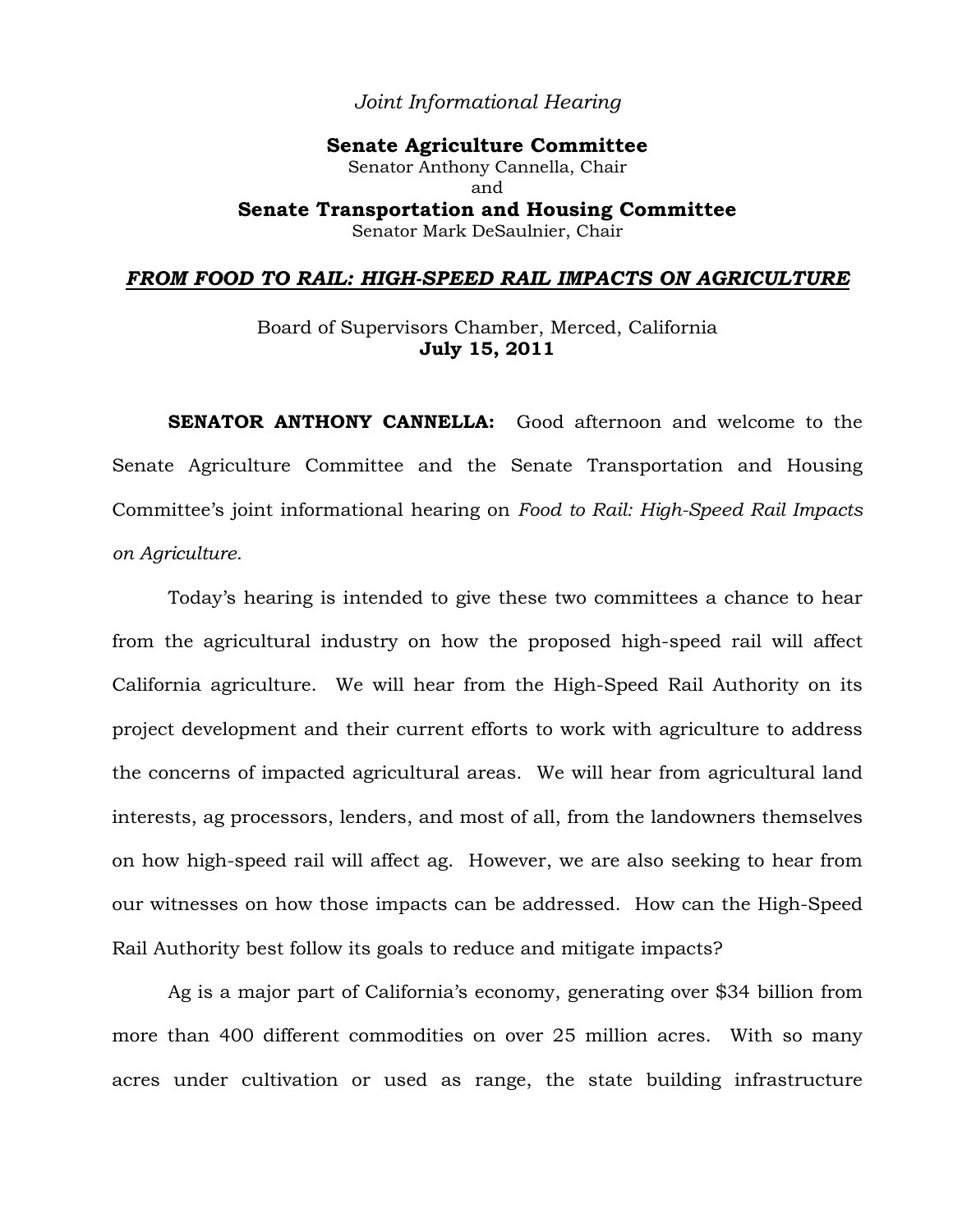through ag land is not a new concept. Roads, highways, canals, and many other projects have affected agricultural lands throughout the history of this state.

With the first section of rail proposed to be built from north of Bakersfield to north of Fresno, right through the heart of California's most fertile agricultural region, the interaction between the building of high-speed rail and agriculture will be the first in the state. It is important that the building of these first miles of high-speed rail be done in a way that minimizes impact to the local area to the greatest extent possible because everyone across California who may be impacted is anxiously watching.

I also want to be clear, this specifically impacts agriculture. So when the panelists come up, I would like for them to limit their comments to impacts to ag because that's the purpose of this meeting. During the public comment, the couple of minutes you have, you can talk about whatever you want, but this specifically impacts ag. It's not to rehash the merits of high-speed rail. So with that, I'll turn it over to the Chair of Transportation and Housing Committee, Senator DeSaulnier.

#### **SENATOR MARK DeSAULNIER:** Thank you, Anthony.

I'm Mark DeSaulnier. I represent the 7<sup>th</sup> Senate District in the California Senate. That's the East Bay/Contra Costa County. I'm delighted to be here. I had a delightful drive down here.

I think Anthony said it all. In terms of at least what I would like to hear today, is the impacts to your communities, to ag specifically, and get your viewpoints. This is a huge project. It's not without controversy in all parts of the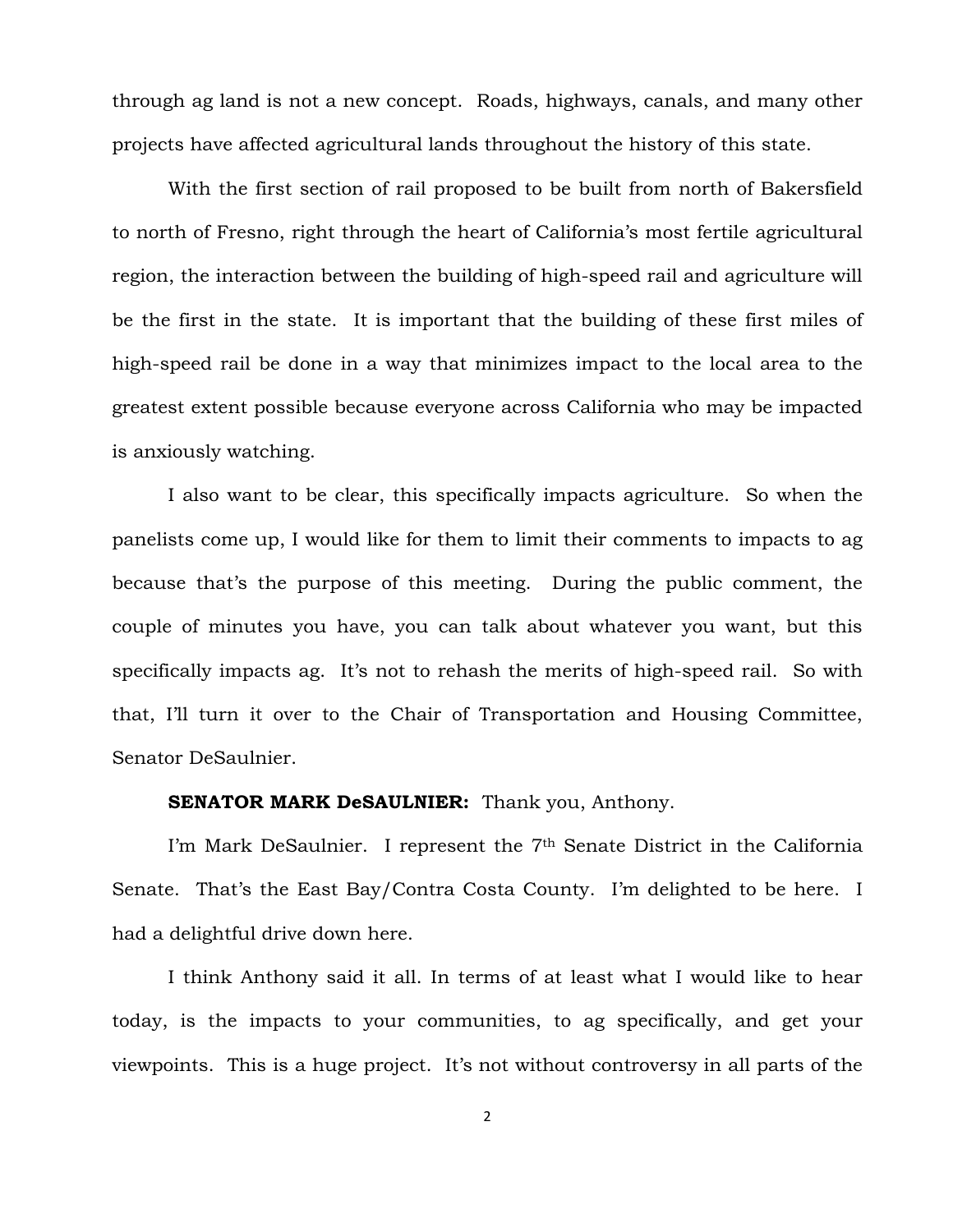state, including where I'm from. There are a lot of people in the Bay Area who are very critical of the high-speed rail as well. But having said that, we're here to make sure that we do the right thing, do the right thing by you, and really it's an opportunity for those of us who often get time to talk and express our opinions, state your opinions, and listen. So I look forward to all of those opinions which we value very much.

I also want to acknowledge Senator Lowenthal, and I know he will make some comments. He's the chair of the Select Committee on High-Speed Rail but really focuses on all the aspects of high-speed rail, and it's a long time that my predecessor, chair of the Senate committee, has a great deal of institutional knowledge and memory about the project. He's now the chair of the Senate Education Committee. I'm delighted to be here. I look forward to the testimony.

**SENATOR CANNELLA:** Senator Lowenthal, would you like to make some opening comments?

**SENATOR ALAN LOWENTHAL:** Sure. Thank you. I want to welcome everyone to this joint hearing. I'd like to thank Senators Cannella and DeSaulnier for holding this hearing. Additionally, I'd like to thank the members of the panel, who will be coming up in a little while.

I have been a supporter of high-speed rail. I supported the passage of the Bond Act. I still support the project but I do have my concerns, and so I'm really here to listen. Recently, the Legislative Analyst issued a report that we're at a critical junction in California. Many questions remain unanswered. They deal with—and some of those questions deal with what your concerns are—the start of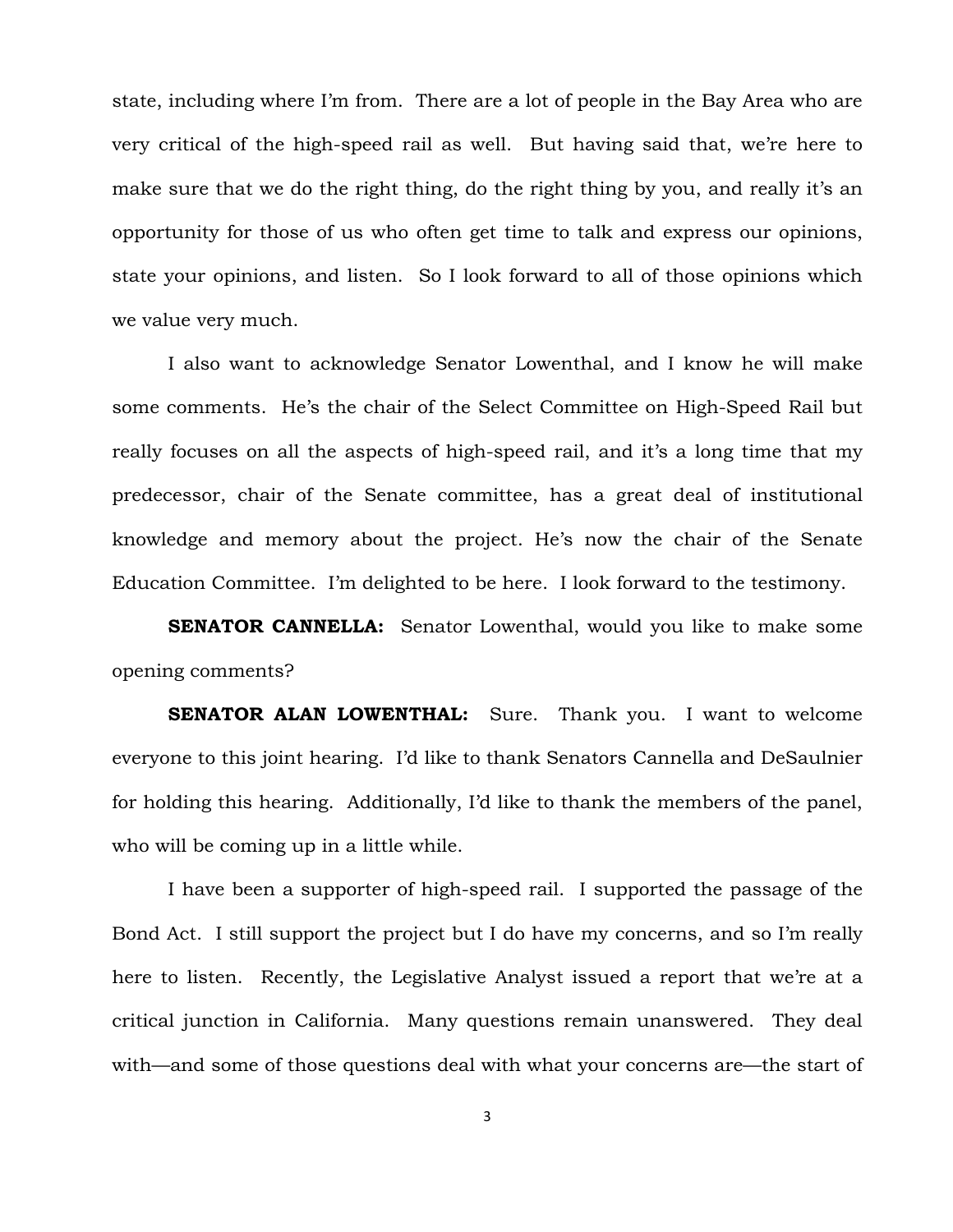the project here in the Central Valley and some of the impacts and where we go. So for that reason, I'm here, to come down. I really am here just to hear your concerns and to really speak to some of the panelists, and thank you.

**SENATOR CANNELLA:** Thank you. Senator LaMalfa.

**SENATOR DOUG LaMALFA:** Good afternoon. I appreciate being able to be here. My name is Doug LaMalfa. I'm a state senator from the far north part of the state, the 4th District. I'm a rice farmer in my real life, so I certainly understand what some of the impacts could be, in addition to my role as a state senator. So we're trying to find good policy here. I appreciate your taking time out here to join this group today and look for constructive ways of dealing with this. I am the author of a bill called SB 22 that deals with funding of high-speed rail in California, so we can talk about that a little bit later, but thank you all.

# **SENATOR CANNELLA:** All right. Thank you.

Next, I'd like to invite our first witness, Roelof van Ark, CEO, California High-Speed Rail Authority, to come forward and present his testimony. While they get settled, I'd also like to invite anyone interested in providing testimony during public comment to please sign in with the sergeants, and we'll call you up based on that list. I will be signing up folks right by the podium. All right. Thank you.

**MR. ROELOF van ARK:** Thank you, Mr. Chairman, Senators. I'd like to thank you very much for organizing this hearing. Very clearly, high-speed rail as a project requires these forums, requires as much as possible the opportunity to be able to inform people about high-speed rail, to dispel as much as we can,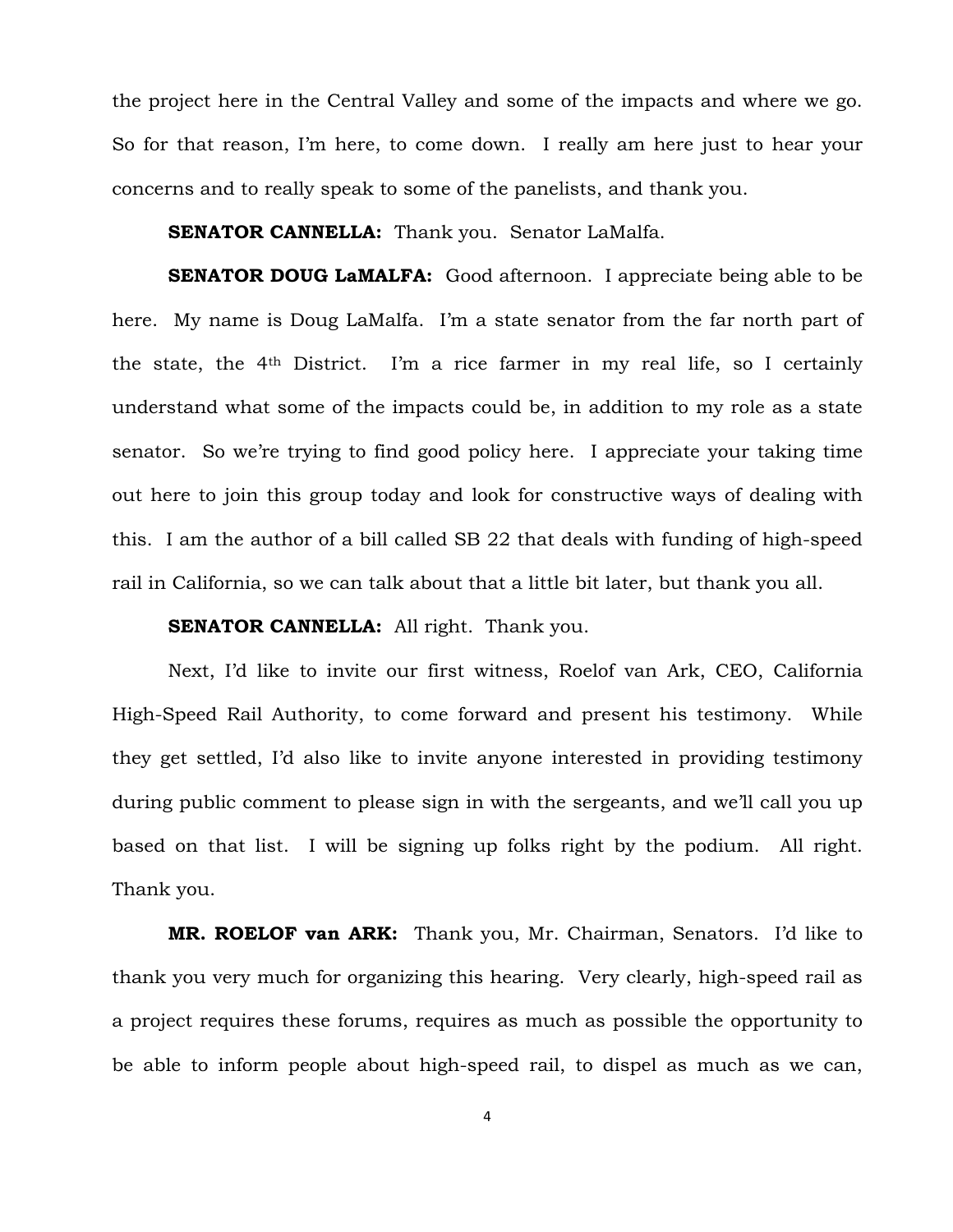inaccuracies or misconceptions about high-speed rail or misunderstandings. And therefore, we are thankful that you have arranged this meeting today. So I know that you had said you didn't want much about why high-speed rail, but obviously high-speed rail and the reason we're needing to build it is to cope with the growing population of California, and it is an alternate transportation system for the state of California so that we can, as the population is growing from 38 million today to 50 million 25 years from today, still transport the people of California in an effective and efficient way.

I wanted to give you the update which applies to the project but in particular to the Central Valley, and I wanted to talk to you about the environmental process because that's what it's really all about. That's also the interface we've got with the agricultural community at the moment. And part of the presentation that we'll do, I will share with some of my colleagues.

I have on the left of me Jeff Abercrombie who's our Central Valley area program manager. On the right of me, John Popoff, who's the deputy program manager from our program management team, which, by the way, John Popoff, before he came, before he was on our project, he spent the last 12 years of his life building the high-speed rail system in Taiwan, so he knows high-speed rail systems and has constructed them, that being one example. I have with me as well Patricia Jones from our real property real estate director and Jeff Barker, deputy director of communications and outreach, and then Bryn Forhan, a person in the valley for communications and outreach.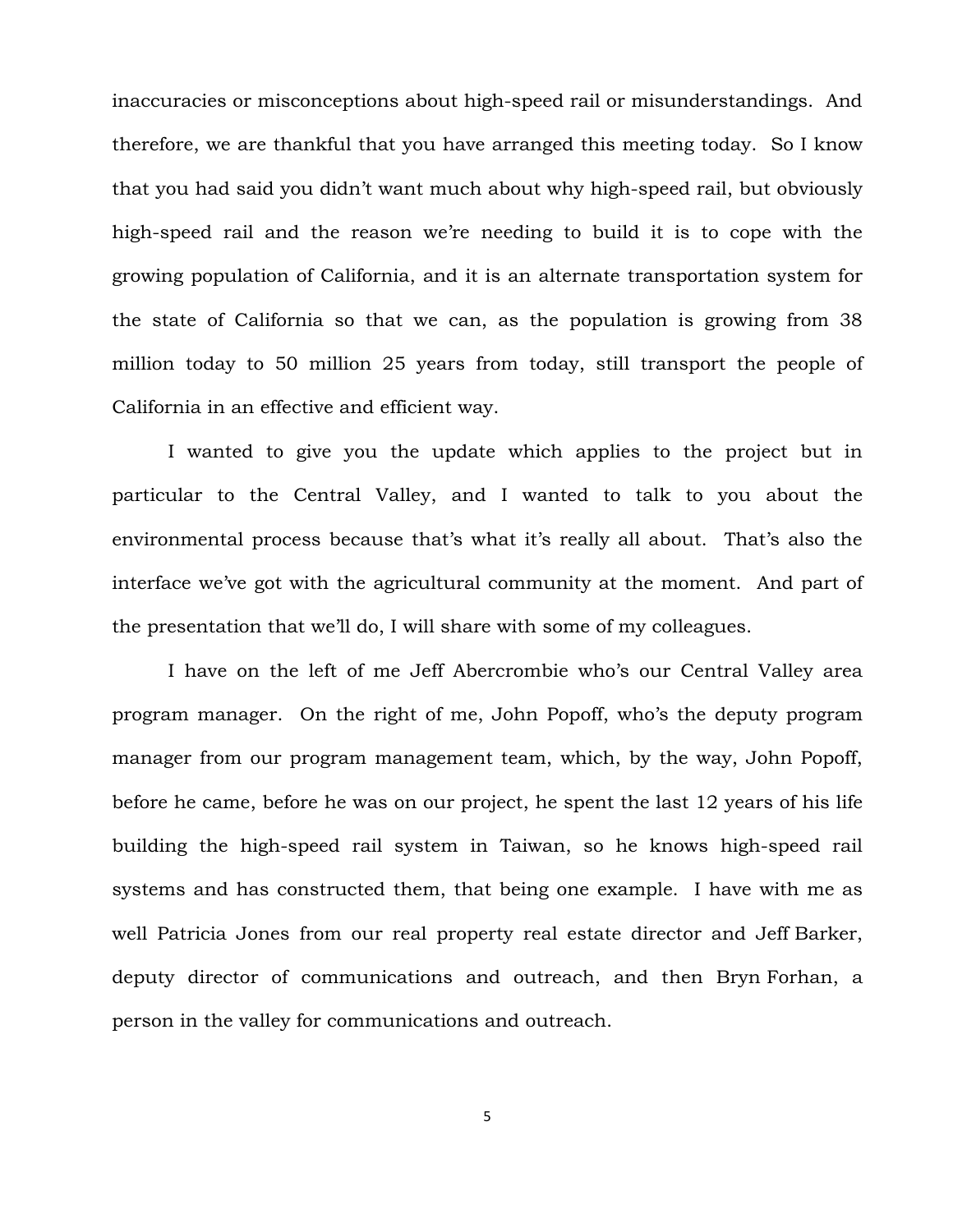So the environmental process and where we are, how we've got to where we are today, the planning's been going on for many years. In fact, in 2005, we had a programmatic EIR/EIS, environmental impact report, environmental impact study, process that was for the whole system for the state, and that determined statewide the route, including the cities in the areas where this train should be moving. The project level EIR/EIS process incorporated what you call scoping. Right here in the Central Valley, did the scoping for the sections from Merced to Fresno and Fresno to Bakersfield, as I think those are the two main sections we should be concentrating on today.

We had many meetings at the time, or my predecessors—I was not around, and in particular in March 2009, we started this scoping process with meetings, and we have had hundreds of members of the public participating in making comment and involved in this process. Fortunately, we keep logs of all these meetings and all the people that attend and so on. There have been hundreds of people participating.

The Authority has chosen, a long time ago, not just to do the normal CEQA process but to enhance the CEQA process and to add something that we call "alternatives analysis." Alternatives analysis is an extra step within the process. In fact, if you go purely by the law, you could cut that out and just come up with a draft EIR or the draft report, and you would still meet the law. But the Authority decided to go through this alternatives analysis, a step which would encourage more chance to interact with the people before a draft EIR comes out and to be able to incorporate their ideas, their wishes, their requirements. For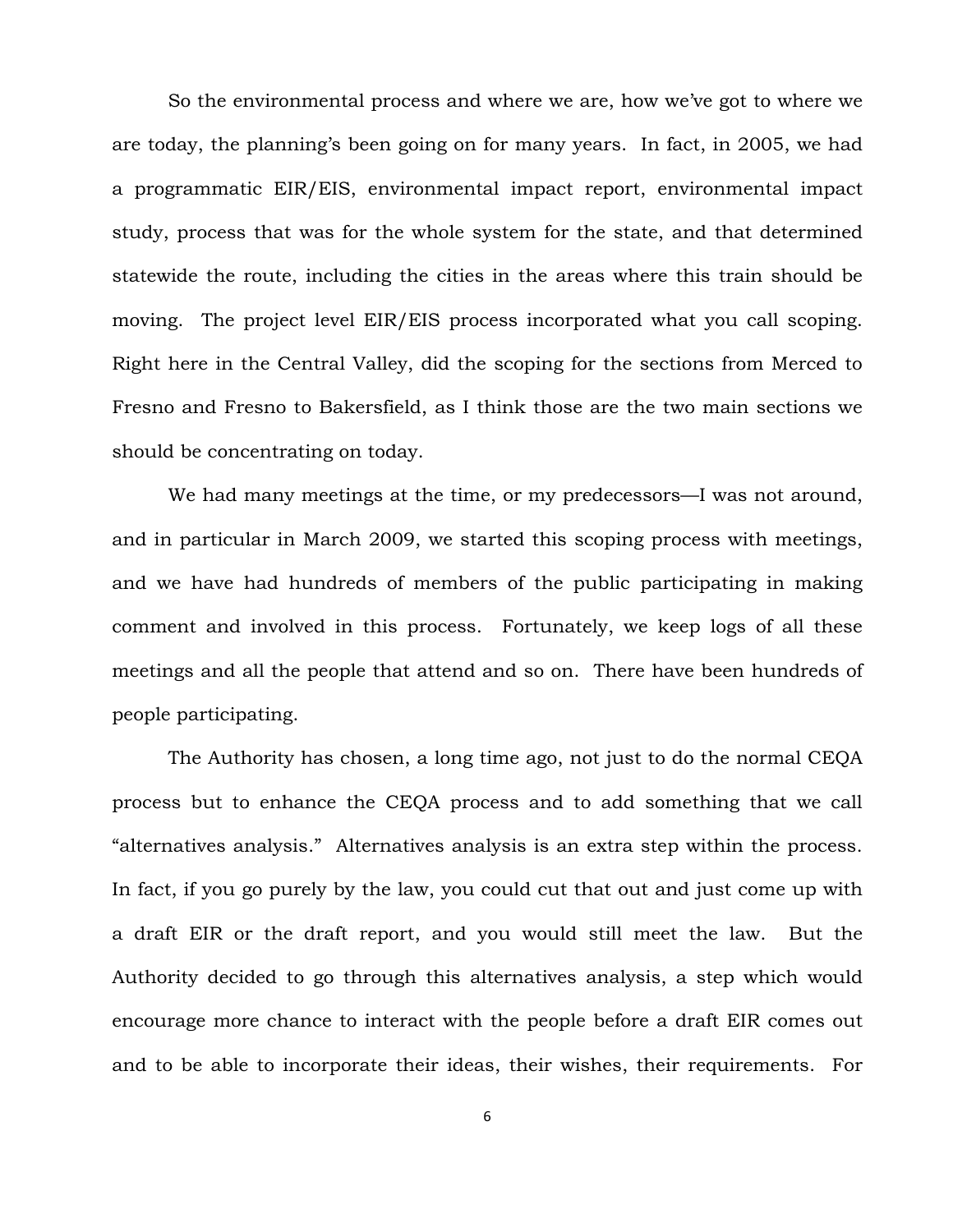the valley section, this alternatives analysis took place mainly in the year 2010 with both preliminary and supplemental reports being issued, and then these reports are then finally supported or presented to our board and our board makes a final decision on the way forward. So each one of these steps and all these meetings, many of them were public and all our board meetings are public.

I would also like to remind you that as we go through this environmental process, it is not only the Authority, the High-Speed Rail Authority, that makes decisions. We have to make decisions together with our federal and state, the authorities related to environmental and support. So the Federal Railroad Administration, or FRA as we refer to them, the EPA, the Army Corps of Engineers, Fish and Wildlife, and many more—all these agencies interact with our agency on a daily and weekly basis with respect to the environmental process. The Authority never can make decisions on its own. It is always guided by inputs from all these other agencies as well.

So I mentioned to you, in 2005 the programmatic EIR was decided upon, in other words, where the routes should generally go; and then in 2009, the projectlevel EIR, which is done in ten sections along the whole alignment. So if we go back to the programmatic level—and I specifically want to point out here, the issue of the I-5, because so many people talk about the I-5, and many people say, Why do you not build this train along the I-5?

In 2005, due to the programmatic level discussions, there's a section within the process that's called the purpose and need of the project. Now the purpose and need for this project was defined as a project that should connect and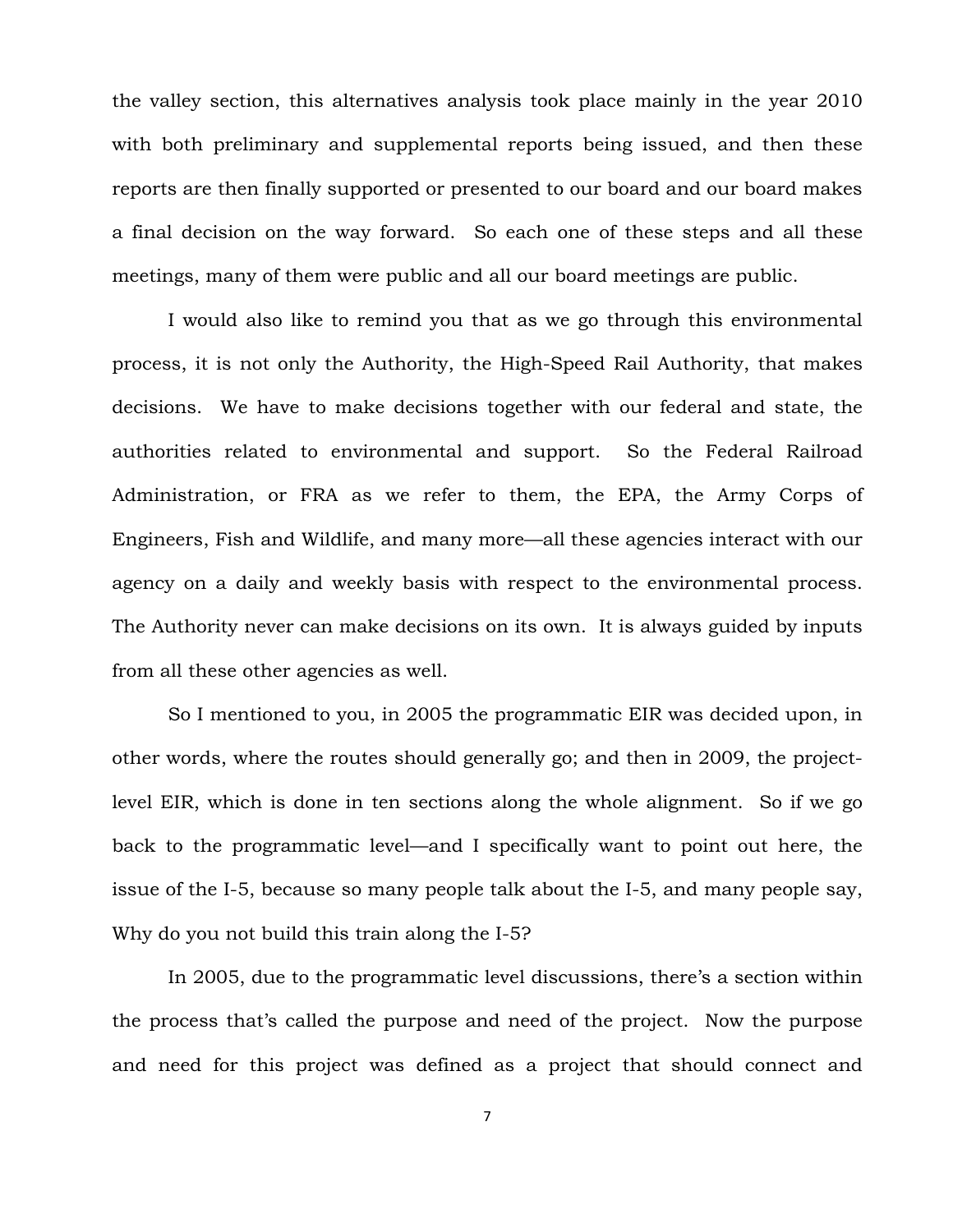interconnect the people of California. And through that process and with the interaction of the people in this valley, it was decided at the time that the purpose and need was not to build a high-speed rail system along the I-5 where there is no population but to build a high-speed rail system connecting Northern California to Southern California through the Central Valley, connecting the people of the Central Valley, so that the people of the Central Valley can have interconnectivity with the rest of the state. That was the time when the decision was made to withdraw the I-5, and the decision was again not by the Authority on their own but with the inputs of all the people in the Central Valley and by the population and everybody involved. So their decision was already made. I think it was in October 2005.

I would also like to make a statement on the project level EIR because that's a phase we're in now. We're nearing the end of that phase, the project-level EIR. Now I talked about the section Merced to Fresno and Fresno to Bakersfield, two of the total of ten sections. During the process and during the supplemental reviews, certain decisions have been made and certain alternatives have been withdrawn. One of the alignments that has been withdrawn, again through the process, was the alignment UP and the 99 in the southern section, in other words, between Fresno and Bakersfield.

The reason for that, again was consulted and agreed to by the Army Corps of Engineers, by the EPA, and by all the other authorities and agencies involved, was that the impacts of building a line along that corridor was much higher than building a line along the corridor that was chosen, and they're still today in the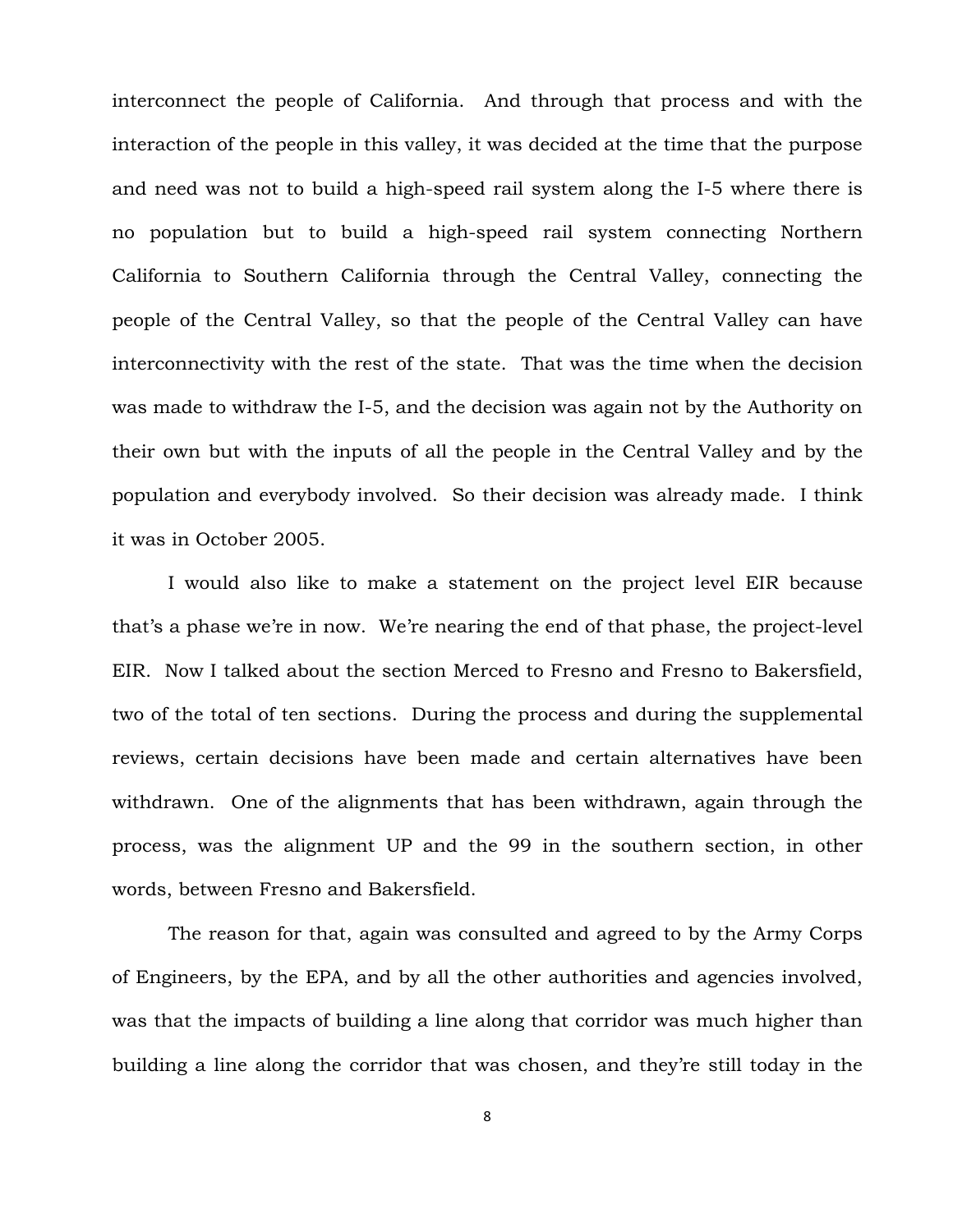Environmental Impact Report. The constructability of that line—you must understand that the UP Railroad was a railroad that its predecessors were here as the very first railroad in the state of California—that railroad, you'll generally find, is very straight, and you will also find that many little towns form themselves next to that railroad. In the early days, a little street connected these little towns, but the towns never decided to build on one side of railroad. They're built on both sides of the railroad, one on one side, the next one on the other, and these little streets connected these little towns and those little streets were later increased to bigger streets, and those streets today are called the 99ers, for example.

So if you look at a very straight UP Railroad that goes through the valley, it crisscrosses all—the 99 crisscrosses—this particular rail line. To build a high-speed rail system through the valley to operate at 220 miles an hour, you cannot follow this crisscrossing. You have to have very straight and large curvature when you do go through curves. Otherwise, you cannot build this backbone at 220 miles an hour. I think many people do not understand this; and therefore, the UP and I-99, the UP and 99 alignment, did not, was not conducive to building a high-speed rail lying close to it, snug to it. And therefore, the impacts, the impacts on agriculture, the impacts on vernal pools, on water, and on all the other environmental impacts, were much higher than the impacts to go on other alignments. And for that reason, already in June of 2010, that particular alignment was withdrawn.

The timeline, I'd like to explain to you where we are in the timeline and what is being planned from here on. We are at this stage, close to issuing what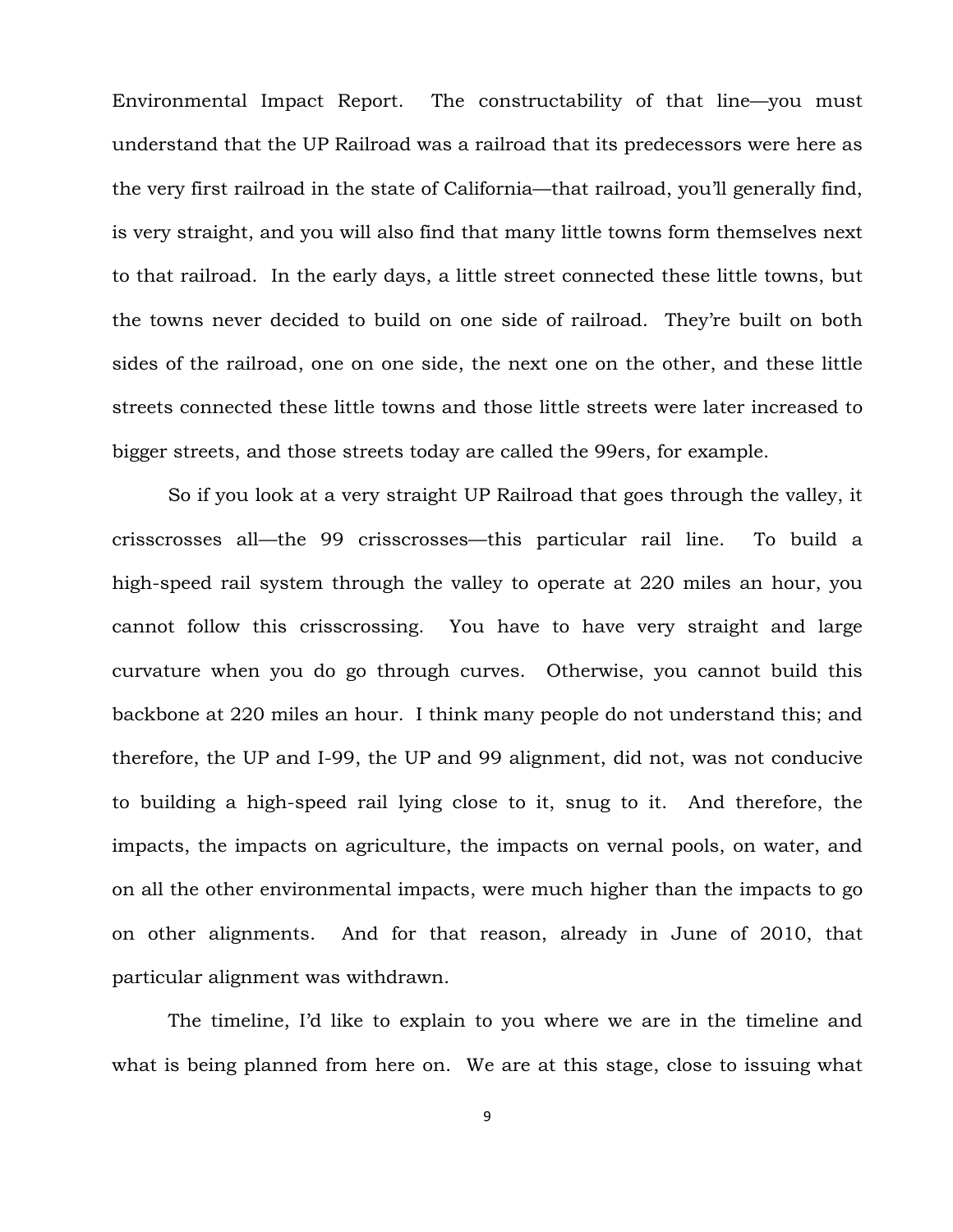we call the draft EIR/EIS. The document should be available by the beginning of August—the two documents—sorry—because there will be two documents—so one for Fresno to Bakersfield and one for Merced to Fresno. We continue, by the way, to do all the other documents for the other eight sections of the state, but those two sections' draft documents should be out by the first week of August.

The final EIR/EIS document will only be done once; all the comments of the people are looked at and incorporated. That means, once the draft EIR is posted, people have time and write to comment to the draft documents, and we then have to respond in our final EIR document to all these letters, complaints, and requests that are received. This, we expect to have a final EIR/EIS document available at the beginning of 2012. You should also know that at this particular stage no right of work—right-of-way—acquisition is taking place because we can only do right-of-way acquisition once the EIR/EIS has been accepted and once we get what we call a \_\_\_\_\_\_\_\_ \_\_\_\_\_, that means a final approval of the  $EIR/EIS$ documents. That is expected to be in the beginning in the spring of 2012.

In addition to that, Senator Lowenthal, you know that we have an agreement with you, with all of you, that there will be no right-of-way acquisition in this year but that fits into the program because the right-of-way acquisition is expected to start in the spring of 2012.

On the procurement side, you know that we have approximately \$6 billion to start the construction of roughly 120 miles. And when I say *roughly*, the reason is, don't forget, we have alternatives in the valley, and that means, during the process between now and early 2012, we, together with those other agencies,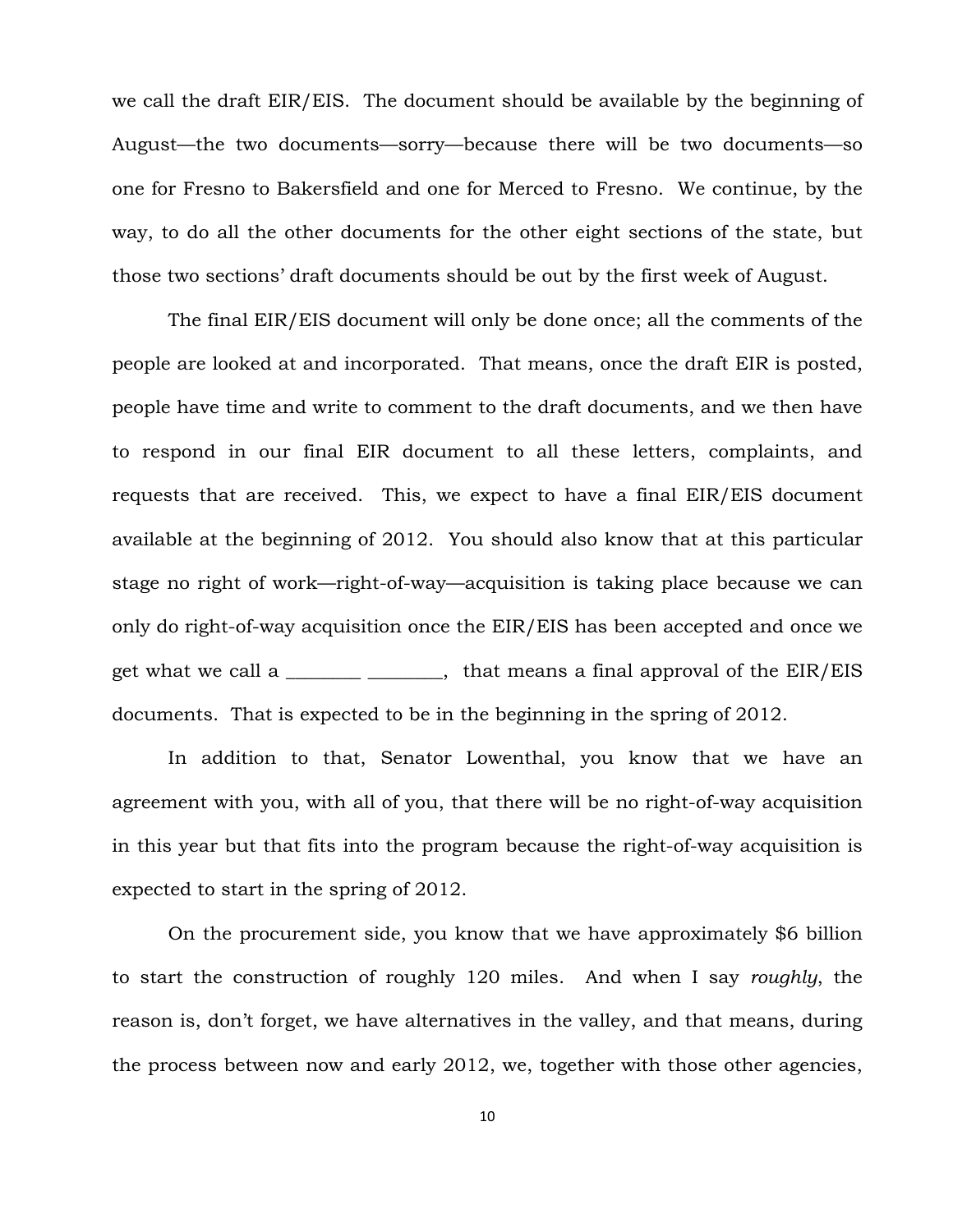will make a recommendation to our board which is the least environmentally impacting alternative alignment. Only then will we of course know which one, how far, and what we'll be able to build. In fact, we will only know when we go to the market, what the market is going to be really demanding of us in the way of cost. But we have to keep the process going, so we will be doing an RFQ, a Request for Qualification, next month, the month of August. And then at the end of this year, an RFP, so that is for the actual procurement. Then we will be then going out for four major packages—one through the city of Fresno, from the north of Fresno to basically the south of Fresno, so the more complicated Fresno section and three sections going further south from Fresno towards just north of Bakersfield.

Additionally this year, we have other things that we are doing as well, and this, in particular, for the senators, we obviously have to submit a business plan, which you're aware of. The business plan is legally required by January 2012, but as you know, the draft will be out in October 2011. Then we have to have a funding plan in place because the legislature is going to be the body that's going to decide on freeing the Prop. 1A funding which is part of the \$6 billion, and for that, we need to submit a funding plan. That is being done in parallel, on the same dates, being available in October.

Then the aim is the construction in September 2012, starting in September 2012, and I would like to just reiterate, you know, we refer to this as the initial construction section. It will be a section, segment of the line, which is the backbone of high-speed rail because this is where you operate it at 220 miles an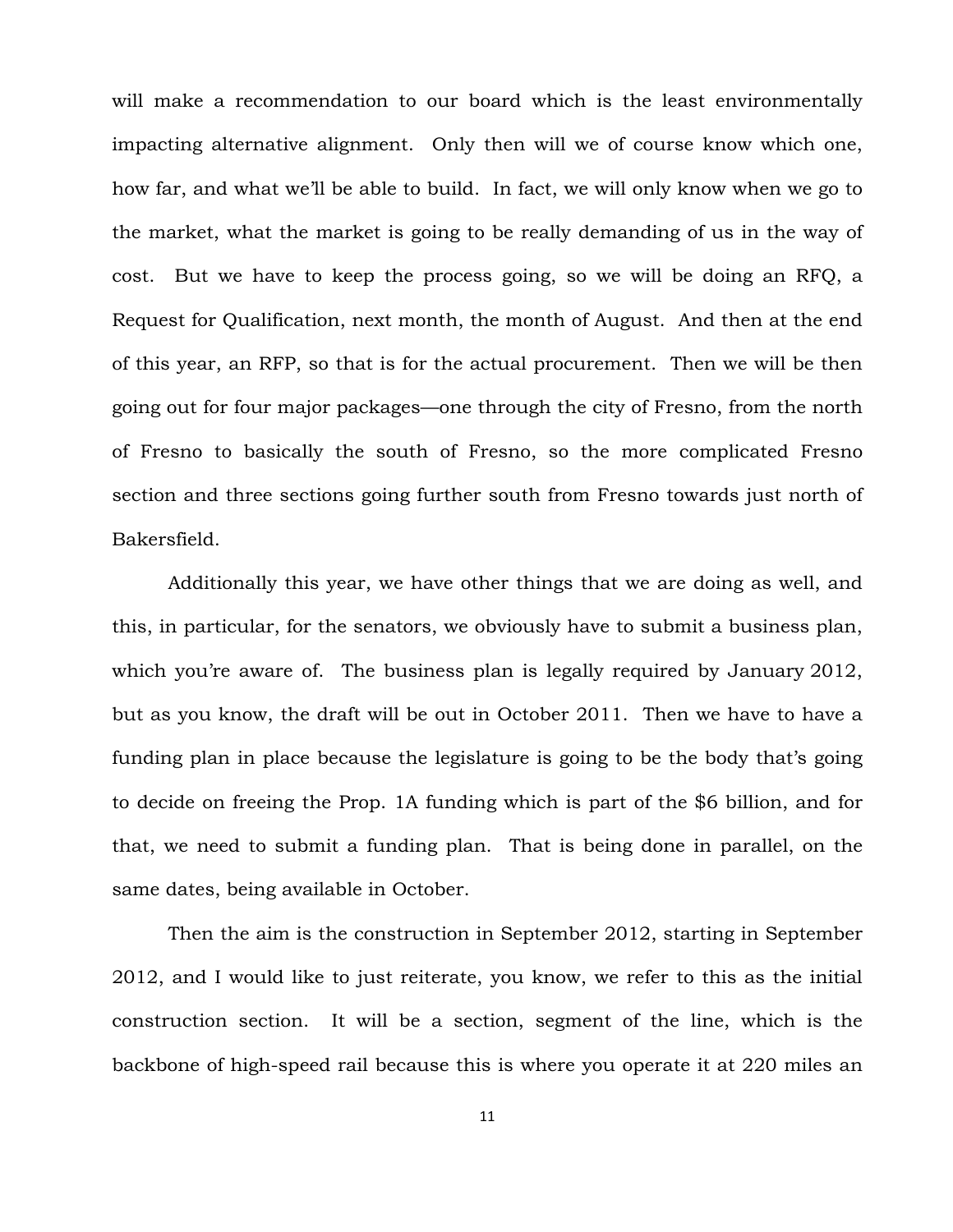hour. It connects Northern California to Southern California. And some people, my predecessors, used to always call it a test track. It's not a test track. It is a real track, but it will be used for testing because the United States of America has never had 220-miles-an-hour trains in the country, nor did they ever have signaling systems, nor power supply systems, nor anything for 220 miles an hour. So we have to build our own test then which we're going to use the Central Valley for. But, of course, that is the final track. It's not a separate test track; it's the same two tracks that we are building, that we will use initially to test the first equipment on, that will be built in the United States of America.

And once we have built the initial construction section, obviously, we will have to continue to expand it because high-speed rail is about long distance, interconnectivity at high speed of people. So we will have to continue from there to expand the system, and that will all be covered in our business case.

Now the Central Valley and the ag community, the Central Valley makes a lot of sense to start the construction. I think I've been on fire explaining why, and it will generate a huge amount of jobs which I think that Central Valley—by the way, I don't sell that as the main reason to build the high-speed rail line. That would be the wrong way around. We need the high-speed rail line for the state, for the long term. It's for the efficiency of the state. But, of course, the fact that today there's a real need to have people employed. It's not a bad thing to have. But we have focused on the agriculture and the agricultural community and maybe not enough. And, to be honest with you, in a project of this magnitude, it's a huge, it's a huge task and a huge challenge.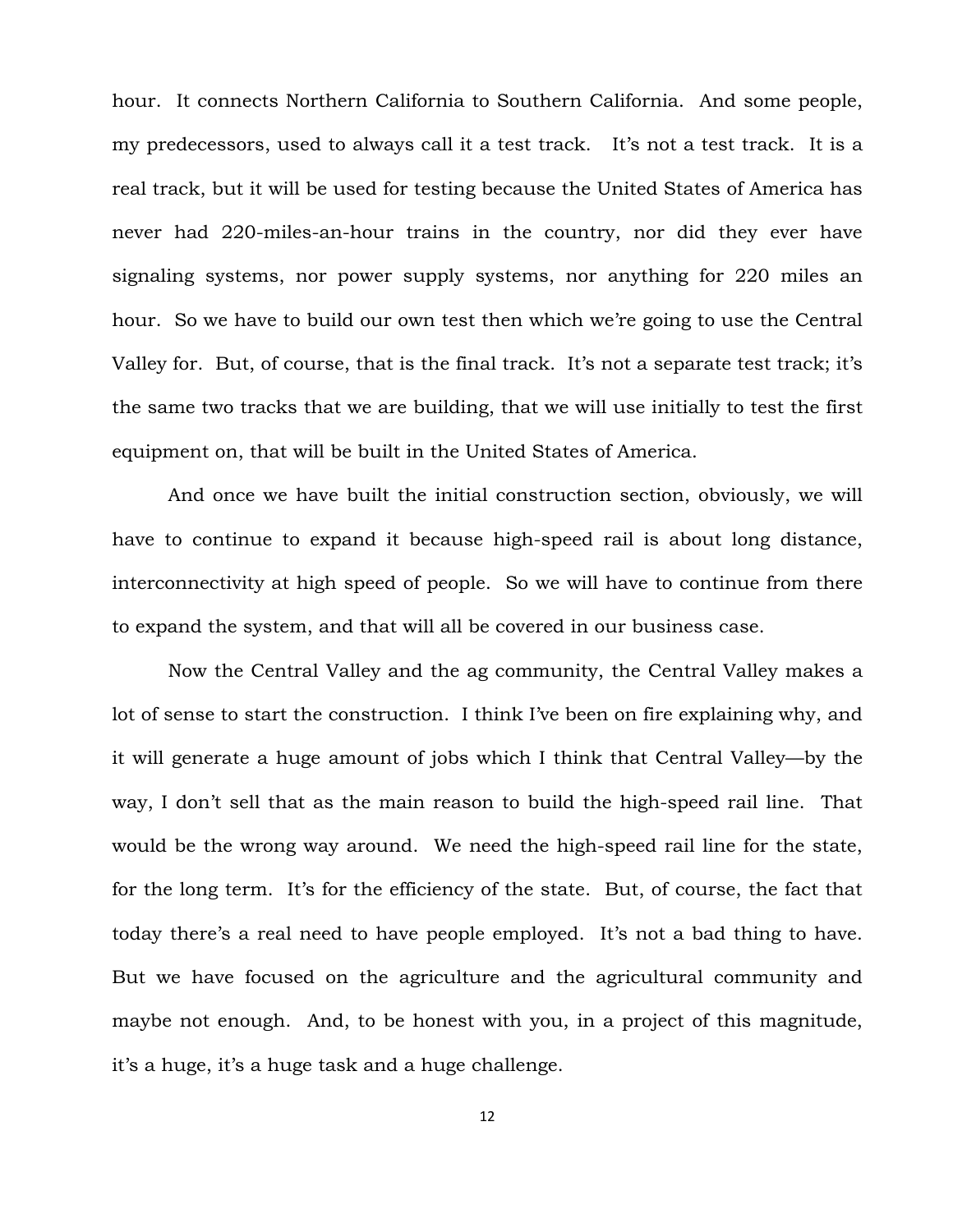We have taken steps—and I would like to explain some of these steps to you—during this program-level review to design a system with reduced impacts on agricultural land. Unfortunately, there will always be impacts if you build an infrastructure project through the state of California. And the chairman correctly said that in his opening remarks, it will have impacts. It's just a matter of how we deal with impacts that's important.

So what has been done? I would like to just make a statement with respect to agricultural impacts. The initial construction section, in other words, the section we're talking here between Merced and Bakersfield, will have an impact of approximately 4,000 acres of ag land. I know there have been figures spread around of 40,000, 50,000, 80,000. But we're talking about 4,000 acres, and of course, it's not 4,000 acres officially in one year because there are statistics of losses of ag land over time. But it's 4,000 acres over the period of the build, which is about five years, and that is the figure that is realistic.

We have had outreach and meetings with the people in the valley. I just got some statistics here. We've had 40 ag, agricultural-specific, meetings since 2007 between Fresno and Bakersfield, as an example, and the Merced-to-Fresno area since December 2009. There will be 14 specific ag meetings. These are meetings, by the way, that are done by our outreach teams, not meetings by myself or the board or the executives of my small organization. I think at least a few people in the audience behind you will be able to confirm that I, myself, have reached out quite a lot to ag, to the ag community, in this valley and continue to do so on a regular basis.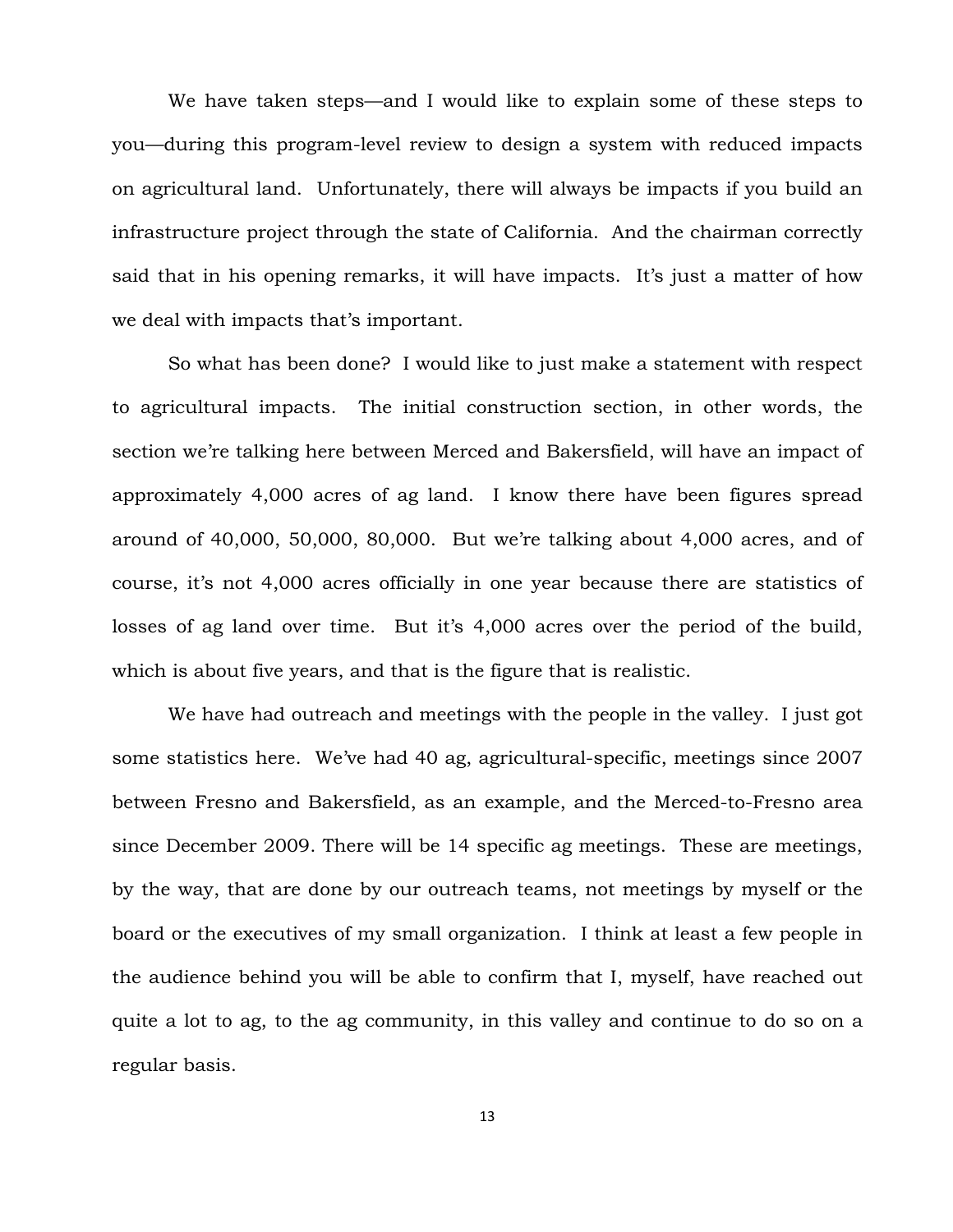So I would like to give you some examples that you can understand, that we listen to some aspects…

**SENATOR CANNELLA:** I hate to interrupt. How much more do you have for your comments? Because I've got questions.

**MR. van ARK:** If you can give me ten minutes.

# **SENATOR CANNELLA:** How about five minutes?

**MR. van ARK:** Okay. I would like to just give you some ideas of where things were done that, as a result of what the ag community wanted in Fresno County, between Fresno/Bakersfield, Manning Avenue, to avoid impacts on the Fowler Packing Company and the realigning of the—we have agreed to the realigning of the current BNSF curve for two miles, which we'd have to rebuild ourselves, to minimize the impact on this important agricultural business.

Fresno and Kings County, to avoid major dairies and rural homes associated with agriculture northeast of Hanford resulted in modifying the highspeed train alignment in much of Kings County to shift it to 7½ Avenue in the north/south alignment. Furthermore, that alignment, on request of the ag community, was built to become, to have the same alignment to be north/south, parallel to the section lines of the farms. And to minimize the diagonal slicing— I'm not saying these—not diagonal slicing— but to minimize the diagonal slicing in Kings County, we needed to do, because of an agricultural mitigation land just north of Nevada(??) in early 2011, we had to make a six-mile deviation and change to the high-speed alignment so as to ensure that this mitigation site was not affected. Tulare and Kern County, along with the alliance(??) with bypass,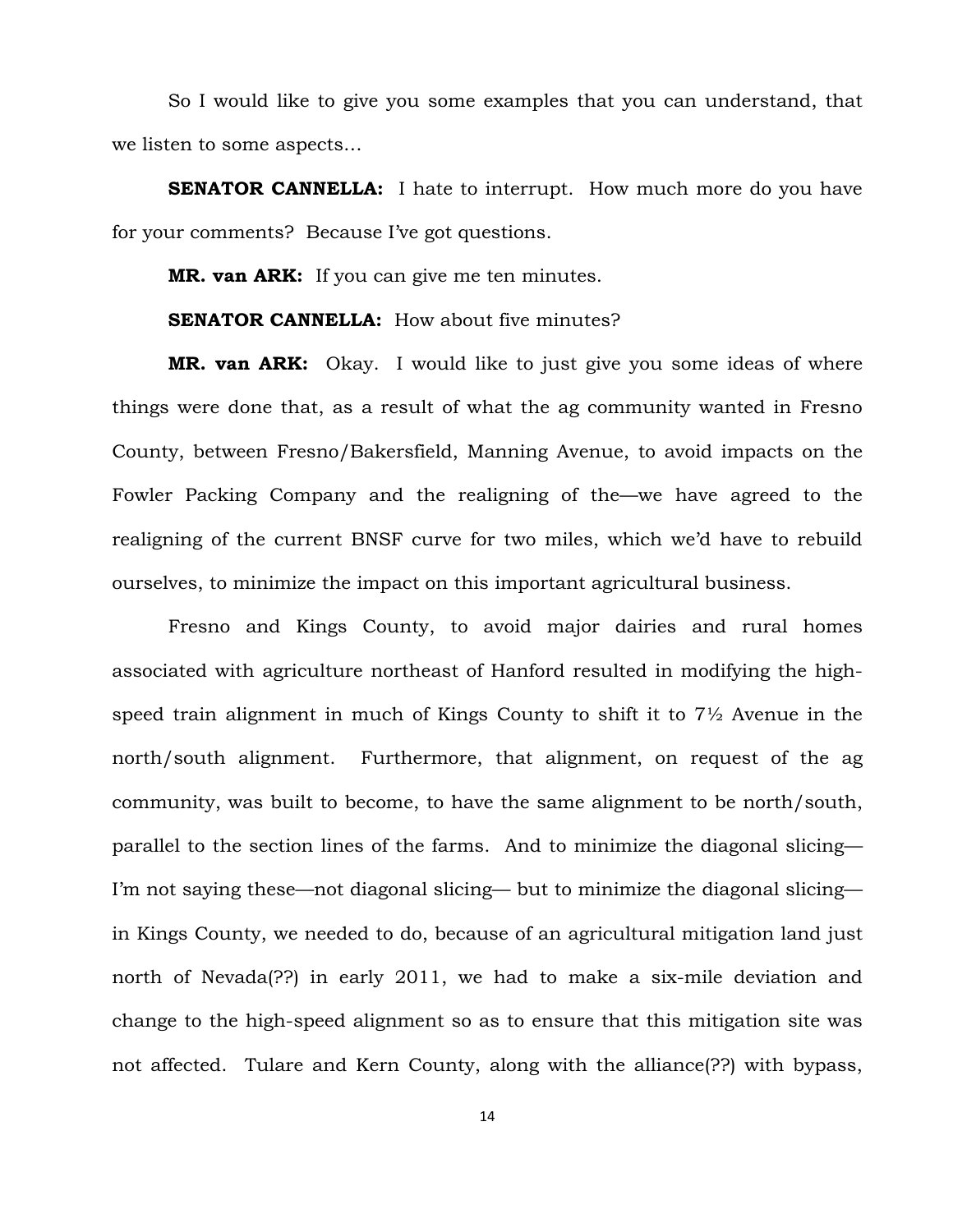agricultural, consultation with the agricultural communities, we did a modification which extended ten miles of bi-parcel alternative to avoid impacts by shifting the alignment further to the west into the former Tulare Lake bed and also to realign the alignment to the south and to avoid several impacts to the ag land.

I'd like to just mention two quite important ones, and then I'll be to the end here, Mr. Chairman. In October 2009, the Authority and the FRA actually concluded or decided to remove the A1 alignment. People sometimes know what it is or the BNSF alignment between Merced and Fresno from the analyses and to leave the A3 alignment in the analysis. On request of the ag community, when we went back to the board in April 2010, a few months afterwards, and withdrew the A3 alignment and put back the A1 alignment, we have to, where we can, retain alternatives. And this, we pushed hard against the EPA and the resource agencies.

In fact, I'll be honest with you, two weeks ago, we received a letter from the resource agencies. They are still trying to get us to put back the western bypass, the A3 alignment, and I know that the ag community here in the valley do not want that western bypass alignment. We've been really pushing to keep it away. And again, yesterday at our board meeting, we got our board's agreement that we will push back, and we will not accept that the A3 alignment will become one of the alignments here.

I would also like to make one mention of one more, that is, just in the last two months, but we agreed, we agreed with the board yesterday, that we brought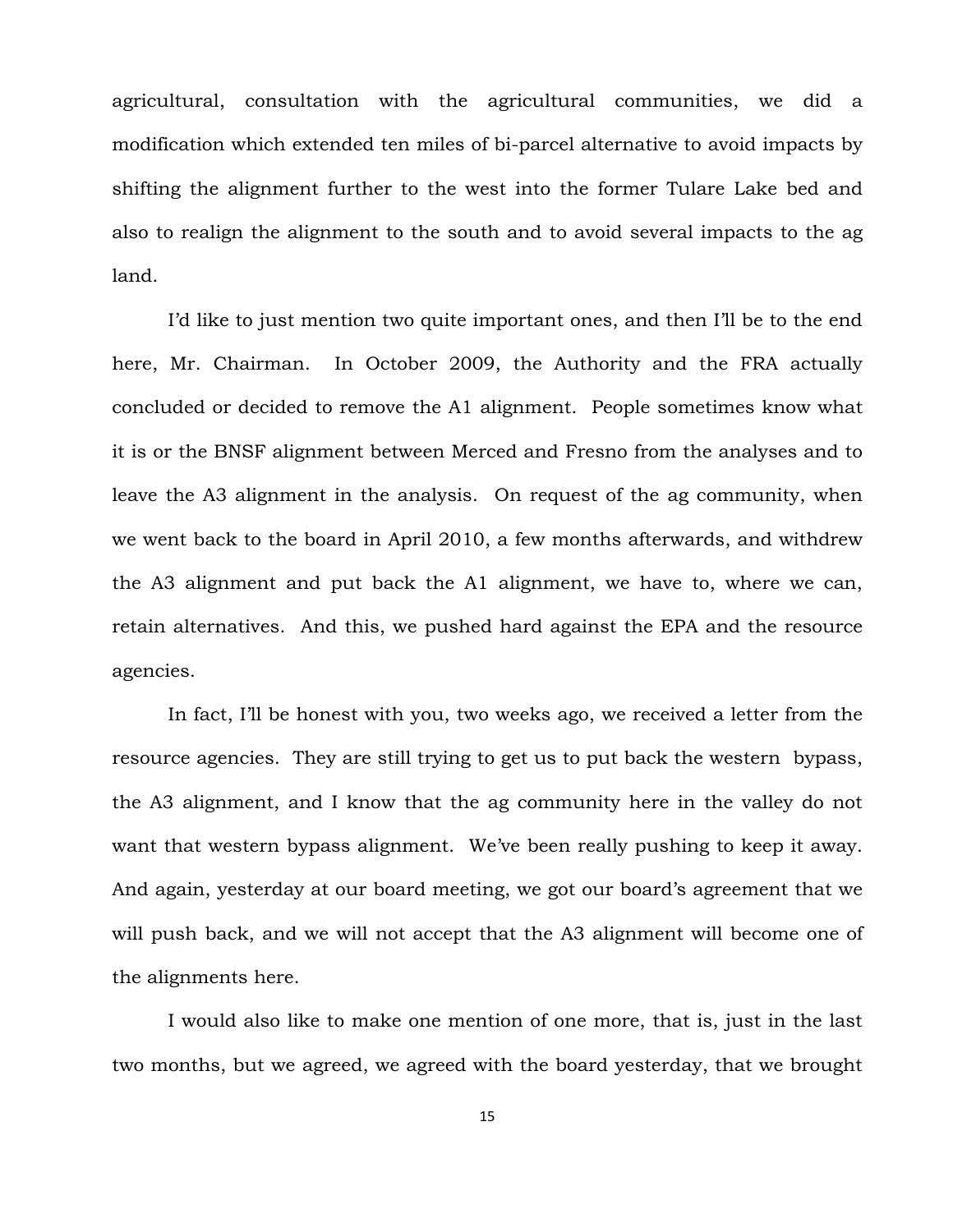in at a very late date the Highway 152 option back into the process. This was on request of the ag community as well, and it is back in as an alternative in the San Jose to Merced document, so we've been able to put it in that document, not to delay the process on the Merced/Fresno, Fresno/Bakersfield alignment.

What I wanted to say by those few examples is, a lot has been done. Whether enough is ever done is always a question, but it is not easy to build a high-speed rail around everybody's wishes. But obviously, we want to listen and we want to consult, and I think we've gone a reasonably far way to work well with some of the ag people, although obviously we're not going to satisfy everybody's wishes always.

So with that, we have more comment and more issues, but maybe, Mr. Chairman, you want to get into some questions.

**SENATOR CANNELLA:** Yes. I've got some questions, and I know the others have questions as well.

In March of 2011, at a hearing of the Assembly Ag Committee, it was mentioned that they would start an agricultural leadership committee and an agricultural technical committee regarding high-speed rail. Has that been done?

**MR. van ARK:** Mr. Chairman, yes. What we did is, we had immediately then responded and written to every ag…

### **MR. JEFF ABERCROMBIE:** Agricultural commissioner.

**MR. van ARK:** …commissioner, agricultural commissioner, in all the counties in this area. We requested their participation in this committee. We also requested them to nominate for us ag specialists to participate as specialists,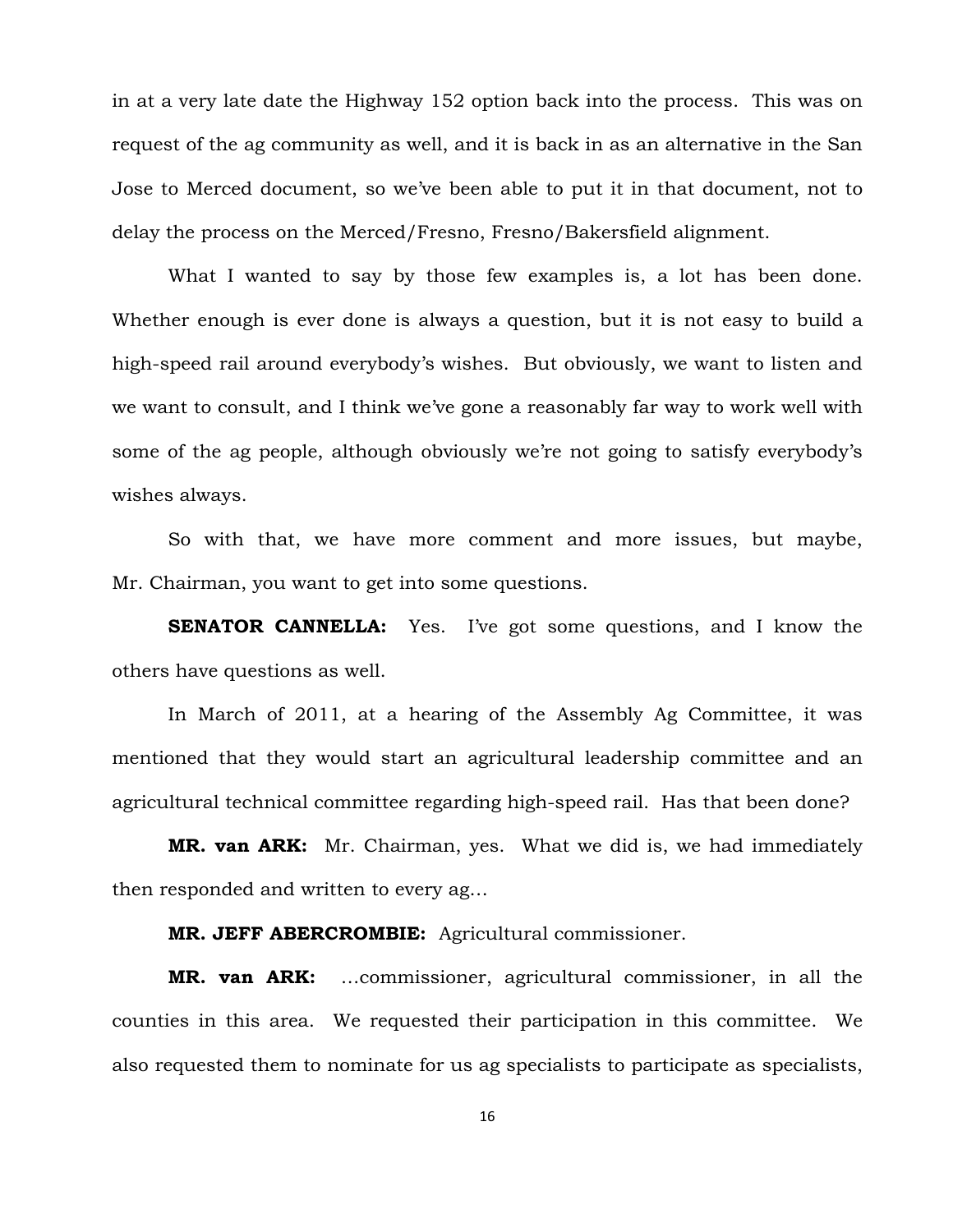people on various agricultural issues. Unfortunately, the commissioners needed a bit more time than—you know, time is of the essence—but they had then a combined meeting, late in June. They have come, have come back to us. We have basically been able to receive from them names of people that would be more on the technical nature. We were hopeful that the commission, as themselves, would also be able to participate. We now have a team together, and these meetings are being set up to continue with that process.

**SENATOR CANNELLA:** When is the first meeting?

**MR. ABERCROMBIE:** We don't have a date.

**MR. van ARK:** We don't have a date.

**SENATOR CANNELLA:** The reason I say it is because we just passed a bill out of the Senate Ag Committee, Assemblywoman Galgiani's bill, that creates an ag advisory group as well, and that doesn't take place until after the first of the year. We're going to start construction—when did you say they're going to start construction?

**MR. van ARK:** In the second half…

**SENATOR CANNELLA:** September of…

**MR. van ARK:** September of 2012.

**SENATOR CANNELLA:** At some point, these routes have to be chosen well before that because they have to have the engineering designs. So at what point is an advisory committee just not useful? I mean, if you've already established the route and you're getting ready for construction.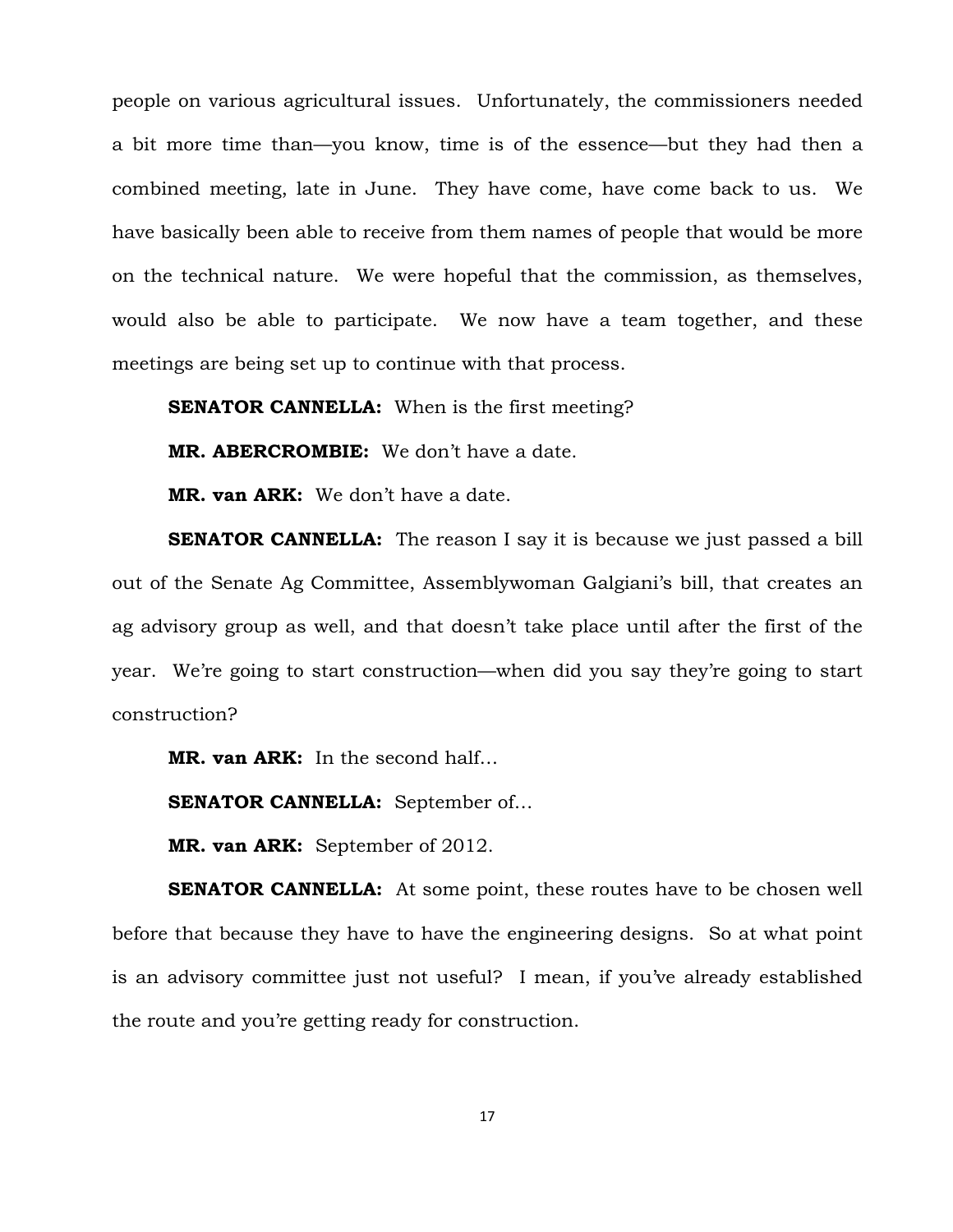**MR. van ARK:** I think, Senator, that that advisory committee must stay for quite a long time because they…

**SENATOR CANNELLA:** So they won't advise on the route as much, as much as maybe the impacts of that…

**MR. van ARK:** We are interfacing with various ag groups on the routing as well as communities and COGs in areas of the state. The sooner we can get them on, the better. If you have a possibility to help us to motivate, you know, those participants, I would much appreciate it. But again, we now have just in the last ten days, we have had names now of the technical committees, so they're going to start off now, and we would like to start that process. Many of the questions that the ag community have got are related to aspects such as irrigation, reparation, therefore, issues of, you know…

**MR. ABERCROMBIE:** Mostly impacts.

**MR. van ARK:** Yes, the impacts, various impacts, and so on, and we want to have that interaction with those people.

**SENATOR CANNELLA:** Can you provide the names to us so we know who's on the committee?

**MR. ABERCROMBIE:** We have not contacted them. They haven't all been, agreed to join.

**SENATOR CANNELLA:** Once you talk to them, would you provide the names to us?

**MR. van ARK:** Yes. We have a list.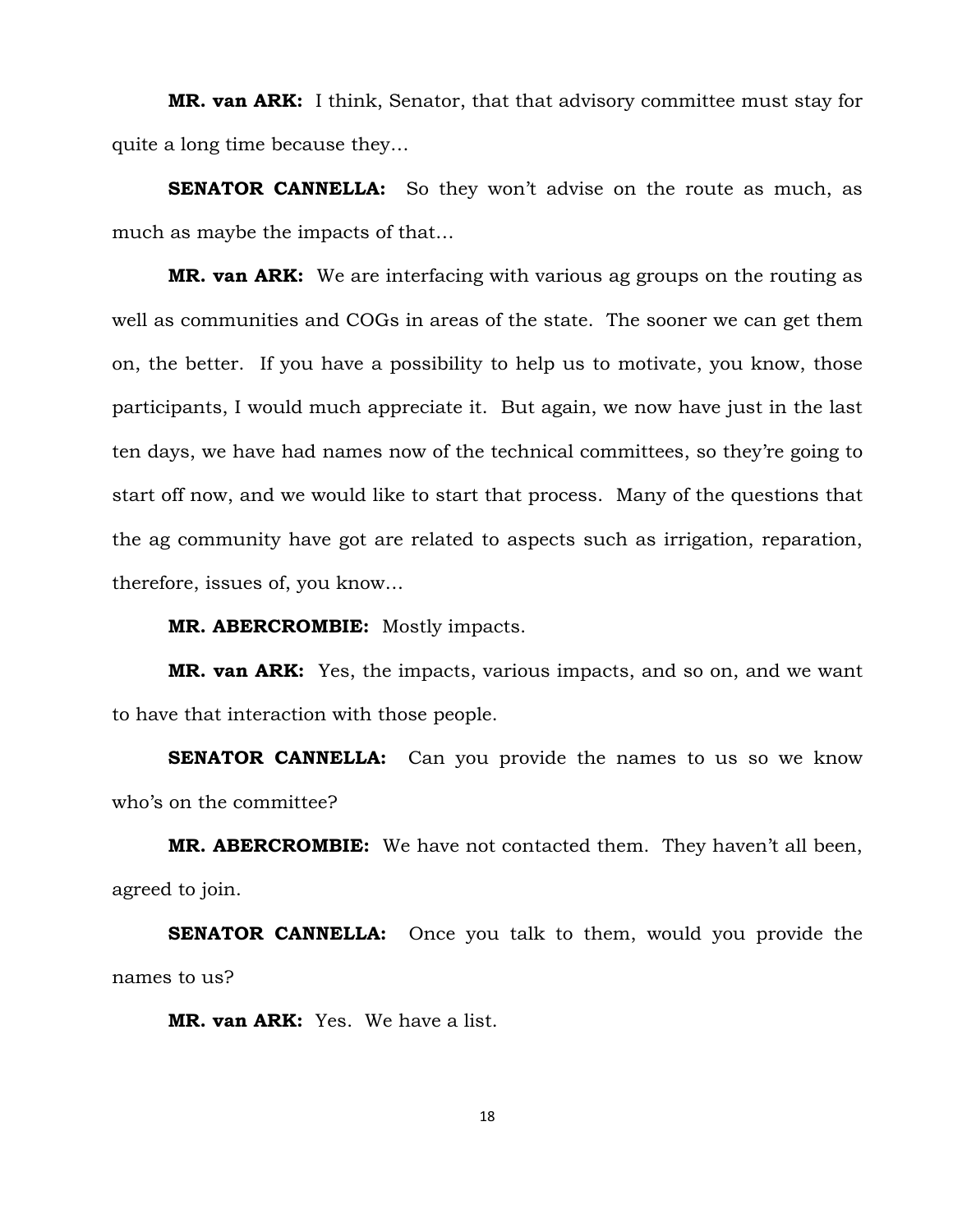**MR. ABERCROMBIE:** We have a list. They have not all agreed to participate. We're in the process of contacting them.

**SENATOR CANNELLA:** Once there's an agreement, if you can let us know, that'd be great.

### **MR. ABERCROMBIE:** That we can do.

**SENATOR CANNELLA:** Now let me give you specific concerns that I've heard, just to see how you're going to mitigate those. For example, in Kings County, apparently the route is going to go through a rendering plant, and I don't know if you've been involved in the \_\_\_\_ of a rendering plant recently, but it's almost impossible to do that. So if you're going to go through a rendering plant, how would you help mitigate that loss? Which would you—would the Authority work with them on relocation? If they can't get the permits, what happens?

**MR. van ARK:** We've had good discussions with them, and I am glad to say—and Mr. Abercrombie will give you more details—but they are willing participants, obviously not happy—you're not happy when these things happen. But at the same time, they are very interactive with us, and it's best that he gives you the answer.

**MR. ABERCROMBIE:** We've had two meetings with Baker Commodities and several follow-up phone calls. They are obviously concerned, but they are very open to working with us. They've provided their consultant that they use for their permitting process so that we get a good idea of how we have to work with it. On the technical side, in working with the construction division and things that John Popoff to the right here does, is, we need to make sure that our contracts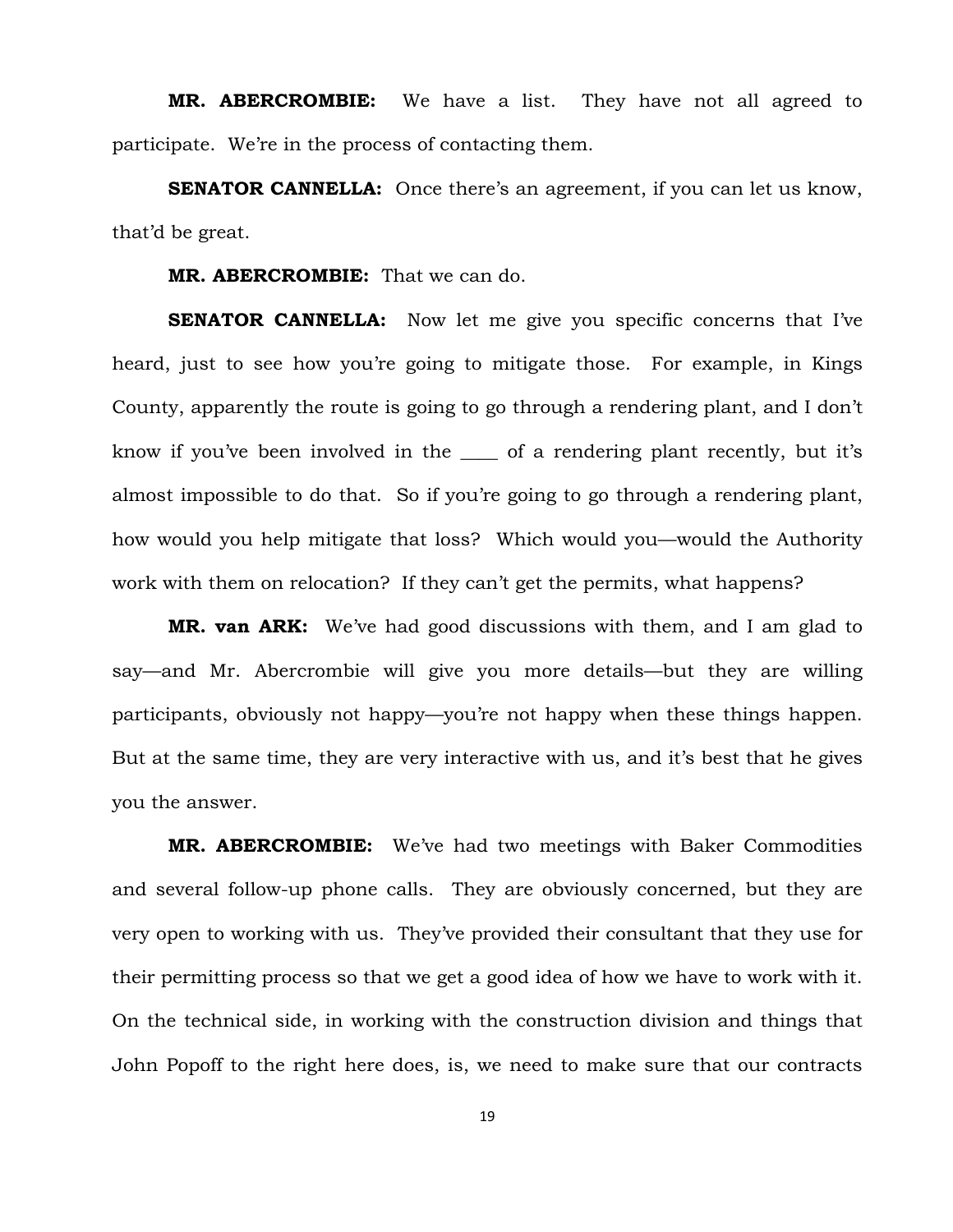are structured such that we have all of those things in place prior to needing the property of which Baker Commodities are on. And those are the things that we are working to make sure are followed through on.

**MR. van ARK:** Mr. Chairman, Senators, I think you must not forget, although we say we want to start construction, and the industry will start construction September 2012, that does not mean in September 2012 these places get destroyed or destructed. You know, it's a slow process. It's a design/build contract. When we sign these contracts, the designer starts designing, doing the design for the contracts. So there's still a period—there's a period of time beyond that. In particular, many of the ag community are concerned about the irrigation systems. The irrigation systems get repaired and replaced and fixed before the contract comes in and builds the alignment.

We know and we're well aware of the fact that you cannot go without water, the crops here, because of the heat and the need (for) irrigation, but there is time. It's not that in September 2012 bulldozers and tractors are in there destroying everything. There is that time, not a lot of time, but there is time to do these kind of corrective actions, mitigation, as well as the irrigation and so on.

**SENATOR CANNELLA:** What is the process that the Authority will use to compensate farm landowners? I mean, how will it be estimated? How are you going to do that?

**MR. van ARK:** I'll pass to Patricia.

**MS. PATRICIA JONES:** Yes, Senator. The fair market value appraisal will be deducted. It will be based on the statute definition of fair market value which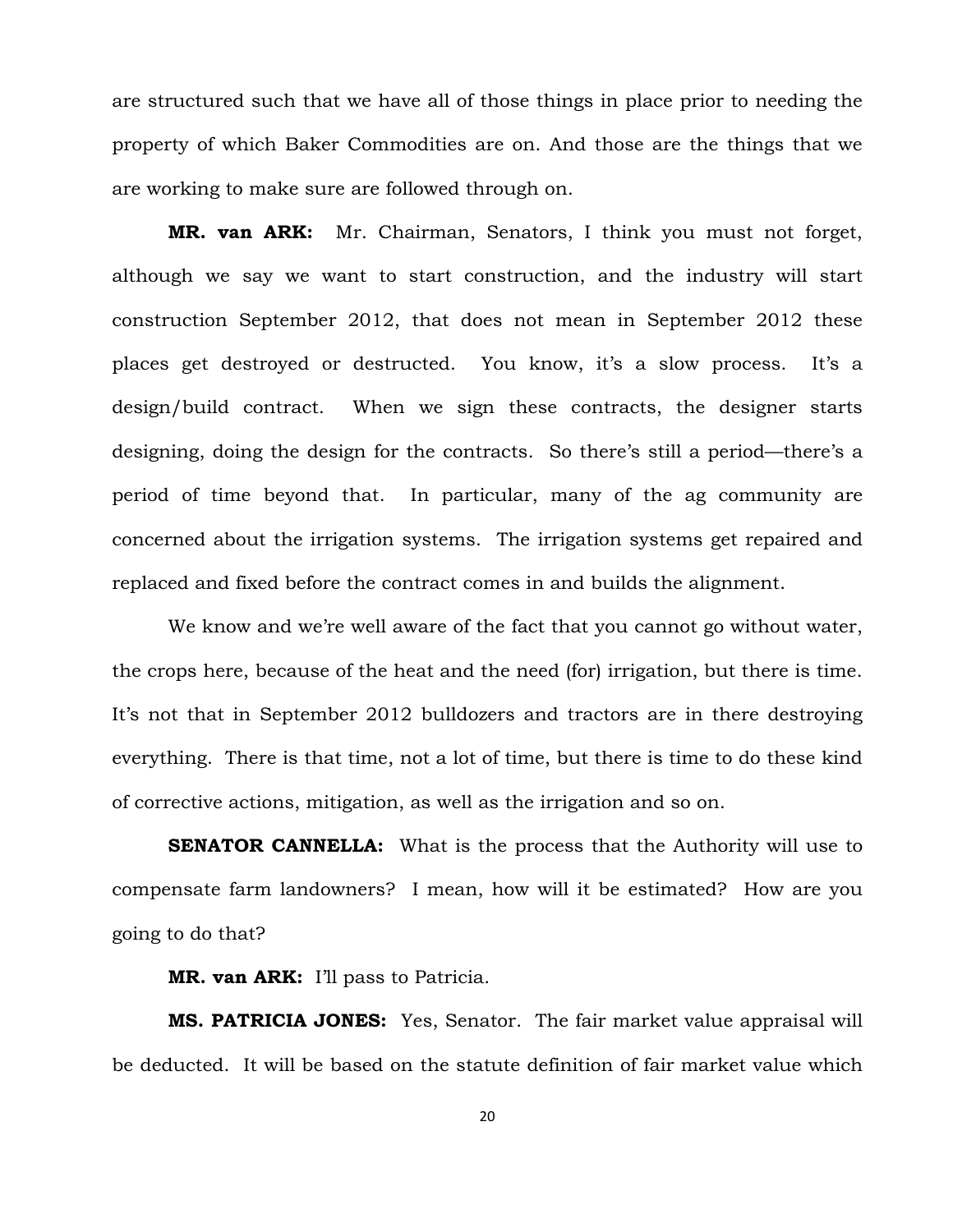is the highest price that is represented in the market. We will have experienced appraisers who are familiar with appraising ag property performing these appraisals. If it's a full acquisition and the appraisal is—the valuation is based on that full acquisition. If it is a partial acquisition, then the property is appraised, the portion that is required for the project is appraised, and then the remainder is also appraised. And at that point, we're considering whether or not there have been any damages to that remainder property. And then the appraisal process calls for considering any, not only the payment for the damages, that loss in value, but also any cost to cure items that could be utilized to correct that damage and mitigate that damage.

**SENATOR CANNELLA:** So as an example, let's say the train goes right down the middle of a piece of property and bisects the property and the agricultural commissioner says, well, you can't spray within 1,200 feet of that track for whatever reason, because that's something that's out there. Whether it's true or not, I don't know. Would the before-and-after appraisal look at that and say, well, basically this is fallowed ground; now it's lost value, although we're only buying this 100-foot strip, you've basically taken this much acreage out of production, and that farmer will be compensated for that land?

**MS. JONES:** Yes. The way that is considered is if it's a change in the use of that property. So if it's gone from irrigated land to property that, as you say, is fallow or is dry farming only that's in the market, it's usually recognized as a lower value. Comparables will usually show us that in the market, and then the property owner is compensated for that difference in value.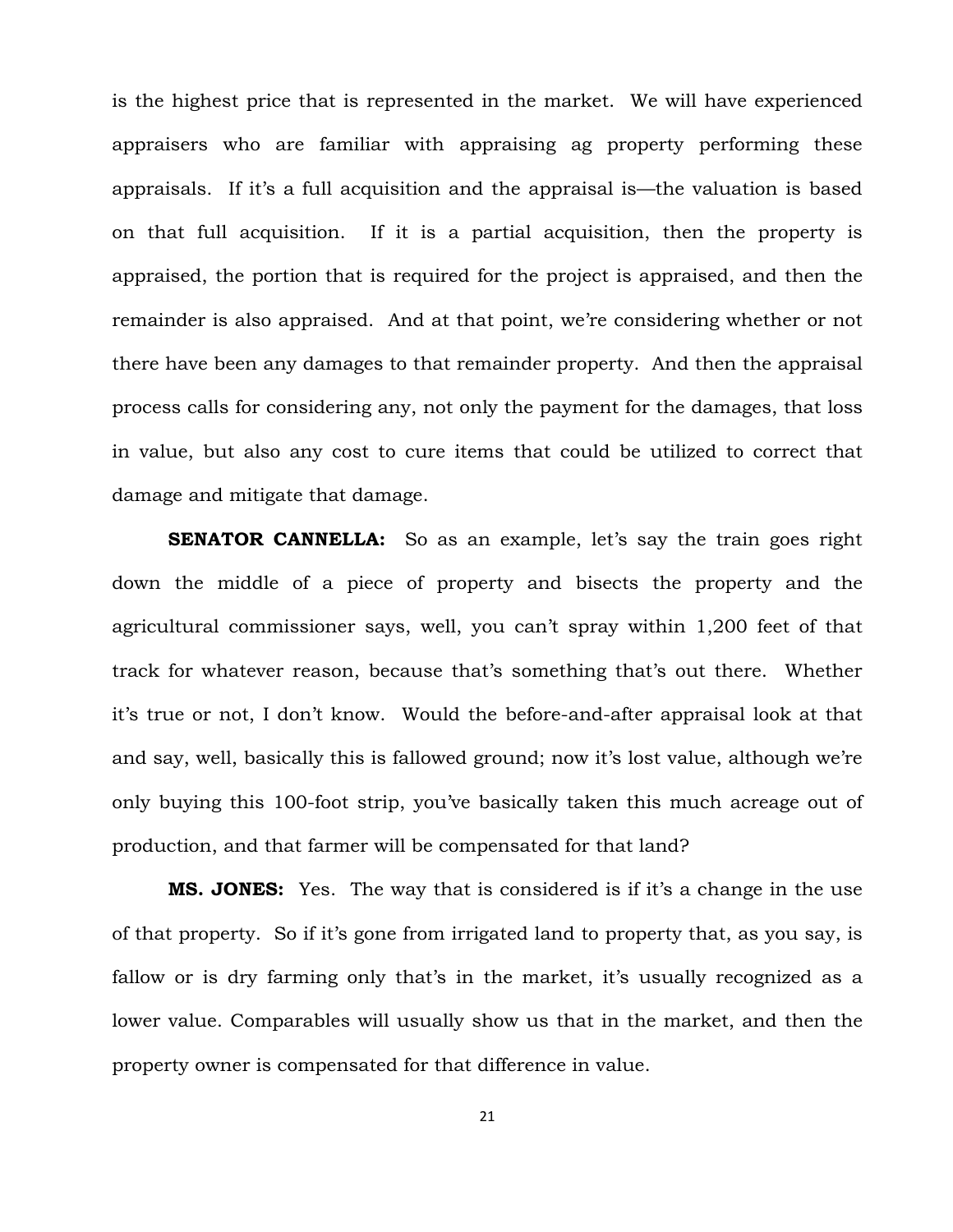**SENATOR CANNELLA:** So anytime the Authority takes a portion of land, there will be an evaluation on that portion, and then there will be a follow up on the remainder of the land to see what the impacts are, and then that landowner will be compensated for any difference?

**MS. JONES:** It's for any difference, and sometimes that can be mitigated with the cost to cure, as I mentioned, such as drilling new wells or replacing irrigation systems.

#### **SENATOR CANNELLA:** Sounds great.

Now let's say, another concern that I've heard is, again, when you bisect let's say it's a dairy, and you put the train right down the middle of the dairy and then these are real examples, by the way—and you can't just cross a track. A train going 220 miles an hour, I'm assuming there's going to be some sort of protection along the sides. It's not like a train going down 99.

Now how will this person get to the other side of their property? Because I've asked this question in the past, and this person's told me, we'll just have to drive down the road to get under it. Well, in some cases, that can be five miles. So how will that be treated?

**MS. JONES:** We work closely with the design engineers. If it's not designed prior to the design/build contractor coming on board, then the right-ofway, would work closely with the design/build contractor to do what we can to mitigate those damages. If it's a situation, just if, we have a situation where the farmer does need to drive five miles, then that increase in operation is considered when we are considering the damages to that remainder property—the increase in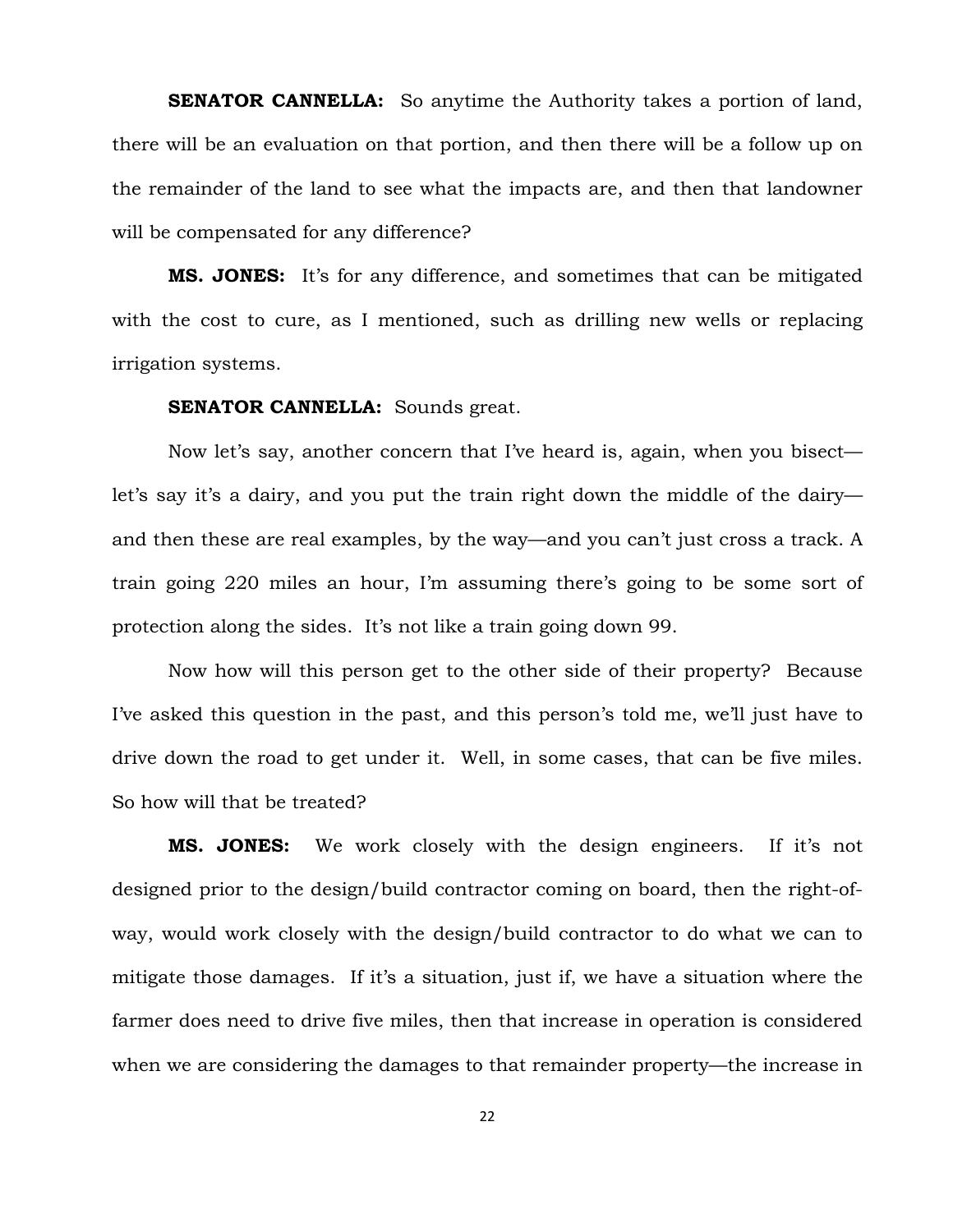operation, new equipment that may be required to do so. And so if there is a situation that can't be mitigated, then we do consider that in the valuation and that is considered as compensation to the property owner.

Does that answer your question?

## **SENATOR CANNELLA:** That does answer my question.

Now just on the timing, you can't start purchasing right-of-way until after the EIR is finished. I thought you said it was possibly March you'll start purchasing right-of-way? I'm a civil engineer. I've worked in the development of infrastructure in the past and very rarely is the property owner and the government entity in agreement on the value of the land. Usually, it takes a long time and possibly we'll go through eminent domain. How can you plan your schedule if you're going to start in September? How are all those pieces going to come together?

**MR. van ARK:** Once again, the actual construction period is not from September because we will be giving out the contracts from September…

**SENATOR CANNELLA:** Aren't there requirements on some of the federal dollars to start at a specific time or you lose it? Or are you going to be able to…

**MR. van ARK:** No. The specifications are, we have to contract with contractors. We have to spend the money…

**SENATOR CANNELLA:** So if you have the contractor on board, the design/build starts, that meets the obligation?

**MR. van ARK:** We have to spend the money by 2017. That's a different one. So by September 2017, the ARRA funds—we've got two types of funds. One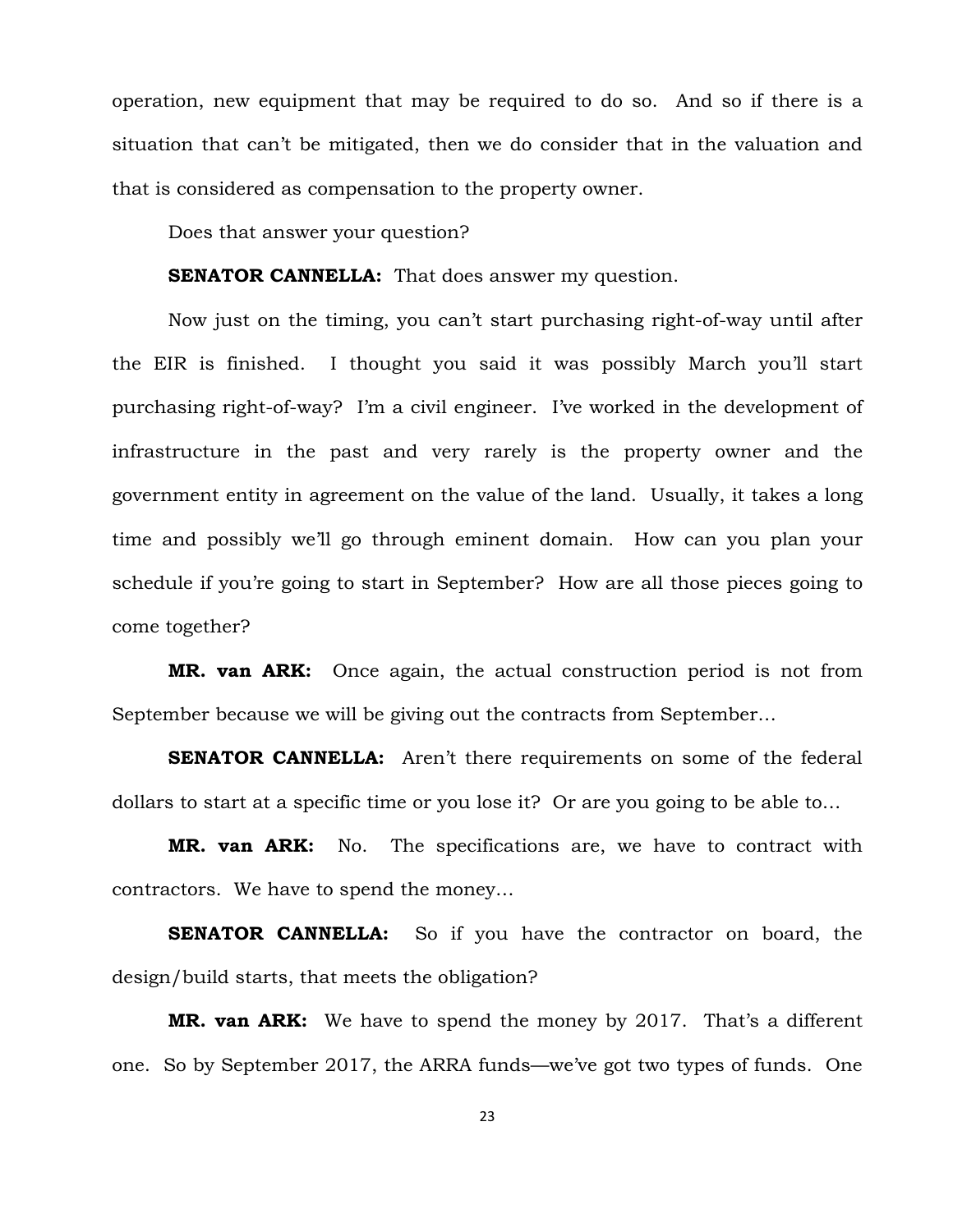is the ARRA funds and the other one's the FY10 funds. That was a subsequent funding that we received. But anything that's in the ARRA category has to be spent, which is the majority of the money, has to be spent by September 2017. And again, the design phase is a phase where we would be doing the right-of-way acquisition as well. And also because of our public that's here today, there's some misunderstandings of it. We are obviously working on the right-of-way acquisition today, if I can call it that, but we're not acquiring. But what we are doing is, we are now starting—we sent out a lot of letters just two weeks ago to people in the communities here—where we start surveying and start preparing because, for the areas around—and by the way, everybody who gets a letter doesn't mean we're going to take their property. You have to survey quite a way away from the track as well. But we are doing a lot of that preparation work at this particular stage so that by the time January and February comes next year we can then go into the appraisal and into the acquisition phase.

**SENATOR CANNELLA:** Just my last comments and I'll turn it over to my colleagues. So what I've heard is, number one, you're going to work very diligently to reduce the impacts to everybody. I mean, obviously, you can't make everybody happy, but you're going to work very hard to do that. Number two, you're going to do an evaluation on the property, not only of the take but also of the remaining property to understand what the differences are. If they cannot be mitigated, they will be compensated for the fair market value of the loss of their land. And then lastly, before any tracks are constructed anywhere, you'll make sure that the farmers have the ability to continue with their lifelong business of doing what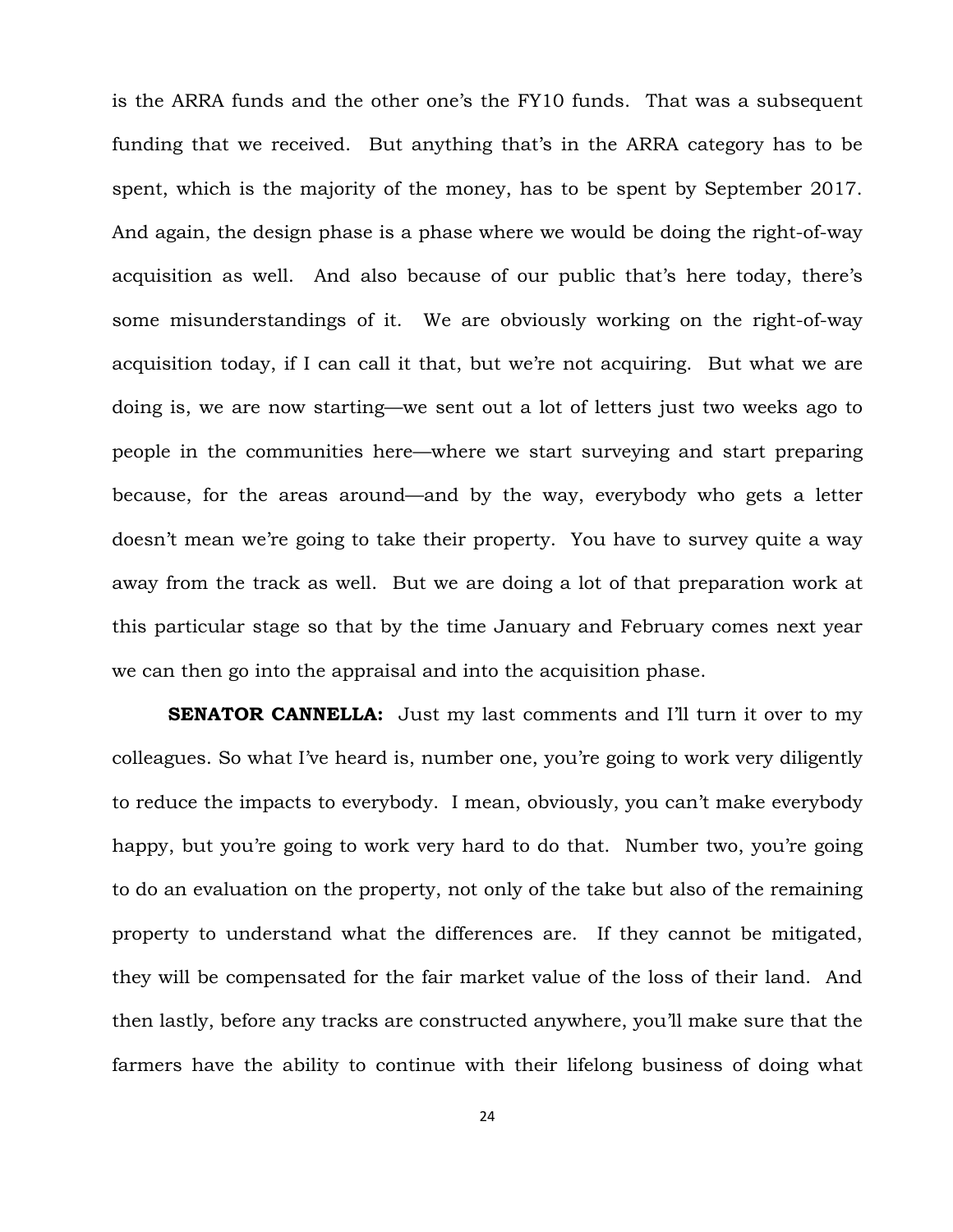they do by fixing irrigation systems or whatever else needs to be fixed for then to be able to operate or they will be compensated properly?

**MR. van ARK:** Correct.

**SENATOR CANNELLA:** And all this, all these costs, I'm assuming, will be a part of the business plan so that when we look at that we'll understand all the costs associated with that project?

**MR. van ARK:** That's all included, yes.

**SENATOR CANNELLA:** Okay. Thank you. Senator DeSaulnier.

**SENATOR DeSAULNIER:** Thanks. Last question was one I wanted to delve in a little bit more, but my areas of interest are in terms of outreach and then the components of procurement and mitigation and the level of detail that we can expect in the business plan that, as you know, as I talk to you about publicly and privately, is critical for my ongoing support.

So you said that there have been 40 public meetings in the Valley and 14 since 2009?

**MR. van ARK:** Ag related, only ag related. Those are not—there were many other public meetings. I don't know the figure. I don't know if you've got the figure here. There have been many, many more.

**MR. ABERCROMBIE:** Over 700.

**MR. van ARK:** Over 700 meetings occurred in the Valley.

**SENATOR DeSAULNIER:** Okay. When you say *700 meetings*—it'd be really helpful for me to find out how many, what they were, whether they were public meetings with the Authority, whether there was access to the public. And I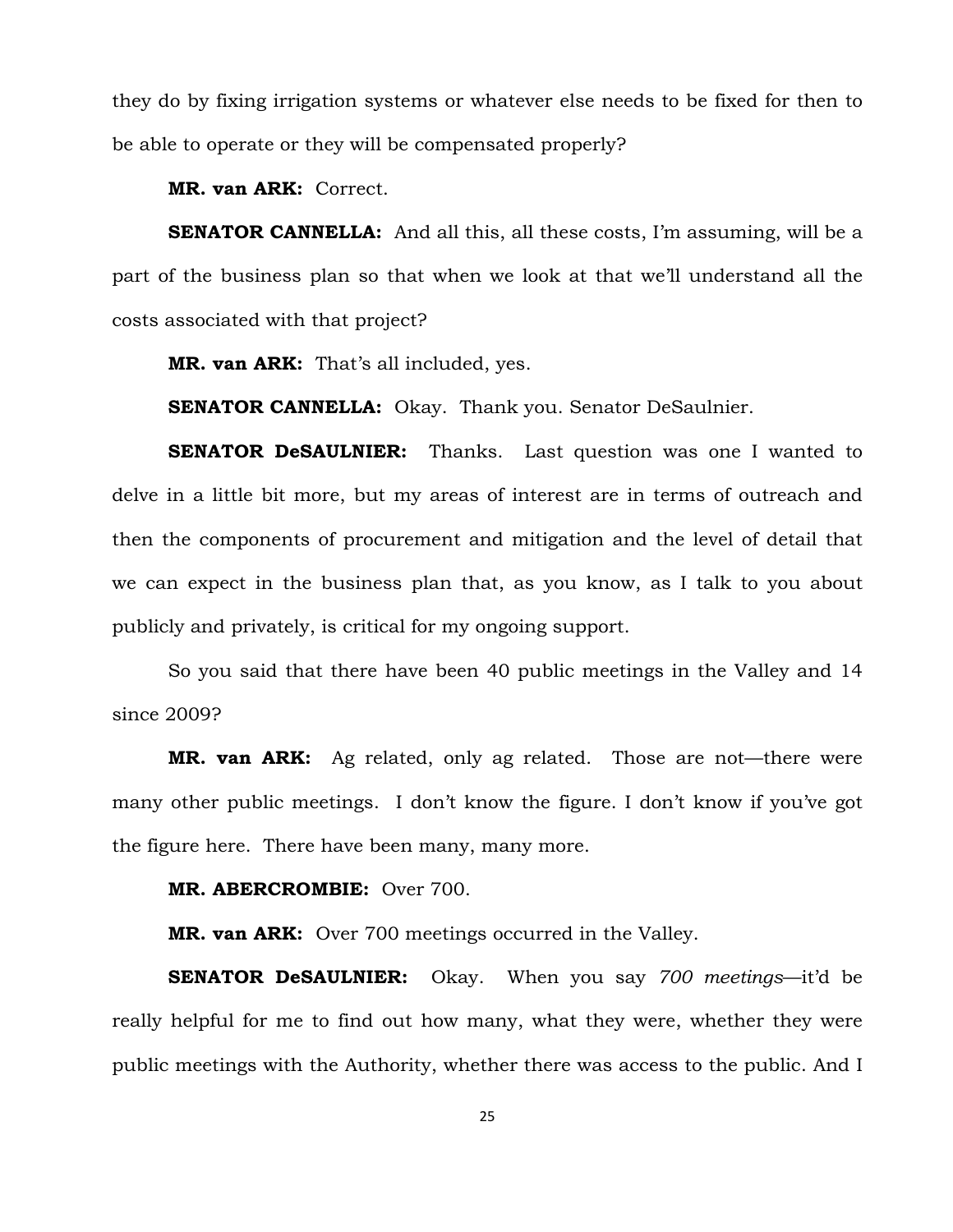think we all know there's a very big distinction between public meetings, like this, and community meetings. What kind of outreach was part of those community meetings? Were they facilitated? Were they done by staff or were they contracted out? How long they were? Those types of things. Is that information available?

**MR. van ARK:** We can give you the information. We have all the statistics of all the meetings that have taken place.

**SENATOR DeSAULNIER:** What the attendance was, what the kind of outreach was? One of the things I think that Caltrans has learned over the years, there's a big difference between public outreach and community outreach and using the community to contact people and make them feel like they're actually part and have authorship into the program rather than having just public meetings. So I'd like to know as much detail that you have without creating a long laundry list of a long bill. But if you've had 700 meetings, it would be my hope that you have recorded all of this information—the attendance, the type of outreach, who conducted the meetings, whether they were facilitated or not.

And then along with what the chair just mentioned on the business plan, it would be my hope that there was, and you indicated there would be, so in the business plan, there's a robust amount of detail in terms of not just procurement with a timeline but the estimated mitigation costs, compensation and mitigation. And being someone that doesn't have experience in ag—although, when I was a county supervisor, we didn't have a lot of, as the urban area in Contra Costa County moved eastward, we had a lot of conflict and problems with our agricultural core—much smaller, much different, more different, but still aware of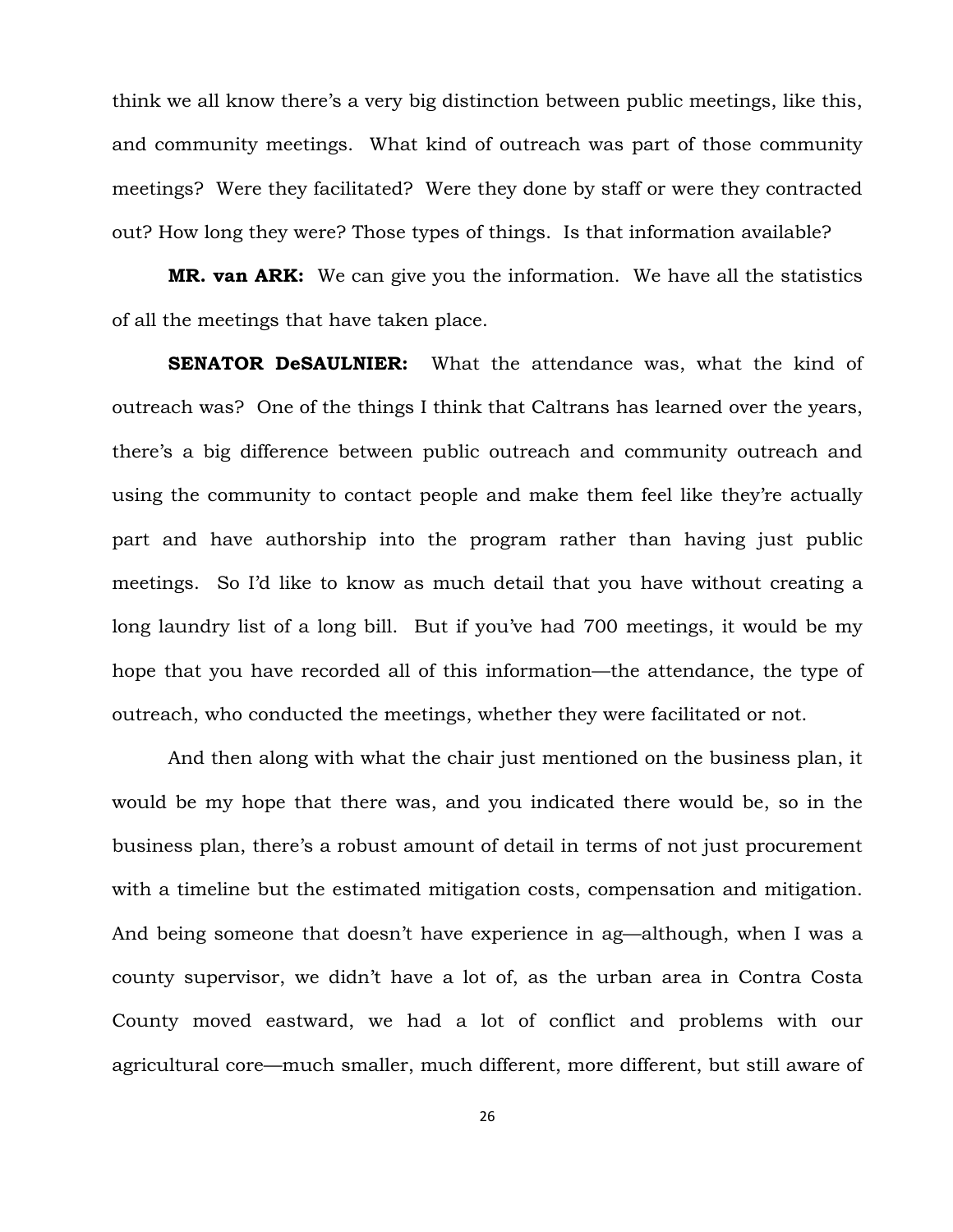it—so to the degree that that is detailed, and as well, if we go back to the public meetings a little bit, how are the meetings in the Valley were different and tailored to the communities as opposed to meetings in the urban areas and the San Francisco Bay Area or in LA? I assume that there's a lot of thought put into that about tailoring meetings to the community. So it's really sort of two things, now that I think about it. Is background on the public outreach and how they were tailored to the highest degree of specificity you can provide for us would be helpful. And similarly, the level of detail in the business plan, so that we know, as Anthony mentioned, Senator Cannella, that we want very detailed, so that the property owners can actually anticipate full recovery, both for their property and to mitigate the impacts.

And having said that, I assume, Mr. van Ark, we have a lot of experience, not in this country but in other countries, with agricultural out of agricultural communities, although they're very different from Japan to Europe. But I assume that there's some best practices that have been developed that we can sort of share with the community and find out how they're different here in the Valley as opposed to those other countries.

**MR. van ARK:** On that last subject—the others, I agree with, mostly your first points that you asked me for in the business plan. And, yes, as far as other countries are concerned, in the ag community, obviously we do get some pushback because everybody believes their own agricultural requirements are different than the requirements of other countries. But, of course, our best examples are only examples of where high-speed rail interacts with ag are in the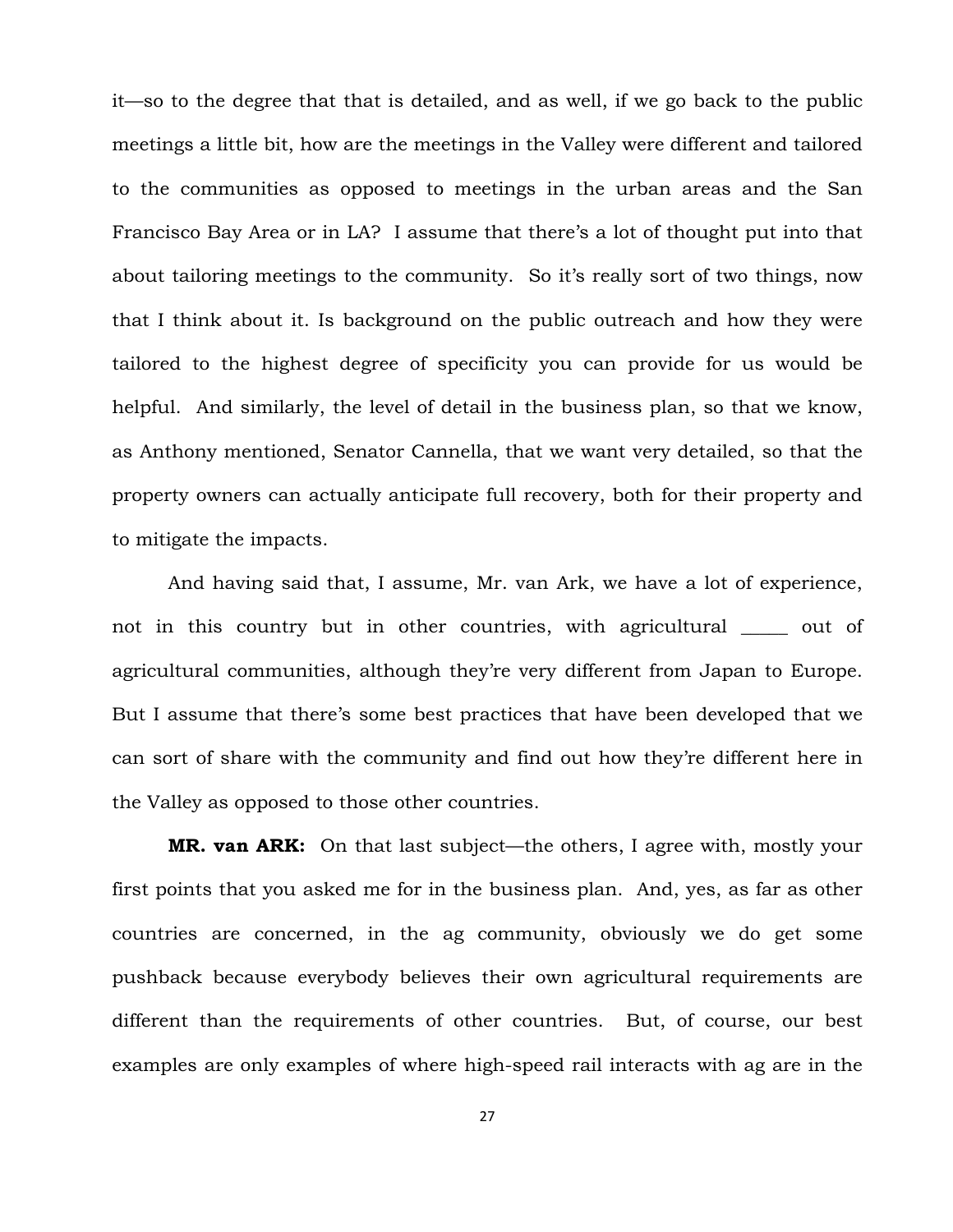countries that have got high-speed rail. So, yes, we have done and we have had a lot of input. For instance, from Spain who we believe is more similar than others but also from Japan, as you've mentioned, Japan as well, in support of what they have experienced on agricultural impacts or agricultural effects by high-speed rail and carried those into the United States as well.

**SENATOR DeSAULNIER:** And just acknowledging that those experiences, there are lessons to be learned from that, but our experience is, they are going to be unique to these communities.

**MR. van ARK:** I agree.

**SENATOR DeSAULNIER:** And then I guess one last thing. Although the interaction is unique to these communities and this product, there's still a lot of lessons learned that we should be able to learn from, from other infrastructure projects. So again, just on my experience, when Contra Costa County was growing in the eastern part and we were urbanizing of what was and still is a lot of interface with the ag community—they're again very different than here from the Valley—there's still lessons to be learned, whether it was BART going in there or interstates or private infrastructure. So I hope that there is a level of detail in terms of things we've learned in California in that regard as well, that we can anticipate by the value here to these communities. Thank you.

**MR. van ARK:** Thank you.

**SENATOR DeSAULNIER:** Thank you, Mr. Chairman.

**SENATOR CANNELLA:** Senator Lowenthal.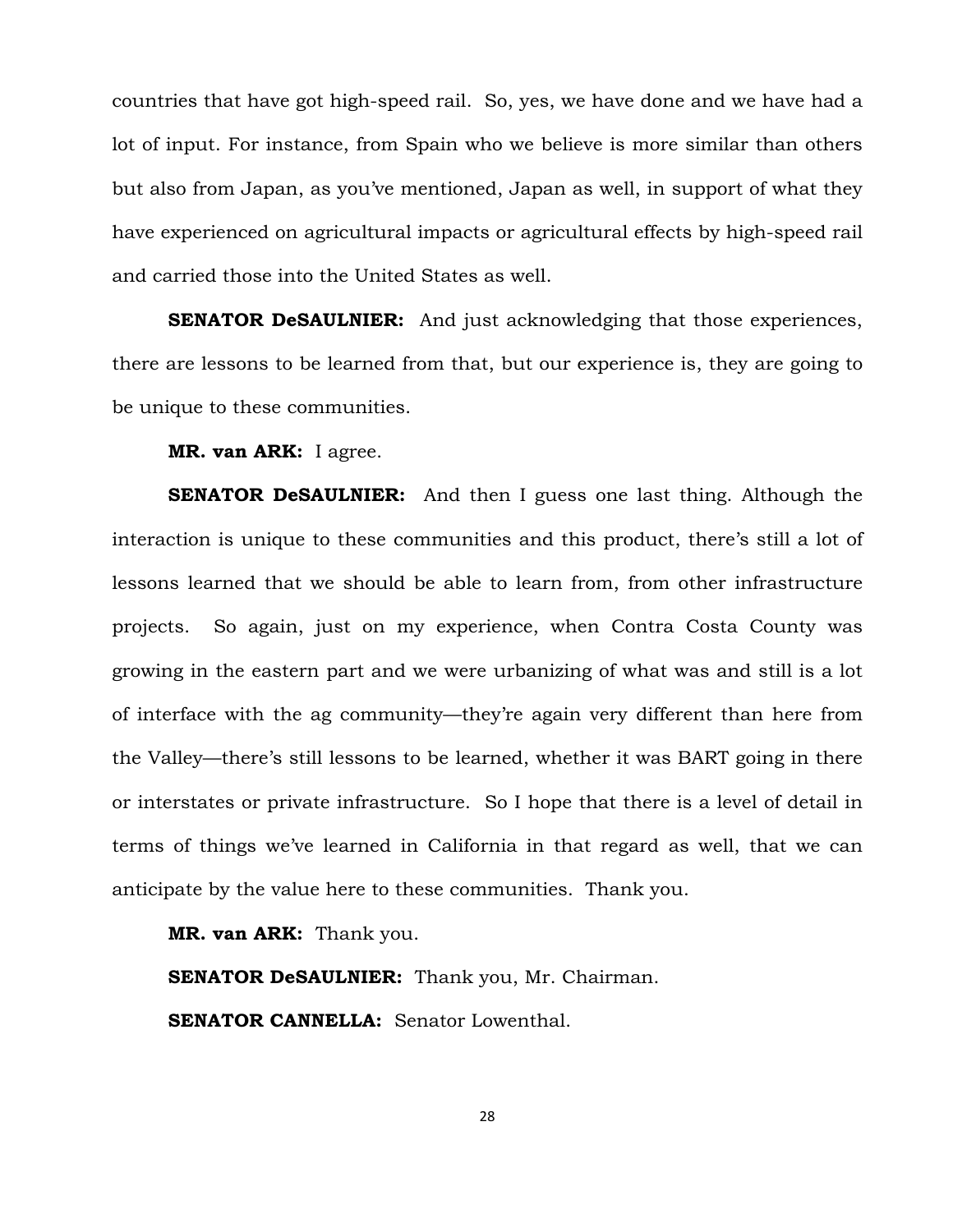**SENATOR LOWENTHAL:** Yes. Thank you. I've found so far it's very interesting.

Just to frame the questions, to understand the questions, that I'm going to ask. We're going to have a business plan by October of 2011, legislation that will go before the legislature to see whether the funds will be appropriated in the second half of the year, and the EIR will be completed, at least a part, by this spring. And by the fall, we're talking about the actual acquisition and setting into motion the actual, the beginning, of the construction. Is that not so?

**MR. van ARK:** That's correct.

**SENATOR LOWENTHAL:** Which will be in place and completed, or at least the contracts, by 2017.

**MR. van ARK:** Right.

**SENATOR LOWENTHAL:** That's the timeframe that we're talking about.

My question is, in terms of the impacts upon agriculture, you mentioned in your beginning that there potentially could be up to 4,000 acres that are impacted. Understanding that you've also just recently, as this process unfolds, and there's multiple things, you've recently just developed a draft, scope of work, for the right-of-way services which would be the basis of a request for a proposal to select a prime contractor and subcontractors to actually provide all of these right-of-way and real property services. So that's a process that's beginning to unfold. I've read through that, and it directly impacts this process in terms of the acquisition of land that ultimately will take place in the Central Valley and the process in which you're going to be recruiting or selecting a contractor to do all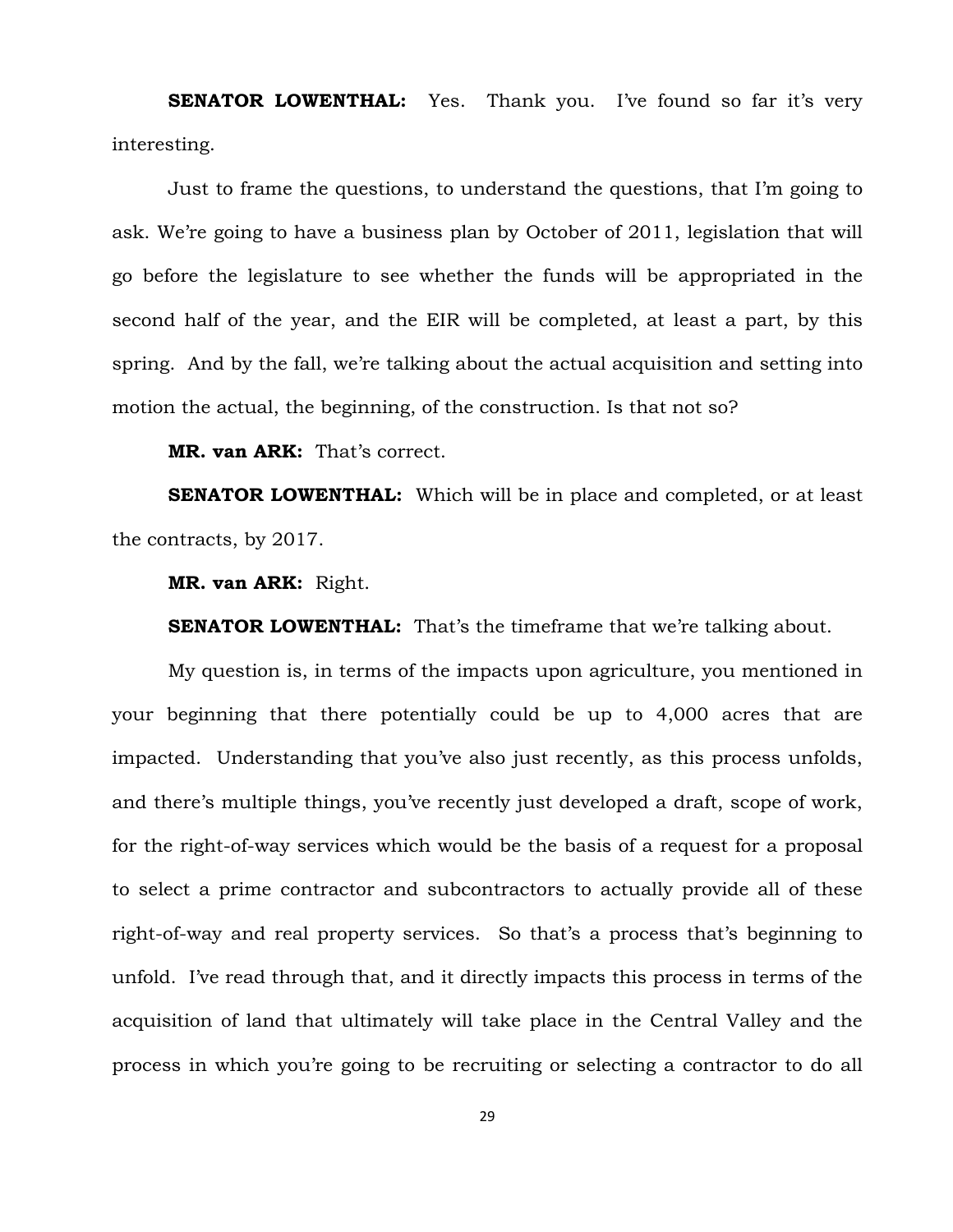these relocation, property acquisition, appraisals, survey, and it may be multiple people working on that.

My first question is, in going through it, I never saw any budget as part of the draft. Are you going to provide in that draft a budget to know how much money are these services, right-of-way services, are going to be provided? Is there a budget?

**MR. van ARK:** There's a budget, Senator.

**SENATOR LOWENTHAL:** As a part of the draft?

**MR. van ARK:** There's a budget. I don't know what papers you looked at but there is a budget. In fact, the board approved yesterday the budget, so it's in public too.

**SENATOR LOWENTHAL:** For the right-of-way services?

**MR. van ARK:** For those right-of-way services, to the magnitude of up to \$40 million.

**SENATOR LOWENTHAL:** Up to \$40 million to start this process then?

**MR. van ARK:** To do this process, yes.

**SENATOR LOWENTHAL:** Just to do the acquisition also?

**MR. van ARK:** No. The acquisition support functions.

**SENATOR LOWENTHAL:** Just the support functions?

**MR. van ARK:** The RFP—I think, if you are talking about the same one.

**SENATOR LOWENTHAL:** It's just for support functions?

**MR. van ARK:** It's for the support function.

**SENATOR LOWENTHAL:** Not the actual acquisition?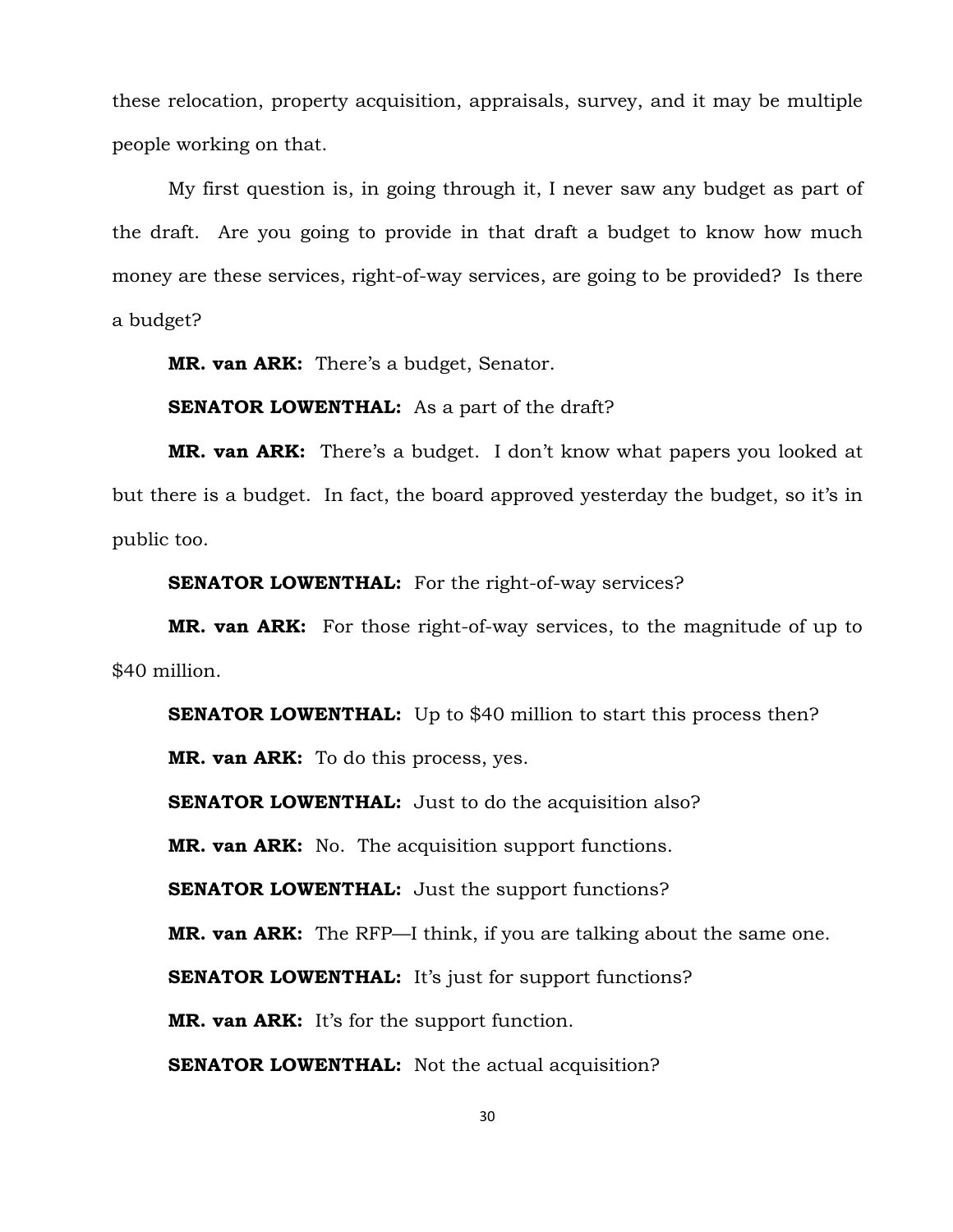**MR. van ARK:** No, no, no. That's not for the acquisition.

**SENATOR LOWENTHAL:** It says in that support function that it will be consistent with the policies and the procedures which have been, are being almost finalized, and finalization is pending with your right-of-way manual. You are finishing up a right-of-way. It says on page 2…

**MR. van ARK:** Correct.

**SENATOR LOWENTHAL:** …you have a right-of-way manual. Has that manual been—which, whoever is going to contract, will have to be consistent has that been vetted through Caltrans? Have you done any vetting of that manual, and do we have any documentation that we can see how Caltrans responded to this right-of-way manual that will set the stage for any of this acquisition?

**MR. van ARK:** Firstly, Senator, these two people that sit next to me here, he is from Caltrans, or was from Caltrans. She was also from Caltrans.

**SENATOR LOWENTHAL:** Do we have a formal response from Caltrans?

**MR. van ARK:** And now I'll give you the answer. (Laughter)

**MS. JONES:** Senator, we actually utilized the Caltrans right-of-way manual as the basis for our manual, yes.

**SENATOR LOWENTHAL:** So has Caltrans—have you vetted it with Caltrans?

**MS. JONES:** We have not reviewed it, but it is—I have not asked them to review it.

#### **SENATOR LOWENTHAL:** Why not?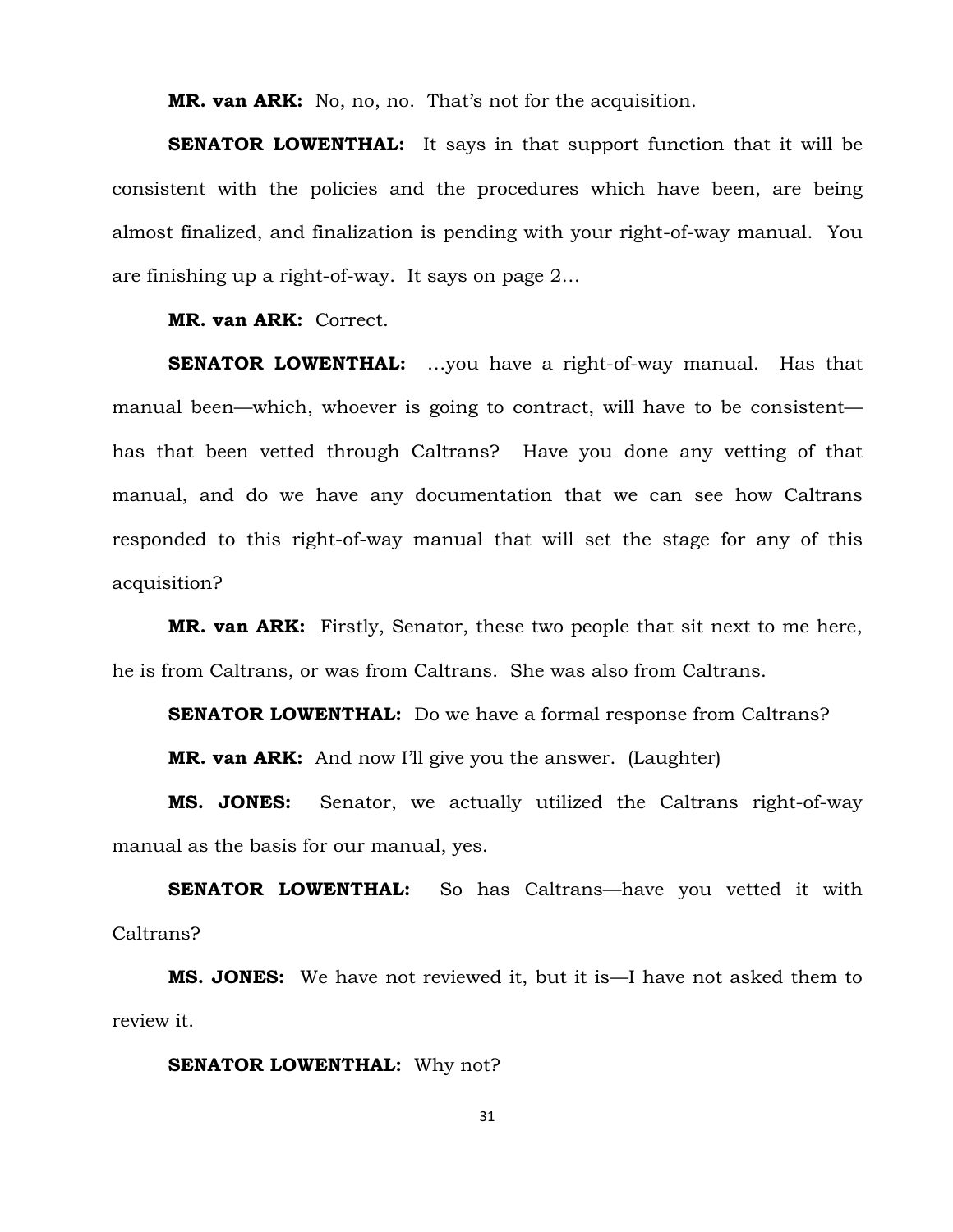**MS. JONES:** Well, because it is, it is based almost word for word on the Caltrans manual. What I do have from them is the acknowledgement and that we did utilize the manual and that they gave us permission to have the working documents, which means the word documents, so that we can utilize their manual…

**SENATOR LOWENTHAL:** The expertise of Caltrans, don't you think it would be nice to have some formal vetting process? This is going to set the tone for all of the land acquisition. What about the Department of General Services? Was it vetted with them?

**MS. JONES:** Well, we haven't asked anyone to review it yet at this point. It's just been internal.

**SENATOR LOWENTHAL:** Will you? And will the legislature be able to see the responses?

**MS. JONES:** We did have plans to have the FRA review it. We've had discussions with the FRA, and they want to review and approve it.

**SENATOR LOWENTHAL:** I would think it would be very appropriate, since we're talking about purchasing of a lot, that we understand just whether it's consistent with the Department of General Services, what their concerns are, what Caltrans' concerns are. I think you're moving in a direction, and I think that a full vetting process would satisfy us and to understand what that process was like. It would be very, very helpful to us because that's going to set the tone, you know. People are not going to understand unless we and some of the criticism—unless we know what the rules are and that the agencies which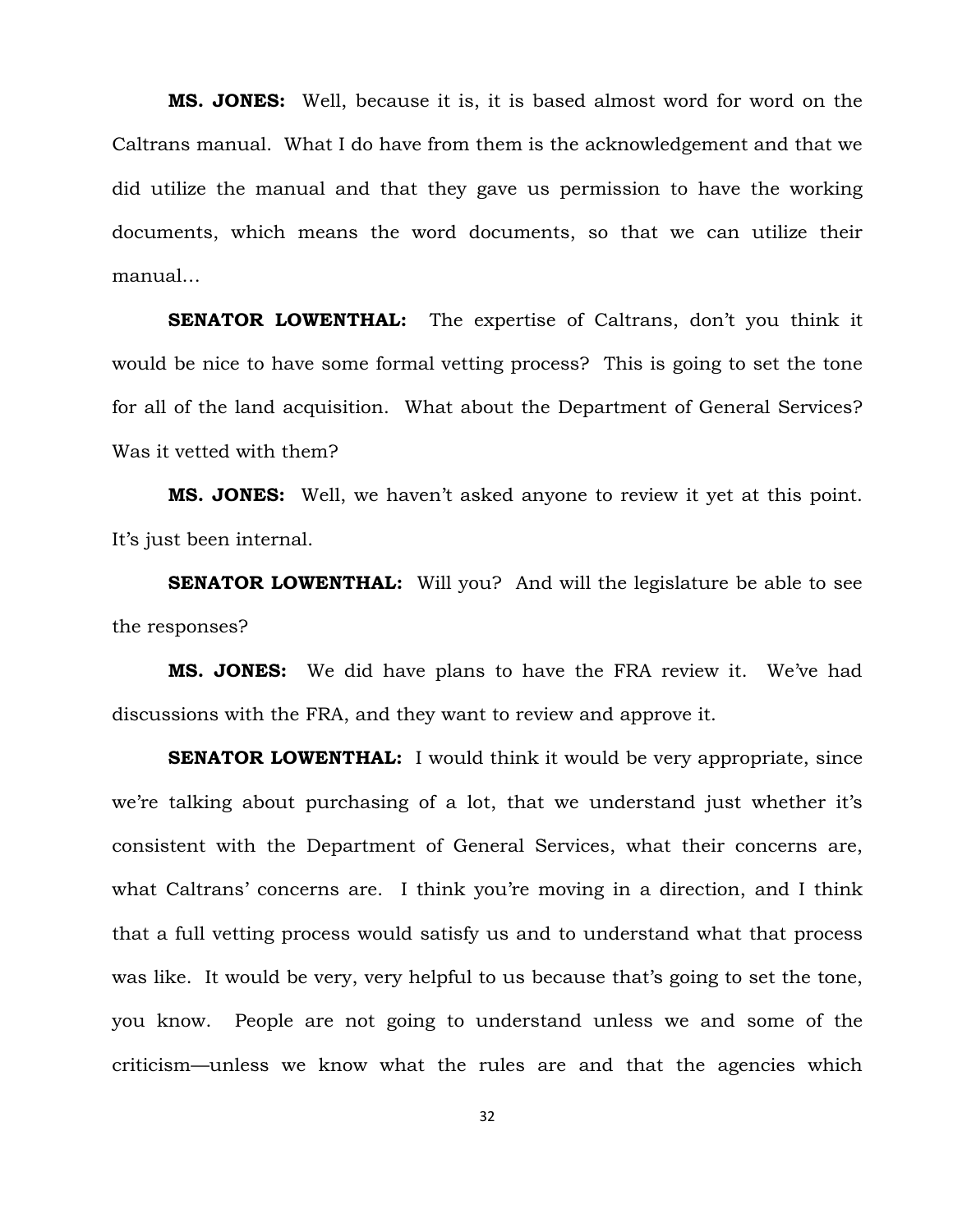oversee that at least had a chance to publicly vet that because we're talking about purchasing—in your document, you're saying, you are saying—either partially or totally, 2,000 pieces of property.

**MS. JONES:** Approximately.

**SENATOR LOWENTHAL:** That's what you said.

**MS. JONES:** Initial construction segment, yes.

**SENATOR LOWENTHAL:** Right. And so we need to understand the process and whether that is \_\_\_\_\_.

And the other thing is, with the business plan that is coming up, that will be coming out in October, the legislature and the Legislative Analyst's Office and the Institute of Transportation Studies have raised some serious concerns about the actual ridership numbers, not that they may—just whether in fact they are reliable estimates and people are just not quite sure. I would assume that there will be new ridership numbers that come out in the business plan. How will that impact the—will that have any impact upon decisions that come forth in terms of where the alignments will be? You said that you really want to make sure that you don't go down 5 because of previous decisions based upon wanting to make sure that there's an impact in terms of stops, to go down 99, because that's where the population is. Part of that is based upon accurate ridership numbers, that we really understand whether there's a need or not, not that it's not going to up the Central Valley but where those stops are in turn, depending upon accurate ridership numbers. So will that have any impact upon where the alignment will be, those new ridership numbers?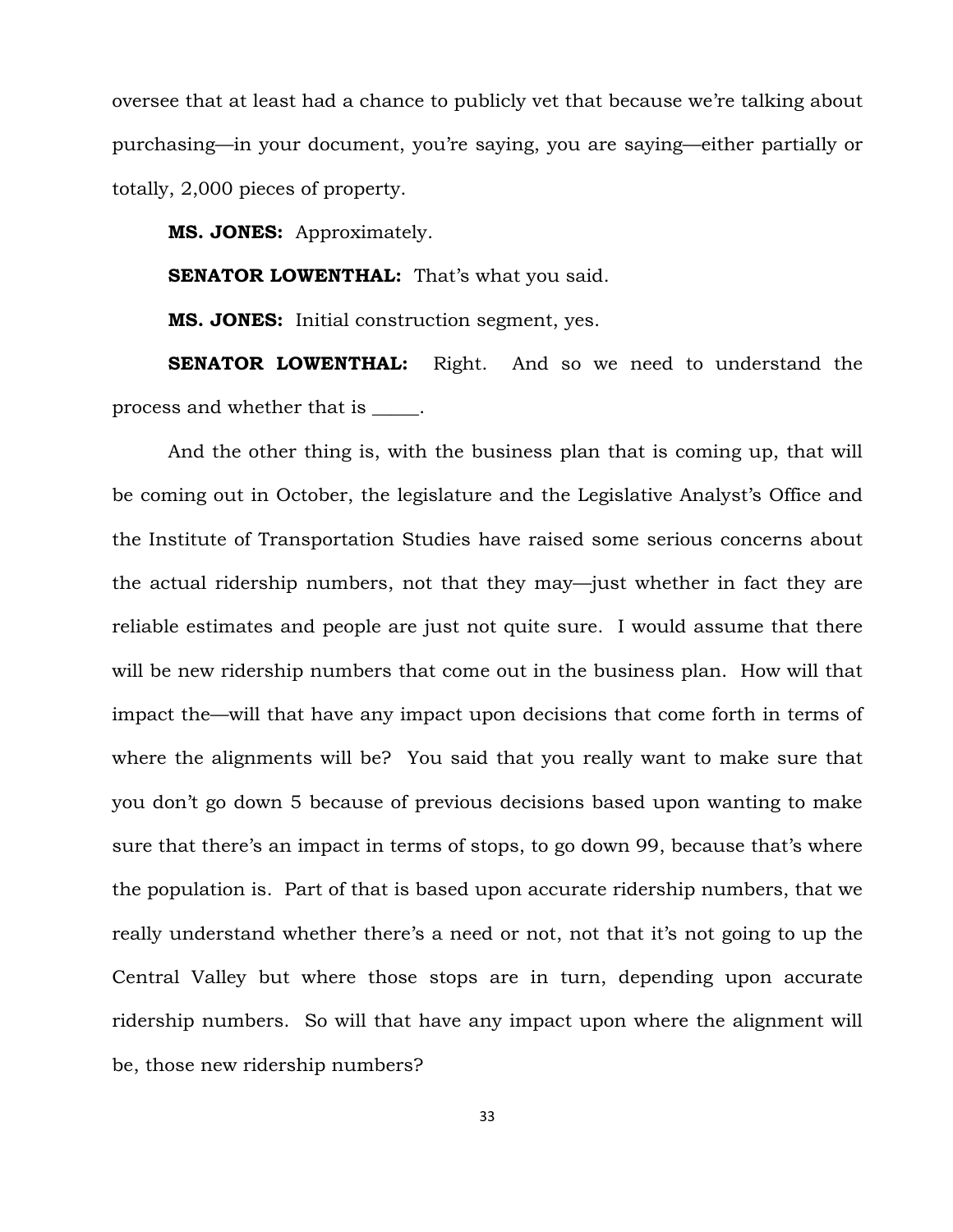**MR. van ARK:** Senator, the alternatives that are today and the alternatives analysis in the EIR document, EIS document, are all of such a nature that they are purely environmental and impact alternatives; they are not ridership differences. In other words, where the stations are, where the people are, is the same for each one of the alignments.

**SENATOR LOWENTHAL:** So regardless of what those new ridership numbers show, we're sticking with those, that route?

**MR. van ARK:** Those ridership numbers will not change the alternatives that are in the alternatives analysis today. The ridership numbers, as you correctly said, obviously are important for the business plan.

### **SENATOR LOWENTHAL:** Absolutely.

**MR. van ARK:** And as you know, the business plan, for the business plan, we will have ridership numbers that have been totally reviewed with the help of our peer review group and with international and local experts, and that process is ongoing, as we speak, and incorporates the issues that were brought up by ITS, and all those things are being incorporated.

**SENATOR LOWENTHAL:** Certainly, I think that people need to understand that the critical junction is the documentation that you're going to be providing the legislature in October. Without your satisfying the legislature, this project will not move forward as it presently is and that's in our budget in terms of any allocation of resources, resources up through the first half of the year, totally dependent upon, that there be a report that goes to the Joint Legislative Budget Committee, that only after that will any allocation or appropriation of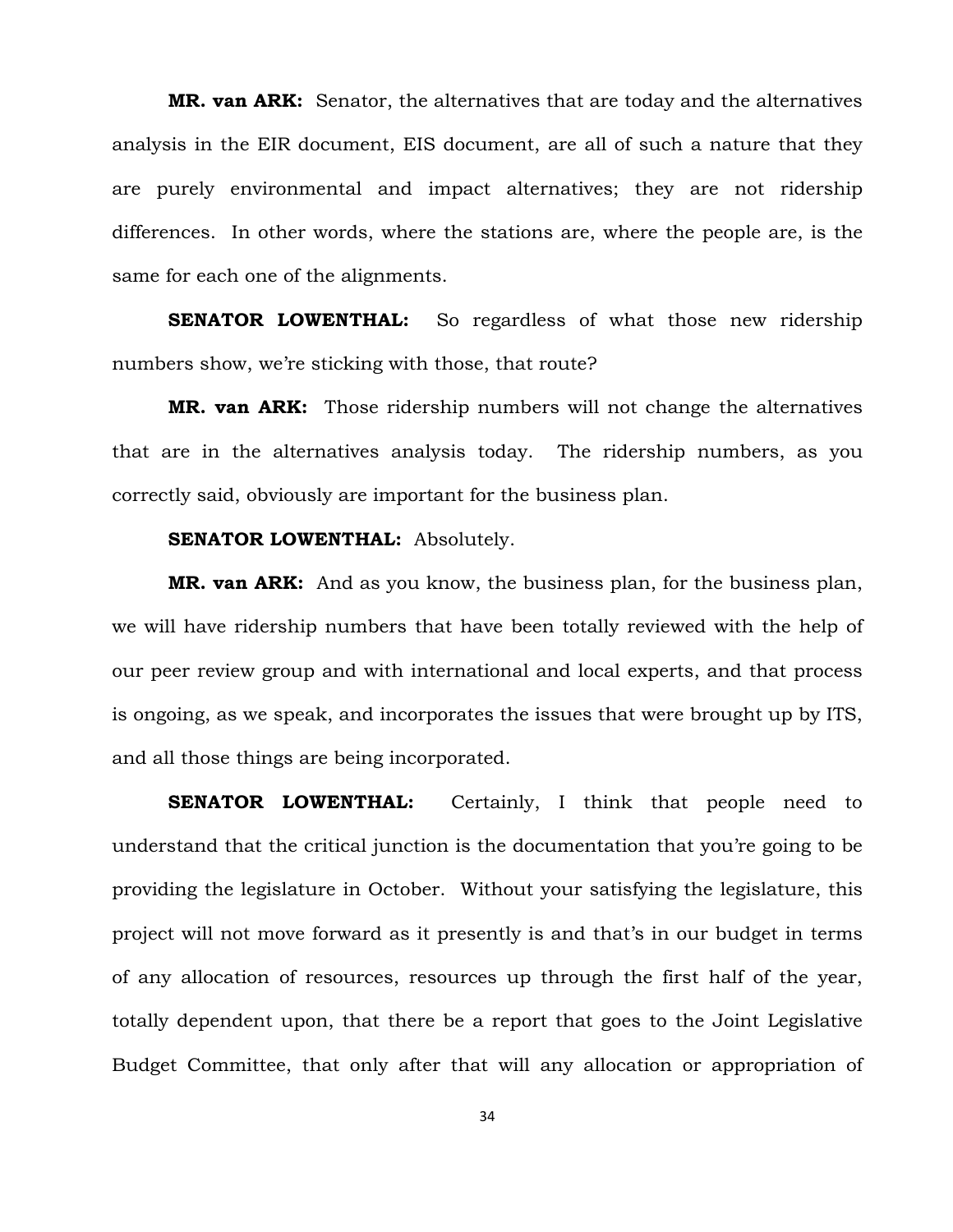funding come from. So we're talking about this business plan and business model, it is—people in the audience need to understand—it is critically important without really—there are lots of unanswered questions that impact, starting in the Central Valley, and where we go and whether this is the most appropriate place to start. That has to be decided by the data that you present to us.

## **SENATOR CANNELLA:** Further questions? Senator LaMalfa?

#### **SENATOR LaMALFA:** Thank you.

You know, as a person who comes from a valley, the far north part of the Valley, we live with a lot of these things in the agricultural lands on that right now—high-tension power lines that came through our farm in 1968. We have 17 sets of towers running at a 45-degree angle that are something we've lived with permanently. Even though we were compensated for the footprint of those towers, we still live with that, with the aircraft that fly over and through to take care of our crops as well. We have in my area an old remnant of a 1922 electric rail that came from Sacramento up towards Chico and farther. That remnant is still there. Well, the electric train fad faded away back in the '50s or '60s there. That rail is no longer there, but the impacts are still there of the little remnants there of the fields and the neighbors that are in place.

So when I look at this, as the Valley being the template or the test track, it bothers me that not enough respect is being shown for the Valley. As I recall, several articles I've seen in the media that mention that they want to build here in the Valley first because it's the cheapest place to build and has the least amount of resistance because maybe there's less people—say if I'm campaigning for office,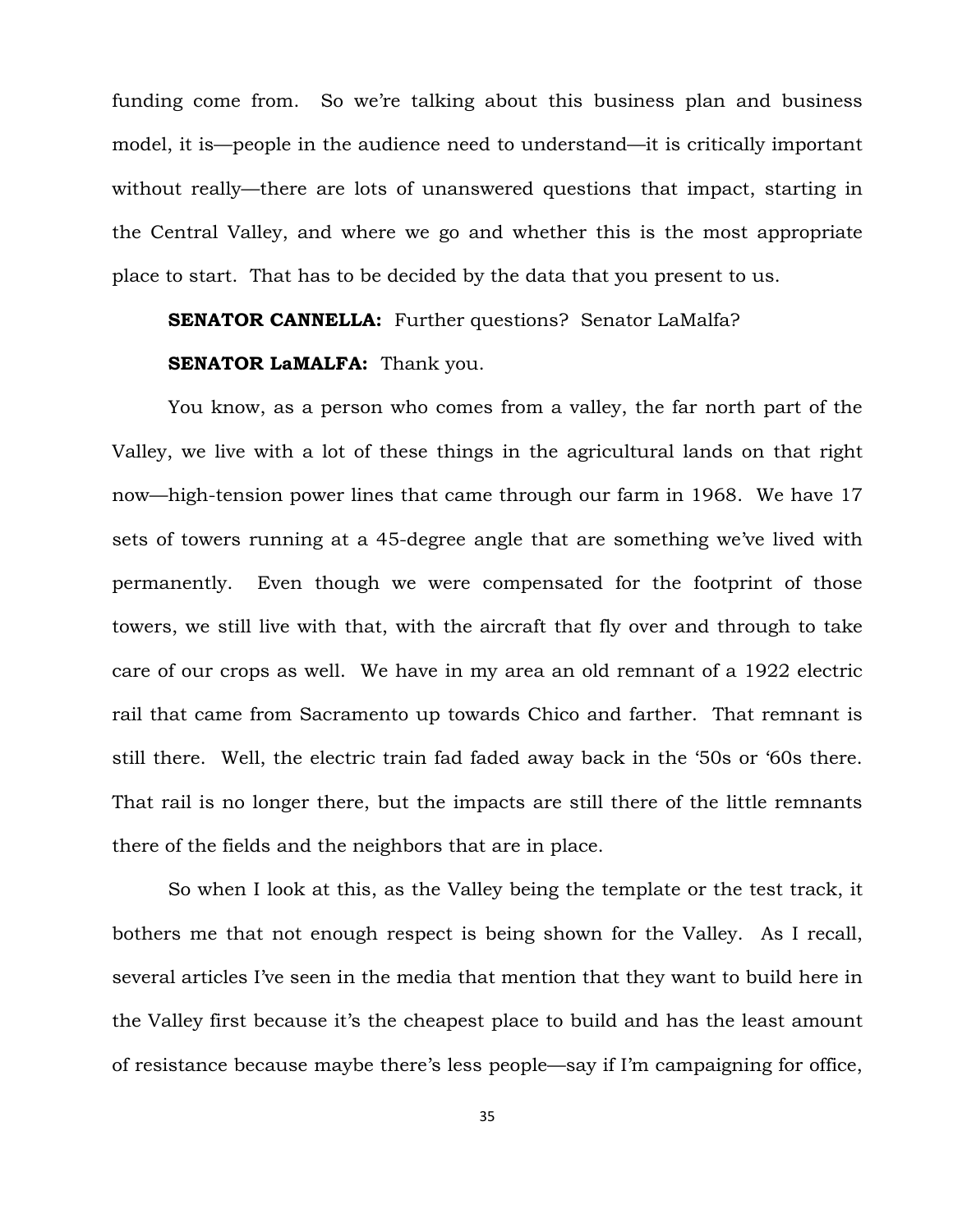and I decided to campaign in one of the counties in my district where I'm running into the least resistance, I'm not feeling really good about my campaign, which is perhaps is why it had to invest a lot in public relations in Washington, D.C., and out here to make the sales to people of the Valley and of the area here. I'm just concerned that putting it here in the Valley first because it's the path of least resistance is not respectful enough of the issues we have going on in the Valley and the concept that there will be a test—this would be the test zone here.

Now it should be proven technology worldwide where we have it in Spain; you have it in Japan and other areas of Europe, China. Why is it the thought that we have to test in the Valley here? If you buy a Toyota Prius in Japan, it should be about the same Toyota Prius that comes from the U.S., except maybe for left-hand or right-hand drive. What about the technology that's so unique that we have to test it here in California in ag country where if I'm moving one of my tractors, for example, across one of the at-grade crossings and the test doesn't work out so well on the cross arms coming down and I'm caught in the middle of the tracks with something coming at me at 220 miles an hour. Why is the Valley the test area? Why is the emphasis here?

**MR. van ARK:** Sir, I would like to change the statement. A note was written. I've seen it written myself as well, Senator, but I have often said, this is the backbone of the system. This is the reason why we are building this here first. But I do want to talk also about the reason for a test track. We do not, in our type of industry, we do not in our type of industry…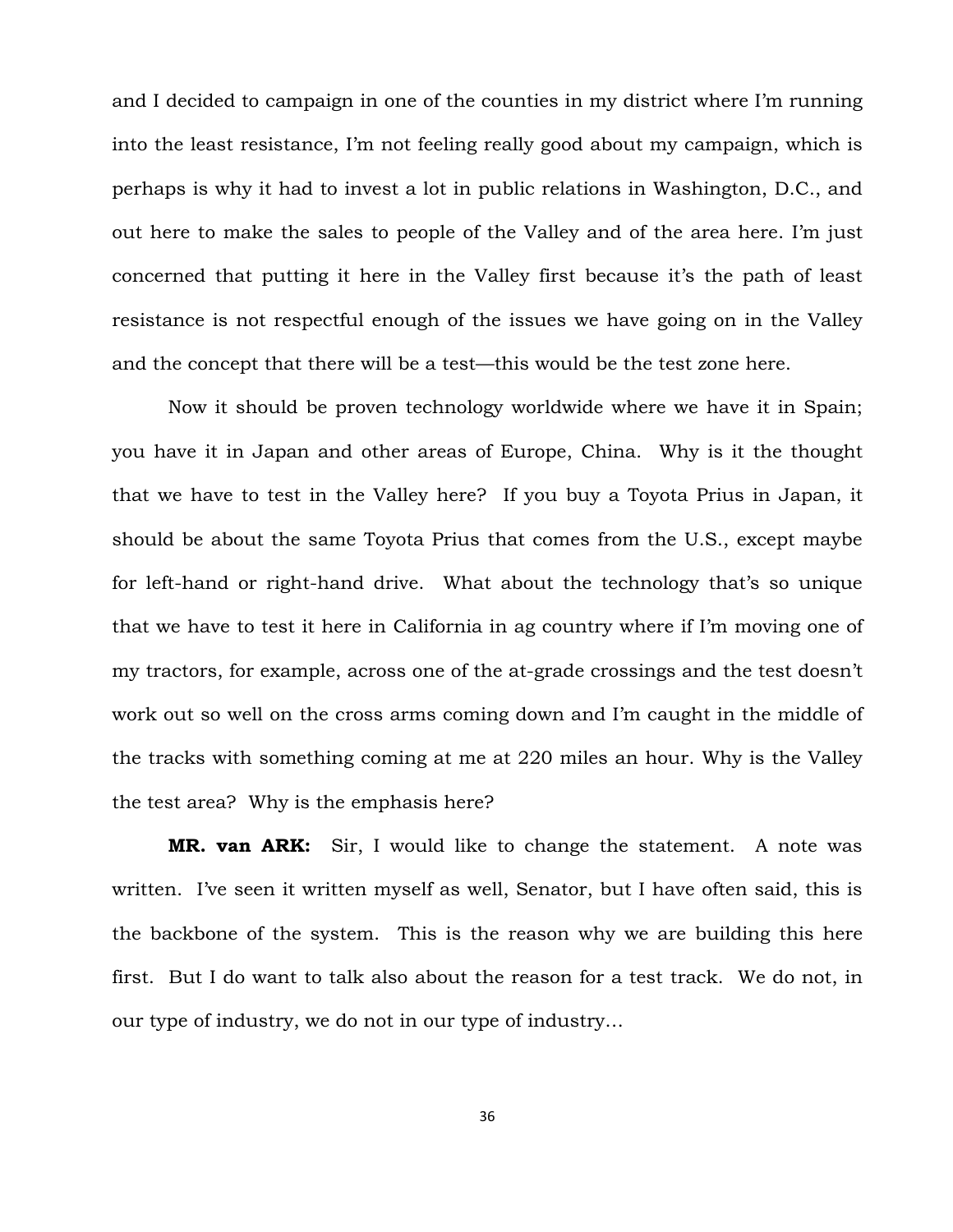**SENATOR CANNELLA:** Excuse me. Can you please settle down up there? Thank you.

**MR. van ARK:** It's not like the motorcar industry. Even if, by the way, if you do a technology transfer of motorcars from one country to another country, the first motorcars that you build in that country are partially built and then afterwards are more built and finally fully tested and they're fully tried. This type of industry, we have to bring signaling systems; we have to bring power supply systems, control systems, plus the trains themselves, plus in fact the rail systems. We have to bring them, the first time, to the United States of America. The money that we are using for this project is both ARRA or, say, federal funds and state funds. All these funds are subject to Buy America and Buy American. That means this is a technology transfer of this product to the United States, of these products. It's not one product. It's these products, to the United States of America.

Just to build one of these trains will cost the supplier tens of millions, if not a hundred million, to build the factory, to build the train in the United States. Now these suppliers are in the United States. But this is high-tech technology for anywhere in the world. When we transferred this technology to China, for instance, and built the first technology in China, we had to do the same thing. And everywhere in the world, we launch technology of 220 or 200 miles an hour plus. You have to have the facility to test it and also, because it's all about safety, it's about the safety of the people and, therefore, every train in the world that is tested is tested at its maximum capacity. In fact, by law in the United States, you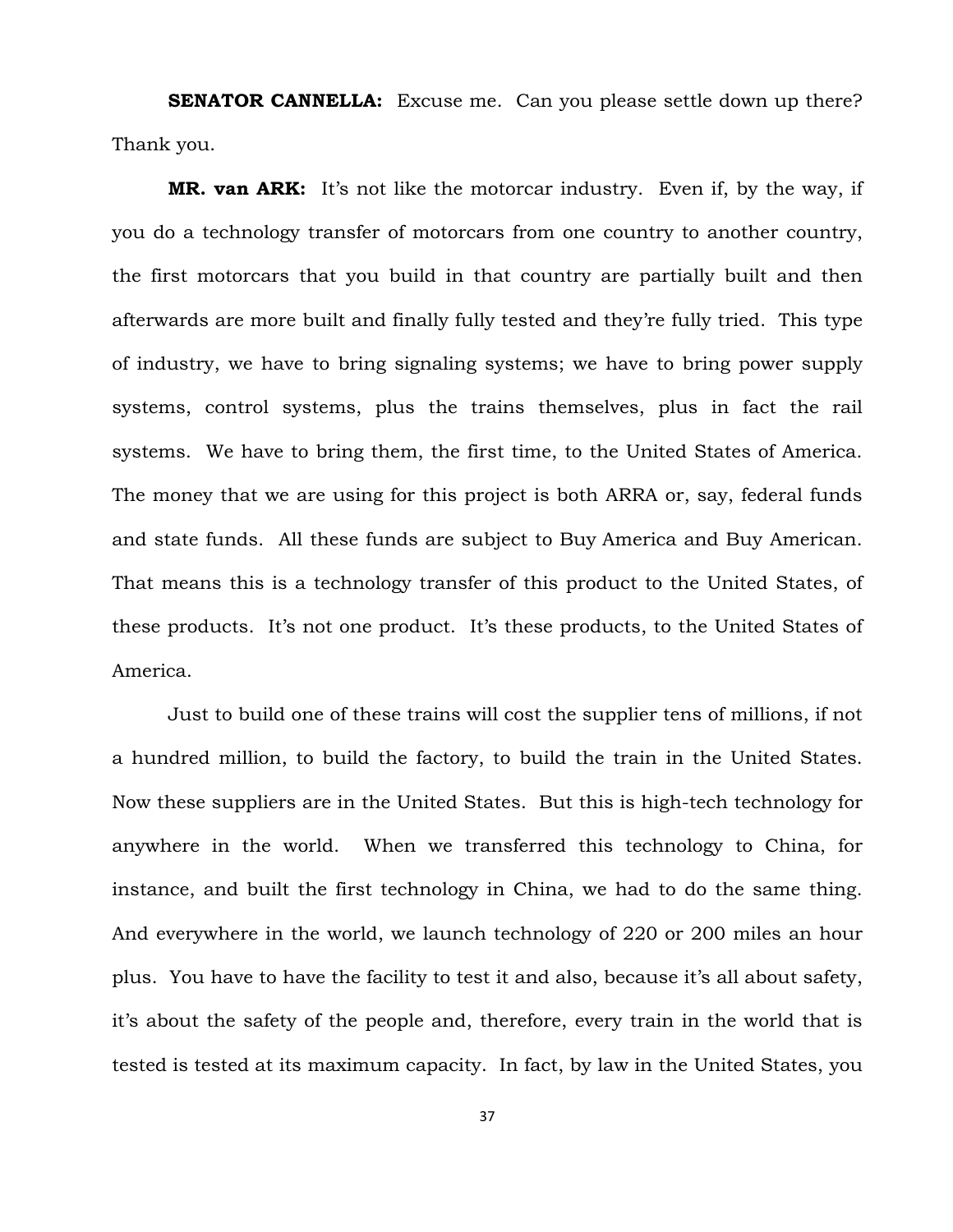have to test it at maximum speeds; you have to test it at maximum capacity. That's what the FRA wants of us and our own laws as well, so we have to have the facility. I think we should see it the other way around.

The Central Valley will be the leader of the United States of America to launch high-speed rail. I'm really enthusiastic about it. When I speak to people of the universities of the Central Valley here that are starting out courses and starting off educational systems, to launch high-speed rail, because when we put this first high-speed rail here in the Central Valley, we will be able to export that knowledge to other states and other places in the country. You know, it's not a negative thing; it's a positive thing; and it's necessary. We will never get away you will never get away from doing this type of testing.

There is a test track in the United States. There are very few test tracks in the world for rail systems. There's a test track in Colorado, for a test track in Colorado, but a test loop is too small to test real high-speed rail. Even in Europe, real high-speed rail doesn't get tested on a test track because you need about 120 miles in distance to be able to accelerate and do your monitoring and decelerate these trains so that you can do proper testing.

So the fact again—I want to turn around—it's not a test track, two tracks. It'll be three operational tracks. It will be used to test the first equipment that comes, and every train that goes into operation will have to go through that test. That is worldwide, this standard.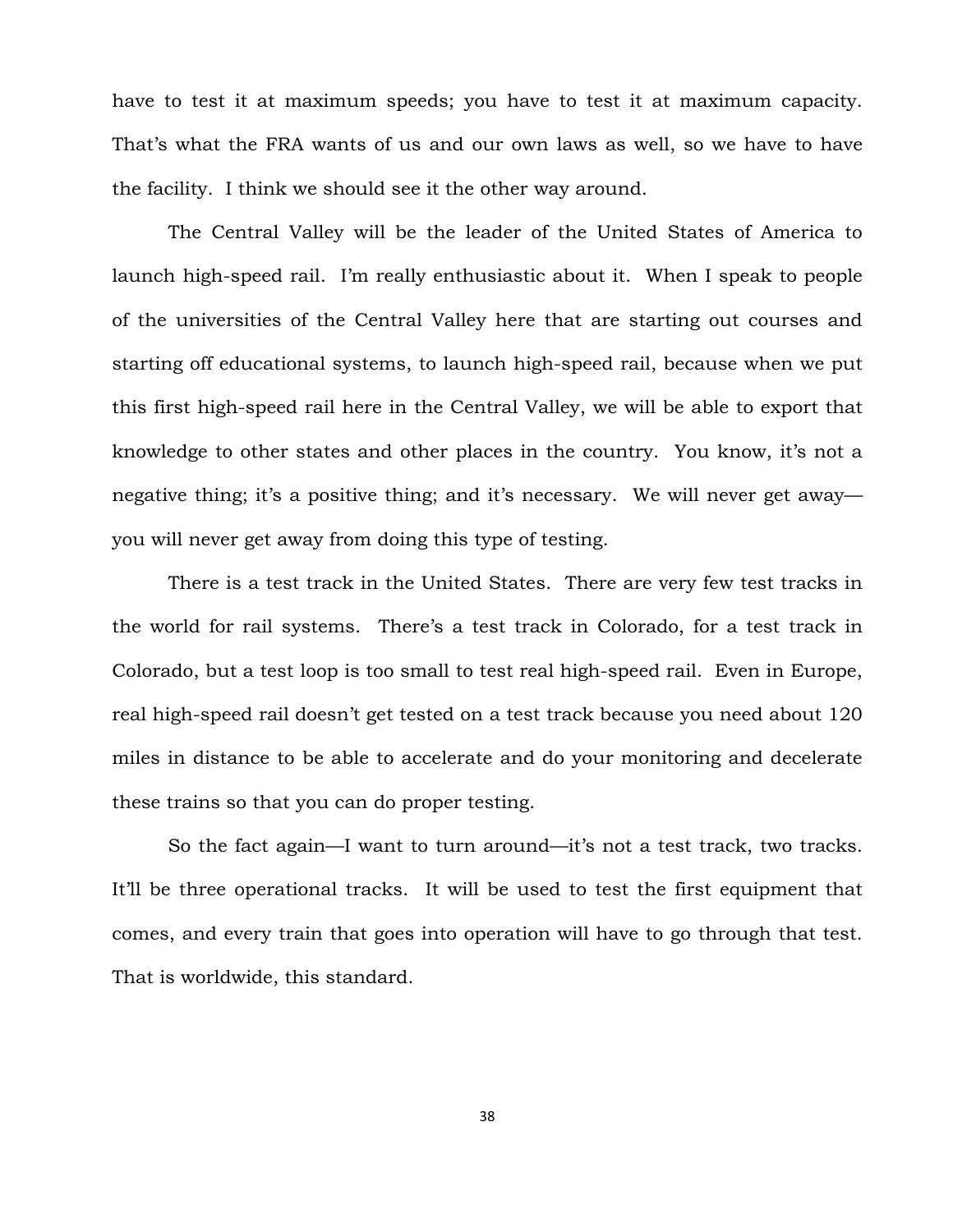**SENATOR LaMALFA:** I understand the tracks would be up to specification. Again, you have the technology you're proving in the public. This isn't offline somewhere. You have at-grade crossings that you…

**MR. van ARK:** No. There won't be at-grade crossings. The high-speed rail has got no at-grade crossings at 220 miles an hour. It's all grade separated. There's no at-grade crossings. Nobody can get onto these tracks. Somebody mentioned earlier, it's totally fenced, totally separated.

**SENATOR LaMALFA:** In all places.

**MR. van ARK:** In all places, everywhere.

**SENATOR LaMALFA:** How often can we expect to have a crossing in the Valley for small towns where two vehicles can access underneath the rail or over the rail or for just even more rural areas where ag equipment or even occasionally cattle drives need to occur? Do you intend to have these every two miles, every five, every one mile?

**MR. JOHN POPOFF:** Well, it actually depends on the area itself. We were working with the local governments. We work with the local cities to determine where the appropriate grade crossings would be. We've agreed on some areas. We'll put grade separations in, some streets will be closed, some streets will be diverted; and it's really very specific to each location. It's possible under this type of design to have both permanent crossings, grade separated crossings, and some temporary or seasonal crossings, and these will all be determined as part of the detailed engineer and detailed design.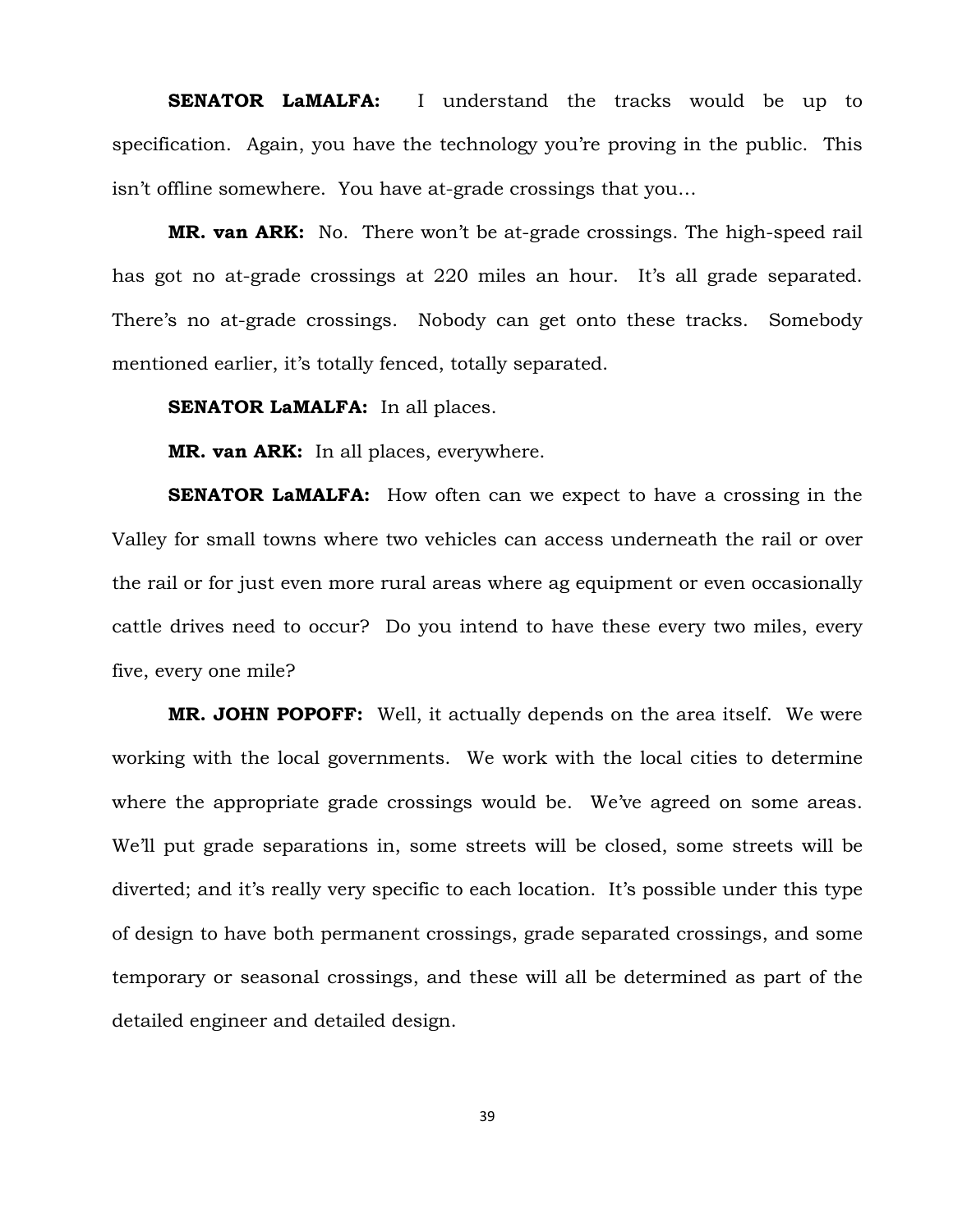**SENATOR LaMALFA:** As part of the mitigation, do you take into account the moving of actual farm equipment much farther distances? Because, again, I move farm equipment up and down. I have to use Highway 99 occasionally there, and so the risk involved to moving combines or tractors or wider implements is sometimes pretty "hairy" out there. So now you're going to be adding, in some cases, 10, 15, 20 miles of additional highway moving for equipment to this. Is this intended to be part of the mitigation somehow or another where the risk of accidents does go up, the possible losses of that can go up? How do you account or mitigate for that in real agricultural operations?

**MR. van ARK:** So the mitigation is as was described before, and yes, it does include—I mean, we look also at the size of ag equipment. We are quite well aware of, you know, the ag equipment being bigger, and it's also part of our ag working groups, that we want to have more detail of the specifics of some of these things. But firstly, through mitigation, and secondly, through technical design, those two factors are compensated for.

I'd also like to make mention of something that people sometimes do not understand, and many people are really happy with, also along this valley, and this, that you know that there are many places where we are adjacent to freight railroad tracks today. And you're also aware of the fact that many, many accidents that occur in the United States through grade crossings—and you mentioned that yourself—because grade crossings are one of the biggest killers of people in the United States. Now in many instances, we take the adjacent freight railroad and we give them the same comfort as we have. That means, because we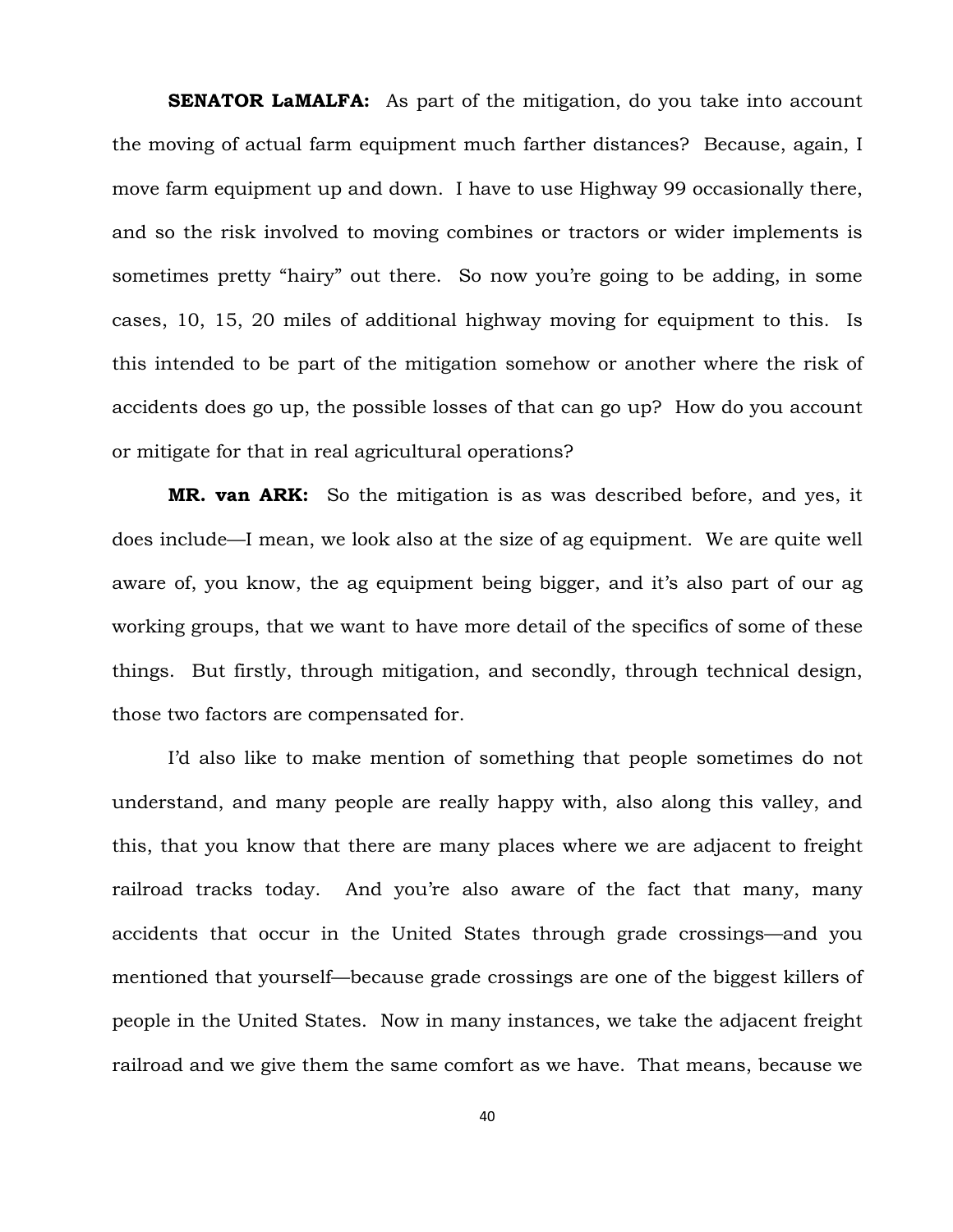are busy in the construction, we offer same grade separation as what we've got. When you are busy building or constructing—and sometimes it's possible to incorporate grade separation for UP or BNSF at the same time as our own grade separation—so many people are seeing that as being a benefit. Some of these areas are not getting out of benefits, but they're getting the benefit of getting complete grade separation even from freight railroads.

**SENATOR LaMALFA:** Certainly. While you're building that point, I'd add that too, and that's a good sense.

The footprint mentioned earlier of about 4,000 acres through the Valley itself or the entire footprint of the rail, terminus to terminus, does that seem, it's just ag acres, the 4,000?

**MR. van ARK:** Four thousand is ag acres and, again, from Merced down to Bakersfield, so in the Valley portion.

**SENATOR LaMALFA:** How about the portion where there is agriculture in eastern Santa Clara County and some of those areas, when you start getting out of the South Bay and into maybe Kern? Even in north LA County, there is agriculture. There might be ranching operations, things like that. There are other areas of the state to take into account as well. How will that be represented?

**MR. van ARK:** It will be—we'll have the same figures. I don't, Senator, have the figure here today. This was a discussion…

**SENATOR LaMALFA:** And when you talk about the 4,000 acres, does that take into account the, say, the 100-foot footprint or does it talk about the entire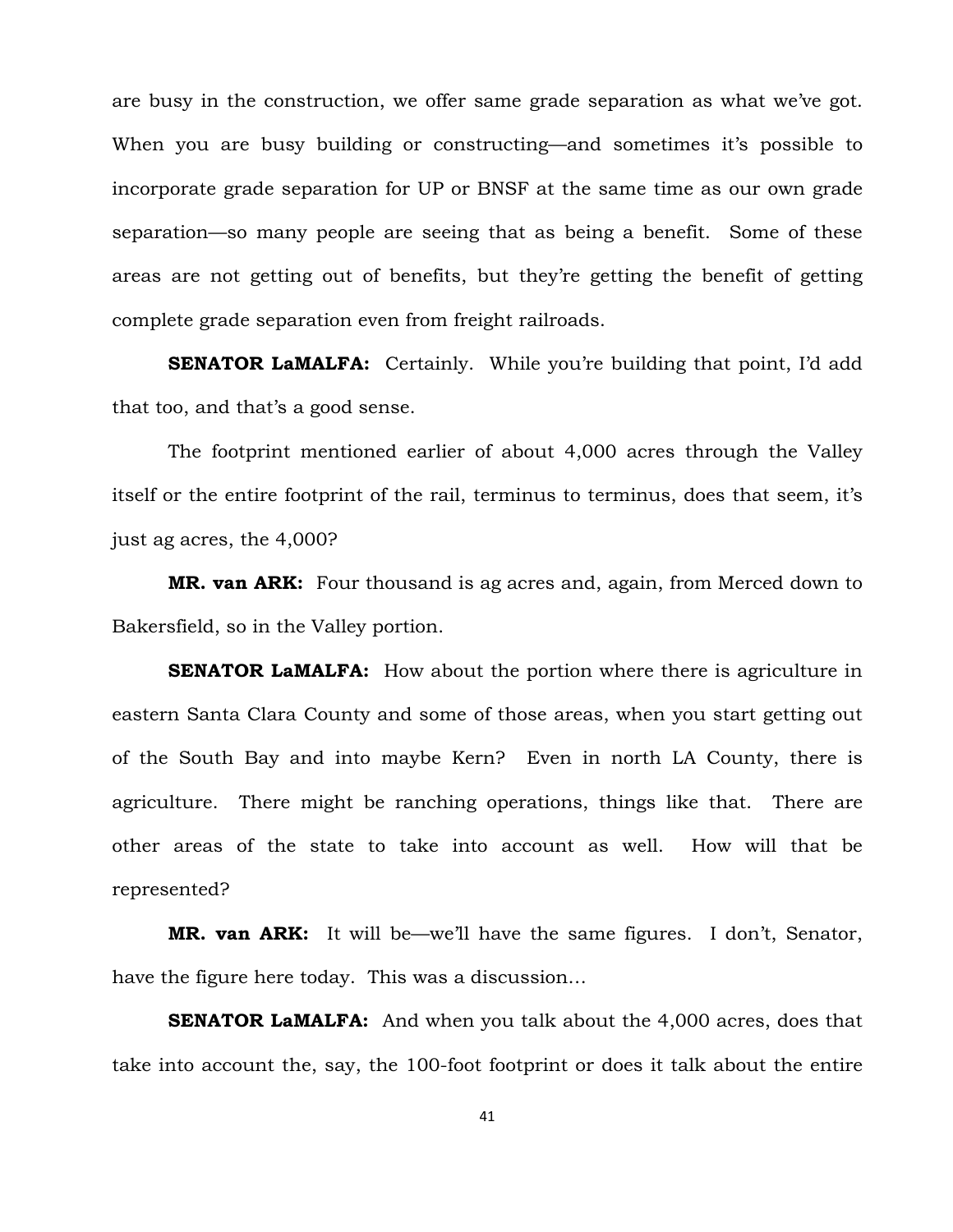element mentioned, maybe up to 1,200 feet on either side because you have to mitigate for the unavailability to grow crops there or to do the type of spraying or other operations. So we could be talking about a 1,200-foot-wide strip going into the other ag community, which sounds like it would add up to perhaps quite a bit more than 4,000 acres. Is that a figure that you have?

**MS. JONES:** In doing the analysis then, the 4,000 acres, as you take into consideration any remnant parcels—that means parcels that have been split or…

### **SENATOR LaMALFA:** Little corners.

**MS. JONES:** Yes, little corners and things. Thank you. Also, if there has been any property that—but if it has been—if it's damaged property, if it has been determined to be worth less in the after condition than in the before condition, then we're compensating the property owner for that, then that is not included, unless we've taken it out of the ag use completely. Does that make sense?

**SENATOR LaMALFA:** So to be specific then, they would be taking into account a true compensation for the loss of the ability for me to properly irrigate or spray or whatever operations for the entire—it may not be effective on this 1,200-feet width, away from the track, to where I can now start operating the way I need to, but that's a lot of area.

**MR. van ARK:** So, Senator, the analysis that's done, it's an analysis of what we know we need to acquire in right-of-way—that's approximately 4,000 acres—and obviously there will be areas of mitigation where maybe, for reasons there cannot be irrigation—and those go into a calculation of mitigation cost. So there could be other mitigation costs that we are not aware of at the moment.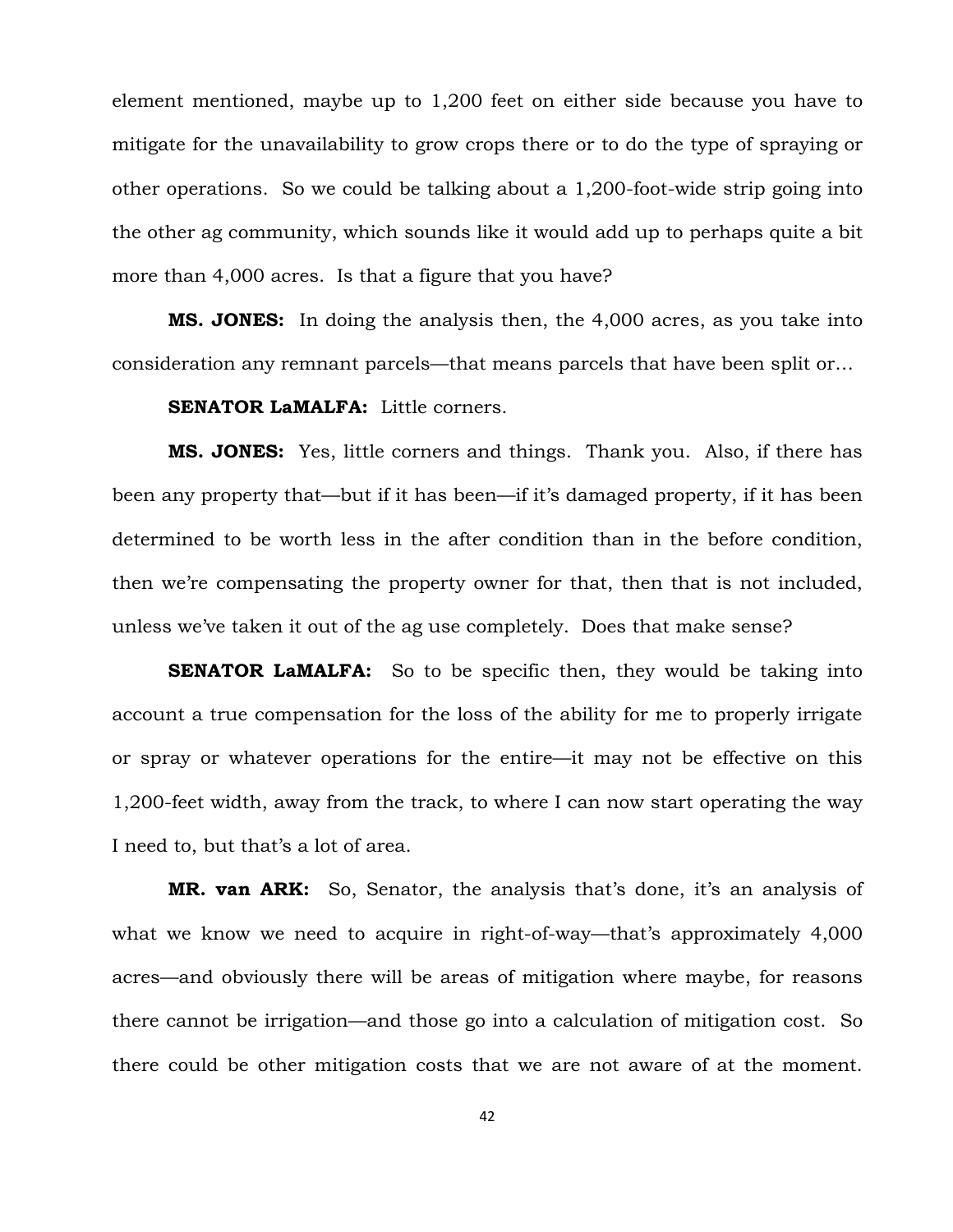But analysis—and you know nowadays, it's actually quite reasonably easy with all the modern technology and mapping and things like that to get a relatively good read on the number of parcels and sections that we need to acquire. Obviously, I must warn you again, the alternative stuff—you know, there are still alternatives along the alignment, so we can only give you an average of what these alternatives are giving. Once the group decides at the end of the year which one of the alternatives are going to be chosen, then, of course, we can have more accurate details, but it's in that magnitude in any case.

**SENATOR LaMALFA:** Who will be the final authority on deciding where an alignment will be and whose land will be developed over on this? You know, we've talked about there's many meetings being held up and down the valley, but there's still many people in this room with, maybe not, in spite of the excited looks on their faces about it, so it doesn't look like everything's been mitigated yet or the alignments sort of have—of course, they're not even settled on yet. And so what would be the final authority in saying, yes, we're coming to this piece of property and then at least touch on the eminent domain?

**MR. van ARK:** So the process is again, it's passed off, up to and including myself, together with the FRA, together with the EPA, with the Army Corps, you know, with all the different agencies, we come up towards the end of the year with a thing called the LEDPA, which is the least environmentally damaging referral, practical alternative. That is the recommendation. That recommendation goes to our board. That means the Authority's board. The Authority's board is the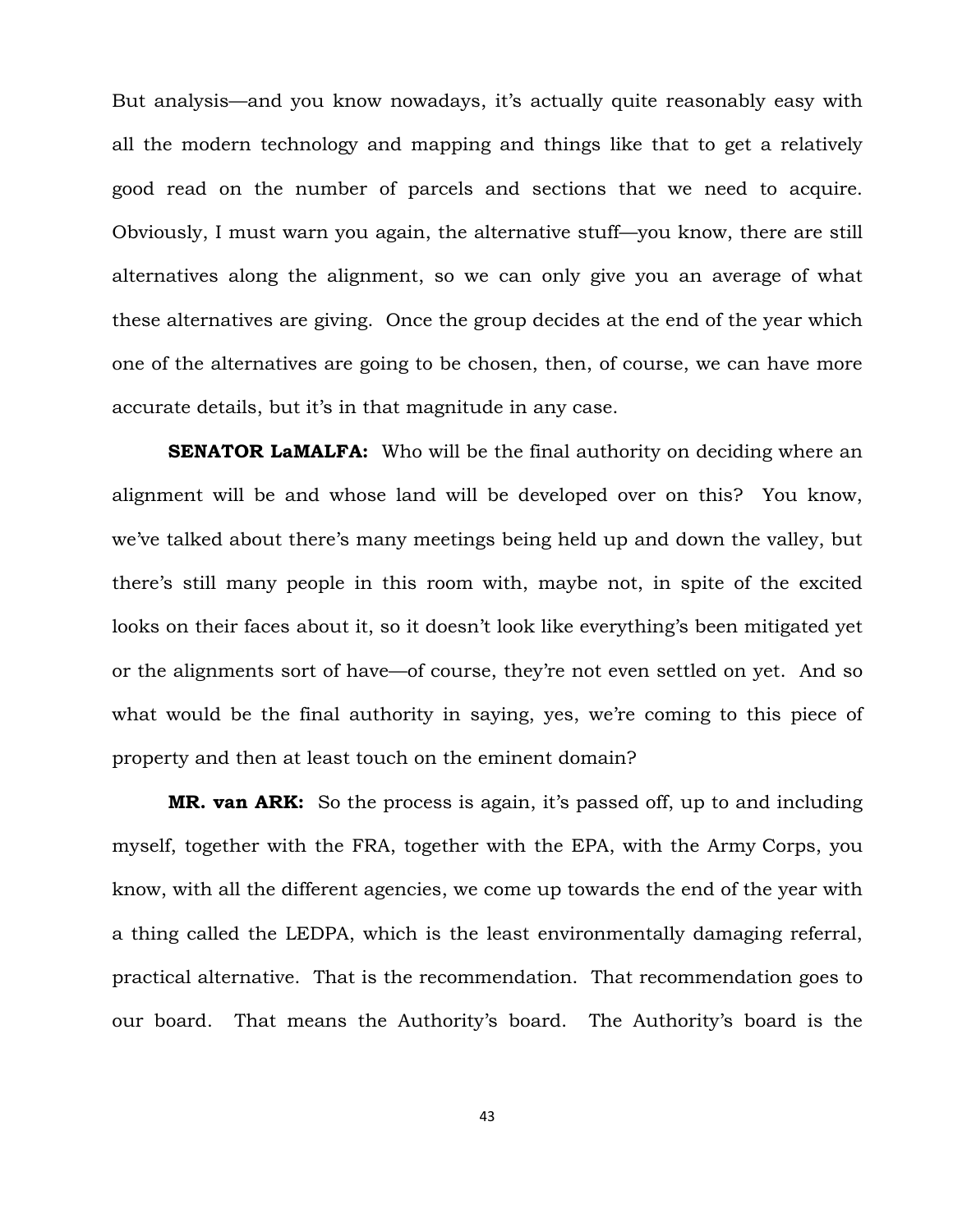decision-making power for the CEQA process and the FRA's decision-making power for the federal process, the CEQA or the NEPA process.

**SENATOR LaMALFA:** So I heard a lot of emphasis on agencies there that have environmental roots in the Army Corps. The others that you mentioned there, that don't sound like are making agricultural land or people's private property rights of equal value to environmental mitigation. So will there be an emphasis on, if you have an environmentally sensitive area—maybe you have ferry shrimp, you have "what have you" of the "species du jour" in the area—is there opportunities for the Authority to use mitigation banks and say, We're already going to go ahead and develop right through this environmentally sensitive area instead of always coming down to developing on private property ag land? Because, up in my area, with highways projects, it always takes someone's ranch land instead of running through what someone's perception of endangered species is, even though there are mitigation banks where you can develop that and pay for this mitigation bank. Is there in the budget or in the priority list to say, We're going to respect people's private property and use mitigation banks instead of just throwing an easement on it because we can beat them in court?

**MR. van ARK:** As part of the evaluation, the amount and the value of ag land is one of the prime drivers. All the agencies have the exact factors on ag land. It does play a role in the determination of the LEDPA . On the other hand, you're quite right, if there would be an endangered species or something like it, but, yes, we could use banks to, you know, to trade and to be able to do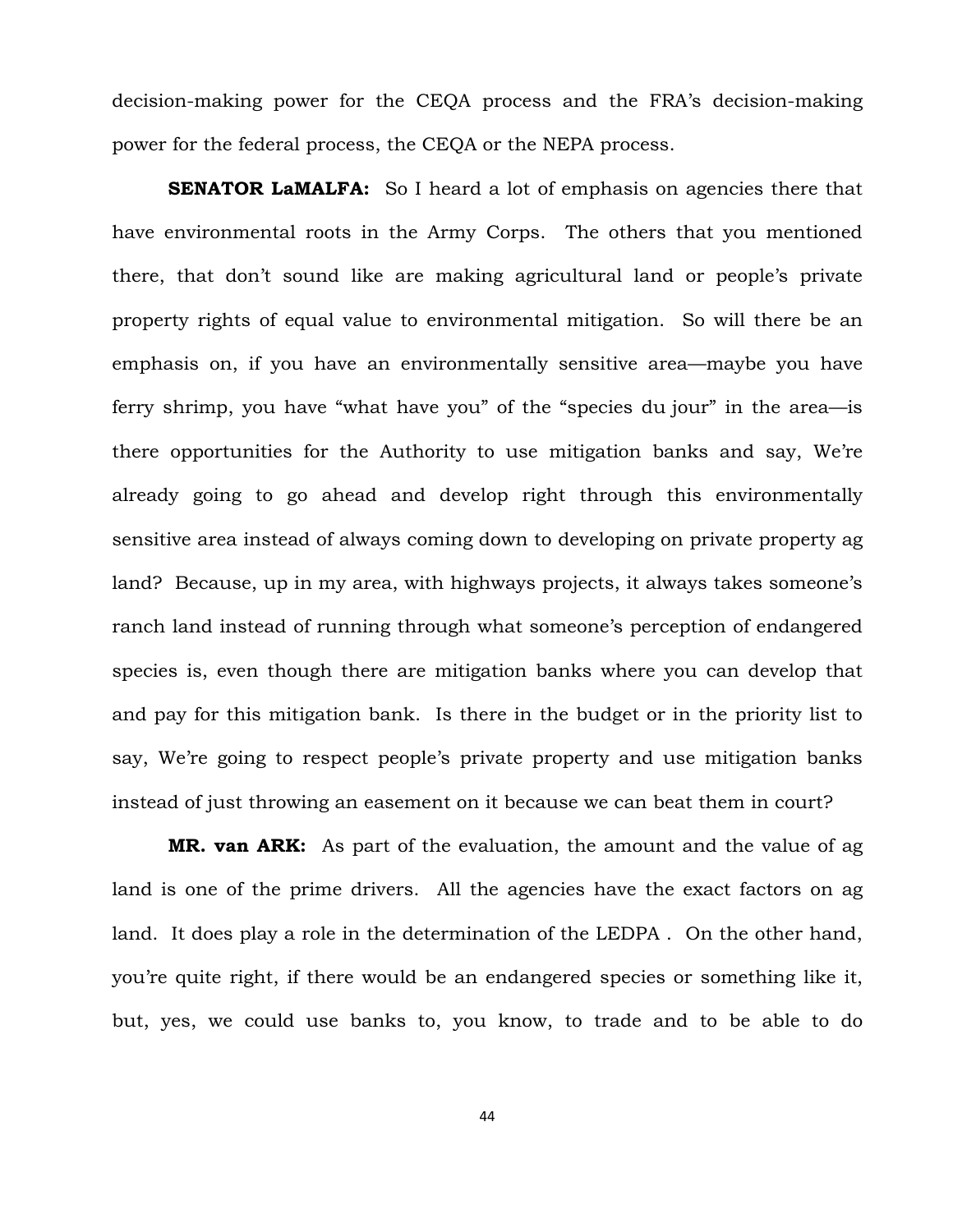something in compensation on mitigation, of taking a specific route to doing specific damage.

**SENATOR LaMALFA:** Would that be in a route alignment alternative, a priority? Would you see—because again, you mentioned earlier there was one particular, I think you called it an ag mitigation area, that required you to change an alignment by six miles. That's quite a ripple effect on an alignment, even with six miles and everything. You know, to tighten that string or loosen that string that many miles, you've got a lot of mitigation factors to do as well.

I keep coming back to, with each alignment alternative, will mitigation banking be something you look at very hard and listen to the public on instead of it always being the ag property and so on?

**MR. van ARK:** I agree, and we will be using mitigation and mitigation banking too. There's a need for us to have mitigation and participation in mitigation banking.

**SENATOR LaMALFA:** All right. Lastly, I know we have a lot to do here. On the eminent domain itself, I mean, where we are? We've been farming that for 80 years. My great-grandparents emigrated from Sicily, and so we have a lot of roots where we are, you know, the original buildings and like that. So the value of my homestead, of my land, is a lot more than just market value because, you know, it goes here.

So do you—will the final word be by the Authority on the value of the eminent domain, or is every person that may not agree with the value going to have to litigate in court at their own expense and at their own blood pressure with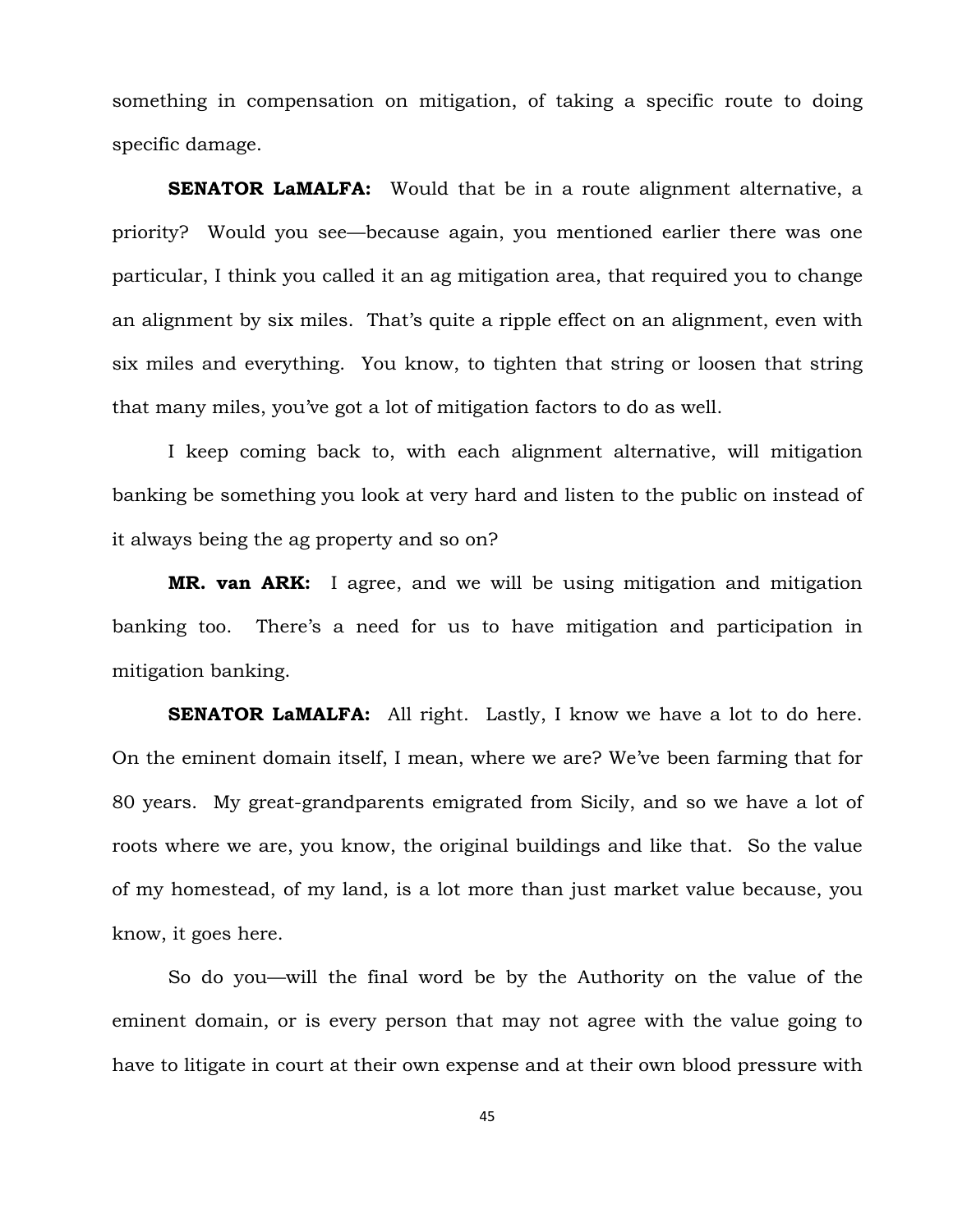the Authority on these issues? Because again, there's a respect that needs to be had for long-held traditions here in the Valley for farmers and ranchers that have been here for many generations. How will the Authority be looking at that?

**MS. JONES:** Well, during negotiations, sometimes there are what we refer to as "administrative settlements." If those can be documented, then that type of settlement can go forward, and sometimes it's over and above the appraised amount and then that can lead to a contractual agreement rather than going forward with condemnation. But we also have the fiduciary responsibility of protecting the taxpayer dollars, and so we have to be able to justify that. We have the appraised value, and that's our initial offer through negotiations and obtaining additional information from the property owner. Maybe there is something that we've missed that we need to take into consideration. And if that can be justified, then that is written up in an administrative-type settlement and that is, the property owner will receive that as compensation.

If we reach a point where we believe that we've gone beyond that—the responsibility, our responsibility, and we are going to misuse taxpayer dollars then we need to go forward with the condemnation process, and sometimes that does mean that we will go forward with the trial situation and have a jury make that decision, but we don't anticipate that we're going to need to do that. It is there, though, if we must.

**SENATOR LaMALFA:** I certainly hope we wouldn't go on the cheap on the compensation of the land—as we're about half a billion dollars in spending into this project already without having turned a shovel—that we're going to start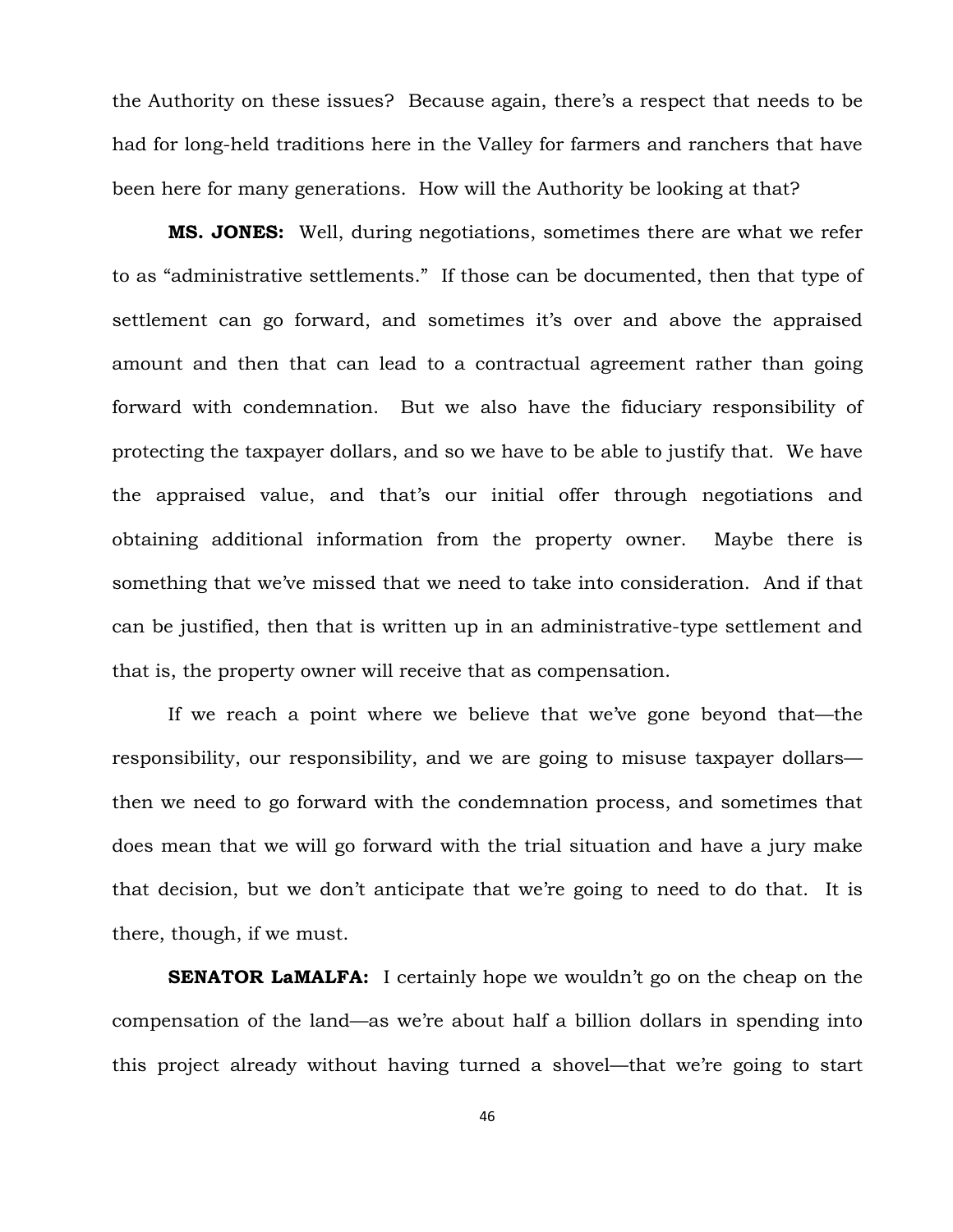saving money and being fiscally responsible on the landowner, because I'm disturbed by the numbers so far as it is. One in 2008 on the ballot, for example, this measure was sold as a \$33 billion project. By the Authority's own admission, just one year later in 2009, it was increased to be a \$43 billion project. And independent estimates out there and things that LAO's been looking at show numbers more like in the 60s or maybe 70s now. And indeed, the Authority's estimate on ridership has been decreased dramatically. And the cost of the ticket sold to the voters in 2008 was \$55. It was revised in 2009 as to \$105 per ticket, double, which is going to have an impact, obviously, on ridership.

What do we estimate that the ticket will be—not in 2009, but 2011— to ride the rail? Do we have an updated number for that?

**MR. van ARK:** The way that the ticketing is done on high-speed rail systems and the way it was done in a business case before my time, it's generally a high-speed rail ticket—high-speed rail needs to be competitive and is competitive with flying and also with driving your motor car but with flying in particular too. It's not that most of the people come out of the flights because many of you come off the roads. But the figures that we used in these studies was, I think, 83 percent or 85 percent, 83 percent of a flight ticket.

Now, I know people in the Valley misunderstand that sometimes—because we didn't communicate it very well—because you in the Valley pay nearly double the price of what anybody else pays to fly from San Francisco to LA because flying out of the Valley into anywhere is very, very expensive.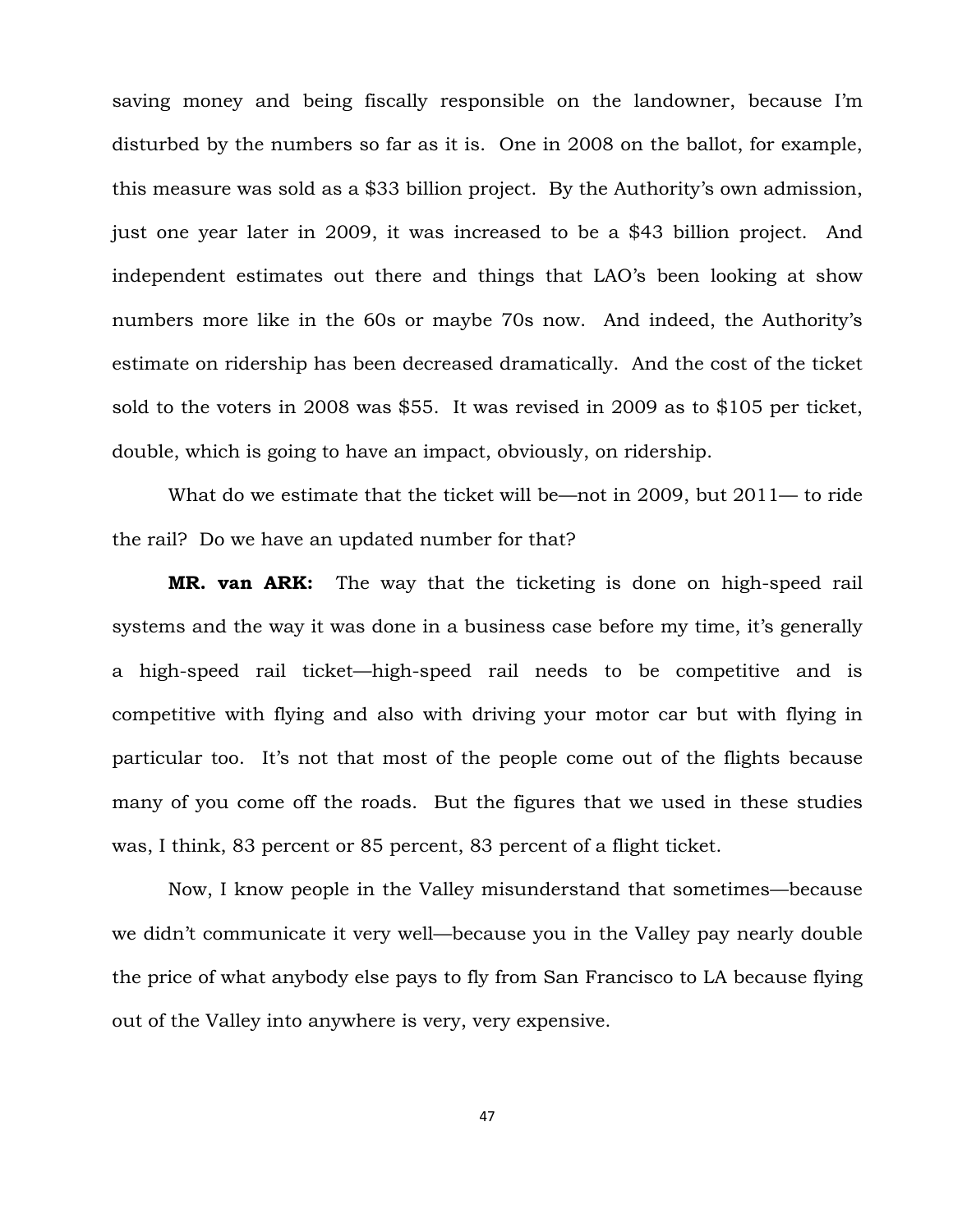**SENATOR CANNELLA:** Do you know the price of the ticket? That was the question. Do you know roughly what the price of the ticket's going to be…

**MR. van ARK:** It's around about 80, 90 percent of a flight ticket, and they go up and down like flight tickets do. If you book two weeks in advance, you get a different price. If you book on weekends, you get…

### **SENATOR CANNELLA:** So \$150?

**MR. van ARK:** Pardon?

**SENATOR CANNELLA:** \$150 a ticket?

**MR. van ARK:** It's around, about \$120, somewhere around there.

**SENATOR CANNELLA:** Thank you. Senators...

**MR. van ARK:** From end to end.

**SENATOR DeSAULNIER:** Do you know the dollar amount that you've spent up until now on an outreach into the Valley, those 700 meetings, and what you have budgeted for the future?

**MR. van ARK:** I don't have the figure, Senator, for that particular question, but you can—you know, I can try and get something for you. It's just that it is packaged within the regional consultant's packages, the two original consultants up here, and I don't have the actual figures. So, sorry, I can't give you an answer.

**SENATOR LOWENTHAL:** I think at the beginning when you talked about this and the potential in the Valley portion, between the state bond and the ARRA funds and the federal funds, I think somewhere between \$5 (billion) and \$6 billion—I'm not sure of the exact amount—can you tell us your estimation, in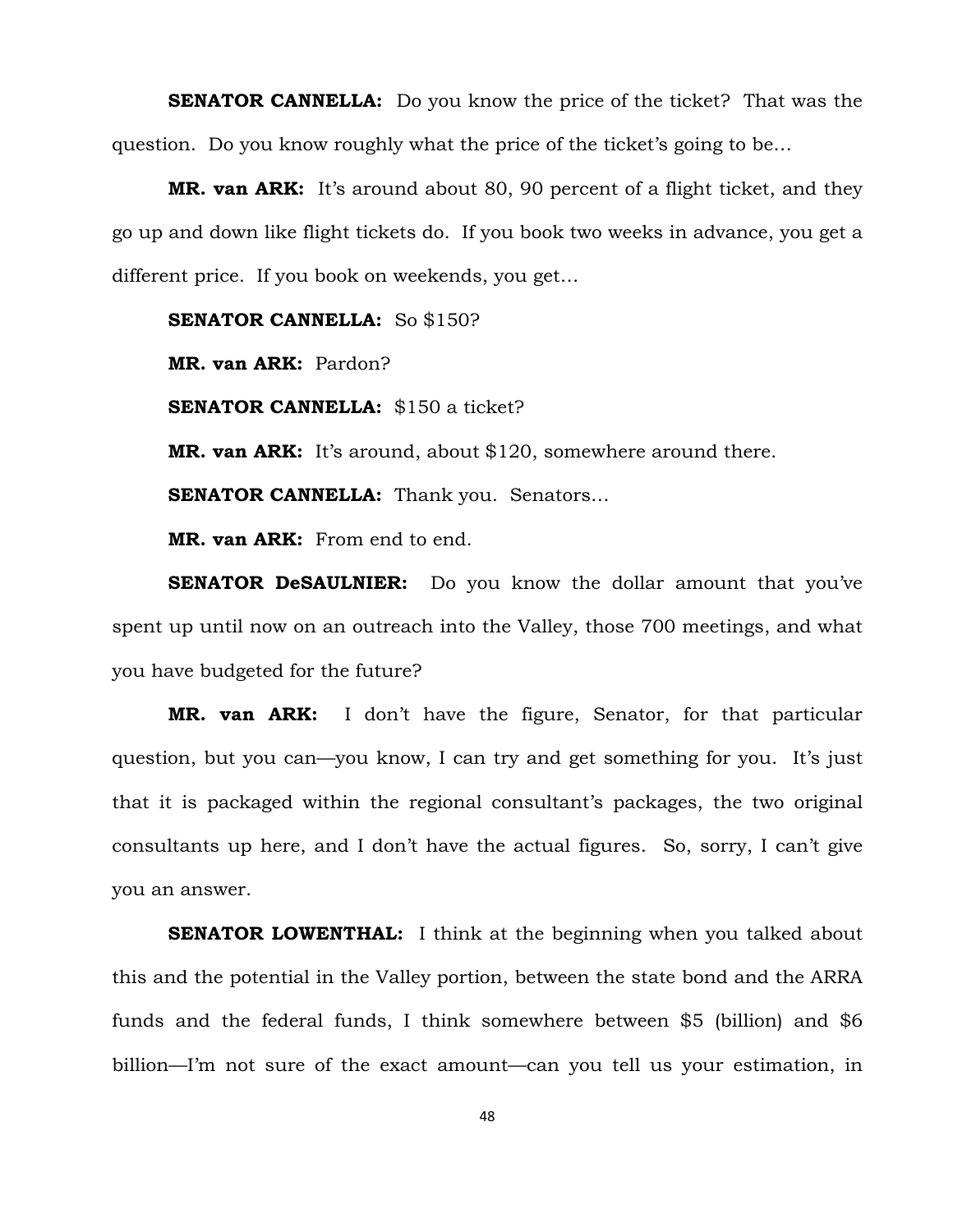terms of the land acquisition, what you estimate the costs will be in the terms of the values of the mitigation? How much money roughly are we talking about in terms of acquisition, in terms of mitigation? Do you have any idea? Do you have any budget of how much you're going to be spending?

**MR. van ARK:** Sir, I'll give you a rough estimate.

**SENATOR LOWENTHAL:** I understand but I'd like…

**MR. van ARK:** The land acquisition mitigation, land acquisition cost, is in the region of 10 to 13 percent.

**SENATOR LOWENTHAL:** Ten to what?

**MR. van ARK:** Ten to 13 percent.

**SENATOR LOWENTHAL:** So you're talking about ten, somewhere between 500 to 600…

**MR. van ARK:** Seven hundred, yeah.

**SENATOR LOWENTHAL:** Six to \$700 million?

**MR. van ARK:** Um-hmm.

**SENATOR LOWENTHAL:** So you're talking about, all the things that we may be talking about today is somewhere between \$600 (million) to \$700 million?

**MR. van ARK:** Yes.

**SENATOR CANNELLA:** Okay. Well, thank you very much. I appreciate that you've come here before us. I know these meetings aren't always friendly. The more meetings we have, the more the public understands about the project. It goes a long way to help them understand what they're going to face, so thank you very much for coming.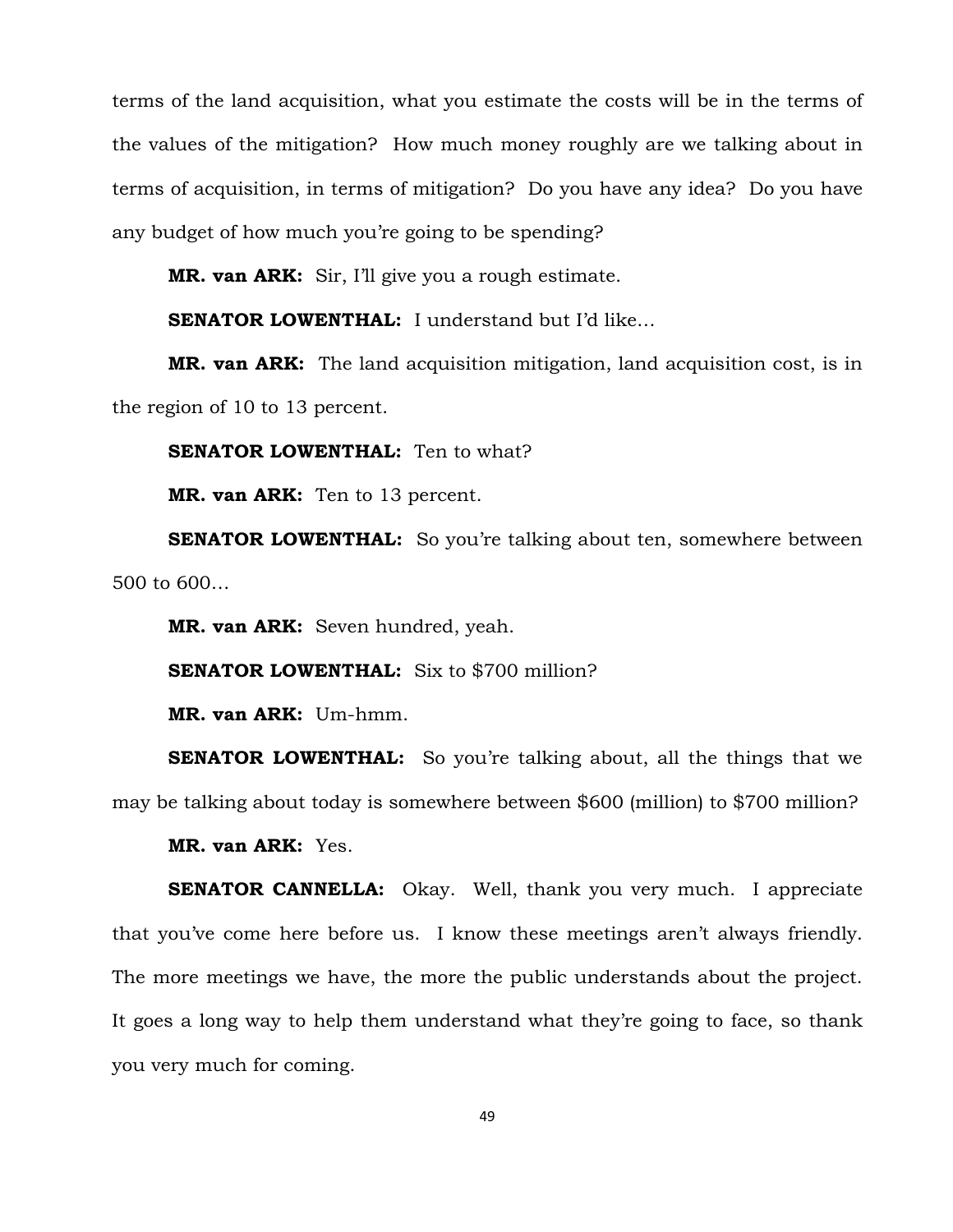**MR. van ARK:** Once again, we appreciate having the opportunity to talk in front of an audience and in particular the ag people as well.

**SENATOR CANNELLA:** All right.

**MR. van ARK:** Thank you.

**SENATOR CANNELLA:** Thank you.

**MS. JONES:** Thank you.

**SENATOR CANNELLA:** Next, I'd like to have the next panel come forward, Agricultural Industry, Lending and Land Impacts. So if you know who you are, would you mind coming forward?

What we're going to do is, you're going to introduce yourself, and I think you have prepared remarks. Once you get to those remarks, then we'll ask questions. Just introduce yourself initially so we know who's being represented, and then we'll start.

**MS. SERENA UNGER:** I'm Serena Unger. I'm with American Farmland Trust.

**MR. LEONARD van ELDEREN:** Leonard van Elderen, Yosemite Farm Credit.

**MR. BRIAN ALVES:** And I'm Brian Alves. I'm with the California Feed and Grain Association.

# **SENATOR CANNELLA:** You can start.

**MR. ALVES:** Okay, sure. Originally, I do work for P&F Metals and equipment—they're locally in the Valley—but today I'm representing the Feed and Grain Association.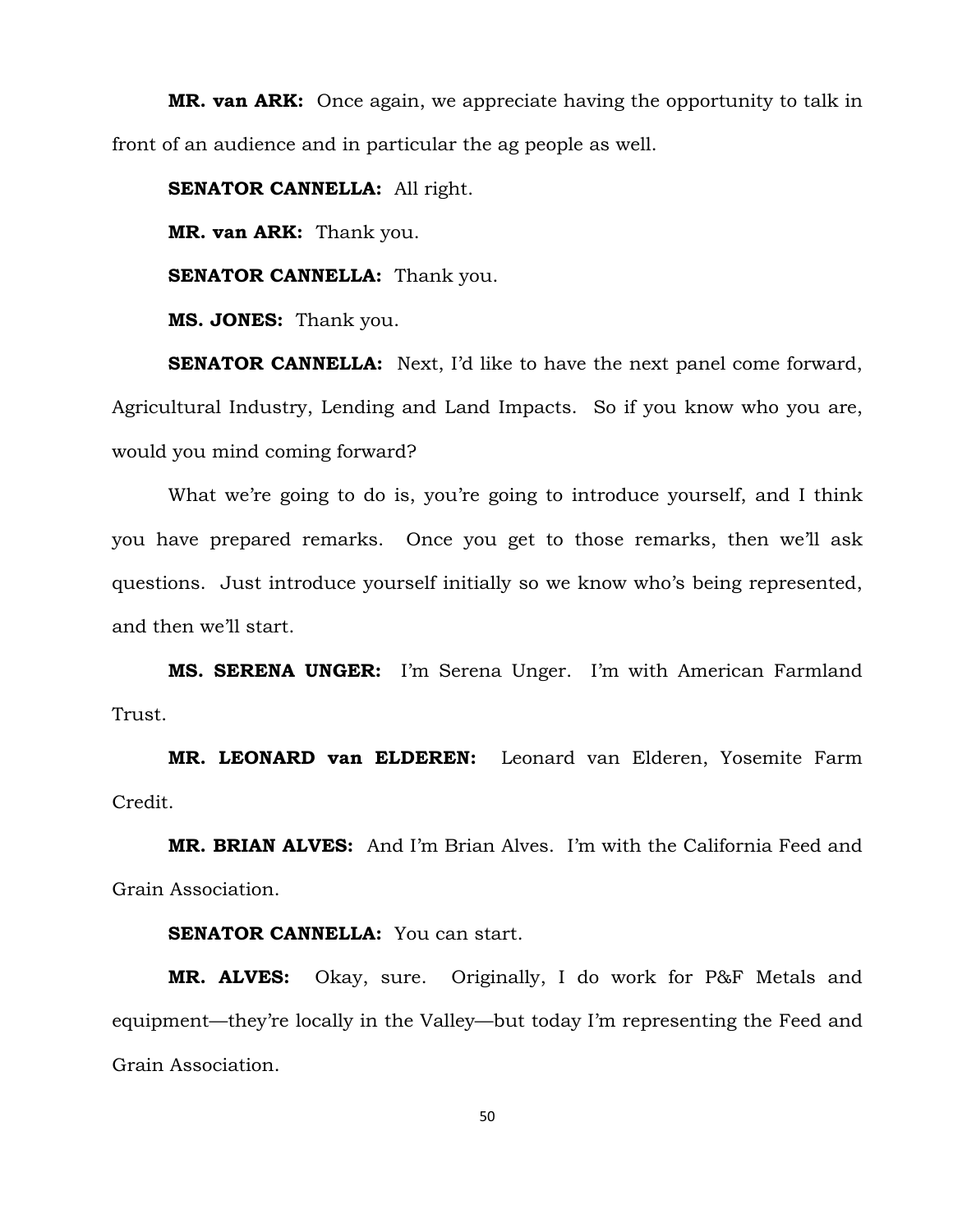California Feed and Grain is a trade association representing suppliers of feed, grain, and supplements to California's livestock industries and companion pets. Before I discuss the specifics of the potential impact of high-speed rail on our building to continue to provide animal nutrients to California's livestock farmers and pet owners, I'd like to provide some background about the industry.

California is the largest dairy-producing state in the nation and the fifth largest egg producer and significant poultry-producing state. We also have a thriving beef cattle industry and supply feed to the pleasure horse and companion animals and pets. With all these animals, California is a feed-deficit state; meaning, we ship in more grain, hay, and nutrients than we grow and produce in California. Approximately 85 percent of the grain our livestock industry consumed is imported from other states, primarily the Midwest. The vast majority of this material is transported by rail. Rail transportation is essential to our business and, in turn, essential to the dairies and poultry farmers we supply.

As you drive down the 99 corridor, that often parallels the railroad tracks along this corridor, you will also notice grain silos, mills, and industrial facilities. The grain and feed industry is concentrated along the rail lines to provide access to the supply of grain being imported. These large facilities, with their tall silos, equipment, boilers, mixers, and transportation docks, are capital-intensive investments requiring tens of millions of dollars to construct and maintain. The California Grain and Feed Association and our board is not taking a position on whether the high-speed rail is good or bad. However, we do like to discuss issues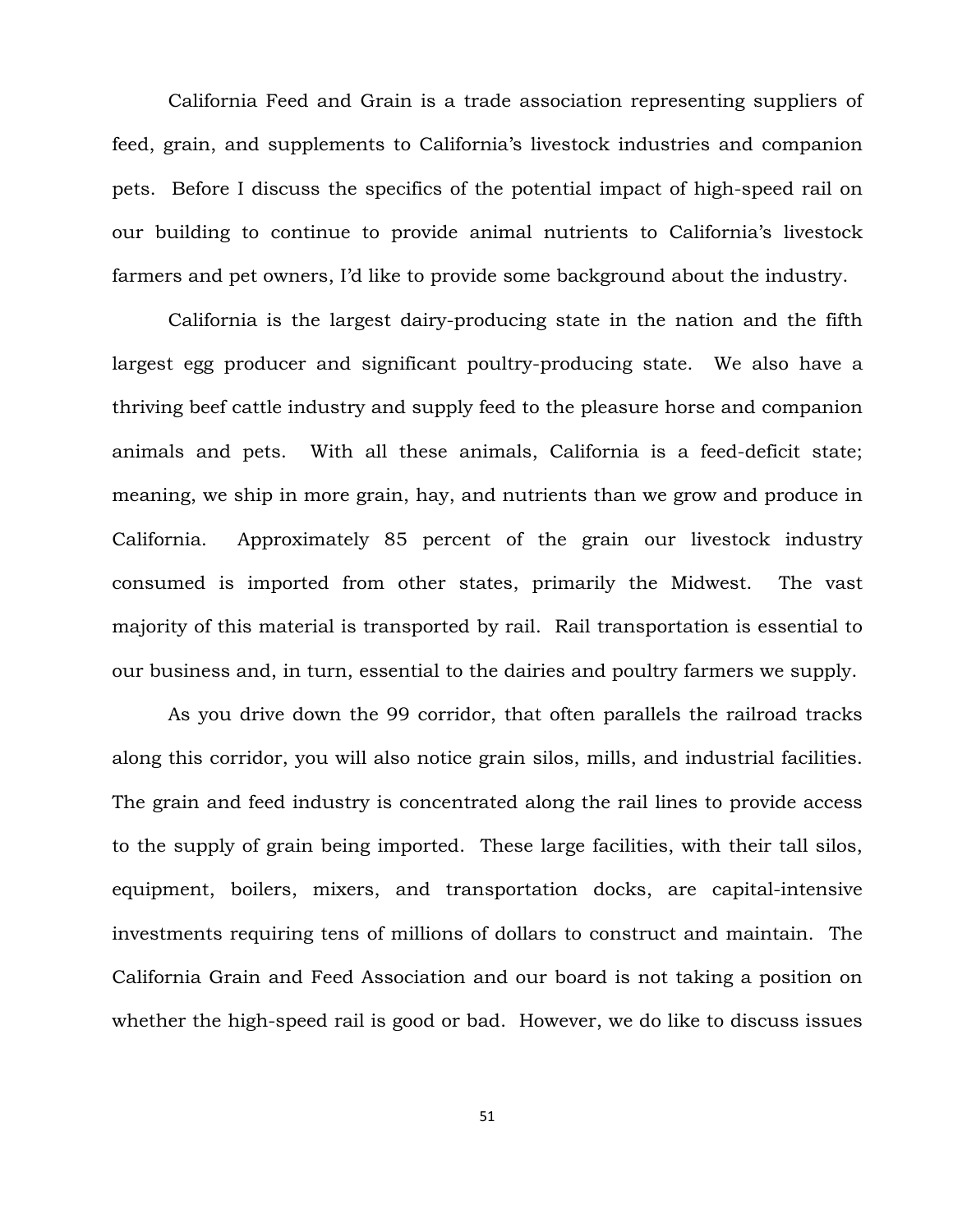that may arise with siting and managing the high-speed rail project and how this could impact our industry.

As discussed earlier, our industry is highly relying on rail transportation. The majority of our facilities are located along the rail corridor. Depending on the high-speed rail alignment chosen, it could impact these facilities in many ways.

First, access to the rail. Currently, many of our facilities can access a train or grain car on a spur line as adjacent to our facilities. We can directly access railcars and do them into our mills and process the grain. If a high-speed track is placed between the rail line and the facility, how will we access the cars? In discussions, it has been suggested that grade separations will be installed for entities like our feed mills. We ask, how many, how often, and will they be constructed adequately to handle the trucks and traffic? We assume on every industrial facility along the high-speed rail path will have its own grade separation. Will they be located periodically along the route? What is the process to establish where grade separations will be located? This is between grade separations and addresses these questions. When will this be determined? If the grade separations serving an industrial spur is located several miles away, we need to find an alternative mode to bring the grain to the facility from the rail line. Will the extra cost for trucks, additional labor, and equipment be compensated and mitigated?

Second, mitigating impacts at facilities located at the high-speed rail corridor. Our mills are highly capitalized facilities that require not only rail access but numerous truck trips per day. If a facility is taken to make way for a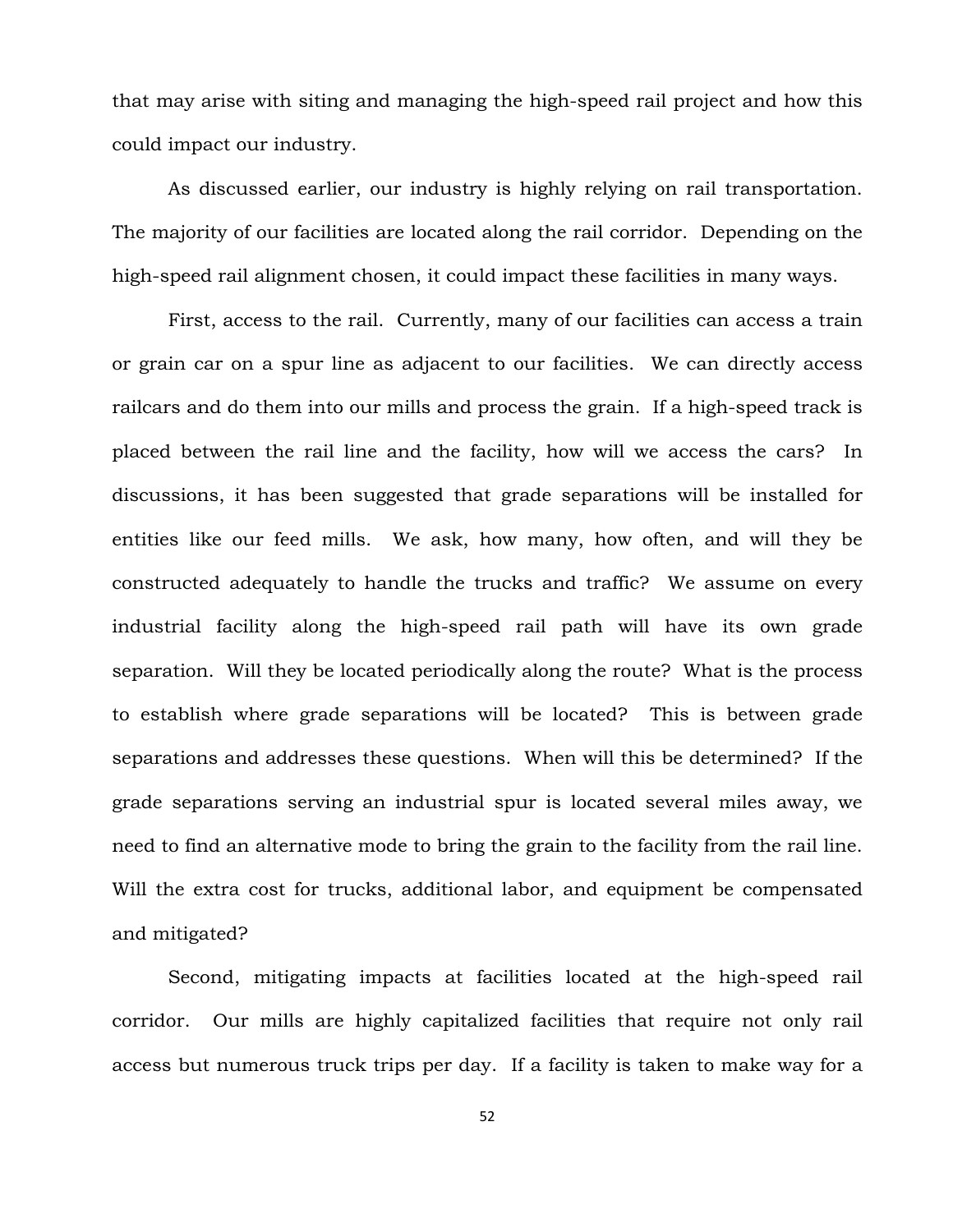rail line, will there be assistance to ensure a new facility will be sited? Issues include permitting, land use, CEQA compliance, increased air emission standards, such as new source review, neighborhood . Will we get assistance to work through the local governments to adjust relocating these facilities? Often, only a partial taking of a facility is required to site a rail line. However, mills require a certain minimal amount of space in order to operate efficiently and properly. Half a feed mill is of little or no value.

We've requested additional review of the intended taking procedures to ensure that if a facility is going to be impacted the entire reduction and value is addressed, mitigated and compensated. There are several indirect impacts, such as the impact on dairy, poultry, and livestock industry. Negative impacts on the livestock industry will also impact the suppliers. We stand by the livestock farmers in supporting their efforts, minimize negative impacts on these important industries. The California Feed and Grain Association appreciates the opportunity to participate in this hearing and looks forward to working with the Committee and the High-Speed Rail Authority to address these issues. Thank you.

**MR. van ELDEREN:** Good afternoon. Again, my name is Leonard van Elderen. I am president and CEO of Yosemite Farm Credit. We're an ag lending co-op. We have 3,300 loans for \$1.5 billion, and 85 percent of our business is to farmers in Merced and Stanislaus Counties. These two counties have some of the best soil and water in the nation, and we have a huge stake in the outcome of the high-speed rail. Thank you for the opportunity to comment.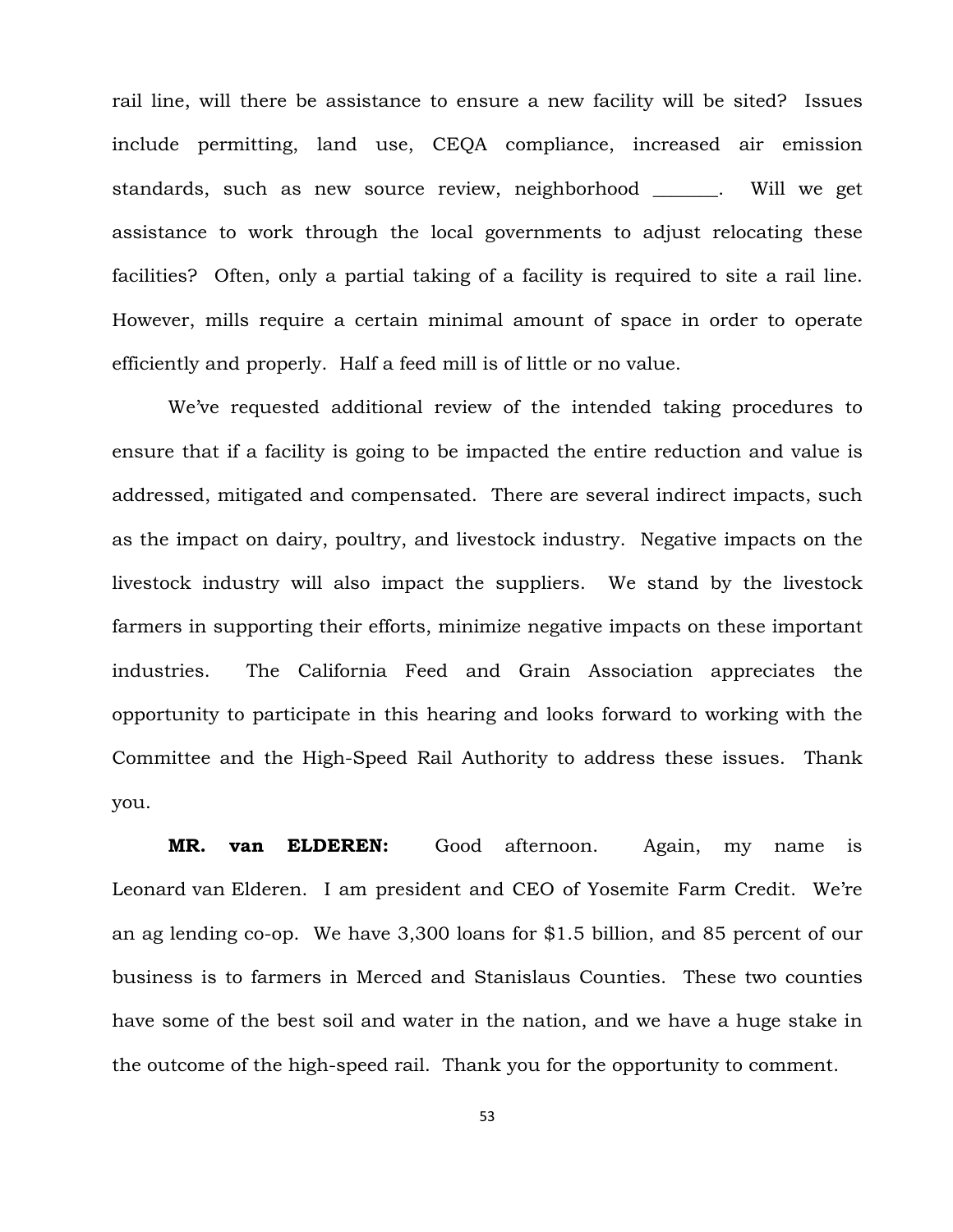Yosemite Farm Credit is part of the national Farm Credit System that's been in existence for 95 years. We provide short- and long-term financing for farmers. We never balked at progress where it's done with foresight and consideration, and I also live in this area and understand the need for improvements in transportation.

Forty-five percent of our loans are to dairymen, and another 20 percent of our loans are at almond farmers. Both of these commodities are produced on irrigated farm ground. Eighty-five commodities grown by our farmers make up the remainder of our portfolio. And the ability of our farmers to operate as an intact unit is key to the efficiency and survival of our farmers.

Today we come with two recommendations.

First, we respect the request to put this high-speed rail, if it needs to go in, along the 99 and 152 corridors. Don't route it through pure ag ground that's not currently disturbed by a major auto and truck transportation arteries. Options that stray from these well-established corridors will divide properties, divide farming operations, and result in less efficient operations. We rely on farm income to repay our loans, and bisected properties will reduce property values and reduce the collateral that we rely on for our loans. Routing along existing highways is much less likely to bisect properties and cause major operational problems for our farmers. We're not against change. We also don't want the routing to be decided in last-minute haste or outside a transparent process, to meet targets, or worse yet, incentives.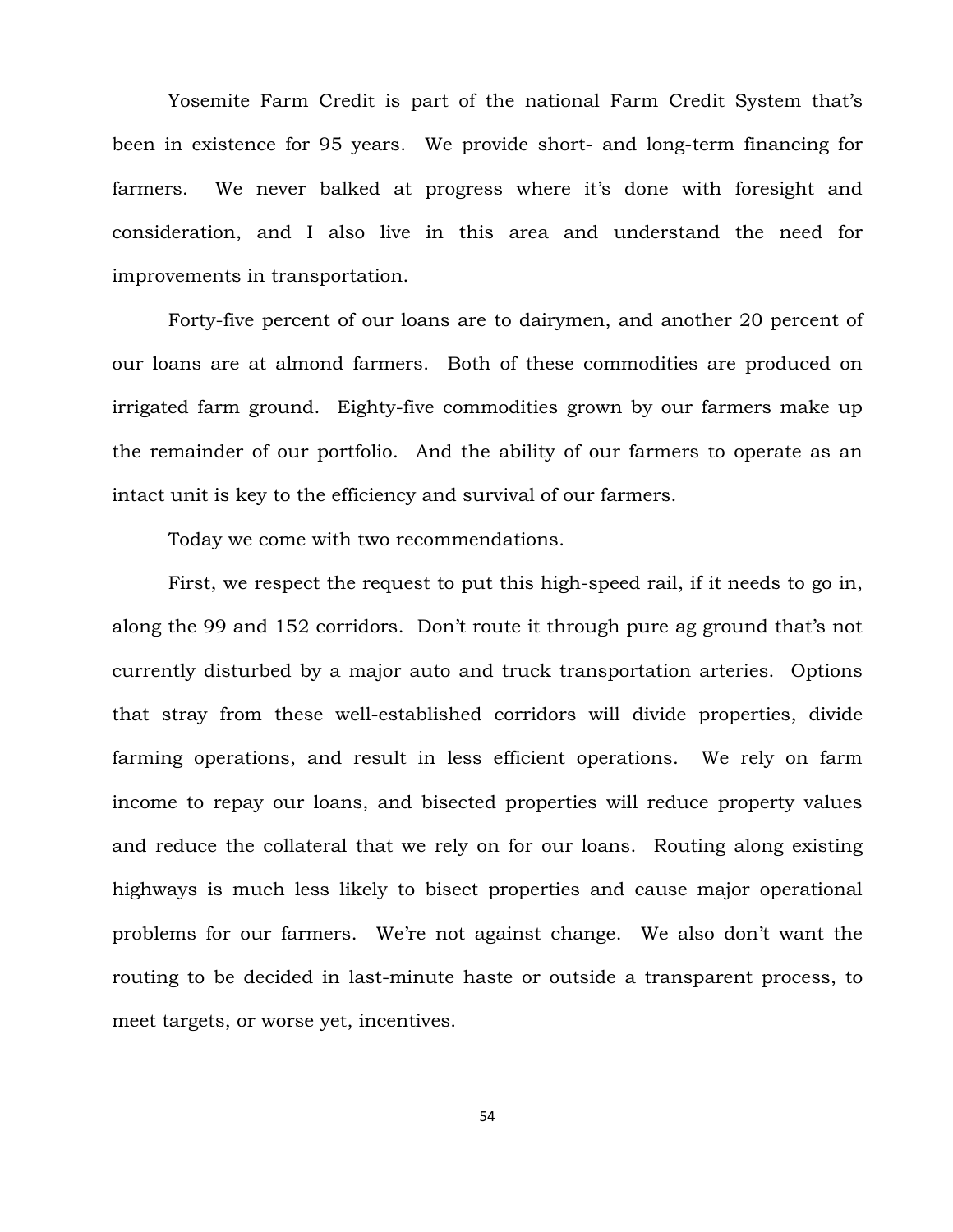Second, please understand the effects when you split ag properties, of highspeed rail. Some of those have been addressed today. But whether it's highspeed rail easement, right-of-way, our specific concerns about the high-speed rail location involved the ongoing farm operations and the value of our collateral. Based on discussions today, 4,000 acres may be taken but the effect is on a much larger number of acres. Dairies are one example.

As I've said, we've got 45 percent of our loans in dairies. Dairies are in operation where, if you split the property, the sum of the parts does not equal the whole. Dairies are regulated by state and federal authorities on many issues, including water, air, and effluence disposal. In other words, where do you get rid of the manure? Dairies need all the acreage they can have and need to have it adjoining a milk barn and cattle facilities. Property a hundred feet away on the other side of a high-speed rail line will not work.

An example is a dairy that's permitted today for 1,500 cows and has about 500 acres may be in compliance to operate as a dairy today. If you take that dairy and split it down the middle, you'll have a 1,500-cow milk barn and cattle improvements on 250 acres. Most likely, you're not going to get permitted for the same number of cows in that facility. Perhaps you're permitted for 750 cows of that site and suddenly the value of our collateral has dropped substantially. You now have facilities, including milk barns and other cattle improvements built for 1,500 cows, but now can only be valued as a 750-cow facility. As a lender, we'd be required to reappraise the value of the milking facilities as a 750-cow facility and require a pay down on our loan. The dairymen may have roughly the same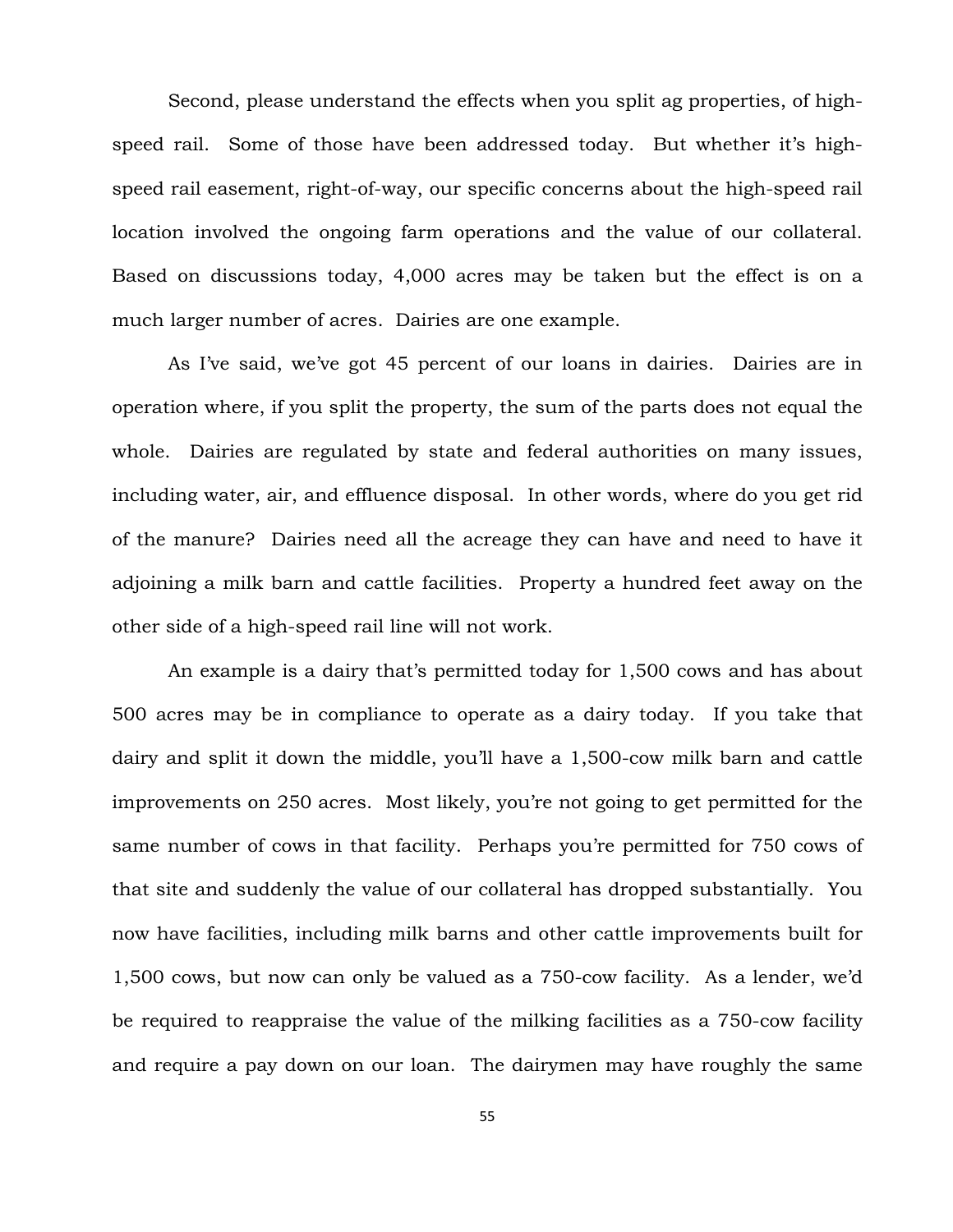number of milkers when added together, but the value of the dairy side will be considerably less when valued as one intact unit.

Almonds and other irrigated farming operations have the same challenges when parcels are split. Access to orphan parcels, less efficient smaller and odd parcels, connection to water sources, especially deep wells and drainage, are just a few of the challenges that will arise with this high-speed rail in the middle of ag ground. If a parcel is split by the high-speed rail, the process of making farmers whole needs to consider the unique issues related to farming operations in this valley. Cutting a sliver from the edge of a property or cutting through unfarmable properties may be palatable. Bisecting existing operations that are reducing the capacity of operations going forward can end an efficient operation and change the way of life that's existed for generations on that property.

As I mentioned before, the sum of the parts doesn't necessarily equal the whole. Eighty-five percent of our loans are secured by farm ground. Real estate collateral values are key to our ability to serve our members, borrowers with adequate credit. Our area has diversity of commodities not seen elsewhere in this nation. In Merced and Stanislaus County, we have excellent soils and reliable sources of water in addition to the direct support of our farmers' operations. Yosemite Farm Credit also serves other citizens. We've got six offices in these two counties. We employ a hundred people. Our employees live in this area and are part of this great area. Also, transportation of our farmer members and our employees and their families is important to the economic success in the area.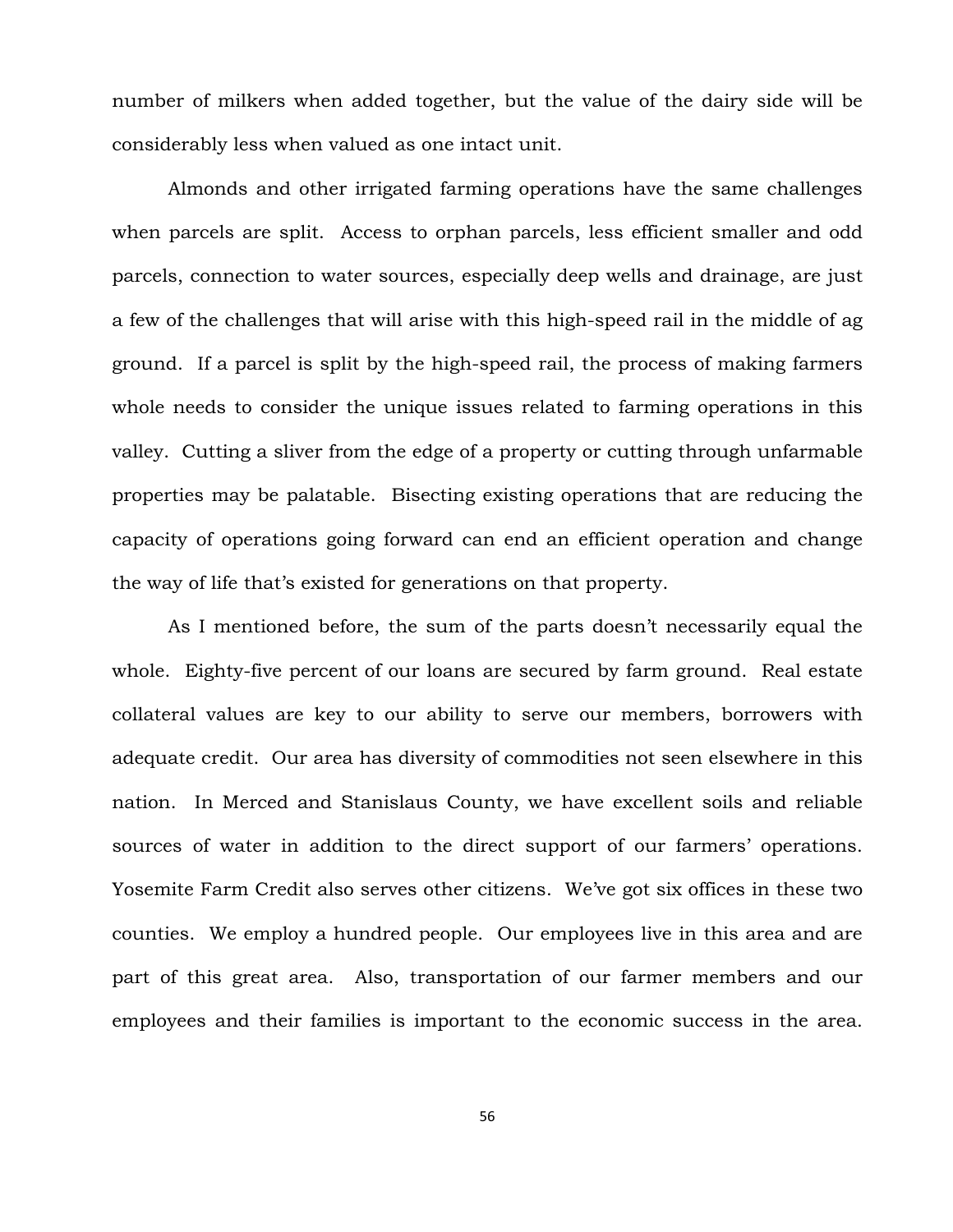We understand the potential positive impacts of a high-speed rail, maybe if you go beyond our work, our community, and our counties.

Please remember the important positive impact our farmers contribute to this valley and to the state of California. Don't trample on those operations in a frenzy to meet a pre-ordained target. The impact of successful ag goes far beyond the small city or group or state. Crops grown here are shipped around the world. However, the most important human impact with high-speed rail is on individuals. This includes much more than just the potential riders on this train. It includes those who have to give up property, livelihoods, and rights to get this train track on the ground. It's the people that work directly in and with agriculture. A multitude of jobs are dependent on ag dollars. Thank you.

**MS. SERENA UNGER:** Thank you Chairman Cannella and Chairman DeSaulnier for having me here and commenting, and also thank you to Senator LaMalfa and Senator Lowenthal.

American Farmland Trust appreciates the opportunity to testify on the California high-speed rail system. Again, my name is Serena Unger, and I'm a policy consultant with AFT. Our approach is to encourage good public policy in cooperation with public officials, other interest groups and, of course, farmers and ranchers.

AFT's involvement with the high-speed rail system goes back to 2004 when we first commented on the draft programmatic EIR. Our concerns then are our concerns today. The concerns are: The direct impacts of the right-of-way and other rail facilities on agricultural operations in the San Joaquin Valley. And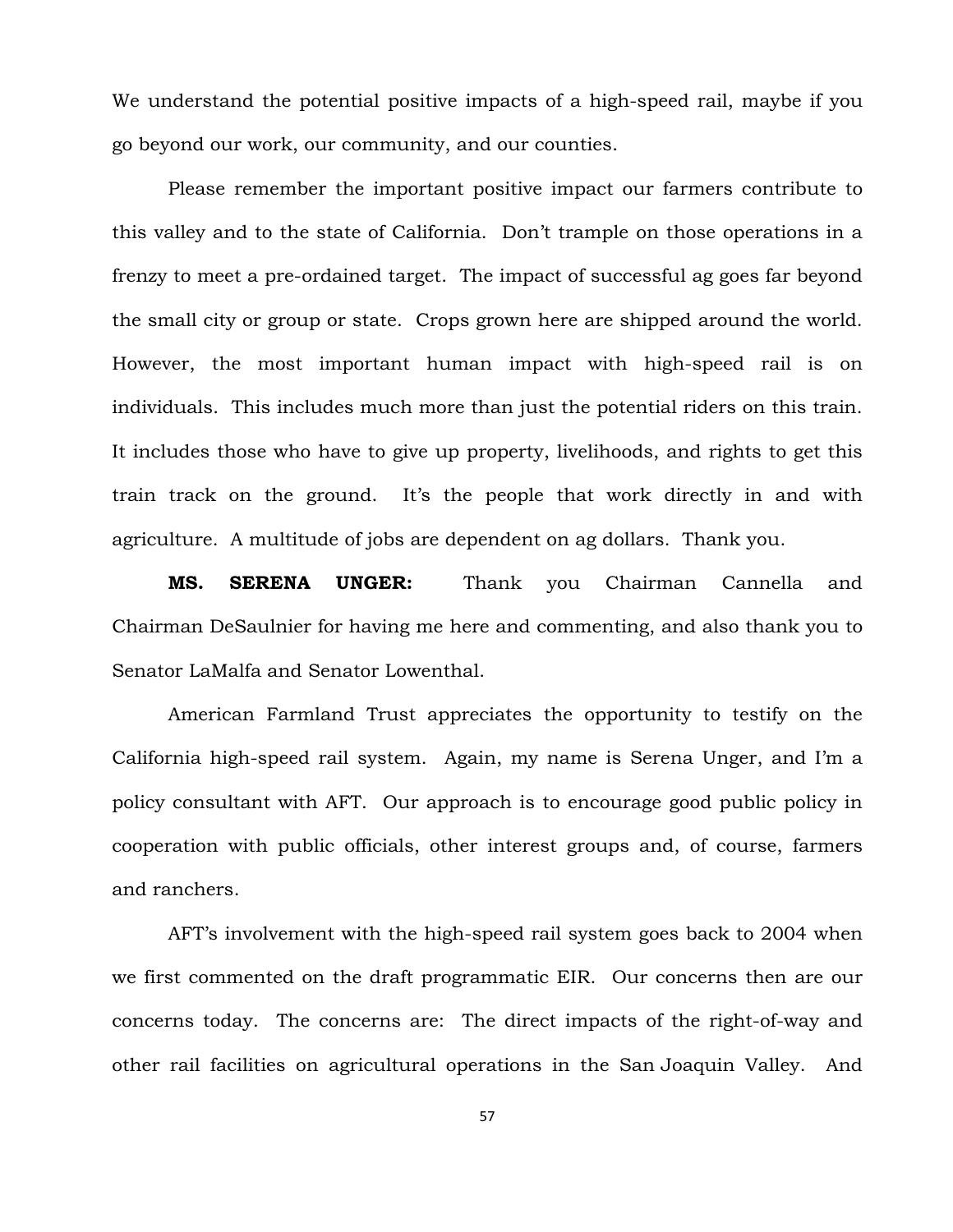number two, the potential over the project to encourage more suburban and rural sprawl in the San Joaquin Valley where development is already spreading out faster and consuming more farmland per person than in almost every other region in California.

What makes this especially troublesome is that the San Joaquin Valley is, of course, California's most important agricultural resource. It's responsible for \$20 billion in annual farm gate value, more than half of the state total. The farmland in the San Joaquin Valley is a precious national strategic resource as well. Within the same period of time that it will take for the high-speed rail system to be completed, California has witnessed a complete demise of farmland in the Valley of Heart's Delight—now known as Silicon Valley—and in the cornucopia now occupied by greater Los Angeles.

As recently as the Kennedy administration, Los Angeles was the number one agricultural county in the nation. Today, Fresno holds that distinction. Today, however, there are no more valleys over the hill. The San Joaquin Valley is the final frontier of California agriculture's ability to feed the nation and even the world. We cannot afford to waste a single acre of farmland or a drop of water.

So let me elaborate on both, some of the possible problems that high-speed rail may pose for the San Joaquin Valley and some possible solutions.

While the high-speed rail right-of-way will take about 4,000 acres of farmland out of production, it will have a greater impact on the farming operations it crosses. It will split farms in two, make parts of fields inaccessible, require the reengineering of irrigation systems, and interrupt the transport and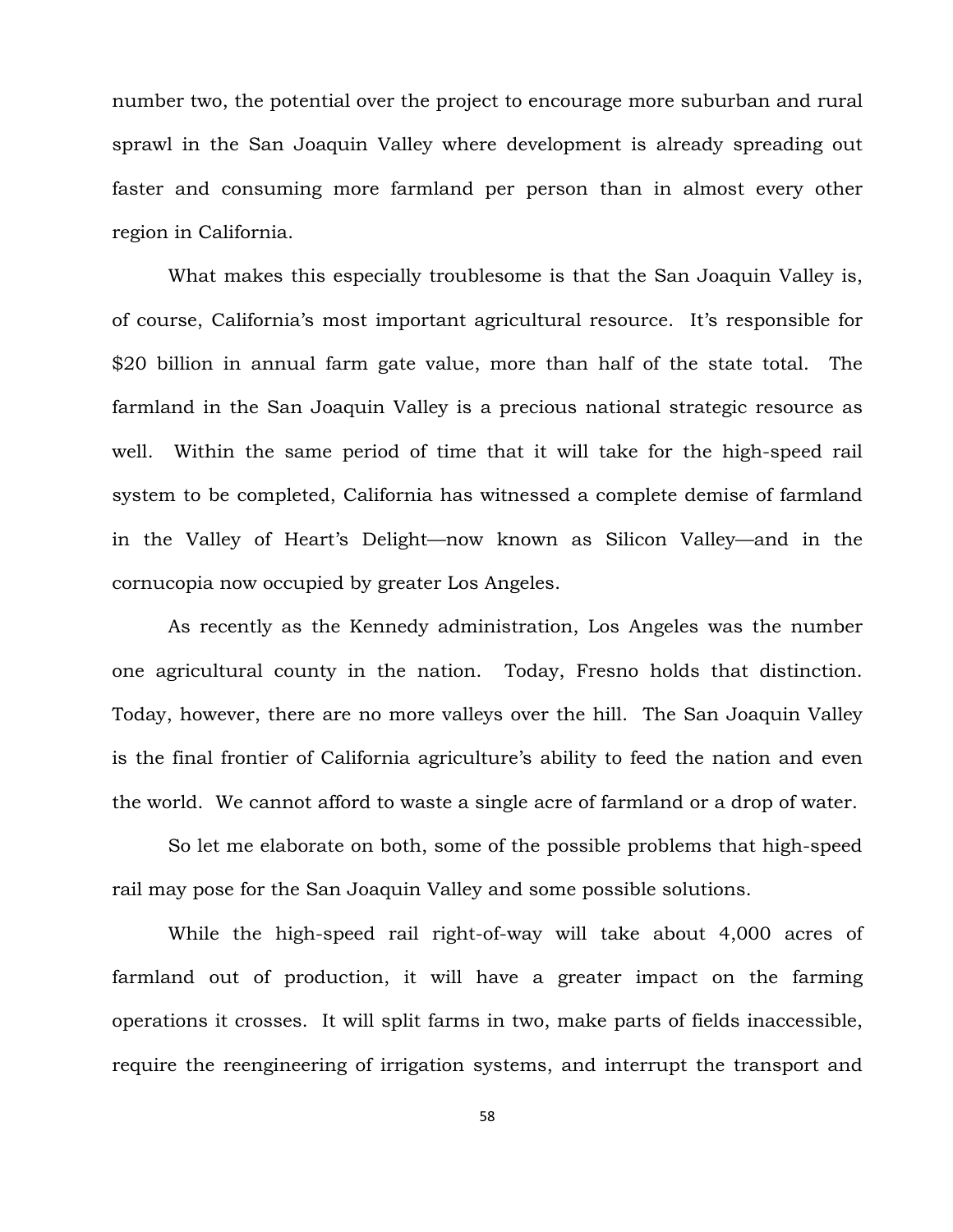supplies of farm products. All of these, which will cost farmers money, profitability—this is ultimately what keeps farming in farming, farmland in farming. So it is quite possible that the loss of farmland from these indirect effects will far exceed the direct conversion of the right-of-way.

To address this concern, we suggest a couple of solutions.

First, mitigation of the direct and indirect conversion of farmland through the acquisition of conservation easements to preserve an equal amount of comparable farmland. This is becoming a common practice in the San Joaquin Valley when farmland is developed for non-agricultural uses, and the approach was recently sanctioned by the California Supreme Court. The High-Speed Rail Authority should look more closely at the potential for both direct and indirect conversion and set aside adequate resources to achieve necessary mitigation. There are a number of land trusts in the Valley willing and able to negotiate easements with willing sellers.

Second, the Authority should commit additional resources to helping agricultural producers adjust to the disruption it will cause and to compensate them for irretrievable losses of productive capacity. This isn't just a matter of fairness but of a matter of maintaining the agricultural production capacity of the nation's leading farm state. We see that the Authority recognizes this concern, but the proof of its good intentions will be an actual commitment of resources to address it.

Now let me turn to the potential of high-speed rail to induce more urban sprawl and in rural sprawl in the San Joaquin Valley. The background here that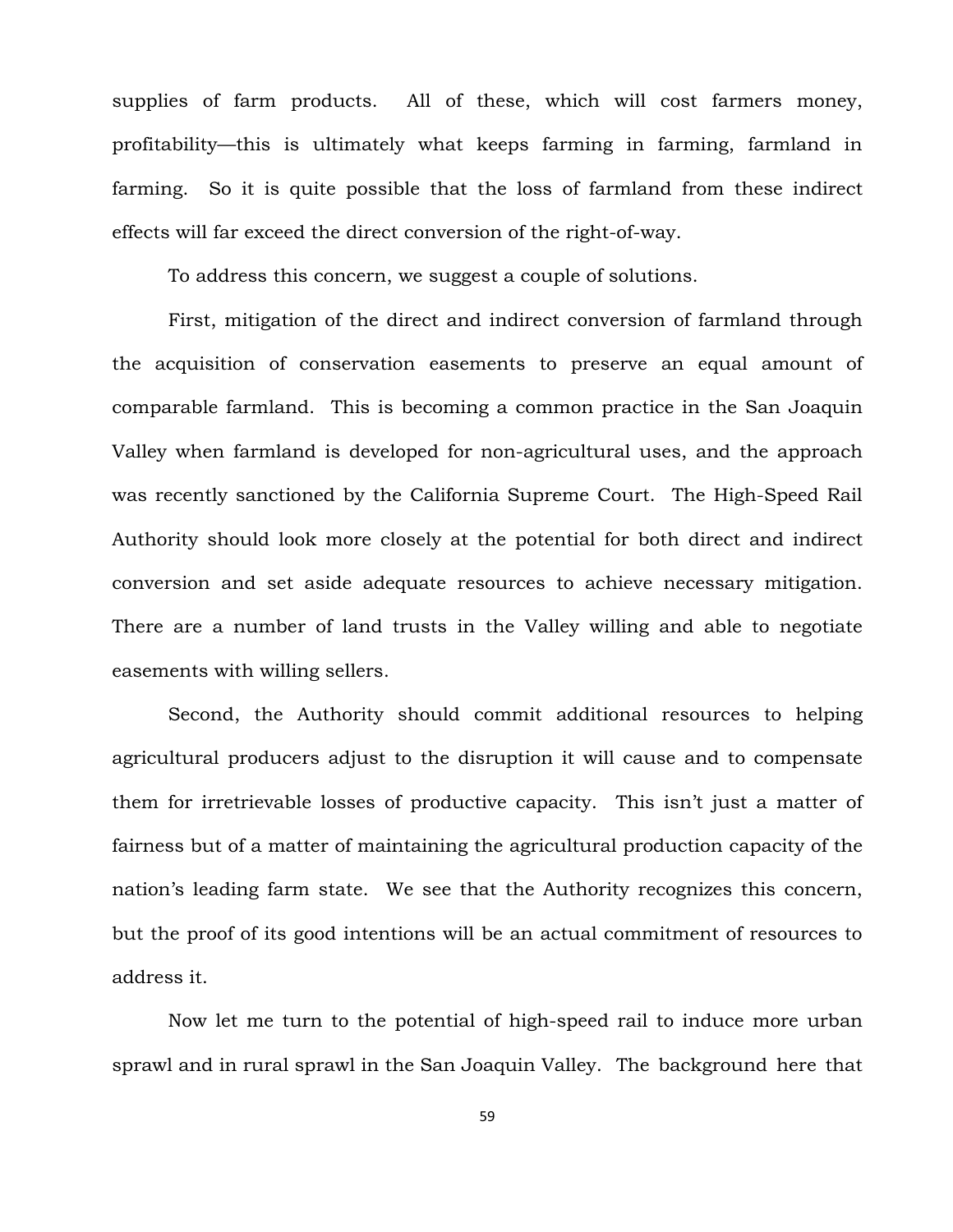in a region where the population is going to more than double by midcentury, we are housing 8 new residents per acre compared up to 24 and more along the coast; 20 in Sacramento, also a valley town; and 12 new residents per acre in Stanislaus County, the one exception in the Valley. In short, the San Joaquin Valley is sprawl central. The question is: Will high-speed rail make it better or make it worse?

The Authority recognizes this issue in its environmental reports. It has established policies, principles, and guidelines for station area development. These are intended to encourage local governments to plan for compact, efficient, transit-oriented development, downtown development, that will minimize urban sprawl. But whether this desirable outcome will actually materialize is not a foregone conclusion for a number of reasons.

First, the Authority seems prepared to leave it entirely up to local governments to make the commitment because of the financial commitment it will make to station area a planning. It does not appear eager to use the leverage it has to insist on performance standards or to enter into any kind of binding agreements with cities who will receive this largesse.

Second, the cities where stations will be located do not have authority over the kind of development that will happen outside of their jurisdiction. And the counties in the San Joaquin Valley have been very lukewarm in their enthusiasm for more compact, efficient development.

Exhibit A is the San Joaquin Valley Blueprint, a regional vision for future growth endorsed last year by the eight Councils of Government in the region. It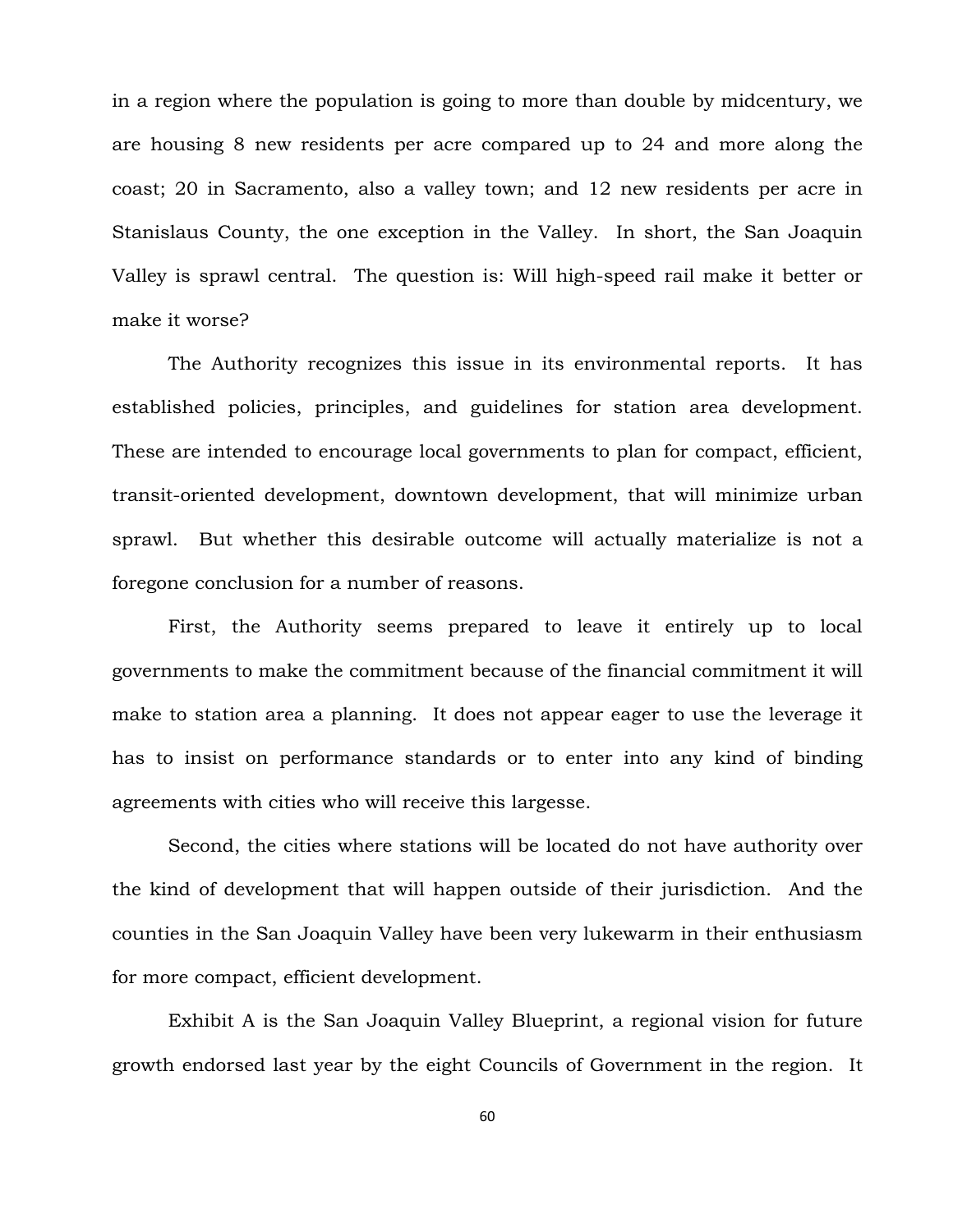would, if actually implemented, reduce the urban footprint of future development by one-third, compared with a continuation of the current trend. That's not inconsequential. But the Blueprint still relies overwhelmingly on single-family detached housing on relatively large lots and would still double the urban area of the Valley, converting 350,000 acres or 546 square miles of agricultural land.

Significantly, the city and county officials responsible for the Blueprint rejected a more ambitious growth scenario that would have further reduced land conversion, the consumption of energy and water, vehicle miles traveled, and greenhouse gas emissions. From an analysis done during this target-setting process, we know that the scenario rejected would meet the greenhouse gas reduction targets set by the California Air Resources Board under SB 375 and that the status quo trend will not. However, it is an open question whether the preferred group in the selected Blueprint scenario will in fact meet greenhouse gas reductions in the San Joaquin Valley under SB 375.

Third, neither the evaluation of the high-speed rail system nor of local growth policies has satisfactorily addressed the issue of rural residential development. Today, one-quarter of all land devoted to non-farm uses in the San Joaquin Valley is occupied by ranchettes. These are houses on very large lots, 5 to 40 acres, which may have an orchard or horse or two but are not in commercial agricultural production. Rural residential development is the absolute worst waste of good farmland.

The real question here seems to be, even if you build the best downtown core around high-speed rail stations, will it be enough to dissuade people from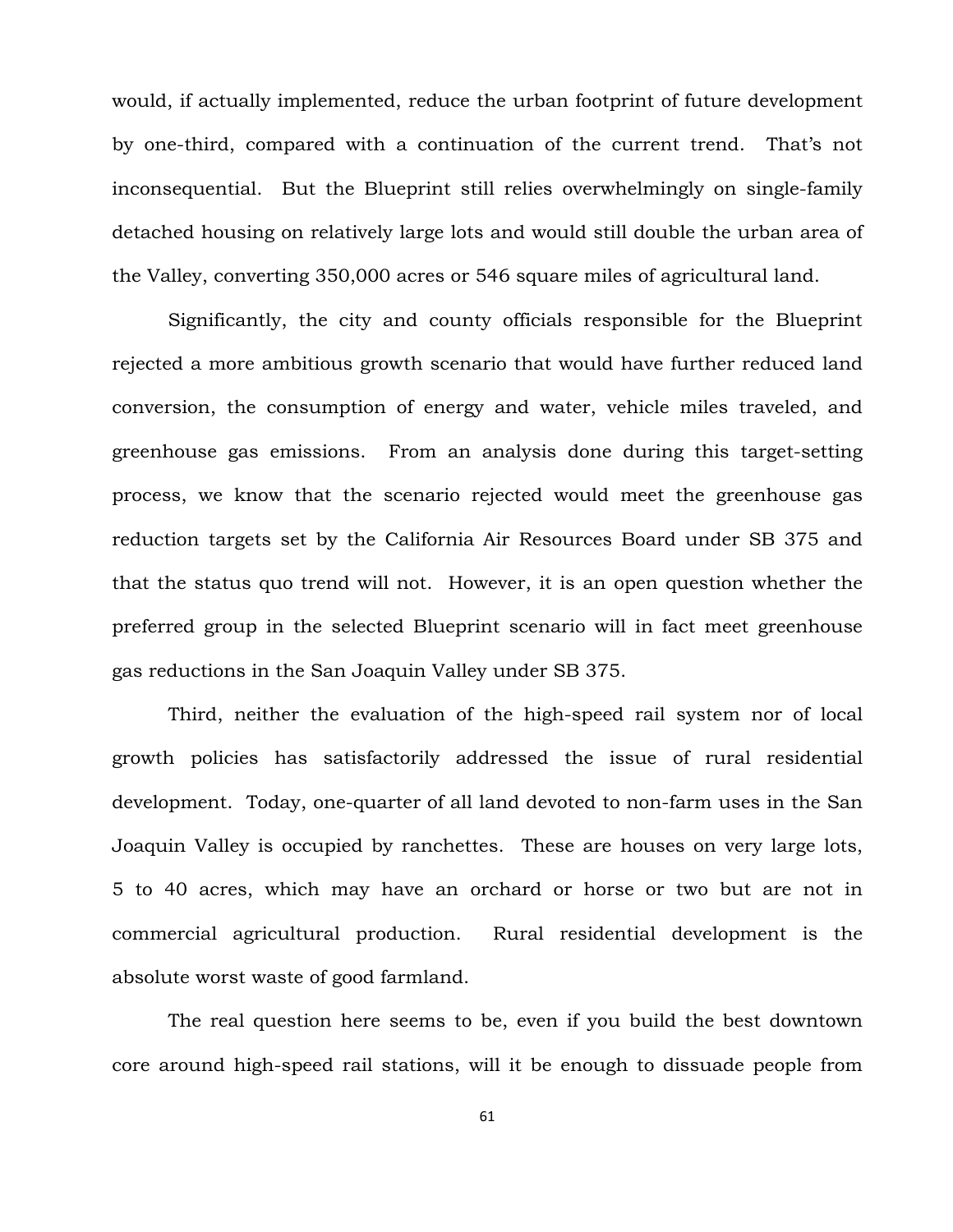wanting to live on five acres in the countryside, or, for that matter, on half-acre suburban lots? Will people really want to live in downtown Fresno so that they can commute to downtown San Jose or live in downtown Bakersfield so they commute to LA? We don't think anyone has satisfactorily answered that question. And against a backdrop of local land use policies that continue to allow widespread rural residential development throughout the Valley, this is a very legitimate question.

So what solutions would we offer to prevent the high-speed rail system from inducing more sprawl in the Valley?

First, we'd like to see the Authority team up with local governments to diligently analyze the rural residential issue.

Second, we'd like to see an analysis of the ability of the adopted blueprint scenario to meet SB 375 greenhouse gas reduction targets.

Third, we'd like to see someone—the state legislature or the Strategic Growth Council—facilitate the negotiation of a compact between the High-Speed Rail and the cities and counties that will be affected by the potential sprawlinducing effects of the rail system. This compact could include firm commitments, not only to design and finance infill but also to adopt and implement general plans that will meet…

# **SENATOR CANNELLA:** You've got a minute.

**MS. UNGER:** Okay, that will meet SB 375 targets and that will significantly curb further rural residential development.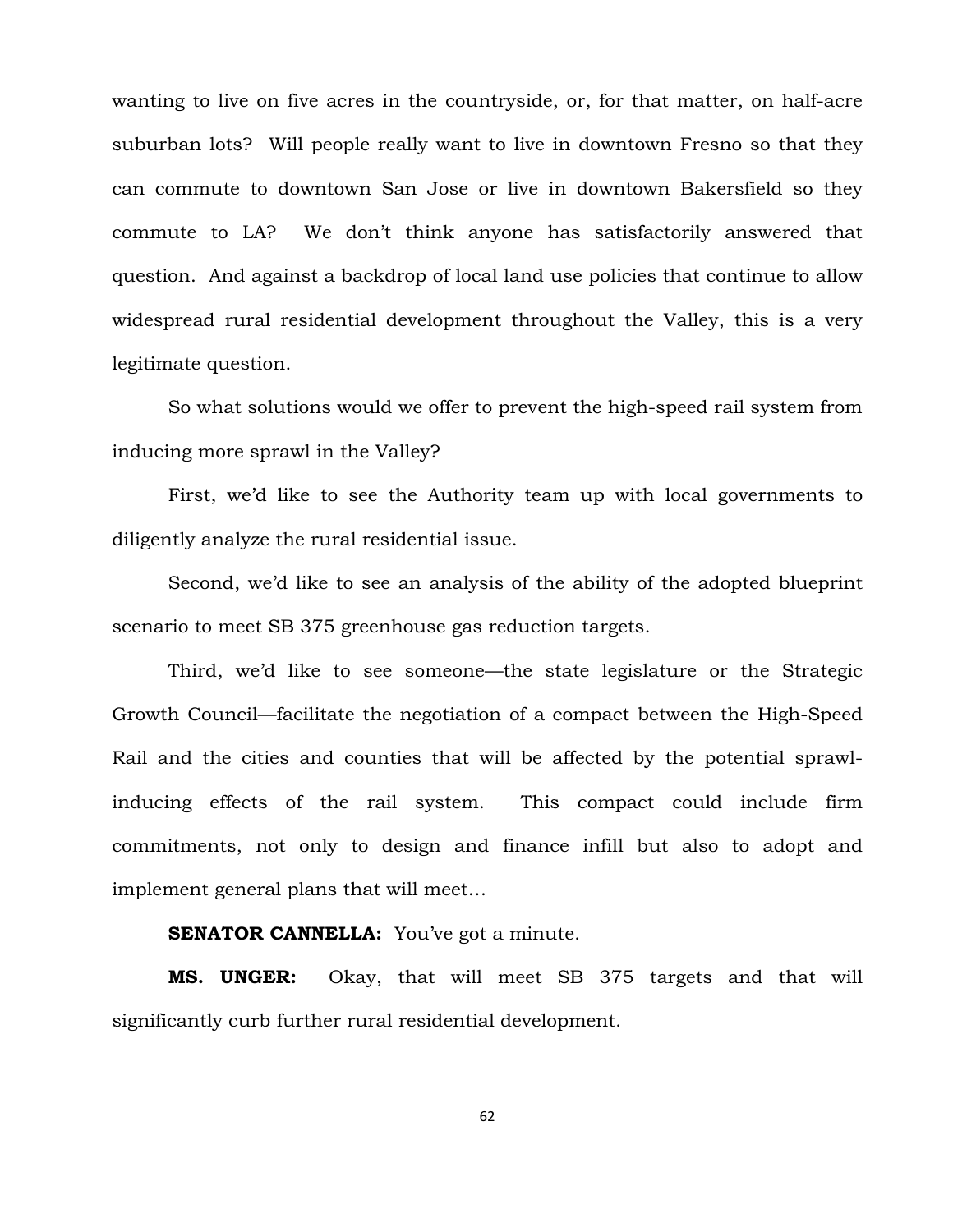In conclusion, let me quote what AFT's California director, Ed Thompson, said in his testimony several years (ago):

"The proposed high-speed rail system would (sic) be one of the best things ever to happen to California—or one of the worst. It could harness tremendous civic enthusiasm to build diverse, efficient, livable communities in the midst of a living landscape of sustainable agriculture and a healthy environment. But without a comparable effort to harness the development, it will attract, the system will (sic) be a train wreck for agriculture, for the environment, and for every Californian who will end up paying" for "the bill for sprawl. If we marry the excitement of high-speed rail and the responsibility of smart growth—and only if we do so—we will avoid the train wreck and build a better California where our freeways are less congested…" our economy stronger, "…our environment (is) cleaner, our housing (is) more affordable, (and) our agriculture can still be counted on to feed America and the world."

Thank you for your attention.

**SENATOR CANNELLA:** All right. Thank you very much.

I'm going to ask a few questions of each one of you and then I'll hand it off to my colleagues. The gentleman from Feed and Grain, Brian.

**MR. ALVES:** Yes, sir.

**SENATOR CANNELLA:** I think you have legitimate concerns. You have an operation; you've got to continue that operation. And you said you've made those concerns known to the authorities. You've expressed to them your concerns about cutting off rail access?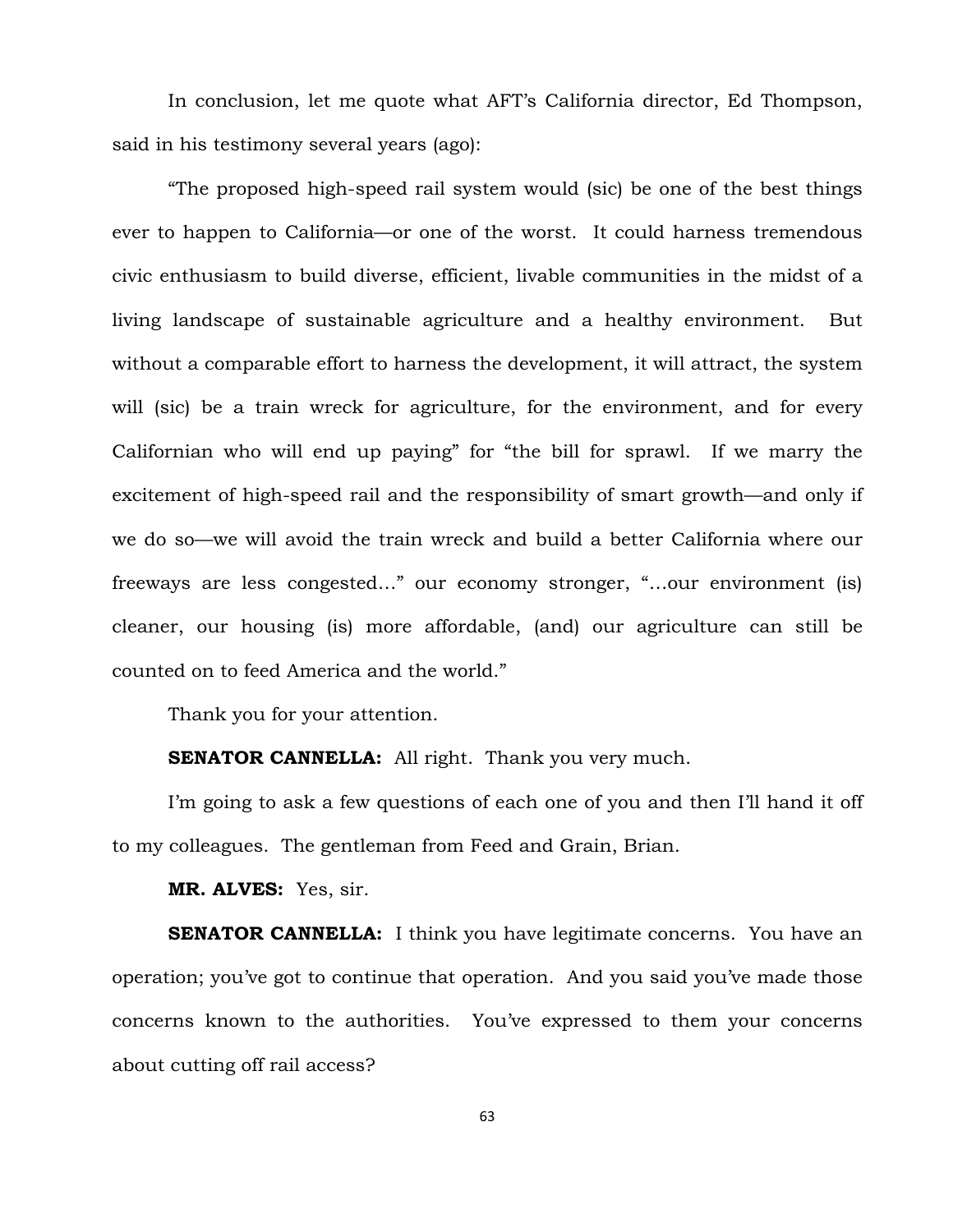**MR. ALVES:** I believe that California Grain and Feed has, yes.

**SENATOR CANNELLA:** Okay. What has been their response so far?

**MR. ALVES:** I was handed a prepared statement.

**SENATOR CANNELLA:** Okay. So you don't know?

**MR. ALVES:** I don't know their response.

**SENATOR CANNELLA:** Okay, all right. Then I'll move on to the next panelist.

You mentioned, sir, about very anecdotal things of how it's going to, you know, be bad for agriculture. You talked about the dairy and bisecting, and I understand that. But if you looked at the exact route and really looked at the impacts so you can say, okay, this is going to impact our ability to get our land paid off, or are you just generally speaking about the fear of high-speed rail?

**MR. van ELDEREN:** We've looked at some of the routes where you're headed, and it's especially south of Merced. There were some choices there at points that it was going to go through ag ground rather than following existing corridors and that's one of the major…

**SENATOR CANNELLA:** So generally speaking, you're saying, look, if you're not following existing corridors, you're going to go through ag and we can have these types of problems. But you haven't looked at specific pieces of land to say, okay, there's three dairies and there's two almond orchards and this is going to affect you in this way? So generally, through ag, or that's your concern, right?

**Mr. van ELDEREN:** Yes.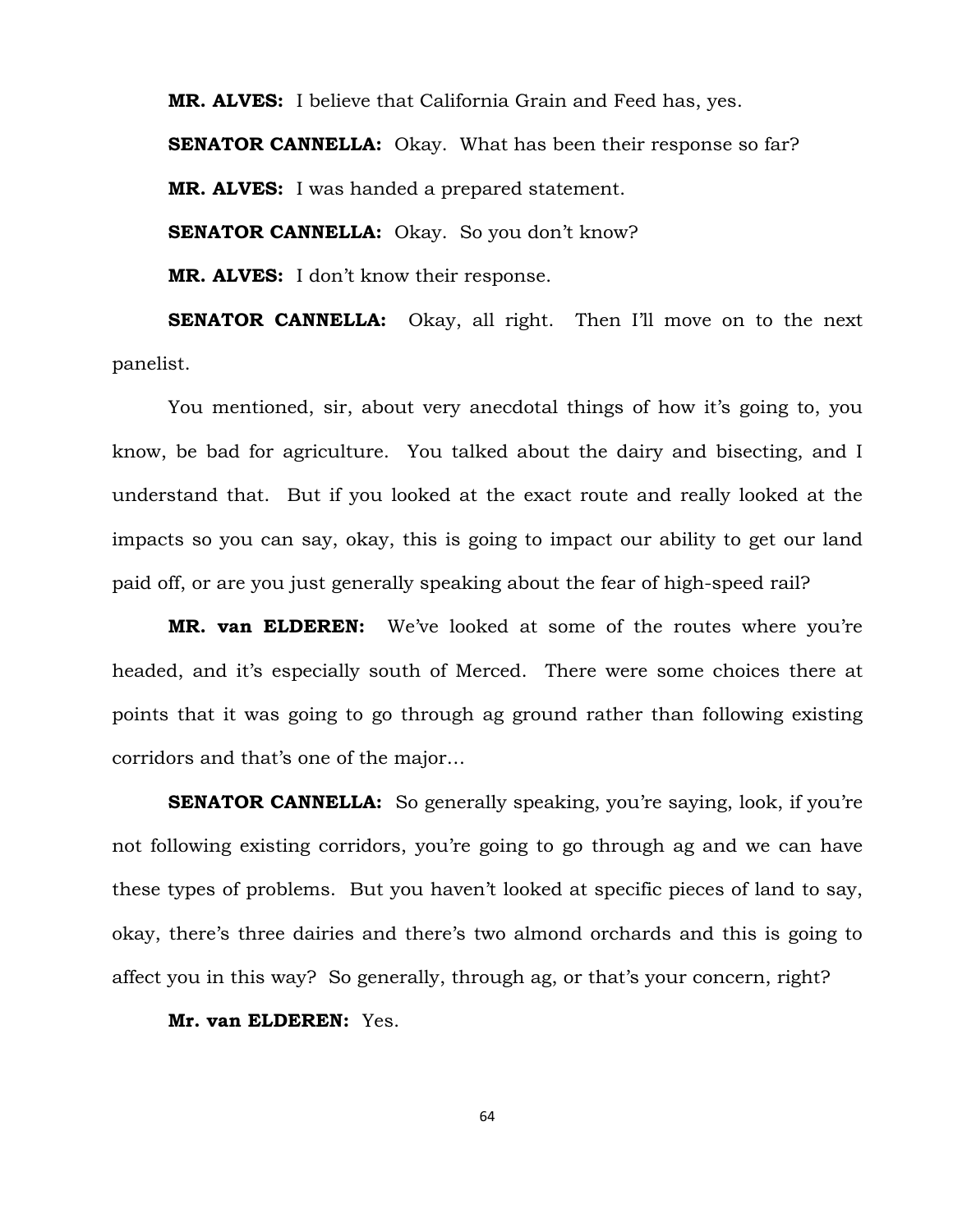**SENATOR CANNELLA:** Okay. Because I think the routes are out so I'd be curious to know if you looked at them specifically to see what the impact…

**Mr. van ELDEREN:** We've got some of our borrowers that are affected by this, and they have expressed their concerns about their properties.

**SENATOR CANNELLA:** Oh, I've talked to them as well. I just didn't know from your perspective. Okay.

And then lastly, for the Farmland Trust, it sounds like you don't want any development at all in the Valley, so you're using high-speed rail as the avenue to get to that point.

**MS. UNGER:** I think development is great in the Valley. I think it's great when it's in infill.

**SENATOR CANNELLA:** Yes. Okay. You want infill development. So, you know, you talked about high-speed rail, how it's going to induce growth. So I think the Valley's going to grow anyway. So you think it's going to be worse with high-speed rail?

**MS. UNGER:** Well, if you're talking about a high-speed rail that connects the Valley to Los Angeles and to…

**SENATOR CANNELLA:** That's the whole point of high-speed rail...

**MS. UNGER:** Right.

**SENATOR CANNELLA:** And the whole point, which was mentioned. It's about connecting people. So when you're connecting people so easily and you've got an area that has affordable, much more affordable, housing than our population \_\_\_\_\_\_\_\_\_.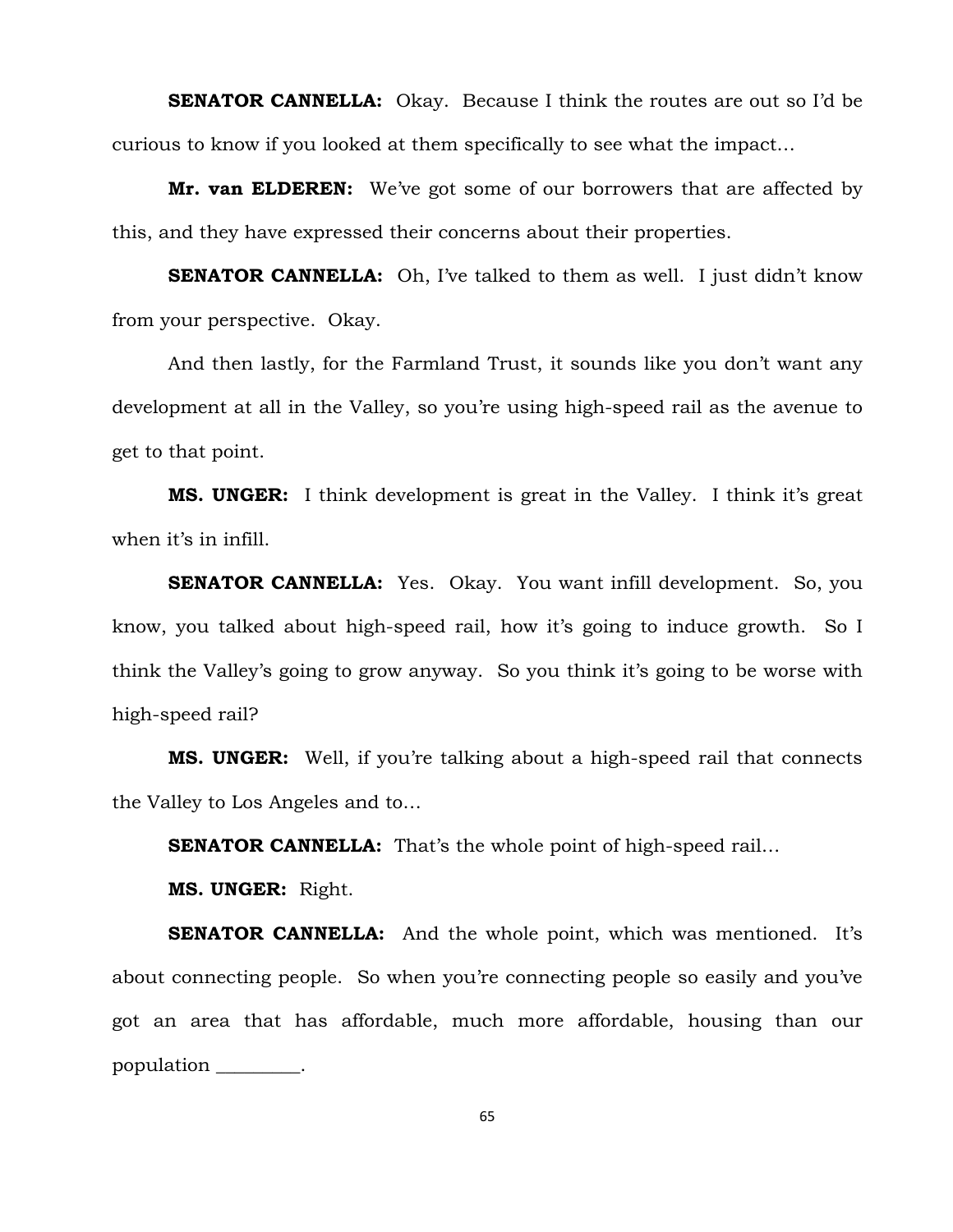**SENATOR CANNELLA:** All right. So even if it was down I-5, you would still be opposed to it because that would give the ability. If it didn't touch ag land, you still wouldn't like it because…

**MS. UNGER:** Absolutely, because…

**SENATOR CANNELLA:** You're just opposed to high-speed rail.

**MS. UNGER:** No, no. I think high-speed rail is wonderful, and I think it will bolster the economy. I think it will bolster the ability to have more movement, and it will certainly support the ability to reduce greenhouse gas emissions.

**SENATOR CANNELLA:** Okay. Where would you like high-speed rail? Where do you think it should be built?

**MS. UNGER:** I think it should be built—I don't actually have an opinion about where it should be built. I think presumably there is due diligence on where the rights-of-way are going right now. But what I think should happen is that the High-Speed Rail Authority should invest in the opportunity to communicate and work with local governments so that local governments can…

**SENATOR CANNELLA:** Regardless if it's in ag land? You have a more global concern…

**MS. UNGER:** Right.

**SENATOR CANNELLA:** Because we're talking about impacts to ag and you're talking globally about Farmland Trust's objective to build an infill, right?

**MS. UNGER:** It will impact agricultural land, not exact—it will impact it on the rights-of-way. But the second point is that it will impact it by inducing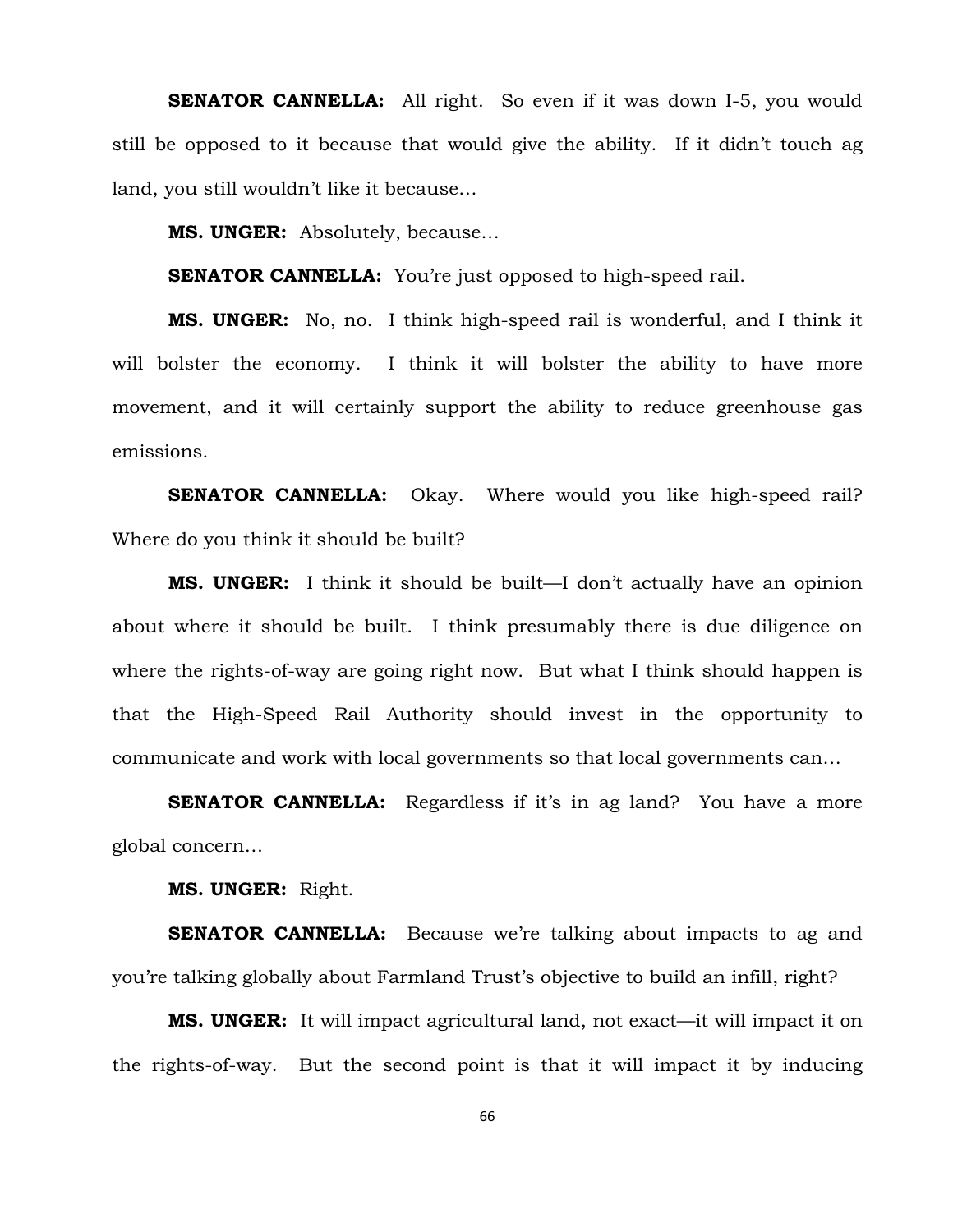sprawl, by inducing more population growth in the Valley, which is fine. But as it induces people to want to live in the Valley and to work in the Valley more through its bolstering of the economy, it will need to work with local governments to ensure that that development that is going to accommodate people and jobs have been in the center of cities.

**SENATOR CANNELLA:** So I believe that growth's going to occur at some point anyway because people—well, I like the Valley. I've lived here my entire life. But hopefully my children will grow up here and they'll live here.

Would it be better for your core mission, of Farmland Trust's mission, for them to take an automobile or for them to take a high-speed rail to where they're going?

**MS. UNGER:** Absolutely to take a high-speed rail and to use the high-speed rail connected by a seriously well-thought-out, transit-oriented…

**SENATOR CANNELLA:** That encourages infill development.

**MS. UNGER:** That encourages so that you have connecting…

**SENATOR CANNELLA:** I've got it.

**MS. UNGER:** …public transit to the places you need to go to and get on the high-speed rail.

**SENATOR DeSAULNIER:** I think the panel's great. The two things that occur to me is, first, on goods movement, it would be nice to have some discussion from the Authority about what kind of analysis, impacts on goods movement, both long-term goods movement and short-term goods movement, that you mentioned because, I know, at least my memory is, in other—for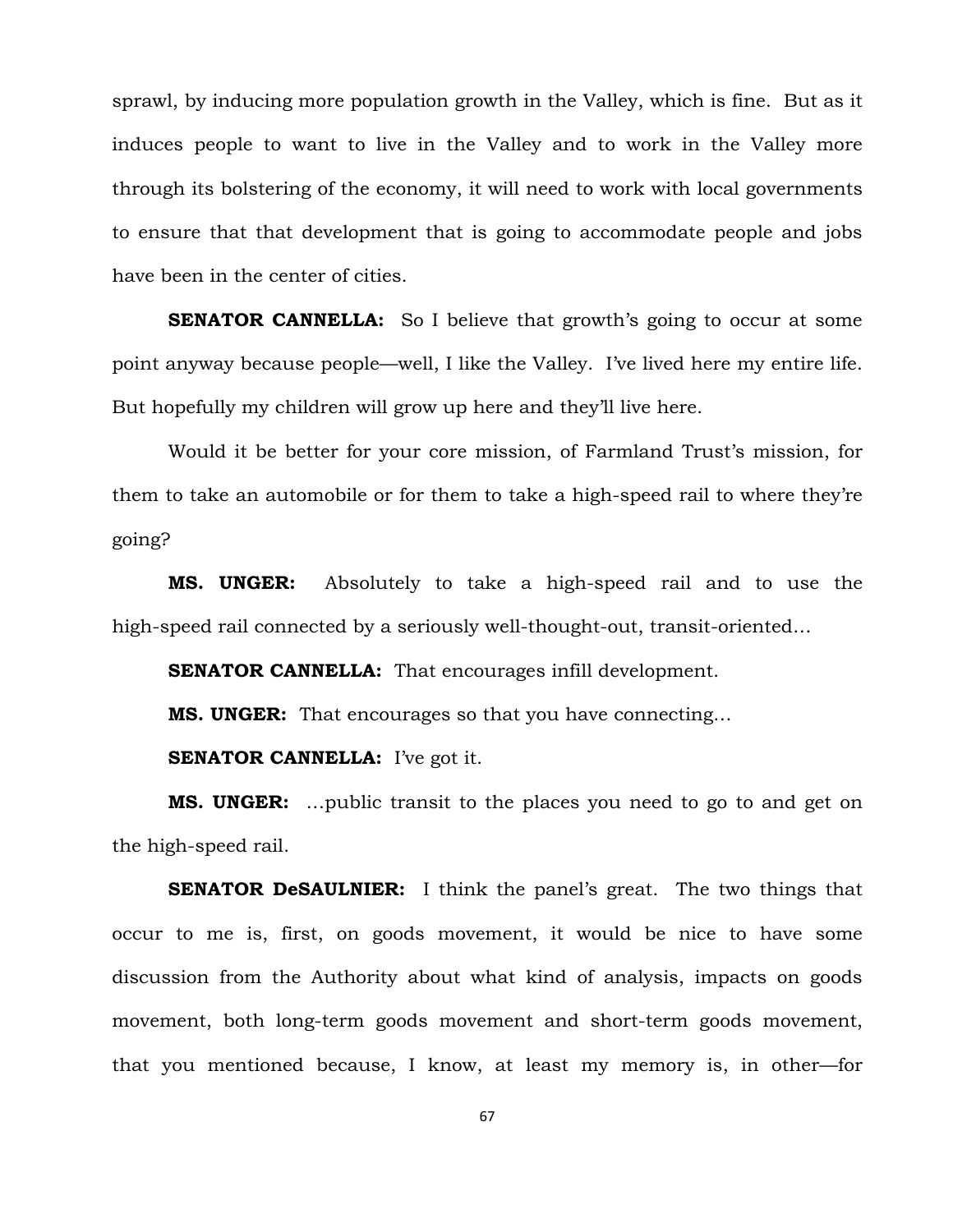instance, in Europe, where residential or passenger rail is very robust, the opposite's true. They're not as good as commercial and goods movement as the United States is, so it would be interesting. But on Farmland Trust, just to comment, all the projections for growth that Mr. van Ark mentioned, the 16 million extra people who will be here in the next 25 years—and that's mostly just on the natural of Senator Cannella's children and grandchildren and \_\_\_\_\_, so this is inland immigration or emigration in the state.

The whole point of high-speed rail and where rail works well around the world is higher density, so the business model won't work unless we have higher densities and more compact communities. And that strikes me that the high-speed rail will help—and maybe I'm wrong—but it will help some of the inefficient use of agricultural lands, first of all, by requiring those densities on the natural…

## **MS. UNGER:** May I comment on that?

## **SENATOR DeSAULNIER:** Sure.

**MS. UNGER:** I agree, and I think that high-speed rail is definitely—in theory, it's set up very much to encourage density. But the thing that I wanted to point out most of all is that counties are not receptive to density. They're not receptive to putting…

**SENATOR DeSAULNIER:** The old expression that comes to land use in California—excuse me—it's all Californians hated higher density and it hates sprawl.

## **MS. UNGER:** Right. (Laughter)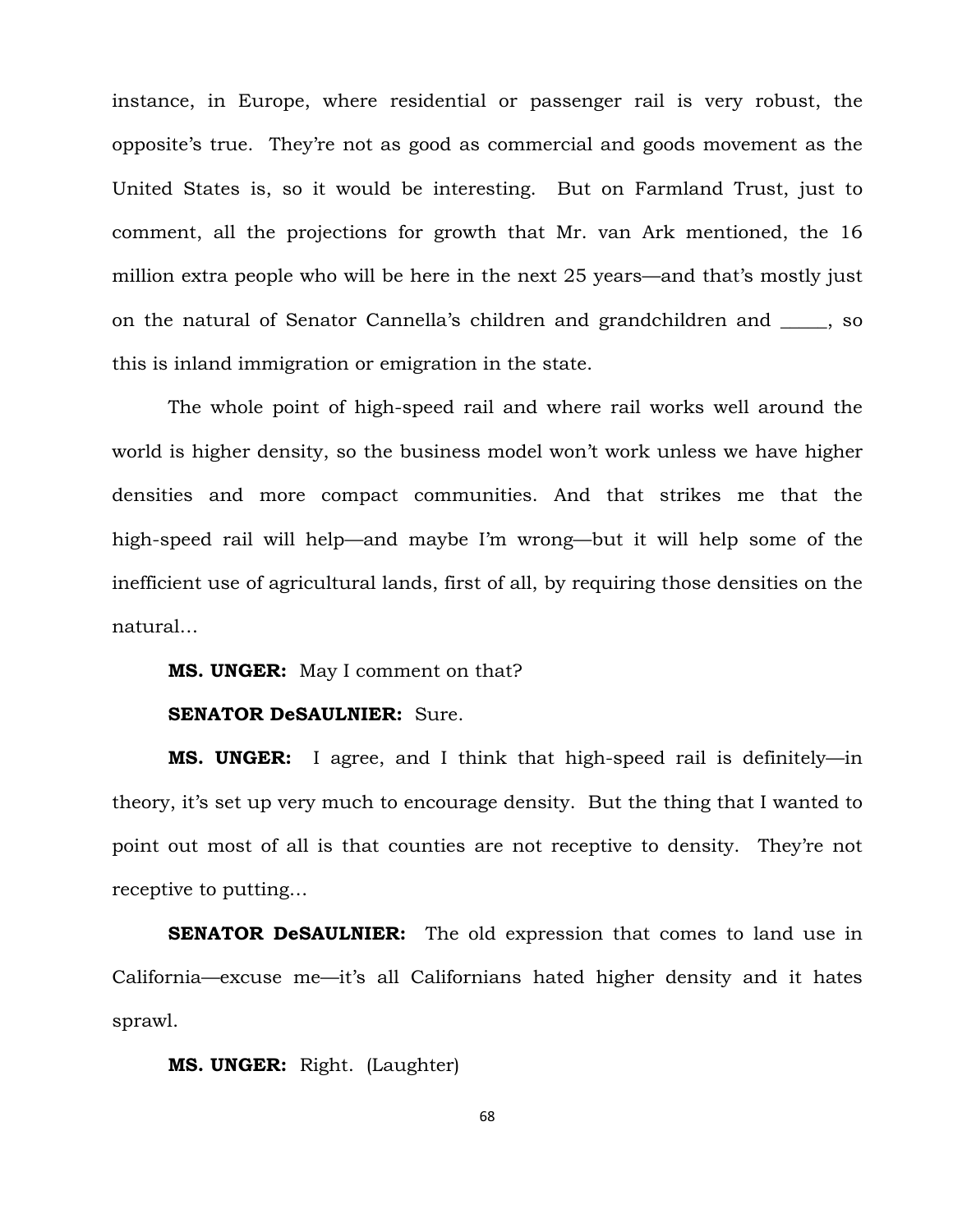**SENATOR DeSAULNIER:** In other words, keep everything the way it is and we'll be fine.

**MS. UNGER:** That's the nature of my job.

**SENATOR DeSAULNIER:** …full-time employment.

**MS. UNGER:** So I just want to encourage the Authority to have a very, very rigorous conversation with local governments to plan together. At this point, we don't see that conversation happening, and it needs to be more than just a conversation, but it needs to be some very serious planning and some negotiations and compacts.

**SENATOR DeSAULNIER:** I completely agree. In the '80s and '90s, when we were looking at the incredible increase in commute trips through the Altamont that was—it was 50,000 peak trips a day and it was going to 150,000. Of course, that's cooled off because of the housing market. But that's one thing I think we can agree with the Bay Area and our neighbors to the east is we want people not to have to commute so far.

Senator Lowenthal? Senator LaMalfa?

**SENATOR LaMALFA:** All right. I'll jump in there. So Mr. Zanobini, I'd like to follow up on your point there.

**MR. ALVES:** Actually, it's Mr. Alves.

**SENATOR LaMALFA:** Oh, okay. I'm sorry. I have Grain and Feed. I was out of the room.

**MR. ALVES:** That's okay.

**SENATOR LaMALFA:** I like saying the Italian names.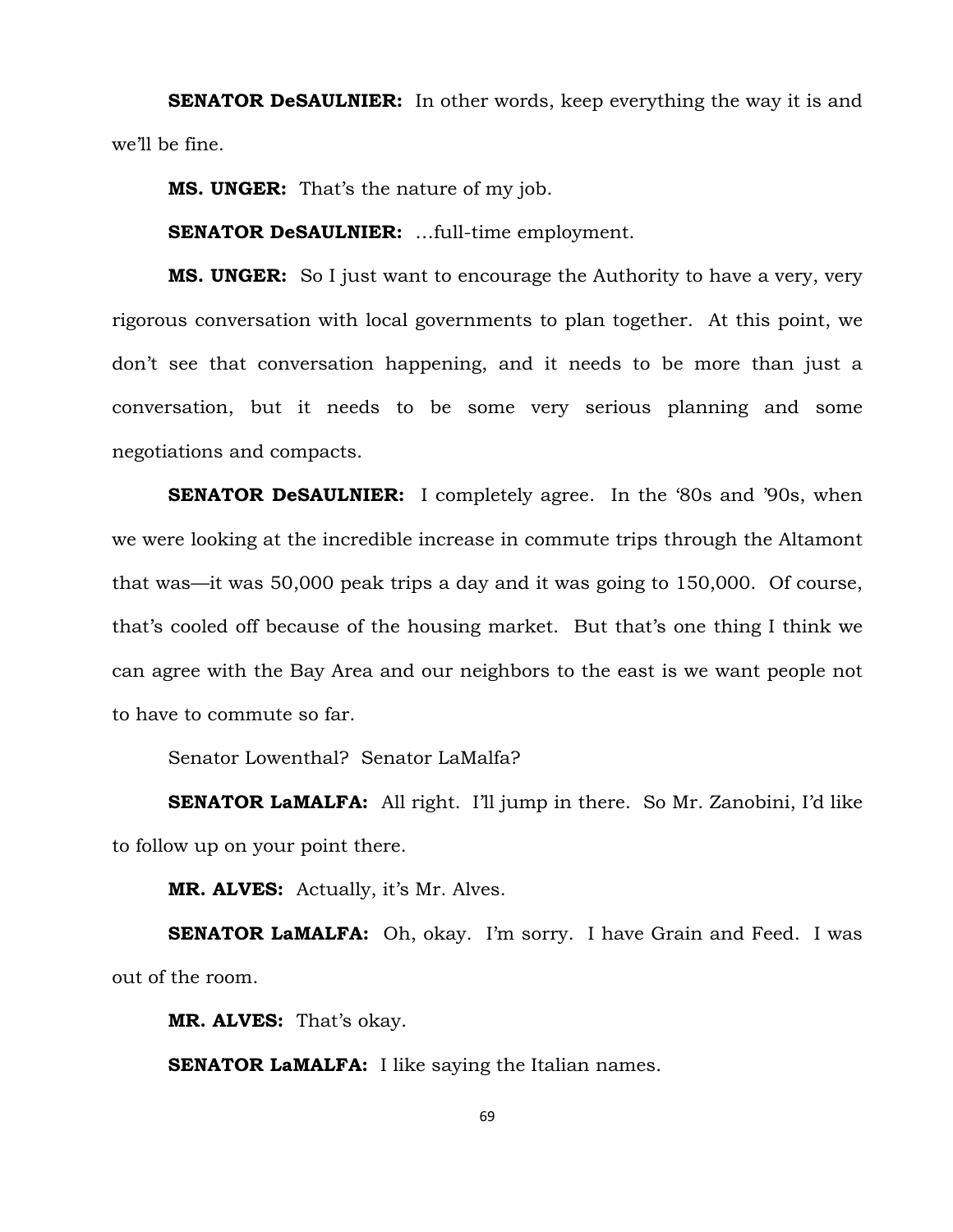**MR. ALVES:** I'm Portuguese so we're pretty close. (Laughter)

**SENATOR LaMALFA:** Okay.

**SENATOR DeSAULNIER:** I don't know about the kissy<sup>(??)</sup> part, but the comments . (Laughter)

**SENATOR LaMALFA:** It's the family.

You know, I hear loud and clear your concerns there. From what I heard earlier in earlier testimony is that, as far as milling facilities and feed and grain and storage, things of that nature, they're almost always next to existing rail systems, right? And so from alignments, we've heard talking about, that there will be very little alignment of the high-speed rail system next to, for a lack of a better, low-speed rail system, right?. So do you know specifically of targeted facilities that you've seen on maps that are on the hit list…

**MR. ALVES:** I don't know any target facilities. This was just a response from Feed and Grain. If a designated route does go near there and interrupt their process, that would be an issue.

**SENATOR LaMALFA:** Yes. I absolutely understand. I haul a lot of grain to facilities, and I'm certainly with you in that concern.

So we heard earlier about the rendering facility that is right on the ground zero somewhere. You don't just build rendering facilities in California.

**MR. ALVES:** They're called byproducts, for the rendering facility coincides with the California Feed and Grain industry as well.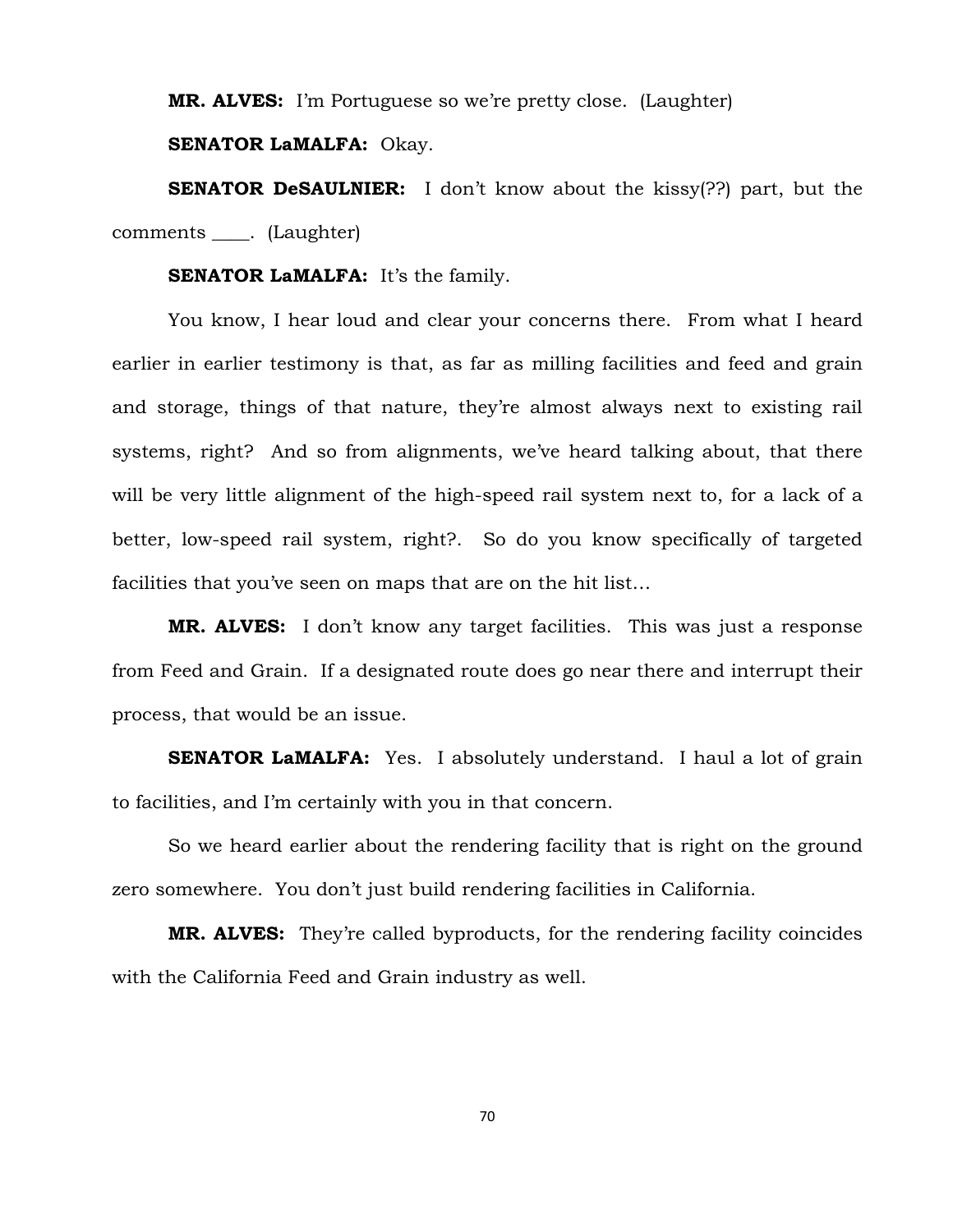**SENATOR LaMALFA:** The last time that you've gone through a process or permitting one of your facilities, that you know of, not you maybe, personally, but…

**MR. ALVES:** This is what we do.

### **SENATOR LaMALFA:** What was that like?

**MR. ALVES:** Well, we installed the high-speed rail facilities. P&F Metals is probably the foremost in installing all the high-speed rail facilities you see in California. If you ever see the big circles and the railcars with the huge storage things, we were very instrumental in installing that, and it's a huge permitting process. These facilities will have to be relocated, especially if they were to be used at state(??) sites, away from the facility. Currently, the way these are designed, they can do railcars in eight minutes. If you were to go a few miles away, you'd turn eight minutes into four truckloads, plus travel.

#### **SENATOR LaMALFA: Exactly.**

**MR. ALVES:** So it could be a huge impact.

**SENATOR LaMALFA:** Just on the permitting process, if you should have to move a facility because of this, what do you anticipate, just the process of moving and getting something up line? Three years, five years?

**MR. ALVES:** Oh, easily three. The permitting process and the engineering usually takes six to eight months by itself, and that's before you break ground. I mean, equipment purchases is eight to 12 weeks, plus all the installation time as well, so you're looking at three years.

**SENATOR LaMALFA:** So a huge impact...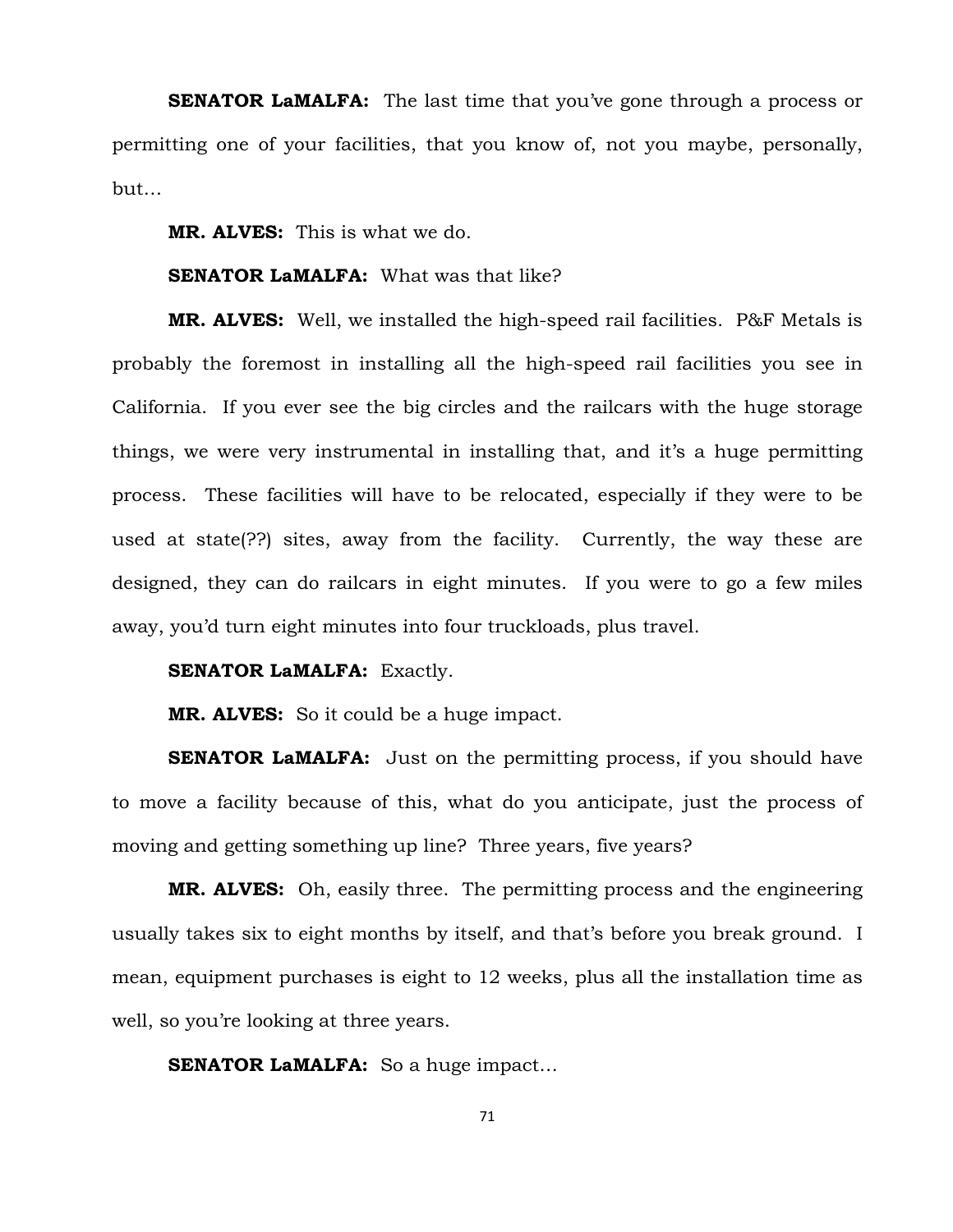**MR. ALVES:** Yes, sir.

**SENATOR LaMALFA:** ...on everybody who uses that facility. They're now having to until that is put in place...

**MR. ALVES:** Yes. Even if you can find another spot to build it along the rail because that's where we'd have to be.

**SENATOR LaMALFA:** Which means more trucking impact?

**MR. ALVES:** Yes, sir. And then you have issues of product contamination or organic versus conventional—and enough stores to house more than one feedload facility. If you're going to have them staged along the railroad, you're going to have to have a facility big enough to handle more than one feed-load processing facility. Otherwise they're going to be just back to back.

**SENATOR LaMALFA:** Would you—this in regards to the Galgiani bill that was mentioned earlier—create an ag advisory committee at this point in time by the High-Speed Rail Authority? So it would be created in January, should the bill pass? As I recall in the hearing, they had a representative from Grain and Feed that wanted to have one of the positions designated for facilities and not just for farmland, you know, farmers, farmland owners, etcetera. Would you describe your folks are pretty much lockstep of the interest of the farmers and the farmland…

**MR. ALVES:** Oh, absolutely, absolutely.

**SENATOR LaMALFA:** All right, I believe, was taken into committee; is that correct? Okay. All right. I'm certainly comfortable with that, not comfortable with the bill in general because I think the bill itself is too little, too late when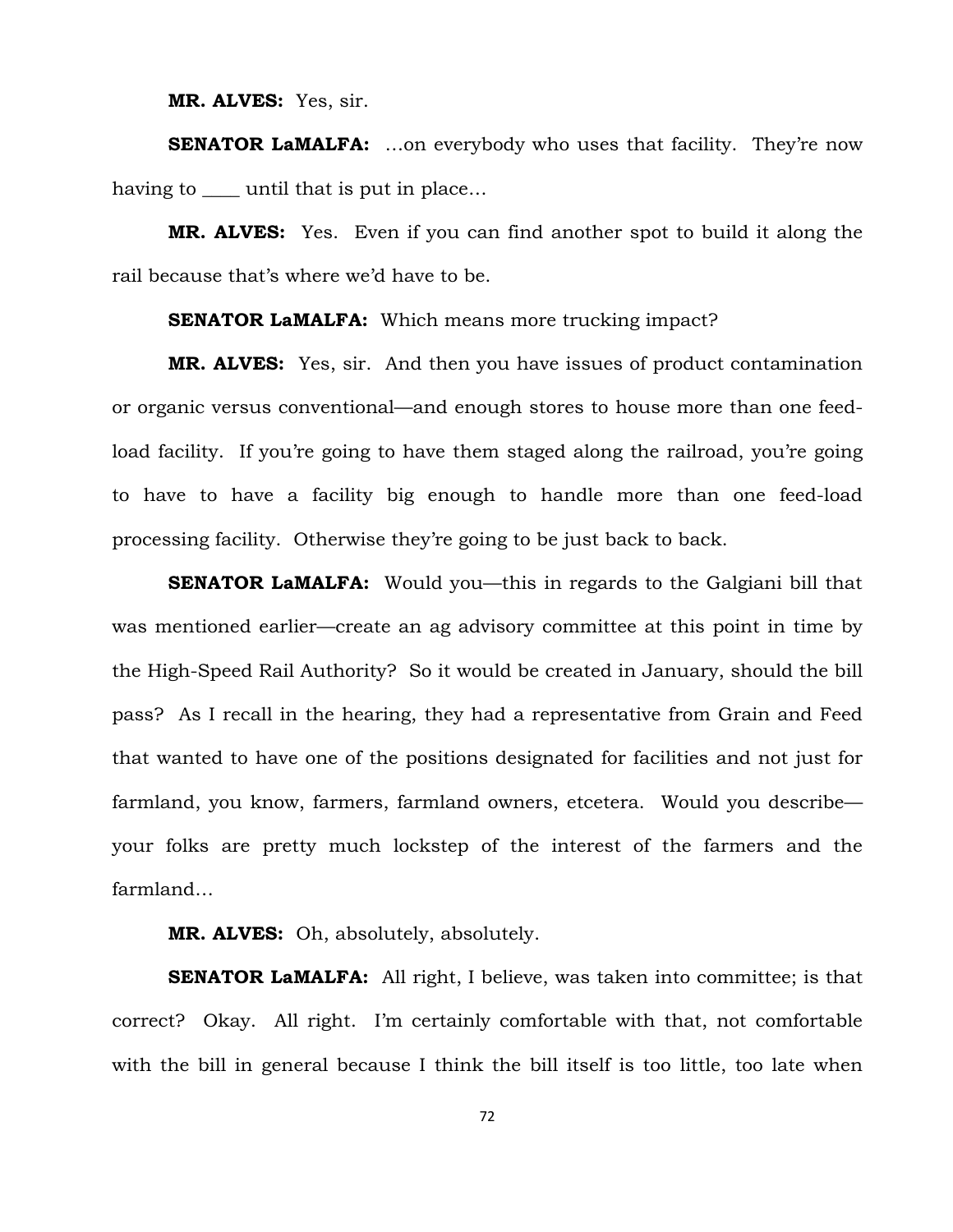we're talking a bill passage being enacted January 1<sup>st</sup> and already routes having to be chosen within a couple of months of permitting, land condemned and all that in order to meet a September target. So that really isn't—I wasn't able to support the bill because I think it's "window dressing" on an issue that should have been a lot farther ahead in time. But at least you'll have a position on that, should it come to it, and be much more likely in lockstep with other growers. So thank you.

All right. To Mr. van Elderen from Yosemite, your concerns are duly noted as well, and do you anticipate with the lending positions that you have there of that money supplied, being what it is, that you might find people at a higher standard on being able to even relocate their facilities or buy a new ag land? Is the money supplied there? Is there enough credit out there?

**Mr. van ELDEREN:** There's enough credit out there to make the loans. The question comes back to some things that you mentioned earlier. Some of that is ground that's been in the family a long time and that comes with some additional ties. Some of this is property that you'll have to make adjustments to. It's not just an acre-per-acre difference when you involve the water. The example in the dairy was an anecdotal and a hypothetical but that—we finance a lot of dairies and we've seen these kind of issues come up and the permitting process on the dairies, we used to finance a lot of those. And I think that in 2010 we probably financed one dairy that we built from scratch. That permitting process also takes a long time. That's not an easy move to accomplish.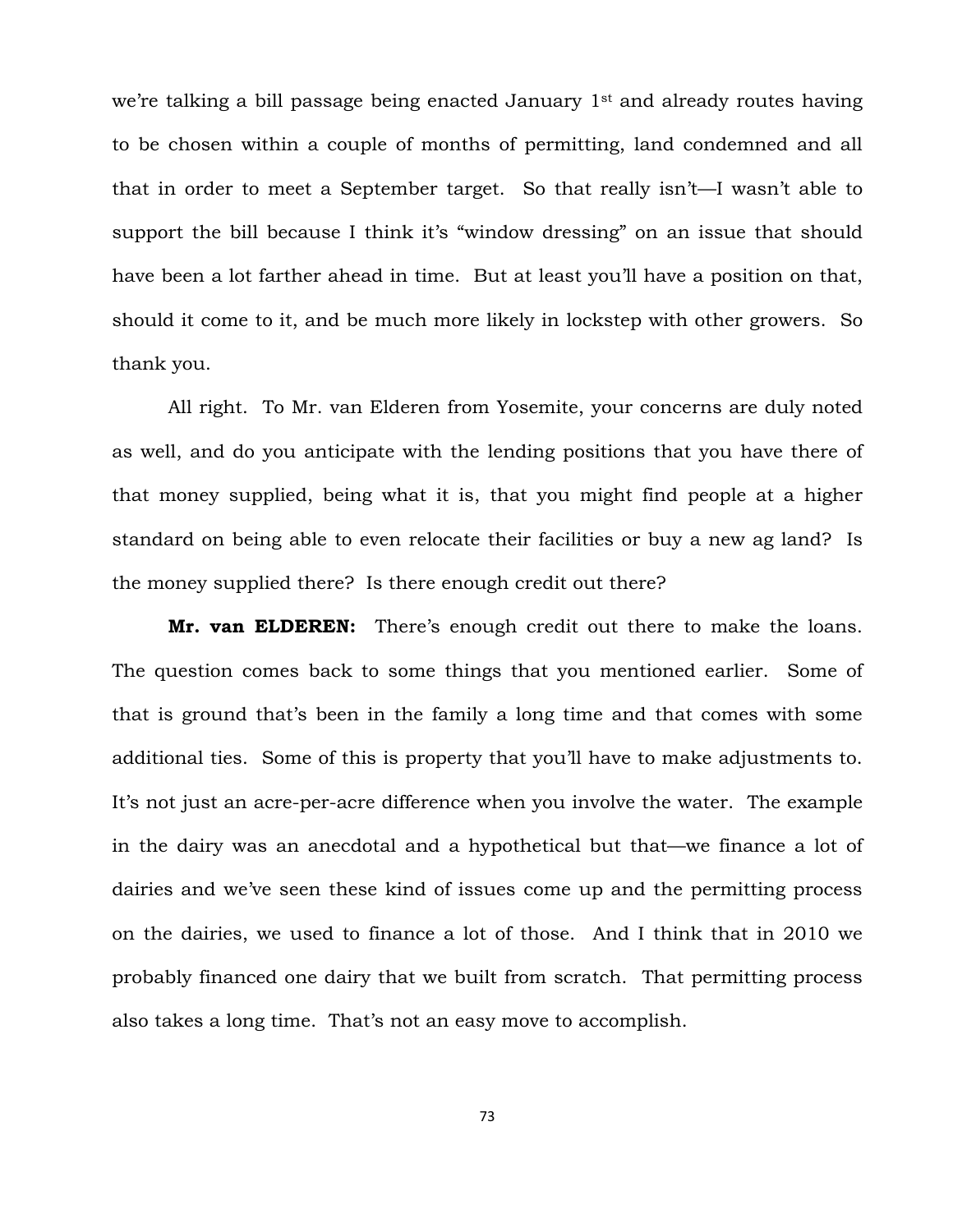**SENATOR LaMALFA:** Absolutely. Sacramento, the legislature, has taken a pretty strong anti-dairy view up there when you have legislation requiring certain zones to be around. A dairy may be an urban area or even in one case, there's a bill moving to prohibit dairies from within two-and-a-half miles from a particular state park here in the Valley, and that, to me, is a local land-use decision that needs to be made and not have Sacramento legislate it, which kind of leads me to our third panelist here.

Ms. Unger, I can find a lot of agreement with you on preserving farmland, but I'm troubled that we would use high-speed rail perhaps as a club to enforce SB 375, which is a Sacramento power grab over land-use decisions, basically, taking options from people to develop as they see fit locally and having a Sacramento mandate doing it that. So would you like to comment on local-use planning versus Sacramento mandating that we all live in a high-density area?

**MS. UNGER:** I think that the high-speed rail definitely is not something, an authority, that should be enforcing SB 375. But I do think that there is a big opportunity here for the high-speed rail to work with the cities and counties to make sure that the cities and counties are doing what they should be doing under SB 375, which is reducing greenhouse gas emissions via reduced vehicle miles traveled. They're very much…

**SENATOR LaMALFA:** Why would the Authority be telling the cities and counties or making sure that cities and counties are doing certain things? Again, they're in the rail business, and Sacramento is in the regulatory business of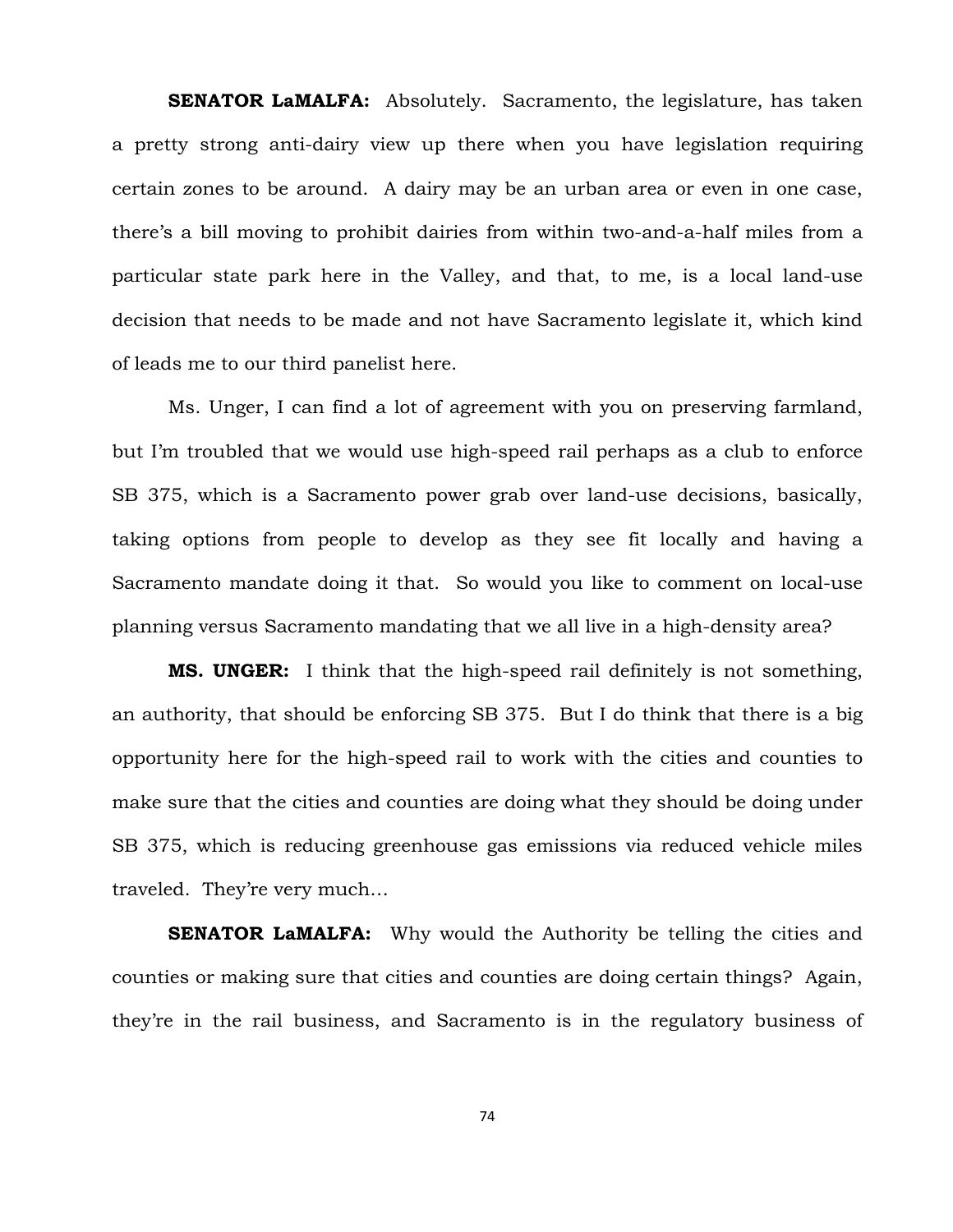telling cities and counties what to do. Why do we want to have a synergy of a rail that isn't really their jurisdiction?

**MS. UNGER:** Well, as Senator DeSaulnier had pointed out, there is, I think, an assumption out there that high-speed rail creates density around cities, and I don't think that we as the state population of California or that our legislators or that our cities and counties or the high-speed rail should be so naïve to believe that that will just happen on its own, especially in a region where sprawl is commonplace. And the way things are looking, according to what I said, the Blueprint scenarios are not reducing sprawl at the rates that we need to be reducing sprawl to achieve.

# **SENATOR DeSAULNIER:** Which Blueprint scenario…

**MS. UNGER:** The San Joaquin Valley Regional Blueprint. So at our current rate of development and our planned rate of development, we will still continue to have sprawl in the Central Valley. So I think we should not be so naïve to believe that a high-speed rail system will create dense, cute little communities along the rail. Right now the whole land-use planning does not encourage that up to the extent that it needs to be doing it. And so there is an opportunity here for the Authority to work with local governments. I don't see why that's such a difficult question to bring up because I think that if you've got an authority using land, it should be talking to local land-use authority.

**SENATOR LaMALFA:** You're talking to them, not at them. That's what I'm concerned about.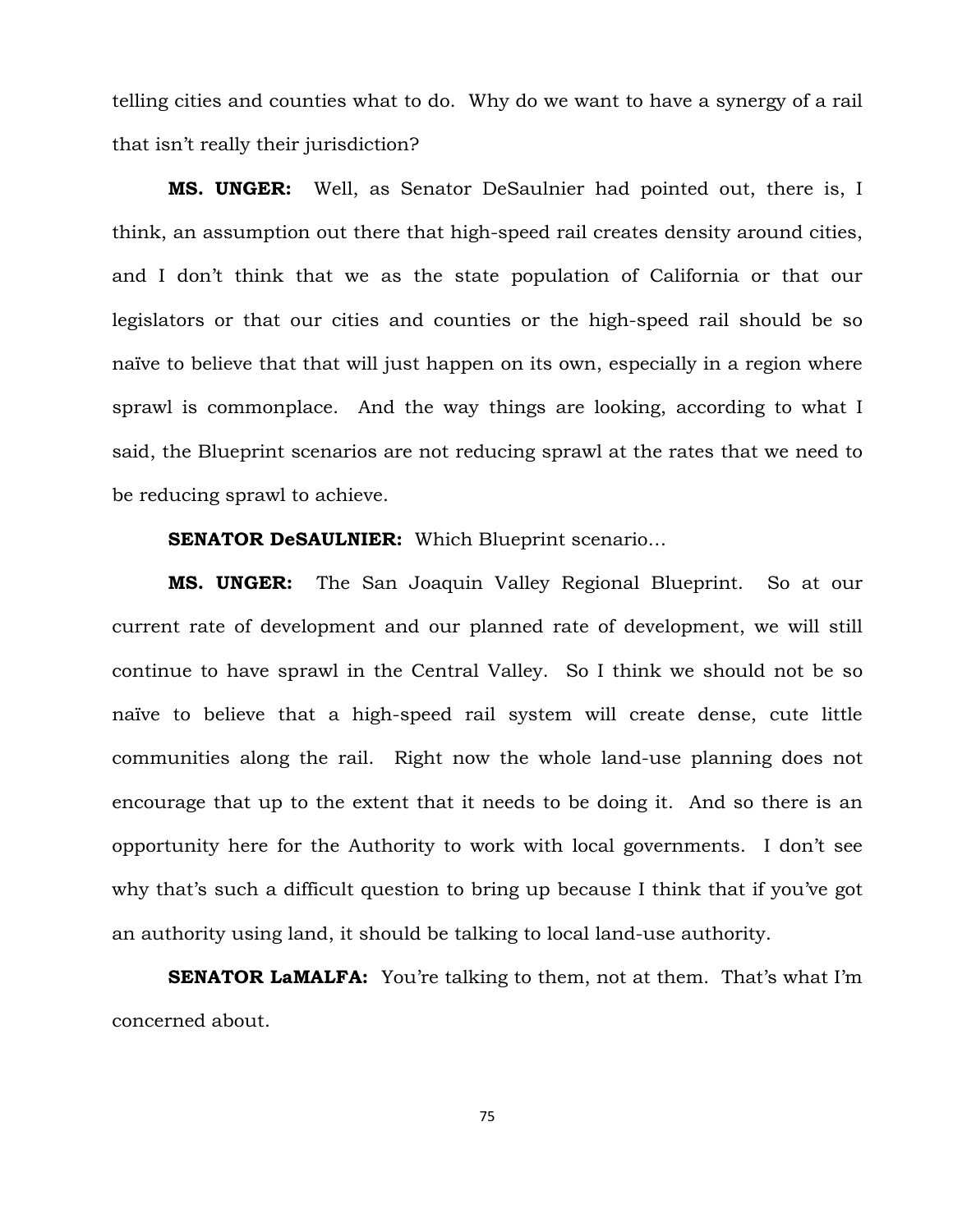**MS. UNGER:** I don't suggest that they talk at them, but I suggest that they have compacts and agreements so that the desire and outcomes that are both economically good, environmentally good, and socially good for the community happen.

**SENATOR LaMALFA:** Okay. I just see the pressure is so much, for whatever we do in California falls to ag land because that's the only area where you don't have endangered species upon anymore because it's regularly tilled. If we can certainly move the focus to non-ag land, the old foothill land, where all up and down California you have a very good idea of what's going to be developed, it's not ag land. But you're thwarted by other environmental concerns that may be outside SB 375. That's an area where we need to have much more synergy out as well because I'm all about preserving ag land but also local economies. So thank you.

**SENATOR CANNELLA:** All right. Any questions? Okay. Thank you very much for your time. I appreciate it.

If our next panel will come up, and I've added John Pedrozo to this last panel. He's a farmer and chair of the board of supervisors. Again, if you wouldn't mind, just go from one end of the table.

Supervisor, maybe we can start with you. Introduce yourself and work your way around and start into your remarks.

**SUPERVISOR JOHN PEDROZO:** Thank you. First and foremost, I want to thank you for coming to Merced and sitting in my chair, Senator. (Laughter)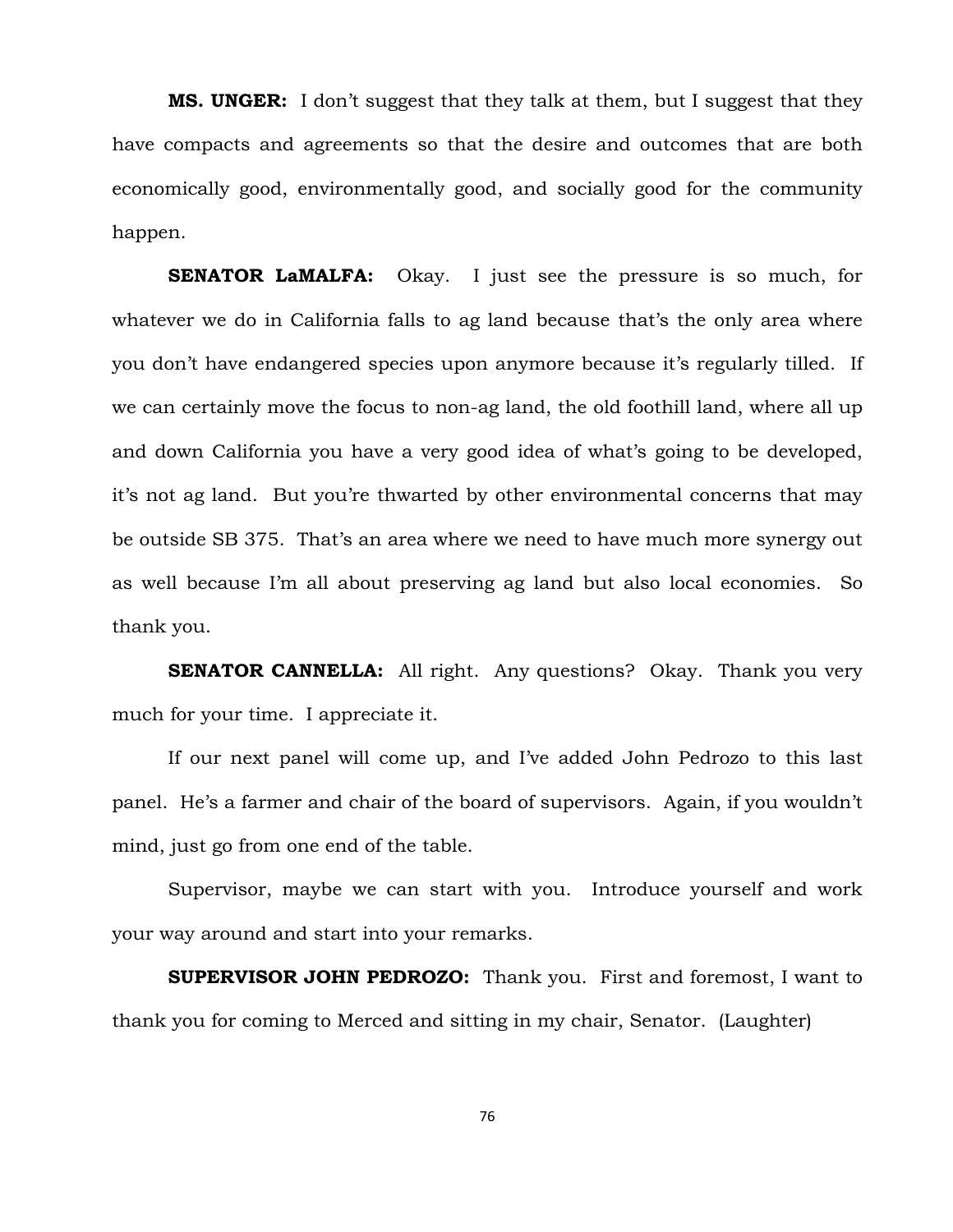**SENATOR CANNELLA:** My pleasure. Before you get into your prepared remarks, can we just introduce ourselves?

**SUPERVISOR PEDROZO:** Yes. Okay. I'm John Pedrozo, Merced County Supervisor for District 1, and I'll get into that a little bit. We're District 1.

**SENATOR CANNELLA:** Thanks, Supervisor.

**MR. KOLE UPTON:** I'm Kole Upton. I'm a Merced County farmer and very proud to be one of his constituents.

**MR. JOHN TOS:** John Tos, Kings County. I'm a farmer there.

**MS. HOLLY KING:** I'm Holly King. I represent the Wasco Chapter Ag Group, but we farm almonds and pistachios in Kern County.

**MR. JEFF MARCHINI:** Jeff Marchini. I'm a farmer at eastern Merced County and current president of Merced County Farm Bureau.

**SENATOR CANNELLA:** We'll start with John.

**SUPERVISOR PEDROZO:** Thank you. I'm a farmer myself with great respect and appreciation for the agriculture industry that is the backbone of this economy. I have taken a lot of heat from my constituents for being a strong supporter of high-speed rail in Merced County, but I feel from what I have seen in other countries that productive agriculture and high-speed rail can coexist, our county, and I support high-speed rail alignments located to the major transportation thorough ways which generally result in less negative impacts to agriculture, environment, and communities. I want to be clear that I think that the California High-Speed Rail Authority and their staff need to take in the concerns of agriculture seriously and to heart as they implement this massive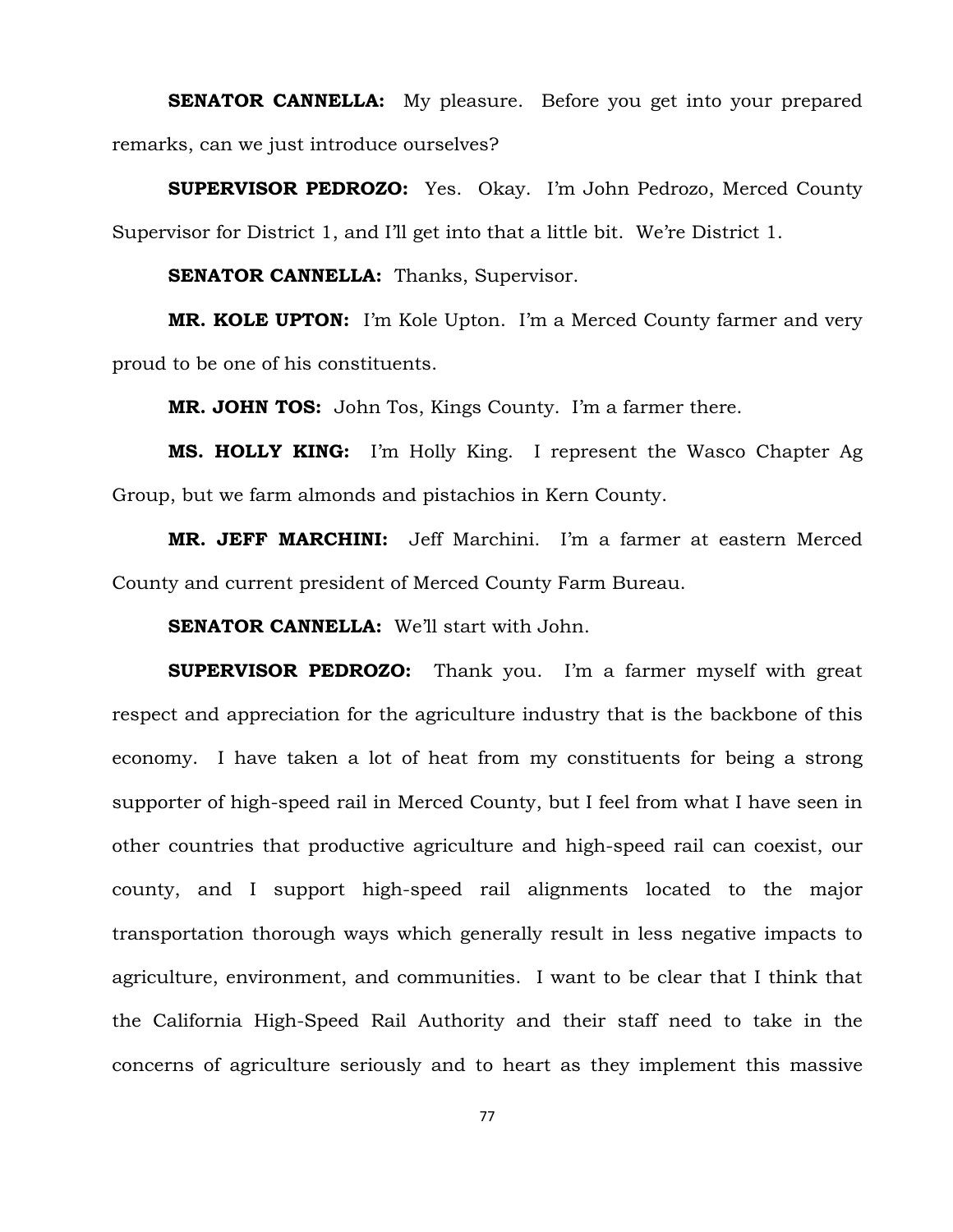statewide infrastructure project. The mitigation for the impacts to ag need to be well thought out. I think in the past this wasn't the case, but now I see that the voice of agriculture is again heard or maybe their voice has just gotten louder.

In addition to being a farmer, I am an employer and a concerned public servant. As an elected official, I can tell you, our community needs jobs badly, and I am tired of watching our local economy get worse. We need the economic infusion in our community that high-speed rail can bring, and I ask the Senate committee to make sure that the money spent on the development of high-speed rail result in a job for the Central Valley residents. I get that there will be contract consultants required, but a majority of the labor to build this project should come from the community being built within.

Another message I want to make today is that our state needs to use the resources in relationships made in other countries that operate high-speed rail to educate our community, farmers, and leaders on how high-speed rail and agriculture coexist. And I don't mean by showing pretty pictures, but I mean being a true resource to answer questions about equipment, irrigation, noise impact, ag tourism, mitigation, and crop loss. These are real issues that need to be discussed. In the past, agriculture questions have been answered by engineers and representatives that know nothing about agriculture. So if there are resources to bring on an agricultural expert that has been involved in the high-speed rail project in another country, that would be great.

Like UC Merced, high-speed rail is controversial. But like UC Merced, highspeed rail can be a great resource for our region, if it's been built responsibly and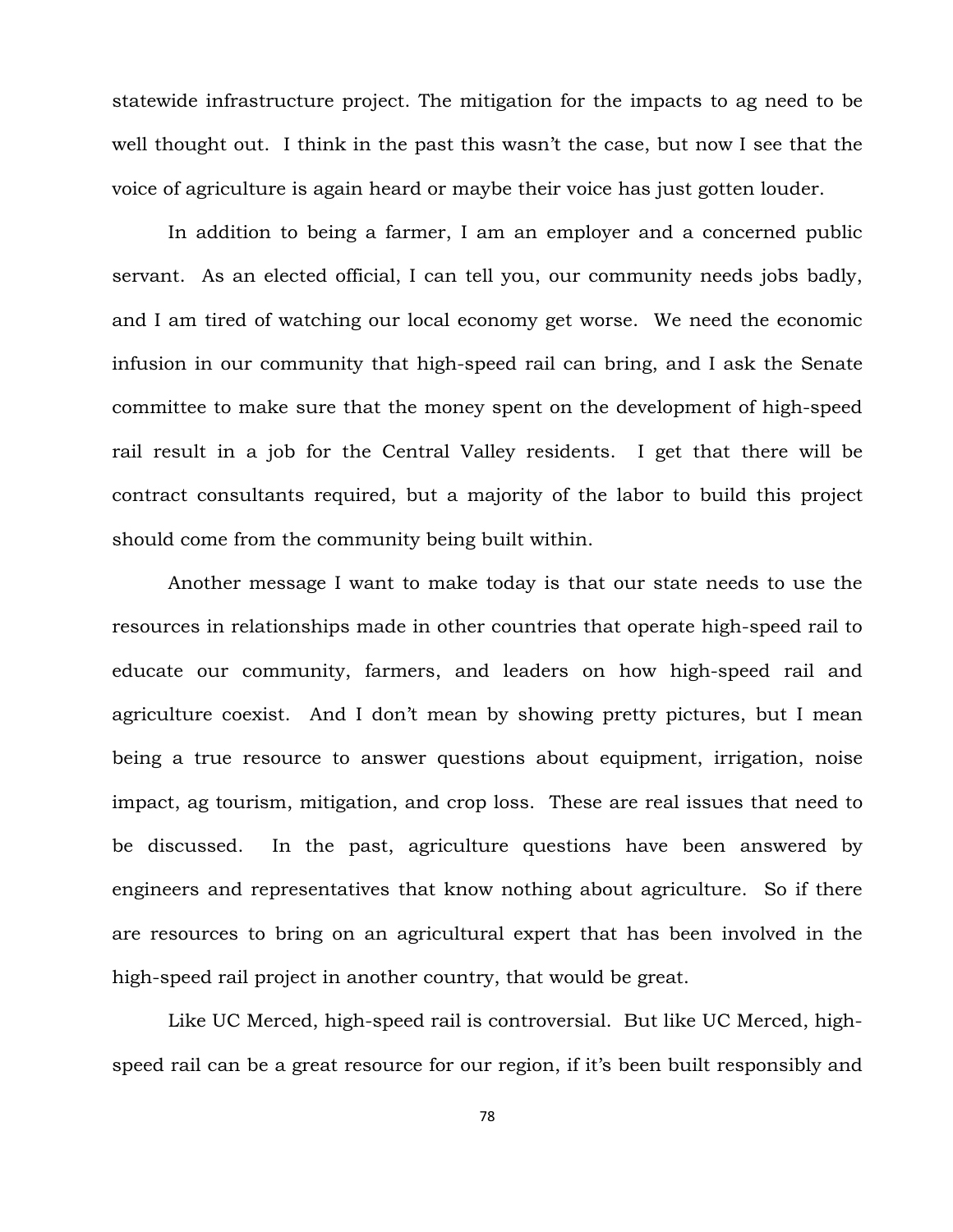well thought out. I'm proud to say that the County and the City of Merced have been great partners in supporting high-speed rail and encouraging the system development with a train station in downtown Merced and advocating for the heavy-maintenance facility and the 1,500 jobs that it brings to our community.

There's a couple of other things that I wanted to comment just real briefly. And being the representative of 200 corporate communities, District 1, I have stated for the last four years that A1 route will not work because of the environmental impacts and what it does to agriculture because it goes through some of my constituents that would devastate their operations, whether it's a tomato ground, alfalfa ground, almond orchards, or almond orchards. But it would be devastating, and I've talked till I was blue in the face, and I've gone to numerous meetings, and that's really my major concern is to make sure this goes on existing transportation railways. Thank you very much.

## **SENATOR CANNELLA:** Supervisor.

**MR. MARCHINI:** Chairman Cannella, Chairman…

**UNIDENTIFIED SPEAKER:** Close enough.

**MR. MARCHINI:** Thank you …(laughter)… and Senators, welcome to Merced and thank you for taking the time to hear firsthand concerns of farmers and ranchers of Merced and the entire Central Valley.

My name again is Jeff Marchini, current president of Merced County Farm Bureau. I'm a lifelong resident of Merced County and a grower in the LeGrand area which is included in a study on the Merced-to-Fresno route, along BNSF, or A1 route.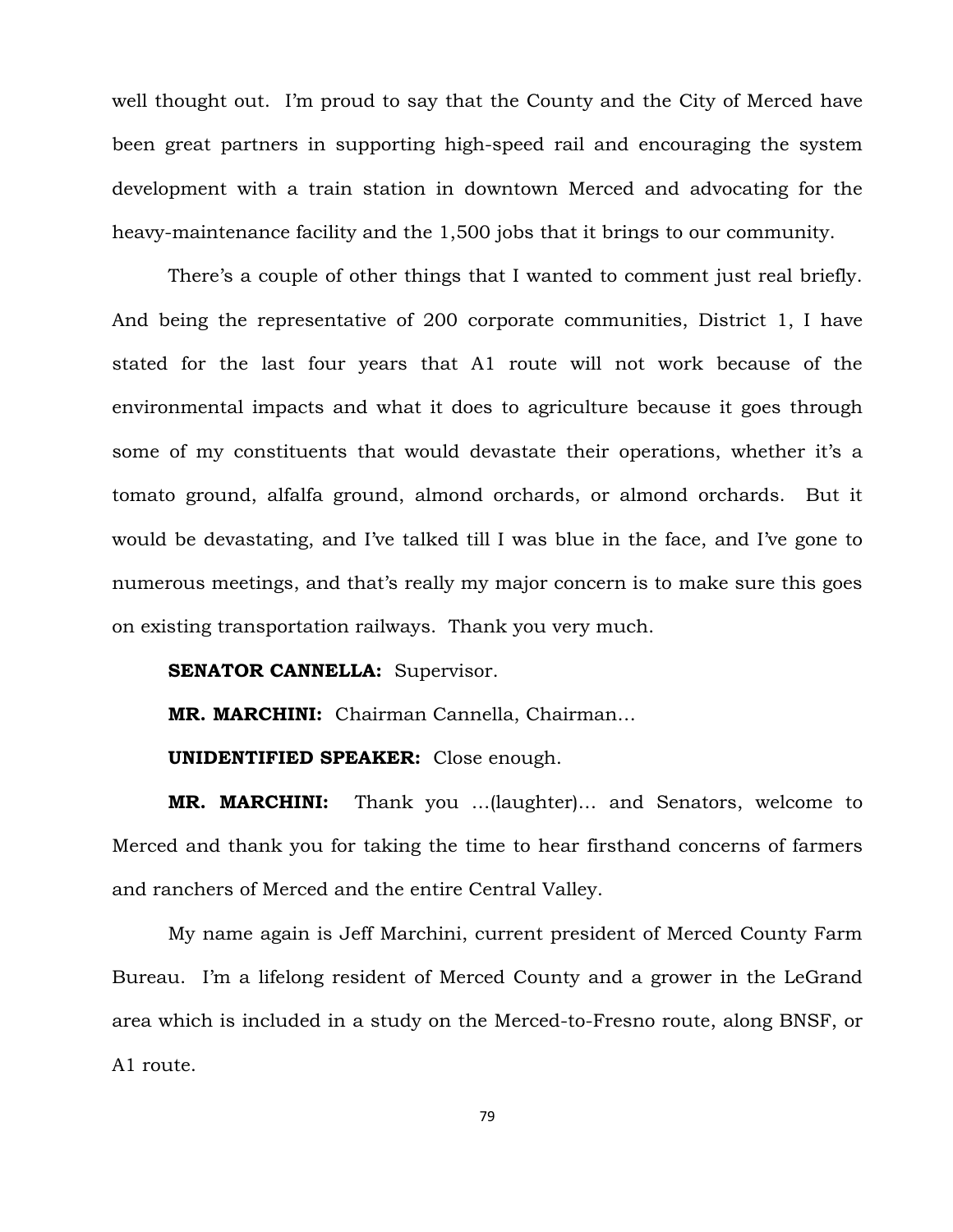For those of you not familiar with the area, let me give you a brief summary about our county. Merced is the fifth most productive county in California and sixth in the country. In 2009, agriculture was a \$2.5 billion industry which also sits as an economic supporter for related industries, like packing, processing, transportation, and marketing. Some large agricultural communities in the county, including Hilmar Cheese, Foster Farms, E.&J. Gallo, Ecomore(??) Packing Company, Morning Star Company. According to the Department of Finance, agriculture supports 35 percent of all jobs in the county.

Likewise, the surrounding counties rely heavily on the agricultural industry, especially those in the first segment of the high-speed rail system. In 2009, the five counties—which included Merced, Madera, Fresno, Kings, Kern created \$13.7 billion in revenues, which was 42 percent of the total \$33 billion created by agriculture in California. Water is a key resource in agriculture operations, and in Merced County, it is intermixed with several water districts that have some of the oldest water rights in California. And during those inevitable dry years, some of those water districts will be dramatically impacted by high-speed rail route options and have yet to be contacted by the High-Speed Rail Authority. Those districts include the Central California Irrigation District, Merced Irrigation District, San Luis Canal Company, and LeGrand-Athlone Water District. Prior, beginning my ten years, president of Merced County Farm Bureau in March of 2010, I made it a priority to be at the table with High-Speed Rail Authority and staff as they'd be given the route selection process in our county on both routes from Merced to Fresno and Merced to San Jose.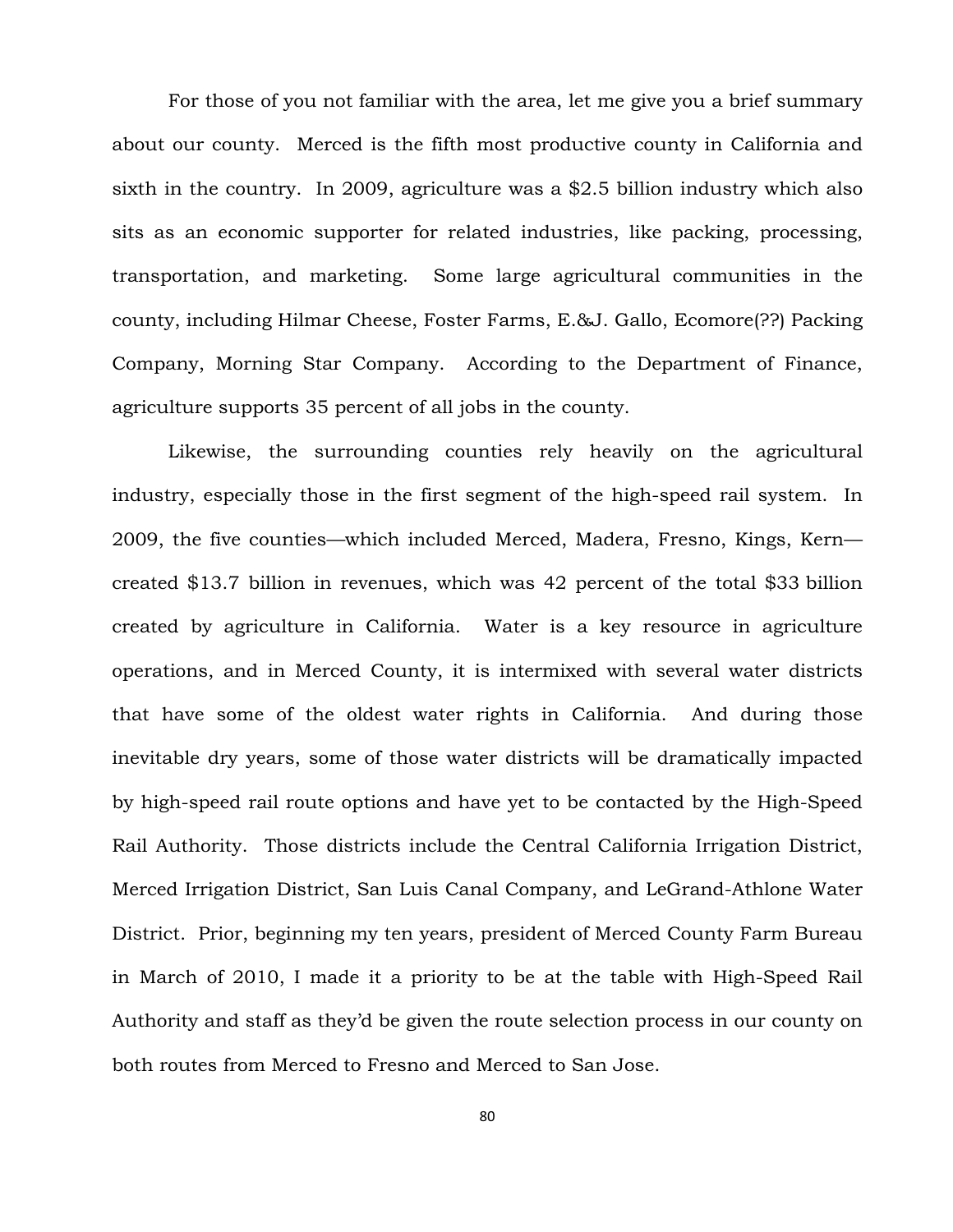Eventually, we were forced to focus on the language in the bond measure 1A, which requires route options to be along major transportation corridors. If the Authority had initially placed and fully studied route options along major transportation corridors, such as State Route 152 and State Route 99 south of Fresno, I believe that many of these concerns by the agricultural industry wouldn't be able to alleviate(??) it. When made efforts with neighboring farm bureaus—when we made efforts with neighboring farmers and ag organizations to host meetings with the Authority staff and engineers, we've submitted comments and questions to the Authority board on route options, attended public meetings, provided info to their engineers.

During each of these meetings, we've also asked detailed questions about impacts to agriculturally related issues, such as irrigation, pollinization, spraying operations, cost estimates for future revenue losses, cumulative effects or loss of farmland, and effects of appraised land values once it's included in our route option. Our objective was to educate staff and engineers on a variety of agricultural operations with the hope that better understanding farmers and ranchers, they would include valid environmental and economic evaluations which would allow for the proper mitigation of agriculture issues. Each of the questions were submitted are vital to the survival of the daily agricultural operations in the Central Valley and, yet, the Authority has rarely answered any of our questions. Instead, staff and engineers often said that they could easily take care of these concerns by using funding to mitigate for these issues with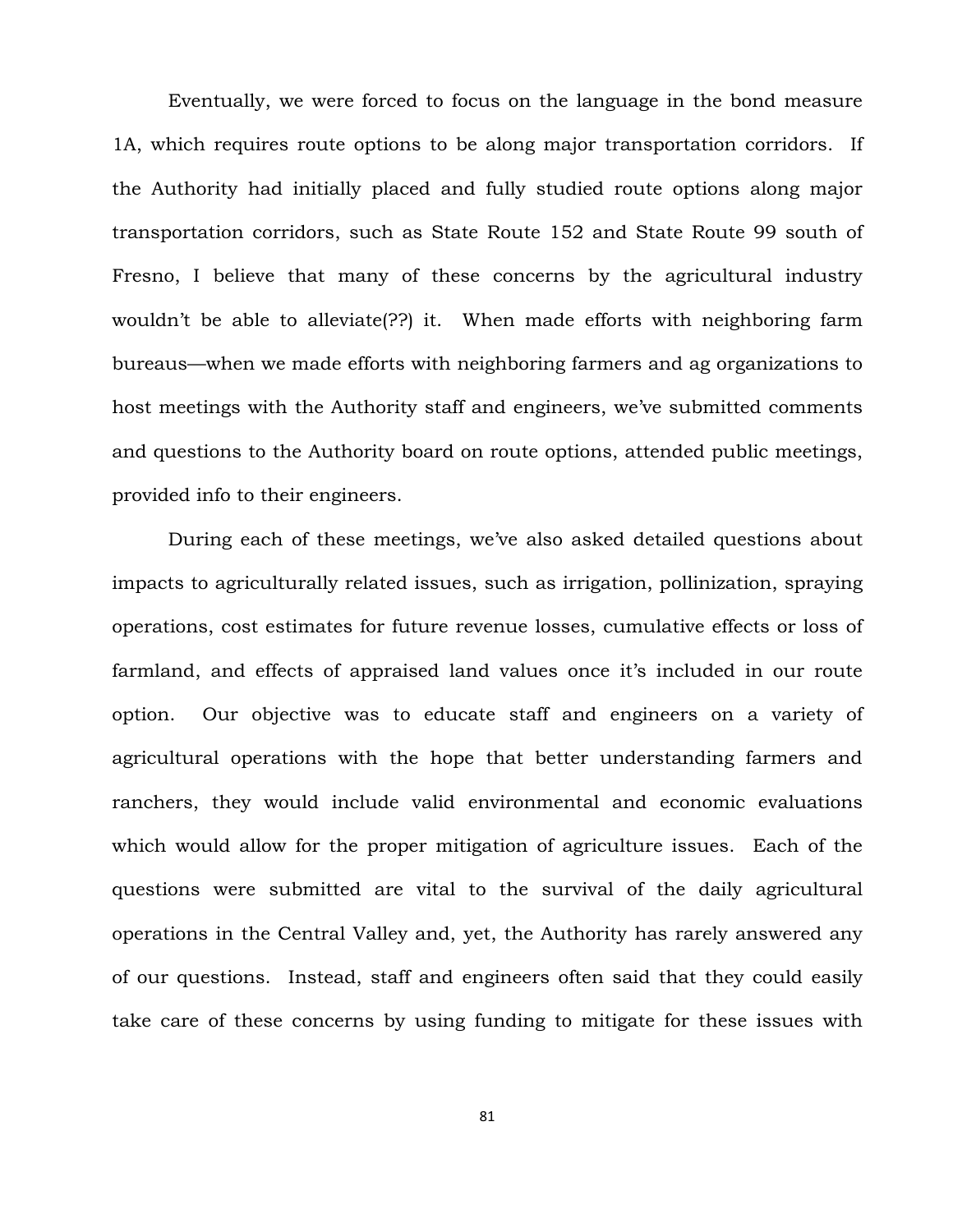costs rising, projections, and showing this project to be one of the most expensive infrastructure projects in the history of California.

As recently, as recently as the last Assembly ag hearing held in Madera and facilitated by Assemblymember Cathleen Galgiani, agriculture asked several detailed questions and providing concern to the Authority, but we have yet to hear any responses to our questions. Instead, they continue to suggest all explanations will be included in the draft EIR/EIS that is due to be published in the coming weeks. As an organization and a community of taxpaying citizens, we are demanding that the Authority provide detailed data documentation for their decisions on routes and impacts.

One additional request that we have is that after the EIR/EIS are released, that the Authority extend the review process from 45 days to 90 days, as this will be one of the biggest infrastructure projects in California for this generation. It is necessary to give the public additional time to review these extensive documents and the cumulative impacts this project will have on California agriculture and the environment.

I cannot finish my presentation without thanking you, Senator Cannella, and Assemblymember Galgiani and also Supervisor John Pedrozo, for their continued support of agriculture in the community and their efforts to ensure that the route options are not detrimental to farmers and ranchers in the region. Bottom line is that the Farm Bureau and agriculture as a whole want answers sooner rather than later. The further along in this process we go, the less likely we are to see any real solutions. In spite of how the general public perceives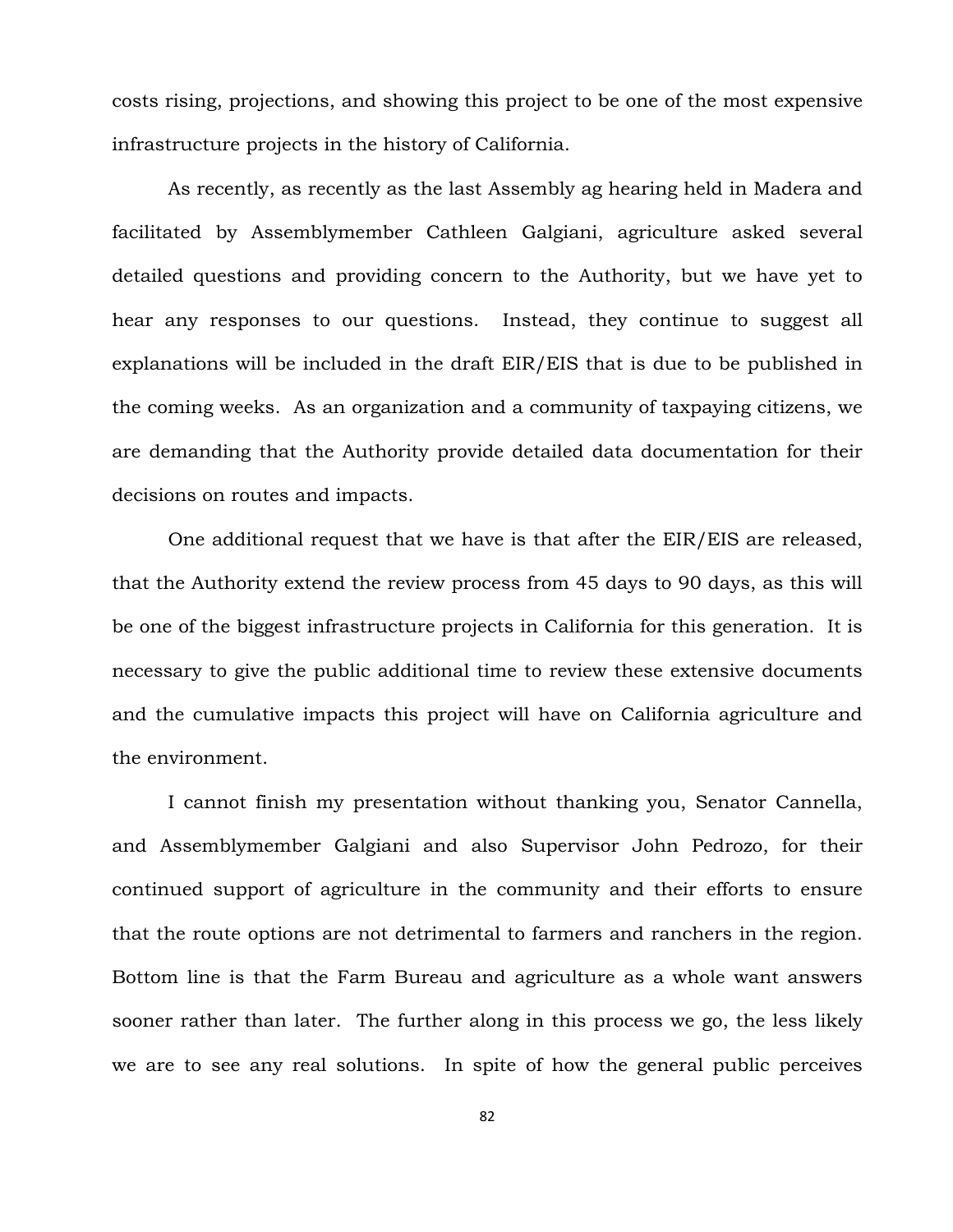farmers and ranchers, we are not against progress and we are not against the high-speed rail.

I do believe it is time for our elected officials statewide to provide an outlet of support and unity to protect our state and the country's most productive ag land. We are asking you, as our elected officials, to hold the Authority accountable to the citizens and taxpayers of California. Again, thank you.

**MS. KING:** Thank you all for being here in Merced or, more particularly, the Valley where high-speed rail is impacting agriculture. I appreciate it.

I wanted to point out that in your packet, I have some materials that I'll be referring to because I felt like it would help you in terms of what I was talking about. I represent the Wasco-Shafter Agricultural Group. It's a group of approximately 125 farming operations in the Shafter and Wasco area. The majority of the entities are impacted directly by high-speed rail. They're either on one of the alignments, and many of them, including us, are impacted by either. So we will experience high-speed rail no matter what alignment is chosen.

My comments today are going to focus on two areas of interest that we have. One is placement of the alignment and the other is the impacts to our farming operations, which you've heard some about today, and I'm going to talk more about, both from an operational and a condemnation perspective, and I'll also propose what we think are some workable solutions.

The first I want to refer you to is the map, just so you know what we're dealing with. We have two choices in our area. One is the alignment on the BNSF. The other is what we commonly refer to as the bypass which takes off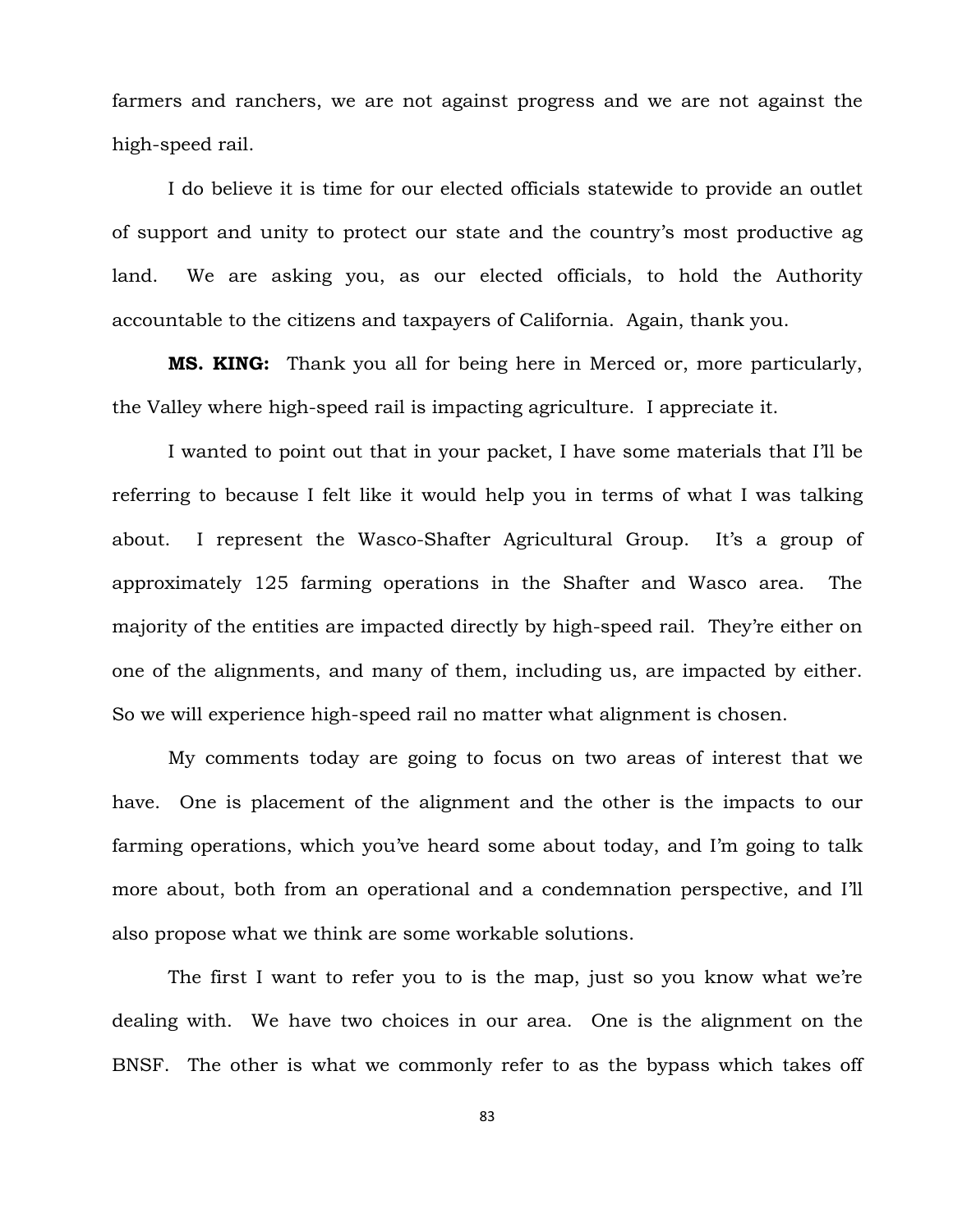south of Shafter through prime farmland. Most of the ground there is a 100-story index, which is about as good as you get, and rejoins the line north of Wasco.

The BNSF alignment follows—well, we think it meets AB 3034 because it's a line on the existing corridor. The workable solution related to the alignment that we have chosen in our area. Early on we asked high-speed rail staff what would be the most helpful thing for you in terms of, you know, what we're trying to achieve in our communities, and they suggested that, consensus in our communities. So the ag community went to the cities of Wasco and Shafter, and we have reached consensus in our community that the alignment be on the BNSF, provided that the cities get some mitigations within the city to make their cities better for high-speed rail going through it and enhancing the community as a whole. So we are pleased about that. We don't have an alignment selection, obviously because we need to go through the EIR process, but we have worked hard to have less impact on the prime farmland in our area because, unlike a commercial building, our ground and our dirt cannot be relocated. Last time I checked, God's not making it anymore.

The next thing I'd like to have you look at, or I'll refer to, is this three-page list. Early on, our steering committee put together a list, and I would call this a comprehensive list, of what we thought the impacts to agriculture would be. It is not to say that every farm will have every impact in the same magnitude that's on the list. It will be in varying degrees, and it will affect different farms in different ways.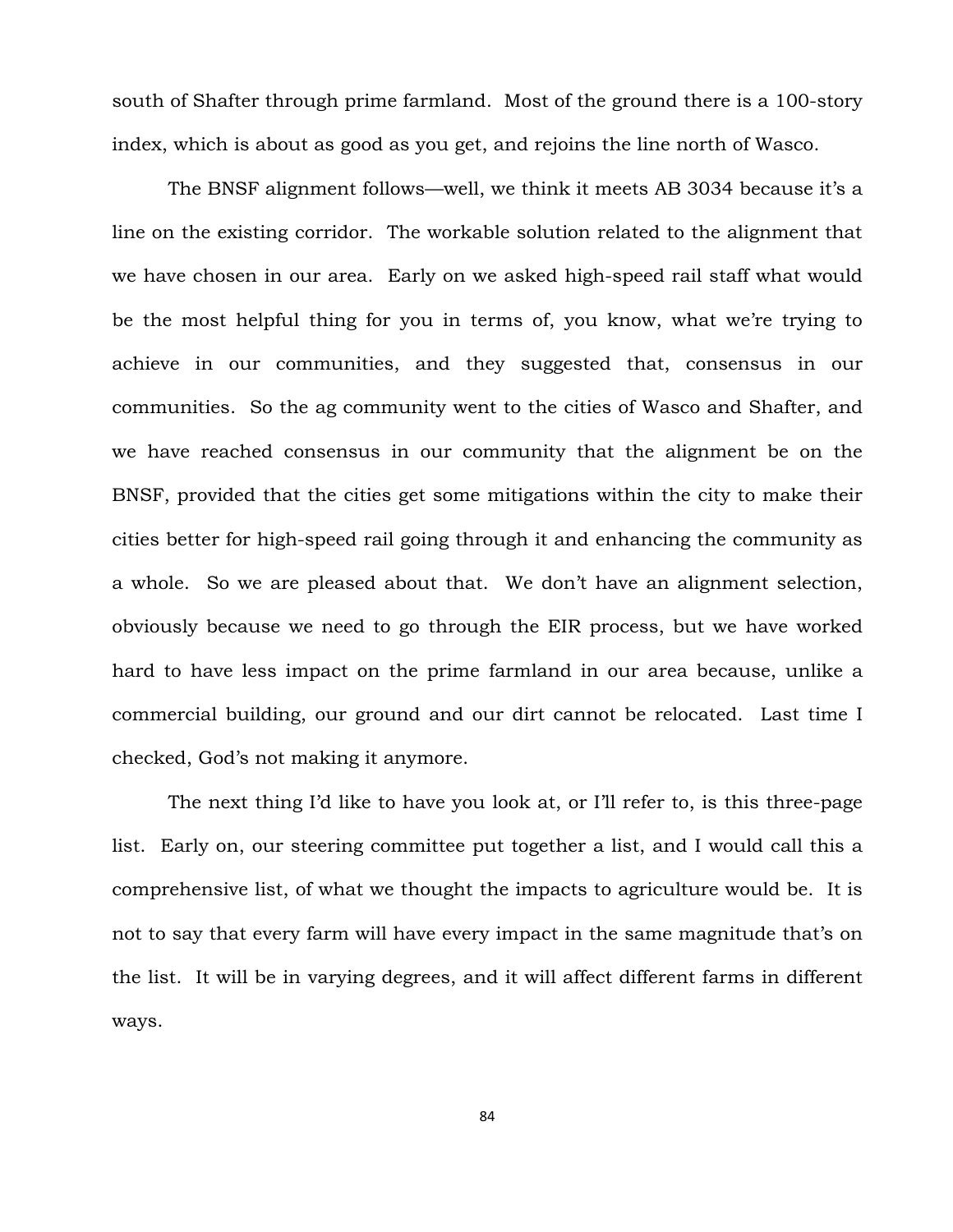I will then refer you to this crop map. What I did was to took our farm, which is north of Kimberlina. It may not mean anything to you because we're not in Kern County, but I wanted to just show this crop map. What I've done is the red lines. I have drawn in the best estimate of how the two alignments would impact our farms, and I went down the list of impacts and was trying to visualize them on our farm.

Now I wanted to also say that this list of impacts we have provided to highspeed rail staff, and we have been working with Jeff Abercrombie, Cheryl Lynn, and Brynn Forehand to put together—we have recommended technical experts in each one of these areas, and we are trying to get that, a system, as much as we can, looking at it from the standpoint that we have ag expertise. We are not engineers—we don't claim to be—and our hope is that this ag technical working group will have input and inform the decision-making process, both at the EIR level, which we're a little late for that—but I mean, there's still a comment period—and also in the condemnation process.

On our particular farm, about 18 acres would be taken in right-of-way, and I'm referring to the bypass. The alignment to the left has obviously less impact, but we think we lose—we would segregate about 100 acres of farm there. Along this rail on each side, we're going to have to have turnarounds. We grow a crop that's grown in rows. We have to turn our equipment around. It's true of tomatoes, pistachios, almonds, anything in a row. So we will lose another 40 feet on either side of the right-of-way in terms of land that we could use in production.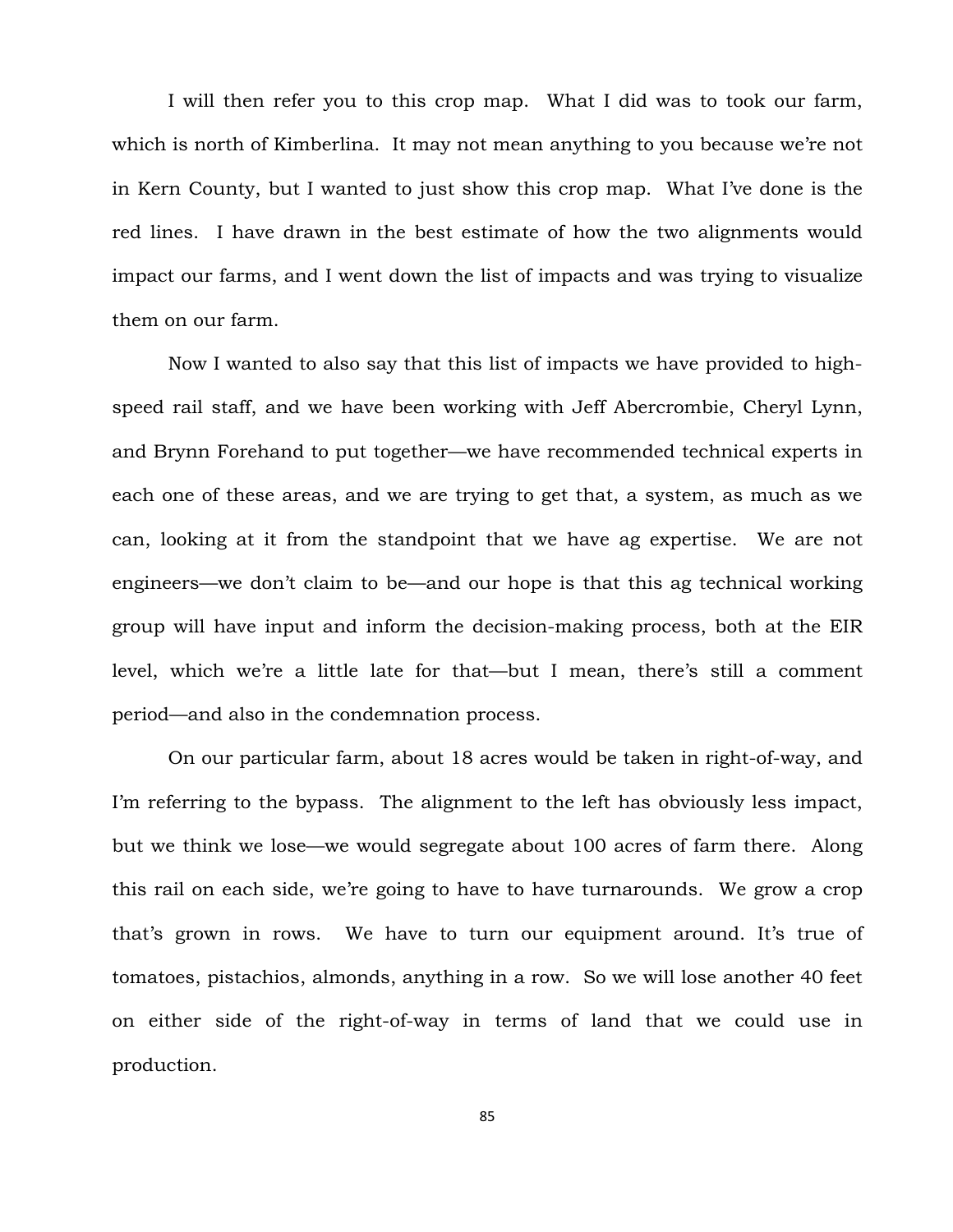The damage to the investment we've made in our permanent crops, we're concerned about that. Probably our largest focus is our irrigation system. We estimate that by diagonally traversing it, that when you drive by the orchard and you see the black emitters on the surface, but under that we have a whole set of sub-mains, main lines and manifolds that carry the water out to the various areas of the farm and it's all one continuous block. We would need to redesign that system because we would now be farming two farms, and we would need to re-pressurize it. We would need to add two new reservoirs at \$40,000 a pop. We'd lose an acre and a half of trees every time we put a reservoir in. We need a new pump and stand filtration system—electrical—that's \$130,000 a pop—and two new wells that are \$200,000 each. And we would certainly need to replace the irrigation system in the winter when the trees aren't needing water.

In terms of dust, we have an increased dust, especially in the turnaround area, which is additional applications of SC 100, is what we use. We have to revise our conservation management plan, which is a requirement under regulations. We would have to deal with equipment movement. It'd be like farming two farms. It would be like having a wall put through the middle of your house and you'd have to go outside to the living room and around the back and come back in the kitchen in order to get there.

Our pesticide application, we'd have to deal with the "no drift" related to a human transportation corridor. I mean, we have to deal with no drift now. But because there would be a corridor through the middle, it would be additional labor and inefficiencies and additional cost to us. And then you heard earlier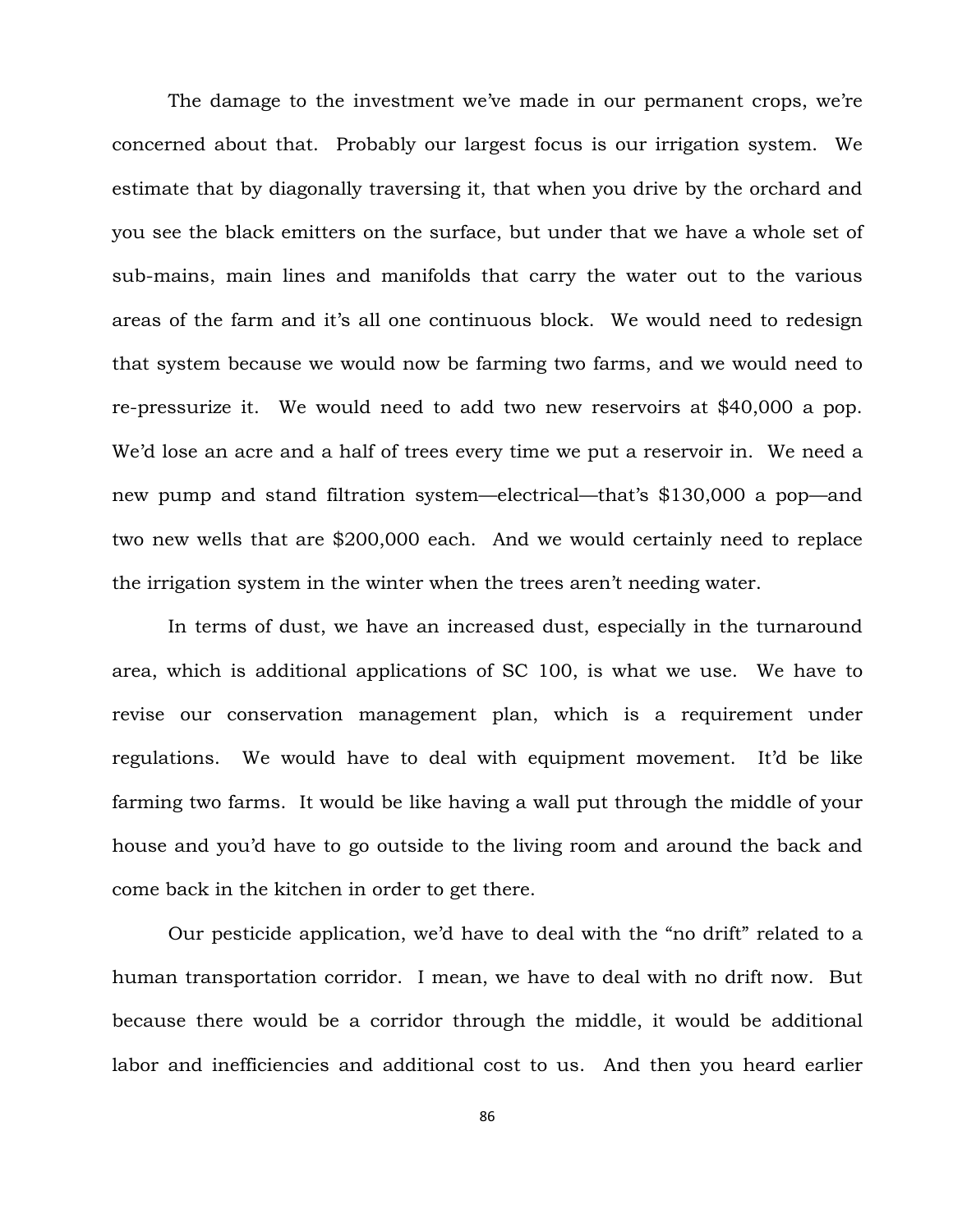about reappraising our ground. We do have debt on our ground. I wish that we didn't but we do. So we would need to work with our lenders.

When I take our almond orchard, now in the 18 acres for the right-of-way, and if I took—I look at it and say, that's about—I mean, if we sold it to our neighbor who is Paramount Farms—probably around \$18,000 an acre. And if I take the costs that I've mentioned and listed on here and I amortized all of those costs over the 18 acres that we would lose in the right-of-way, the estimated value per acre would be \$311,000.

The reason I go through this calculation is because we are trying to understand how we live with high-speed rail in our area. Our group, our workable solution that we would propose is an assurance that the real impacts are considered, that after the rail traverses our property, that the market value of the two separate farms that we end up with would be maintained. We are hopeful that in the condemnation process we look at all costs, not just the dirt.

I was encouraged by some of the comments earlier about how that would be looked at, the cost of cure and also goodwill. Because if we aren't compensated, we the farmers will be subsidizing this public project, which in reading the bond measure is subsidizing the project is not what was written in there. I'm real hopeful that the ag technical working group will have some input. But I think those of us on the farms, all of us up here and the people that we represent are willing and able to talk about the economic impacts to our farms related to this project. Thank you.

**MR. TOS:** Thank you, panel, for carrying this out today.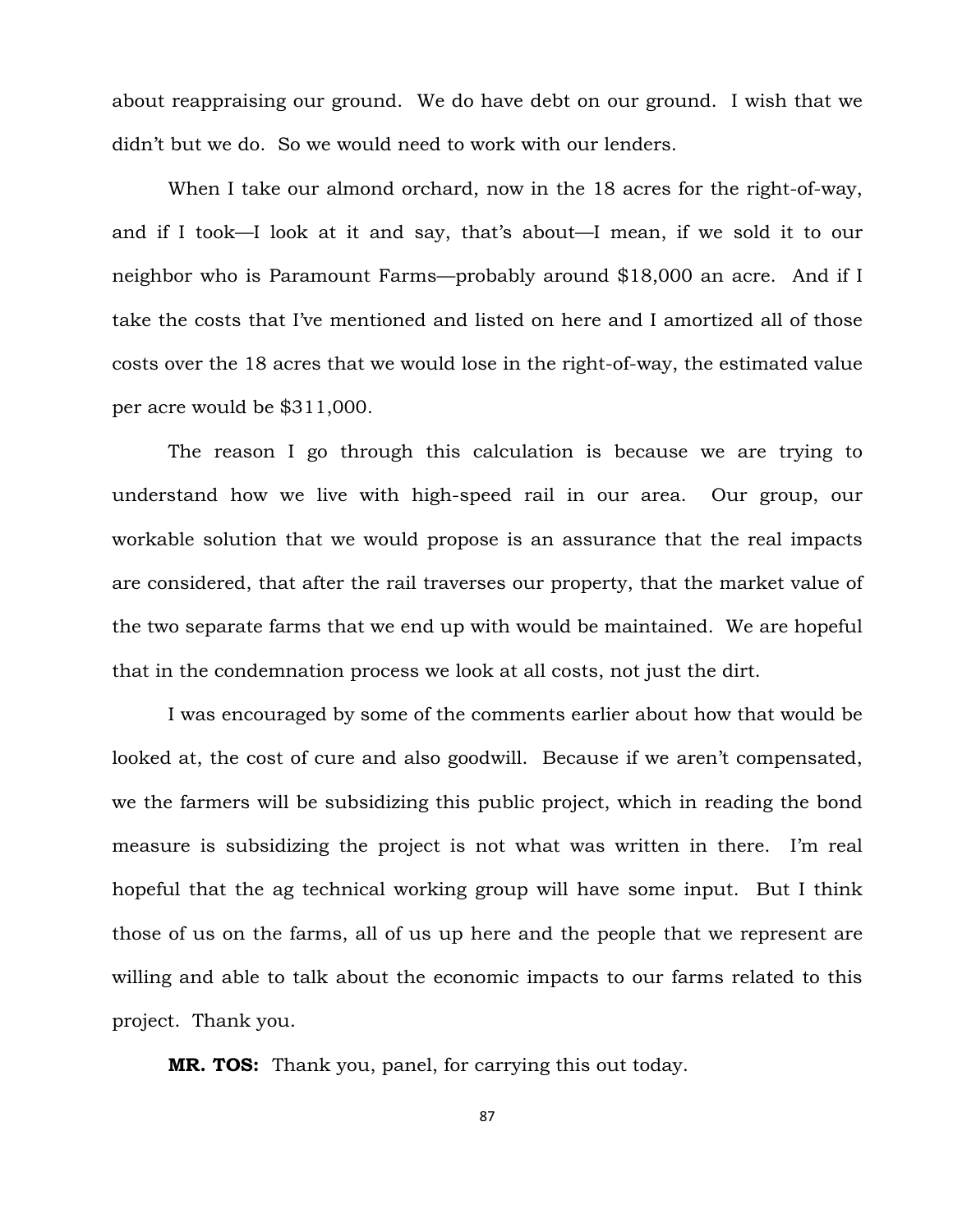Like I said, my name John Tos. Our family has been farming in Kings County, close by Hanford, since 1906. Grandpa came there, and we're still farming the original 60 acres that he started. I would like to focus on a couple of angles that I think haven't been mentioned today.

Some of the problems that happened whenever the train goes through on an angle, it's not only an angle, it's on a curved angle. And most of our ranches over a period of a hundred years, we've got them exactly the way we want them. Everything is quarter-mile runs. Everything is in either a 40-acre, 80-acre, 160, or whatever parcel, and that doesn't happen overnight. This takes planning, and it takes a lot of money to get it like this.

The proposed rail will go at an angle through six different parcels of ours. When this first started a year and a half ago, I went to the first meeting, and it dawned on us that it was going to go through six different parcels and my brother's ten-year-old home, his dream home. Now the alignment has been changed, and it goes through six different parcels of ours, and it goes through other people's dream home. So every time they tweak the alignment, they really haven't accomplished anything. It's still going to hurt somebody and someone, it hurt them bad. We have a way of life in King's County that's not urban, it's rural. We all know each other. And this is the kind of life that we want. We've chosen this. And if this line comes through here, it's going to compromise our way of life and we don't appreciate that.

The angles, it's going to create corners on all of these fields. What are we going to do with these corners? And we talked about that a little bit. But what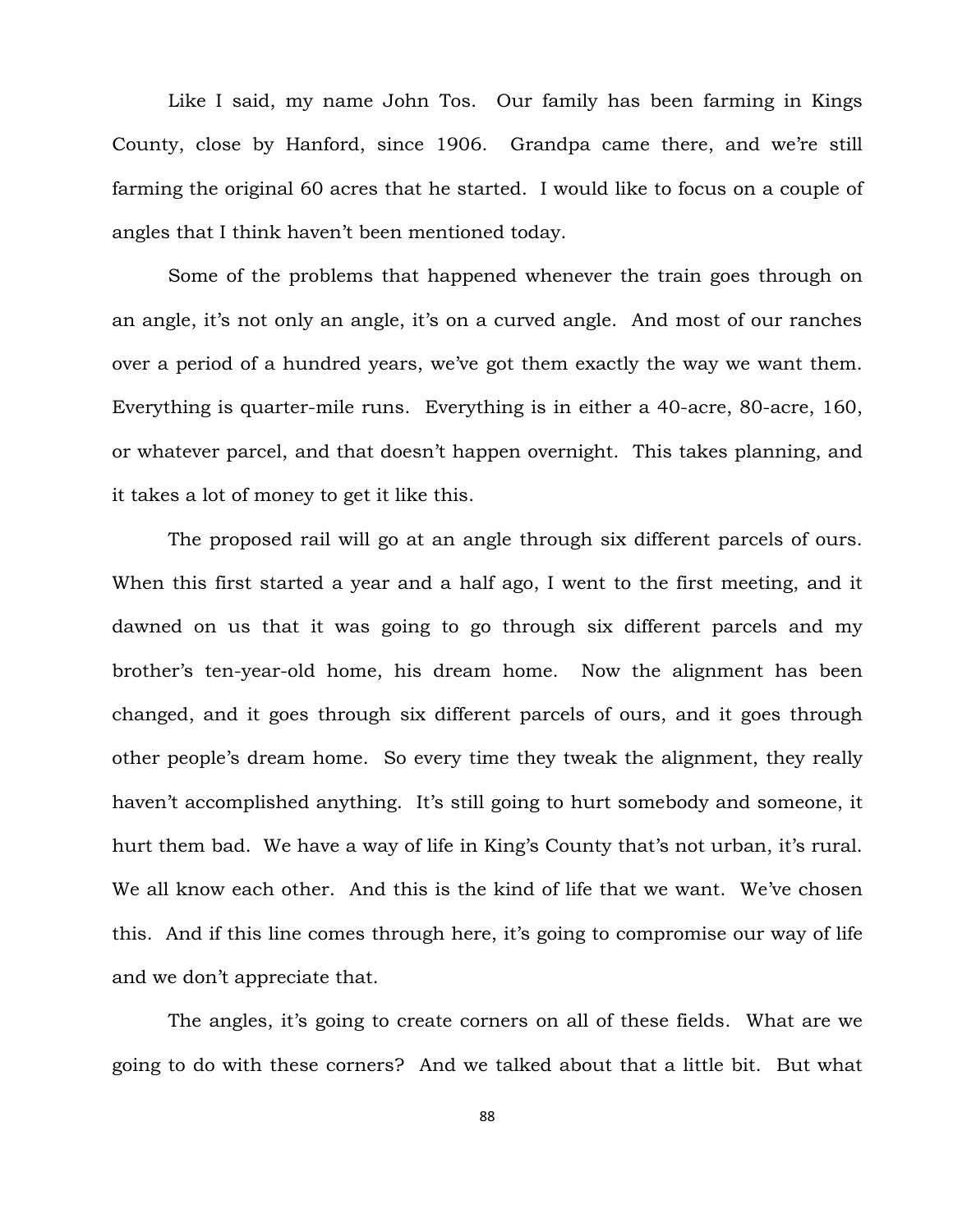we haven't talked about is, How are we going to access the properties that are now unattainable through our access roads? Like I said, everything is in sections, and we get to our properties off a main road. If you cut these things in half, we now have no access to the back end of that property. The Authority's answer to that is, well, go through your neighbors. Well, what if you don't get along with your neighbor or he doesn't get along with you? All of a sudden, we've got a major problem, and I haven't heard your answer to that yet, other than maybe they will give us an easement to get there. So this is a huge, huge problem, accessibility to the lands that had been cut off from the major access.

You talked about inconvenience. They're going to pay us for the inconvenience. While I was sitting there, I just kind of figured it out. Our main headquarters are within a mile of where this line is going to go. We're up and down these roads continually. I figured, if we have to go an extra five miles to get to the other side of the track and five miles to get back, that's ten miles, and we probably go down these roads at least 50 times a day. You've got to remember, this is our main headquarters. We raise fruit and we raise nuts. We raise just about everything. So we're using these roads. If we do that six days a week, that's 500 miles per week. If you figure a dollar a mile, that's \$500 per week that we're going to be out. Yes, they're going to give us a one-time grant, maybe, but we're going to live there forever, maybe not us but the people that will come after us. So all of a sudden, we're going to have to live with this inconvenience forever, not just the one time.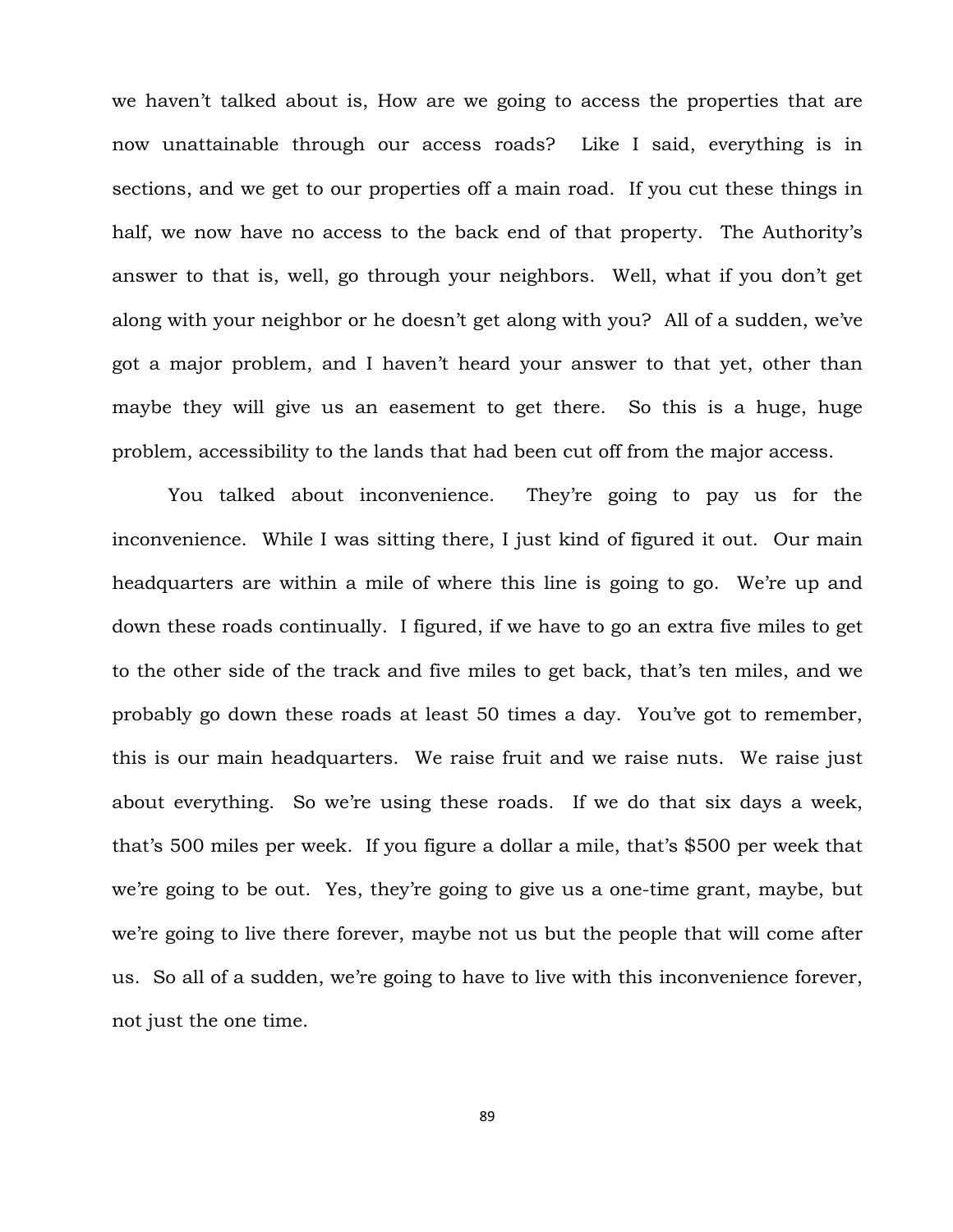Another thing that we have that's unique, I think, and it's not done by a lot of folks, but we own property and we rent property. Some of the rental property that we have is on a 20-year lease, along with two five-year extensions. So we have the right to rent this property for 30 years. And for that right, we put permanent crops in, almonds, walnuts, table grapes, and thing like that. So if the Authority comes along and they want to pay for the land, that's one thing. But what about us that have invested 30 years of our lives on that particular land? Are we going to get compensated for loss of production?

You know, when you go to—whenever you have a major accident and your body gets mangled and you cannot support your family for the rest of your life, there is always compensation for your inability to work. Well, in the farming industry, that is our way of life. That is our ability to feed our families, and you're taking that away from us. It's a dagger right through our heart and soul when you take away the ability for us to raise crops on our land, and it hurts.

I have a handout here that I want to give you. I've given this to the Authority numerous times. I've never heard a response from them. But I've got two scenarios here of compensating us for a five-year-old walnut orchard that has a lifespan of 35 years left. Are they going to pay us for one year? Are they going to compensate us, compensate us for 35 years that are left and all the infrastructure that we have put in to do that? And I have a second location here, number two. It's a ten-year-old walnut orchard. I talked about the almond orchard. Mine are all walnuts, but I can do this on cherries or table grapes or whatever you want. Money is not an issue. We don't want any money. We don't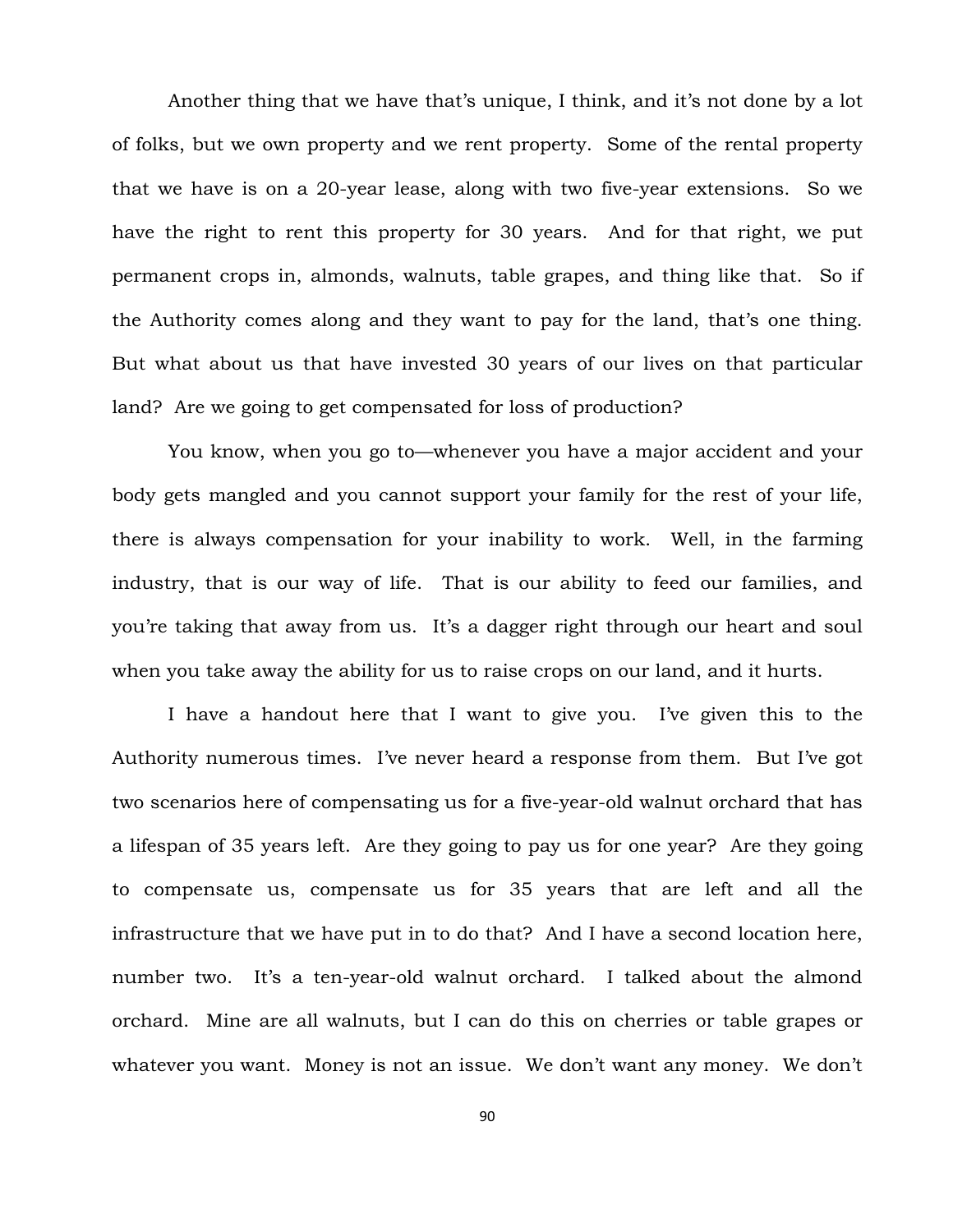want the railroad. We would be much happier if the railroad was some other place. But the problem is, it's going to affect other people, just like it is us, today, so we're just throwing the problems . But I do have three solutions and they ask that we come with solutions.

Number one solution is, put it some other place. We don't want it. (Laughter)

The second solution is, do what we voted on in 2008. It's supposed to go alongside existing corridors. Where we farm, we have three existing corridors that would fit that scenario—Highway 43, Highway 41, and the BNS Santa Fe Railroad. If you would go on those particular avenues, we would gladly give you the land you want from us because you would be taking the sides of our fields or the ends of our fields. It would not destruct our way of life. Once again, we would donate that land if you would come and get the sides or ends of our field.

And the third solution is—and I haven't heard anyone talk about it—a few months ago, I heard Manuel Cunha say, "Well, why don't you put the darned thing underground?" Well, a friend of mine just came back from Holland, the Netherlands, and he knew I was very involved in this. And as soon as he comes back, he calls me. He says, "John." He says, "I just came back from Holland and you wouldn't believe it. The high-speed rail there is underground."

I said, "Come on. What are you talking about?"

He said, "Years ago, it's about eight years old now," he said, "years ago, the farmers and the environmentalists were having the same kind of problems that we're talking about today. So to solve it, they did go underground for 50 miles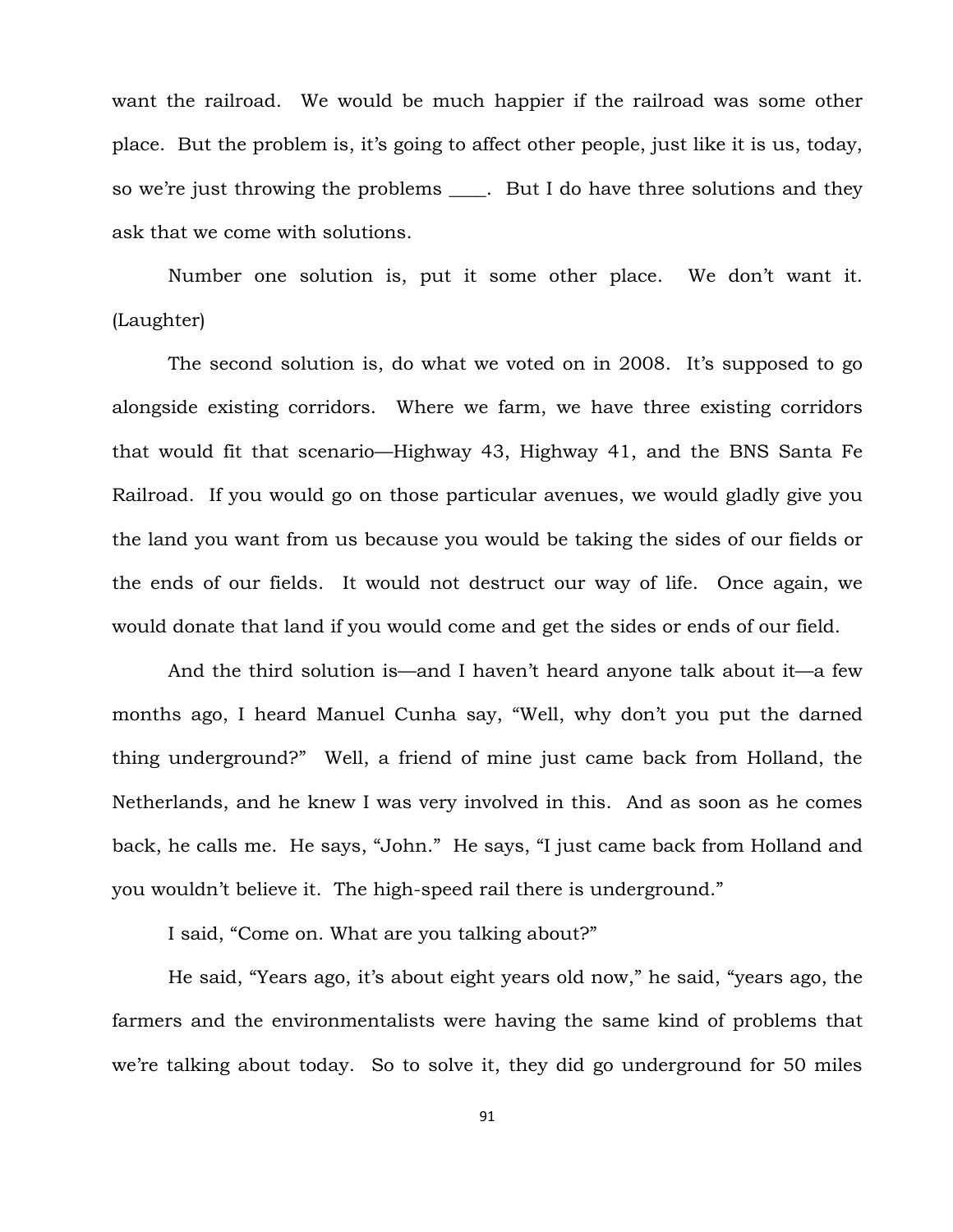through this one area and then it pops up and then that's where they had their station."

So can't we do this? Let's build the thing underground. It's been done. I think it would solve a lot of our problems. And in Holland, they're farming right over the top where the railroad is, and you can't even tell where the railroads are.

So anyhow, thank you for your time. I look for your questions.

# **SENATOR CANNELLA:** Thank you.

**MR. UPTON:** Thank you, Chairman Cannella, Chairman DeSaulnier, Senator Lowenthal, and Senator LaMalfa. Thanks for coming here and thanks for hearing us. Again, following John Tos, I've got to say, John, you've mellowed. (Laughter) When I followed him in Madera, I thought that was Mother Teresa after listening to him.

But anyway, I'm a farmer in Merced County, and I farm with my brother and my two sons. They farm nuts—almonds, pistachios—and then wheat, corn and little bit of cotton. And I'm a bright-side type guy, so I've seen a bright side to my involvement with high-speed rail because, with me being gone, my brother and my two sons have been running most of it and we're doing a hell of a lot better than we were when I was running it. (Laughter) So notwithstanding that, Tuesday, I have a little extra time, and my youngest son was having a lot of trouble, so I thought I would impart to him my great wisdom and years of experience. And about half hour after the conversation started, he turned to me and he says, "Dad, don't you have a meeting to go to?" (Laughter) So I'm at a meeting today so he's doing good.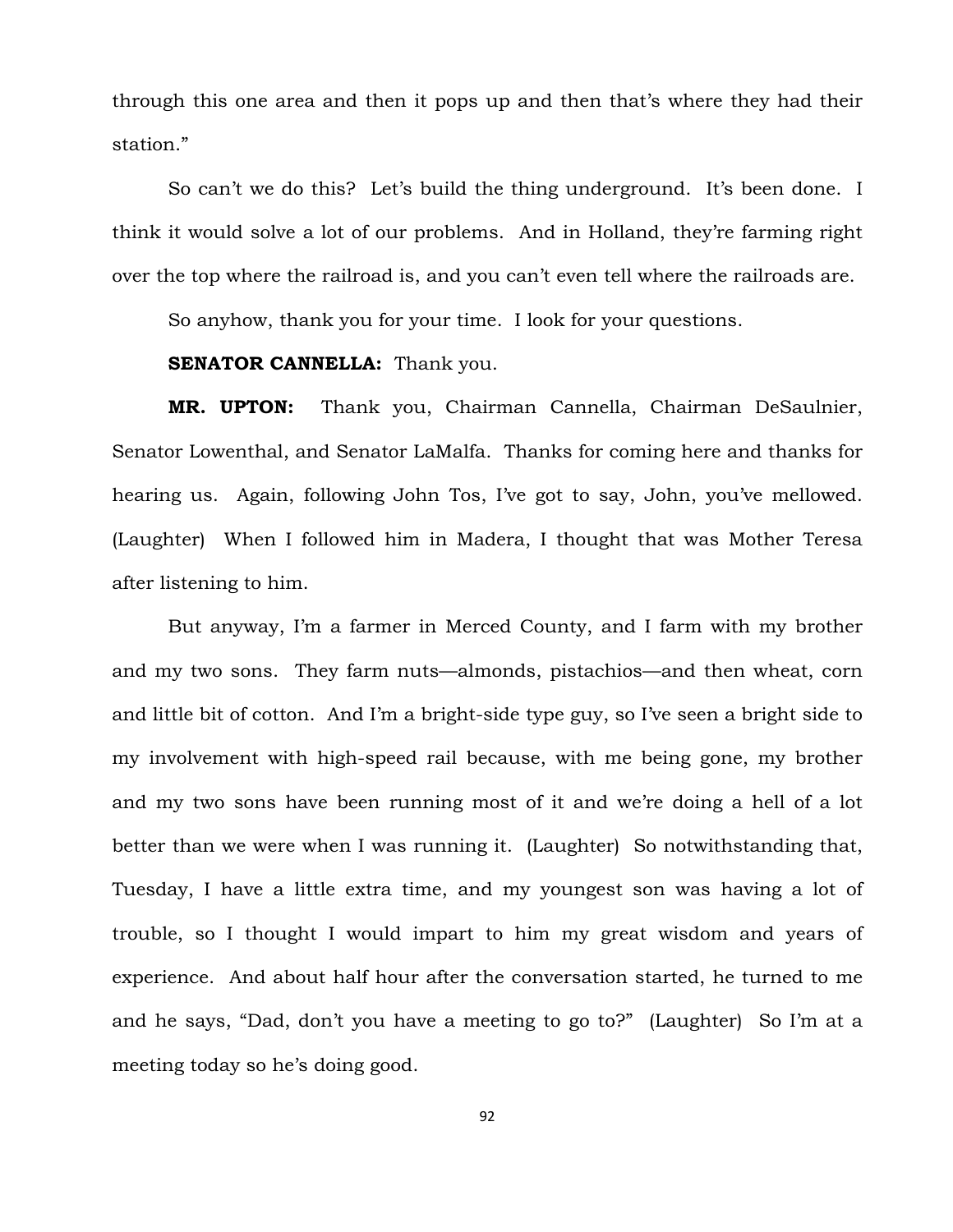I thought I'd take a little bit of a different perspective on this and review our history with this because I think it's the rule rather than exception for farmers. We started with this—we got a letter from AECOM in November of 2009, and it was from their PR folks, nice folks, and they basically said, Congratulations, your land has been selected as one of the routes for high-speed rail, and we would like you to consider entry of archaeologists, biologists and every other kind of expert.

Well, I'm an elected official on LeGrand-Athlone and also Chowchilla Water District, which is a federal district, and we get these requests all the time, and we routinely say, no, we don't want you on our land because we don't them to find anything. And so we did that then. I probably made a mistake because one of the engineers said, "Well, you're afraid we're going to find endangered species?" I said, "In this case, I'm afraid you *won't* find one."

So hopefully, if they do decide to go through there, they'll find one at some point. But anyway, our next step was to appear before Chairman Pringle. He had a meeting up in Sacramento, high-speed rail, and I thought he had some good advice because we're saying, Why don't you follow existing corridors and, like the law says, minimize the impact of farmland? Because the area where they're going through, not even the local rabbits use it as a corridor. (Laughter) There's no county easement; there's no nothing. So anyway, his advice was, Well, why don't you roll up your sleeves and start participating in the meetings?

You know, that's a reasonable request, so we did that. And as an elected official, I got appointed to two of these technical working groups. These are the things they have in each county, and at that time, only the city people and the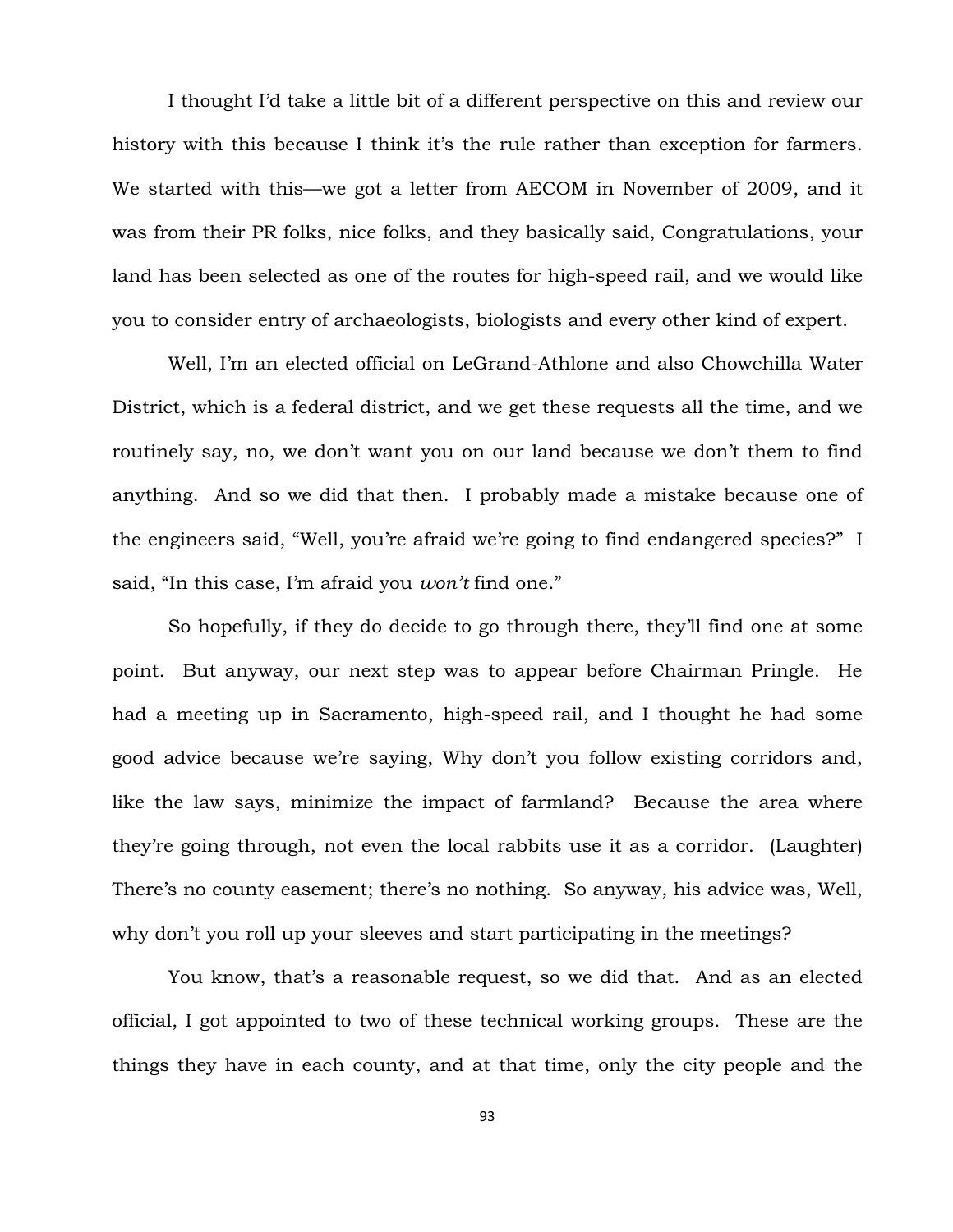county elected officials were allowed to be on 'em. But in the rural areas, actually the water districts, the resource conservation districts, school districts, they have a lot of the jurisdiction out there. A lot of what happens is controlled by them. So we got on those things and we started giving input, and one of the things that we were successful in was getting this A3 off that Mr. van Ark talked about, and then they put A1 back on which is probably worse than what that was.

But anyway, we thought, Okay, we've had some success. That was in March of 2010. In July of 2010, they came out with a new route. They call it the West Chowchilla Bypass option, and it came out of nowhere. It came out in July. It was worse than A3 by far. It didn't do what A3 did, as far as the length, the 24 miles. But what it did in our area, to our farmers, it took out an entire water district canal; it took out numerous deep wells; it took out canal pumps; it took out our SCADA systems, and it impacted two districts when they had transfer facilities between the water. So we tried to explain that to High-Speed Rail at these 700 meetings they're talking about. A lot of them, they were just talking at us. This particular route was opposed by every public agency with jurisdiction in the area, and we were getting nowhere.

What we decided to do was establish a new organization called Preserve Our Heritage, and this was farmers in Merced and Madera counties that were impacted by all these routes because, just like John said, a lot of times, High-Speed Rail said, Okay, if you don't like it, we'll put it on your neighbors. Well, that's not a solution. So we decided, if attack on one, it's attack on all. So we formed it. We actually hired some folks to help us, the folks that built UC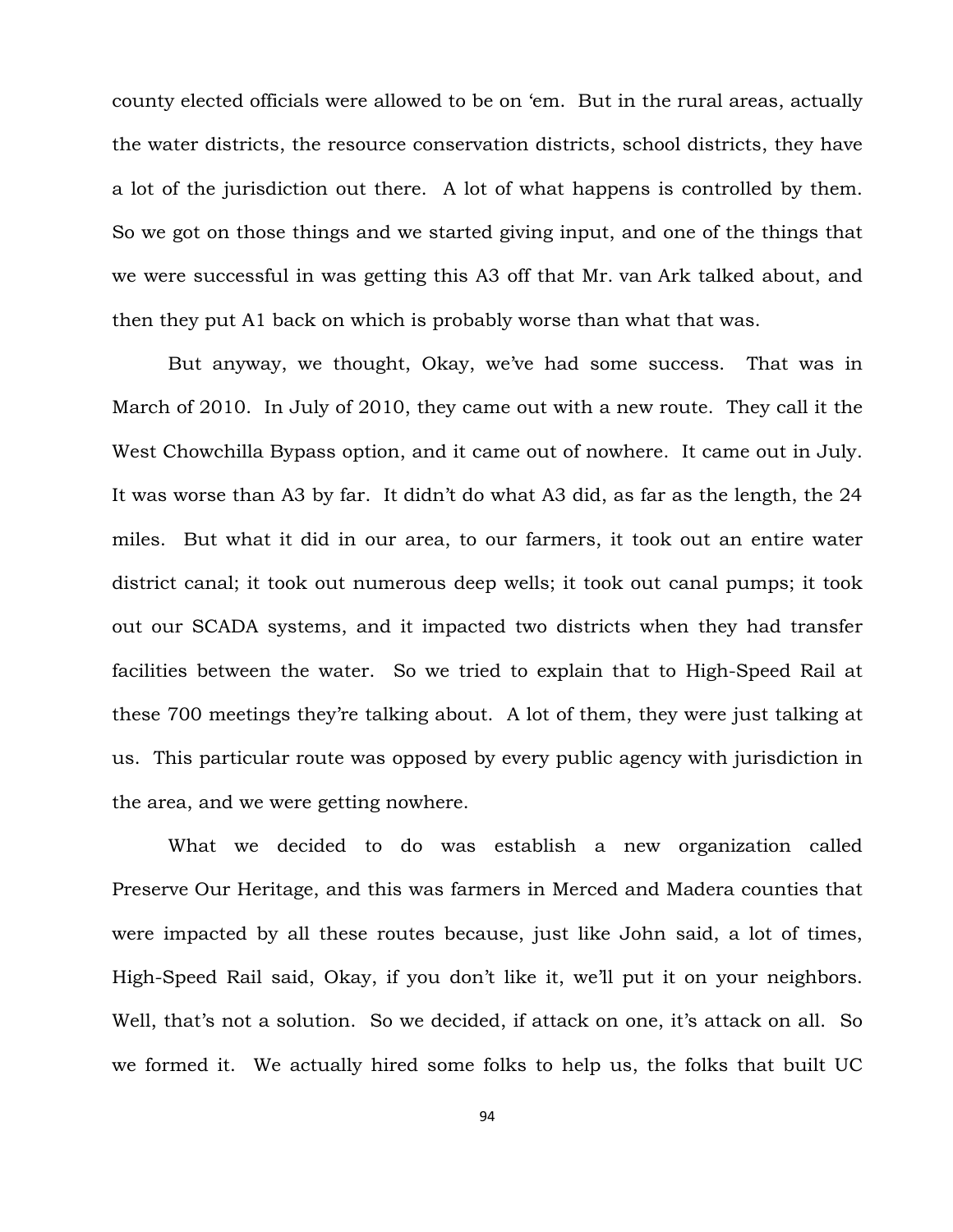Merced, a guy named Brad Samuelson, also a guy named John Garamendi, Jr. We hired lawyers from San Francisco, from Cox Castle, a guy named Clark Morrison, that have helped us in trying to understand this project and how we can make it work the way it should. They should integrate this with our infrastructure. That's the way it should work. We have an existing infrastructure for ag that's taken decades to develop. If you can integrate with what we've got, then that works. We don't lose the jobs in ag; we don't hurt John and what he's trying to do in the county.

Now after about eight months, we still weren't getting anywhere, but we went to Cathleen Galgiani, we went to Mr. Pedrozo, I think we talked to you, Senator Cannella. And you guys started telling High-Speed Rail, Mr. van Ark, you need to work with these folks, and they started meeting with us. And to make a long story short, we had a meeting, a joint meeting, with Parsons Brinckerhoff, which is the Merced-to-San-Jose folks, and then the AECOM, which is Merced to Fresno. We were able to convince them to include the 152 as an option, which is a corridor now, and A2. If they would do that and they use existing corridors, then a lot of our problems go away and we can work with these folks.

Now, we're not having—that is not our only strategy. We have multiple strategies. Just like High-Speed Rail has multiple options, we've got multiple strategies. Now I don't think a lot of people understand this, but we don't have any choice. One of the reasons we have this is like Mr. van Ark mentioned, EPA and Army Corps said, well, they want A3 back on the table. Well, we don't want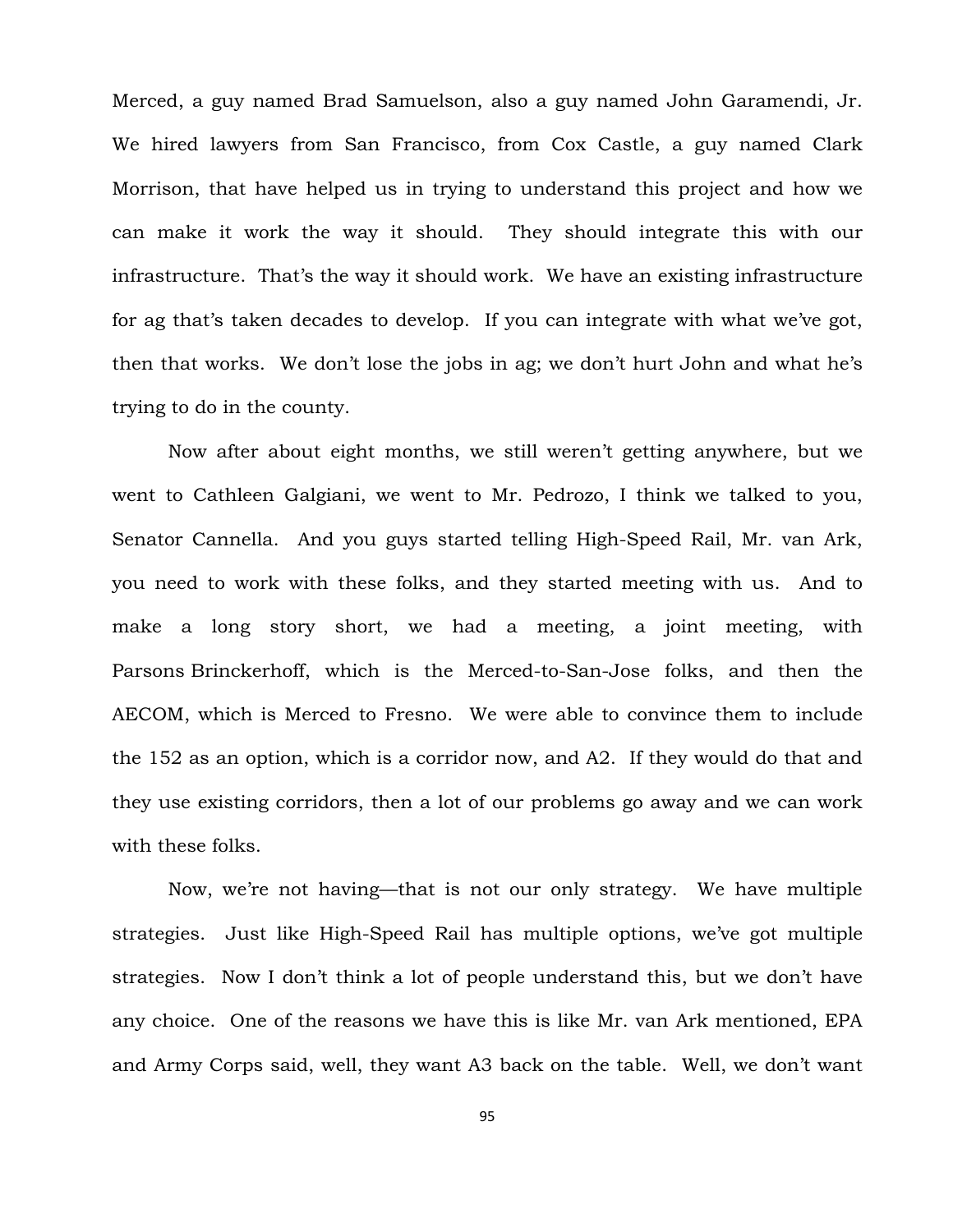A3, okay? So we're not safe until the final round comes out on what the routes are. So our other strategies are, we are going to comment on the EIR. Like I said, we've already hired people who are going to comment on that. They have 45 days they're going to give us.

Like Jeff said—I agree with him—this is the biggest project in California history. You ought to at least get 90 days. Probably won't get it, okay? So we're going to comment on that. If they ignore us on that, we'll comment on the final EIR. And then, if we have to, then we'll go to lawsuit. We're already set up for that, and we hope we don't have to do that. It shouldn't have to be that solution.

Our third area is pudding. We've been working with you folks, but we've also been working with the congressional representatives. And I would urge you—I don't know if there's any communication between the state legislature and Congress or not, but I can tell you that local congressional delegation in this area is not real enthusiastic about high-speed rail and about sending more money here. So it seems foolish, at least from my part, for the State of California to invest billions of dollars in this knowing right now, with this structure of Congress and the House, that you're not going to get any money from the feds. So we do not want to put our children, our grandchildren, in such debt over something that doesn't work.

The second thing, we don't want a white elephant out here where they impact our land and basically destroy what we've taken decades to develop and then it doesn't work anyway.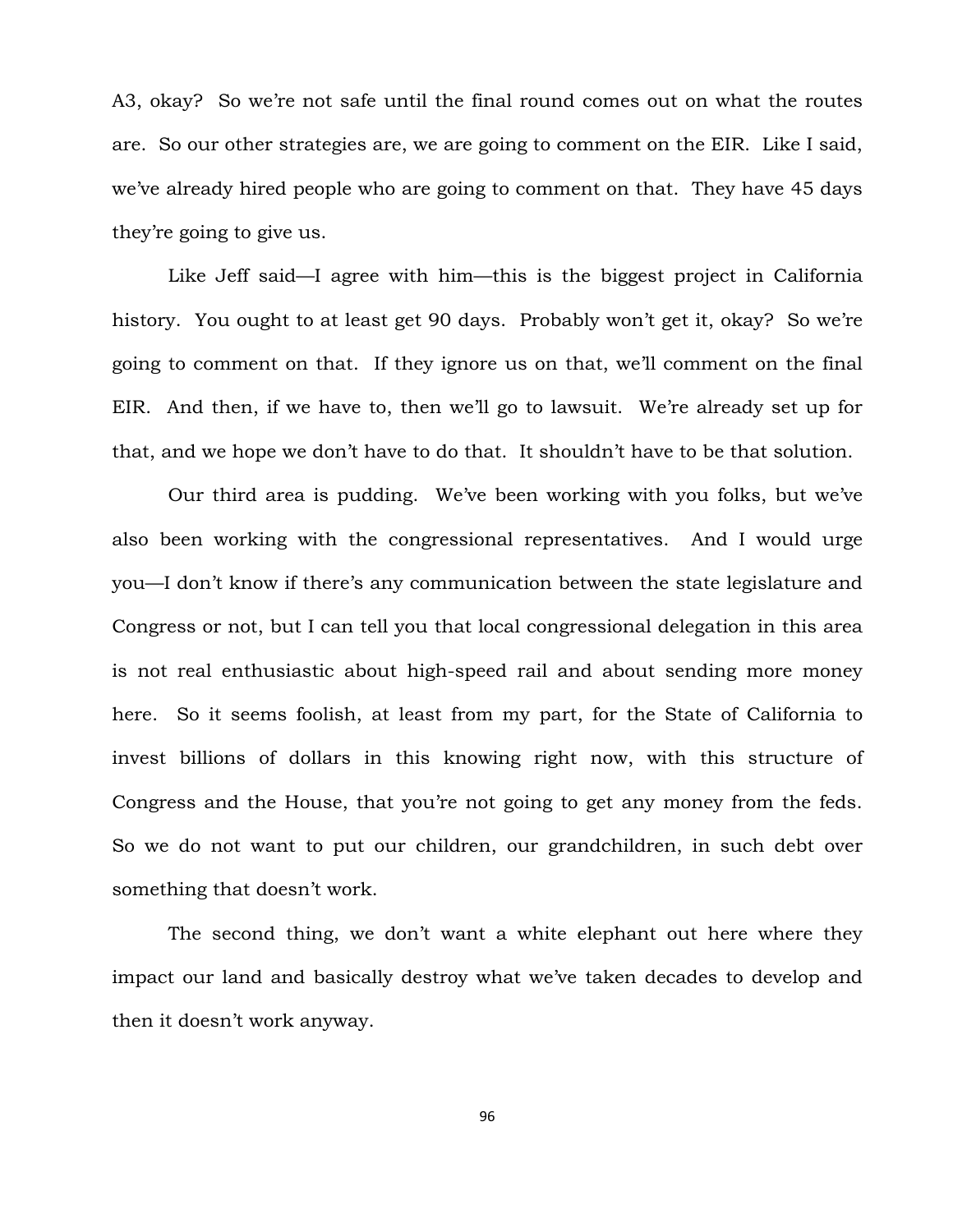What I would ask lastly is not so much of you folks but it's some of the proponents of this thing in the Valley. And this has been—I know it's been hard on John, and there's a lot of good people that want this thing, and that's fine, but there's also a lot of folks that they call other people names. I mean, I was called a "NIMBY" in Fresno when I would appear, and I didn't know what a NIMBY was. And the guy says, "Well, you're like those people from San Francisco, you're a NIMBY." Well, San Francisco has a lot of different cultures up there. I'm not sure what I was being called. (Laughter)

Anyway, it means "Not In My Back Yard," and that's what we've tried not to do here, is unite as farmers and say, Okay, we're willing to work with you if you'll play by the rules, go by the law, and then we can support you. And if they don't do that, then I guess we'll go to court and try to get an objective analysis from the judge. Anyway, those are my comments. Thank you, Senator Cannella.

**SENATOR CANNELLA:** All right. Thank you, Mr. Upton. Any questions? Yes, sir. Just briefly. We've got…

**MR. TOS:** Yes, I forgot to mention. I have a short letter here from one our landlords. Could I read that?

**SENATOR CANNELLA:** Give it to the sergeant.

**MR. TOS:** Can I read it?

**SENATOR CANNELLA:** You know, we really don't have time, but we're going to get the questions and we've got about 40 people that want to talk so…

**MR. TOS:** One minute?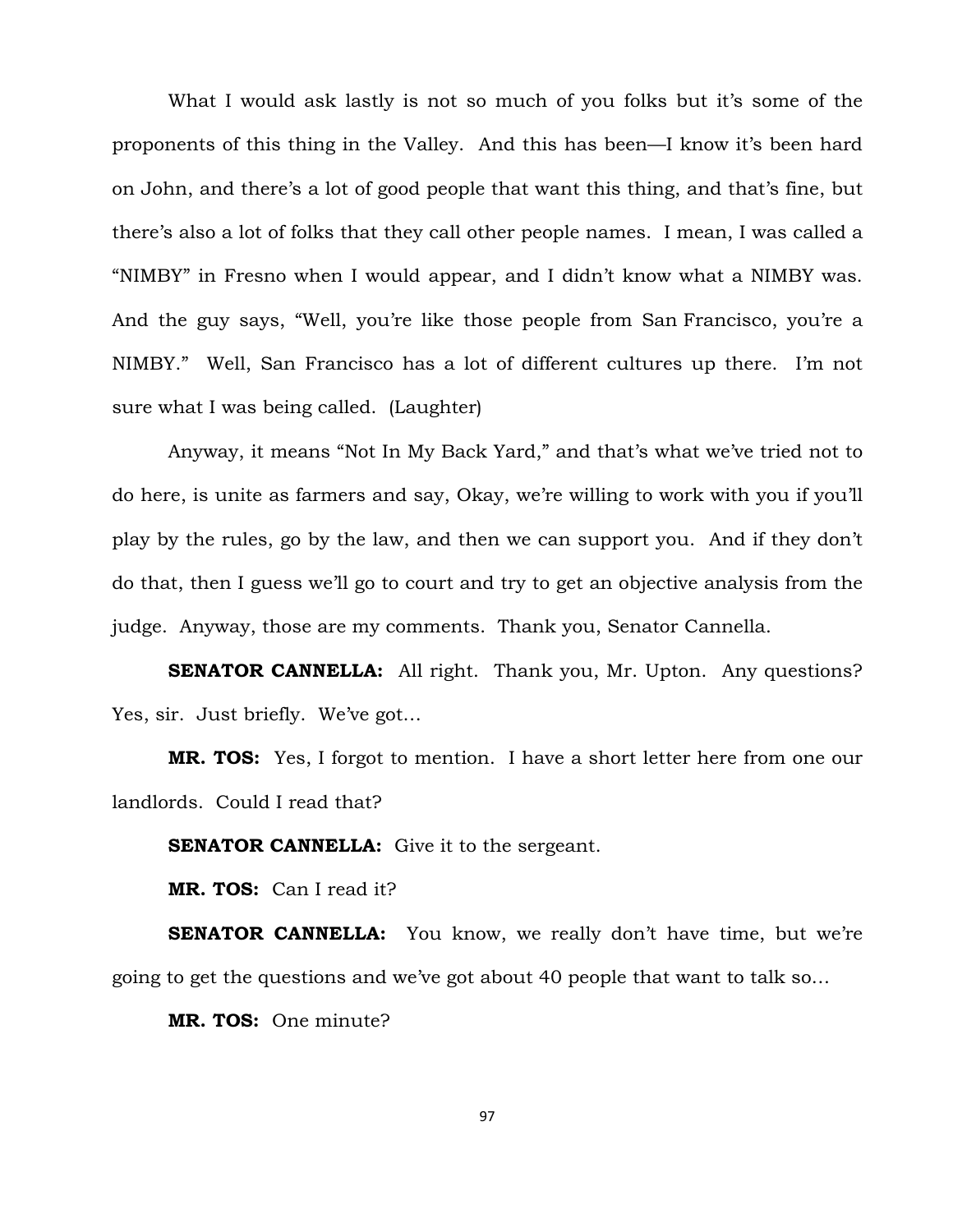**SENATOR CANNELLA:** We'll put it in the record, and then we will all read it as well. Thank you.

**MR. TOS:** Okay.

**SENATOR CANNELLA:** Any questions of the panel? Mr. Lowenthal.

**SENATOR LOWENTHAL:** I just want to follow up on, you know, it seems like there's—you generally have an idea that, you know, I think what I'm hearing a lot is, try to keep it within the existing corridors, don't really go through  $\qquad$ .

I'm just wondering, and the speaker mentioned, working with our congressional delegation to really understand just where, you know, what of the funding, what's really going to happen. Can you share with us? I'm Southern California. I don't really talk to your congressional delegation.

In your conversations, what are they telling you?

**MR. UPTON:** What they tell me is that they are not against, in principle, high-speed rail, okay? If it's fiscally responsible, if it follows the corridors, and it does not adversely impact farmland—I mean, it's going to impact some people. We know that. But if it does not adversely impact farmland to too much of a degree, they're for it. Right now, their feeling is that the High-Speed Rail Authority has not met any of those criteria.

**SENATOR CANNELLA:** Any other questions? Okay. Thank you very much. Yes, sir.

**SUPERVISOR PEDROZO:** Let me just say, I think the lack of communication has been the main problem, and I've seen it now for—I've been almost supervisor now for seven years, and I got involved in this way back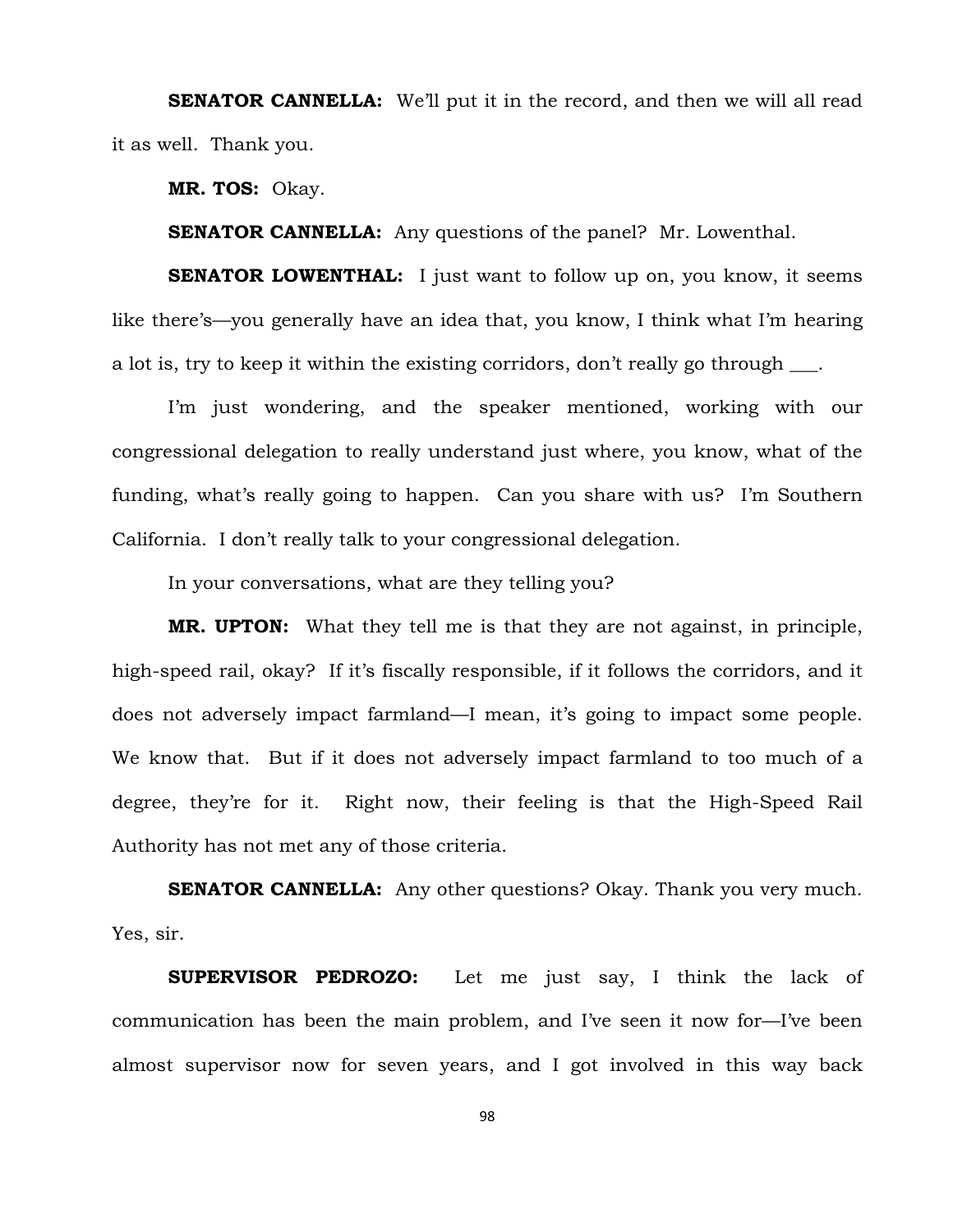when—and I don't think the communication has been what it should be. I've seen an improvement, and I think our congressman—and I won't speak for our congressman—but as you know, he said, Well, we're building a train to nowhere. And last November, the day before Thanksgiving, we found out it was going from Fresno to Borden. So those are some of the concerns where the lack of communication with the Authority was the biggest problem.

Another thing that we as Valley supervisors—I know Supervisor Perea's here from Fresno—we have now formed a group of supervisors from Kings, from Kern, from Madera County, Fresno County, and Merced County, and Stanislaus County that are all working together and brainstorming so we can make this thing happen and the best impacts on ag land.

**SENATOR CANNELLA:** Thank you, Supervisor.

**SUPERVISOR PEDROZO:** Thank you.

**SENATOR CANNELLA:** I would just say, I think we're done—we have to move on, but I think you're making a larger effort to reach out to the ag community, and I will say that I think that's very important. They have legitimate concerns. Their way of life's being affected, so I think we've heard you say that you're going to make a stronger effort to do that, and we'll hold you accountable to that.

Okay. Thank you very much. I appreciate your time.

Yes, sir?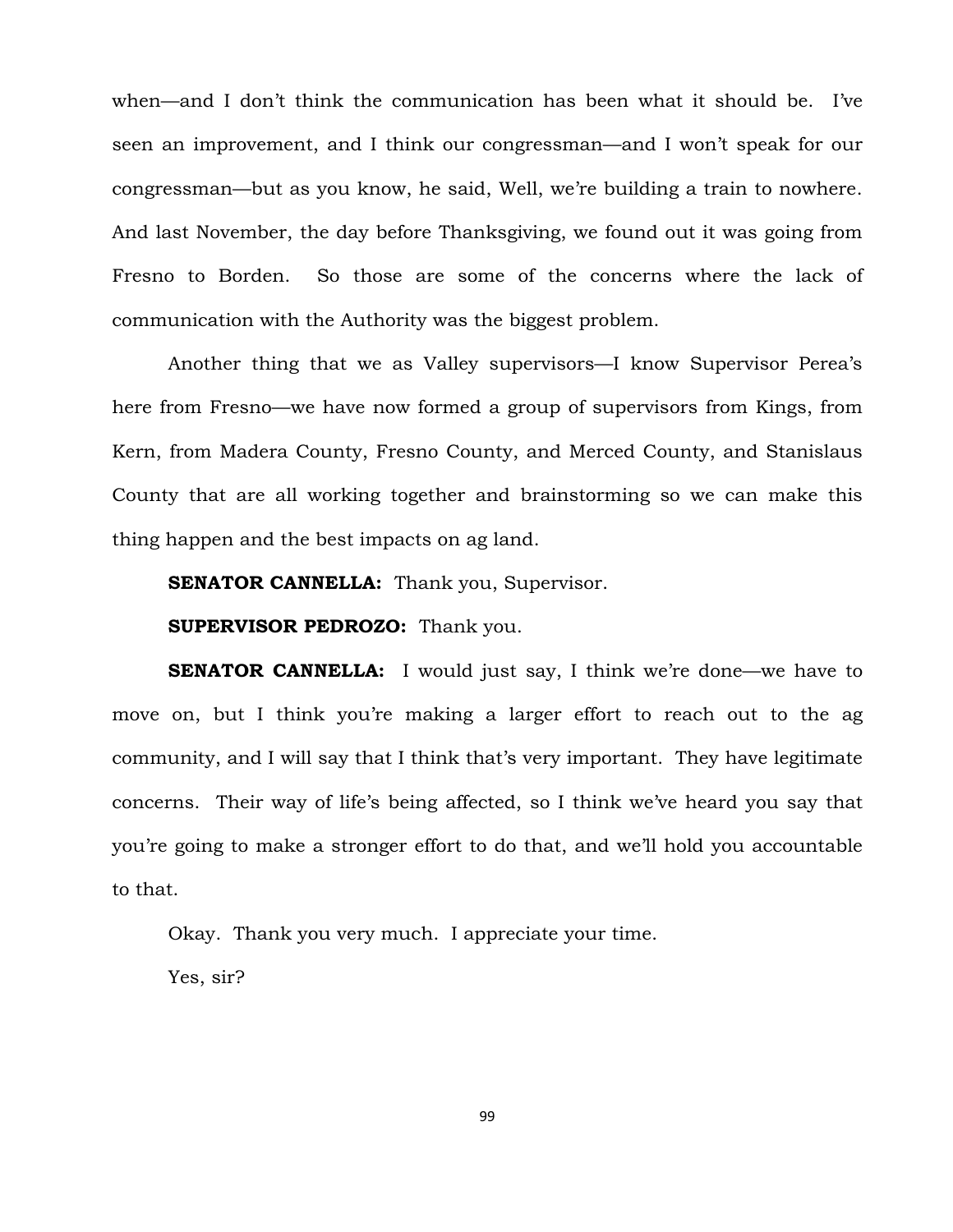**SENATOR LaMALFA:** Mr. Chair, may I offer, as the folks are taking their seats. Mr. Tos, you don't need to donate your land. But from the attitude I see in D.C. and Sacramento, there's plenty of money to spend. (Laughter)

And for Mr. Upton, yes, there are some of us that are in strong contact with the Congress on this issue here and how the spending's going to go and priorities. You know that some of us are staying in touch with our federal folks on what is going to happen to them.

**SENATOR DeSAULNIER:** Mr. Upton, Senator LaMalfa calls us worse things than San Francisco NIMBYs... (Laughter)

**SENATOR LaMALFA:** We have a representative from Congressman Cardoza's office, if she'd like to come forward. We are running short on time, so we'll have the Congressman's office speak and then we're going to have Mayor Spriggs, the Mayor of Merced, and then we'll start calling the public out.

Actually, if you filled out a form, if you can just maybe go to the side, that way, we can get you up here promptly.

**MS. DEE DEE D'ADAMO:** Thank you, Senator Cannella, Senator DeSaulnier, and members. Welcome to the 18th Congressional District. Thank you so much for your time and your thoughtfulness. It's been a long hearing and we really appreciate you listening and ask very specific questions.

**SENATOR LaMALFA:** Can you state your name for the record?

MS. D'ADAMO: I'm sorry. Dee Dee D'Adamo, senior policy adviser to Congressman Dennis Cardoza.

**SENATOR LaMALFA:** Thank you.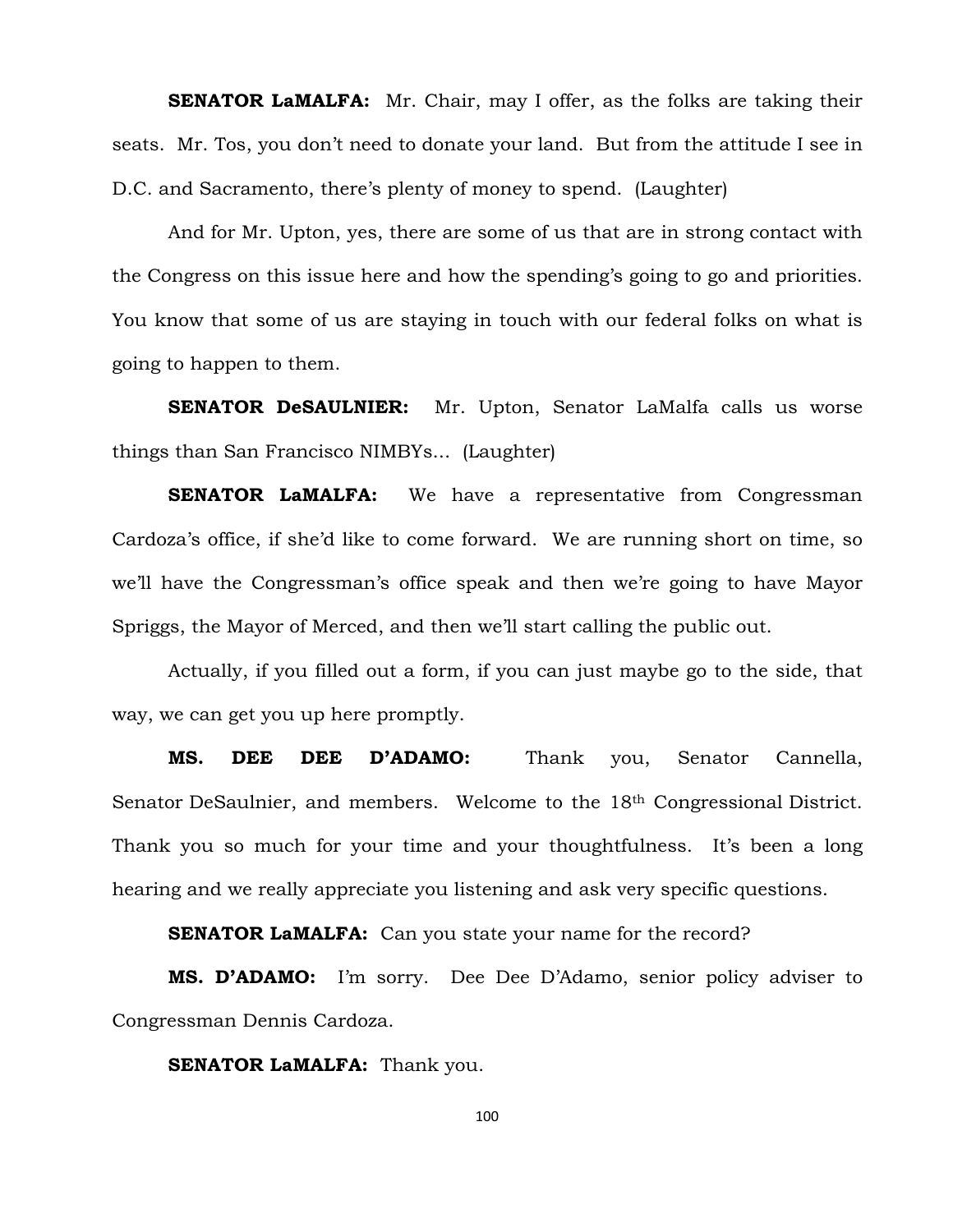**MS. D'ADAMO:** So I feel that I need to clarify my boss's position since there was some discussion about members of Congress and the Valley.

Congressman Cardoza was in support when high-speed rail was first brought up in the state legislature when he was an assembly member, so he's long been on record in support of high-speed rail. After going to Congress, he continued his support, and I'd like to clarify a few points with respect to agriculture. So first of all, he fought hard to get federal funding to this project. There are numerous letters that he wrote and many contacts that he made to Secretary LaHood and to others, including the Obama Administration. He feels very strongly that this project is what is going to connect us to the rest of the state. There was a lot of discussion about connectivity or higher airfare prices. We need economic development; we need jobs. I know Senator DeSaulnier has been working for years and years on the jobs/housing imbalance. This is going to help on all of those issues.

Additionally, with respect to air quality, this is an extreme nonattainment area, and we need to be looking at projects that are going to improve this situation—get cars off the road. And for that reason, the Congressman also supports the project.

Now with respect to agriculture and agricultural impacts, he has long been on record to encourage the Authority to consider existing transportation corridors. A2 is his preference. He feels that that is going to be the best way to— First of all, if you look at the LEDPA analysis, the analysis that's required by the regulators, the federal regulators, the Army Corps of Engineers, et cetera, that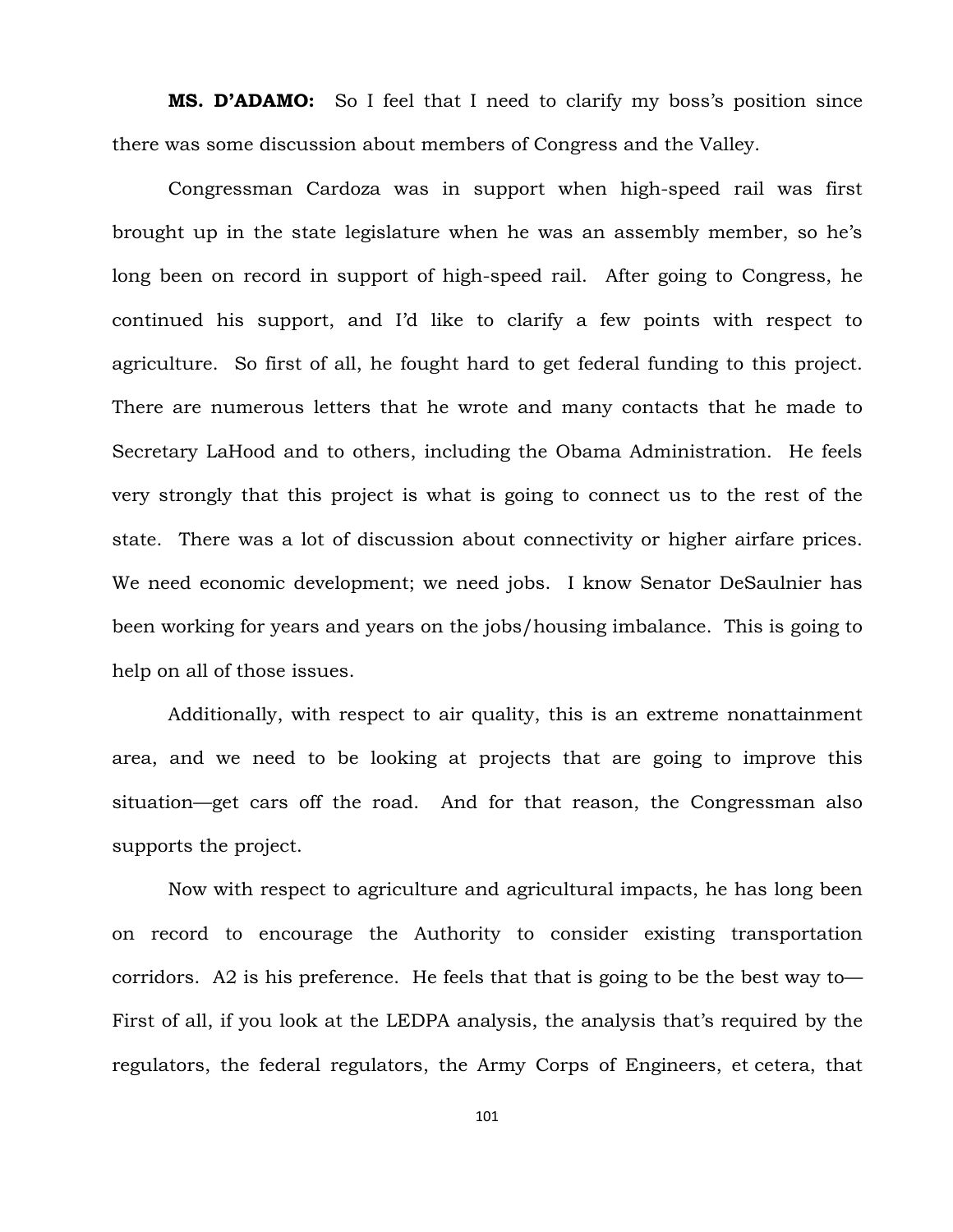first of all, you have to avoid environmental impacts, then minimize, then litigate. Our agricultural resources are precious environmental resources. So he has been in contact with the federal regulators, encouraging them to follow, first of all, avoid, minimize, and then mitigate.

The last thing that I would like to say is that there was some talk about UC Merced. I think UC Merced is a very good example for us to use, a very large infrastructure project, also here in the 18th Congressional District. It's going to transform this economy and this region. High-speed rail falls in that same category, but we have to be careful about how we plan things. So that project—it took many years for us to get through the regulatory system. And finally, we got to a sweet spot where there was the greatest balance in terms of the least amount of impact to agriculture and to environmental resources.

So thank you very much for the opportunity to appear before you, and I have a couple of letters that show the long history of the Congressman's involvement.

**SENATOR CANNELLA:** Give them to the sergeants there.

**MS. D'ADAMO:** Thank you.

**SENATOR CANNELLA:** Thank you. Mayor?

**MAYOR BILL SPRIGGS:** Senator Cannella, Senator DeSaulnier—I've been watching the Tour de France. How did I do? (Laughter)

I wasn't going to speak but, you know, it's an interesting—it is with not a great deal of pride that I point out the fact that the City of Merced, a metropolitan statistical area, was just ranked number 200 out of 200 metropolitan statistical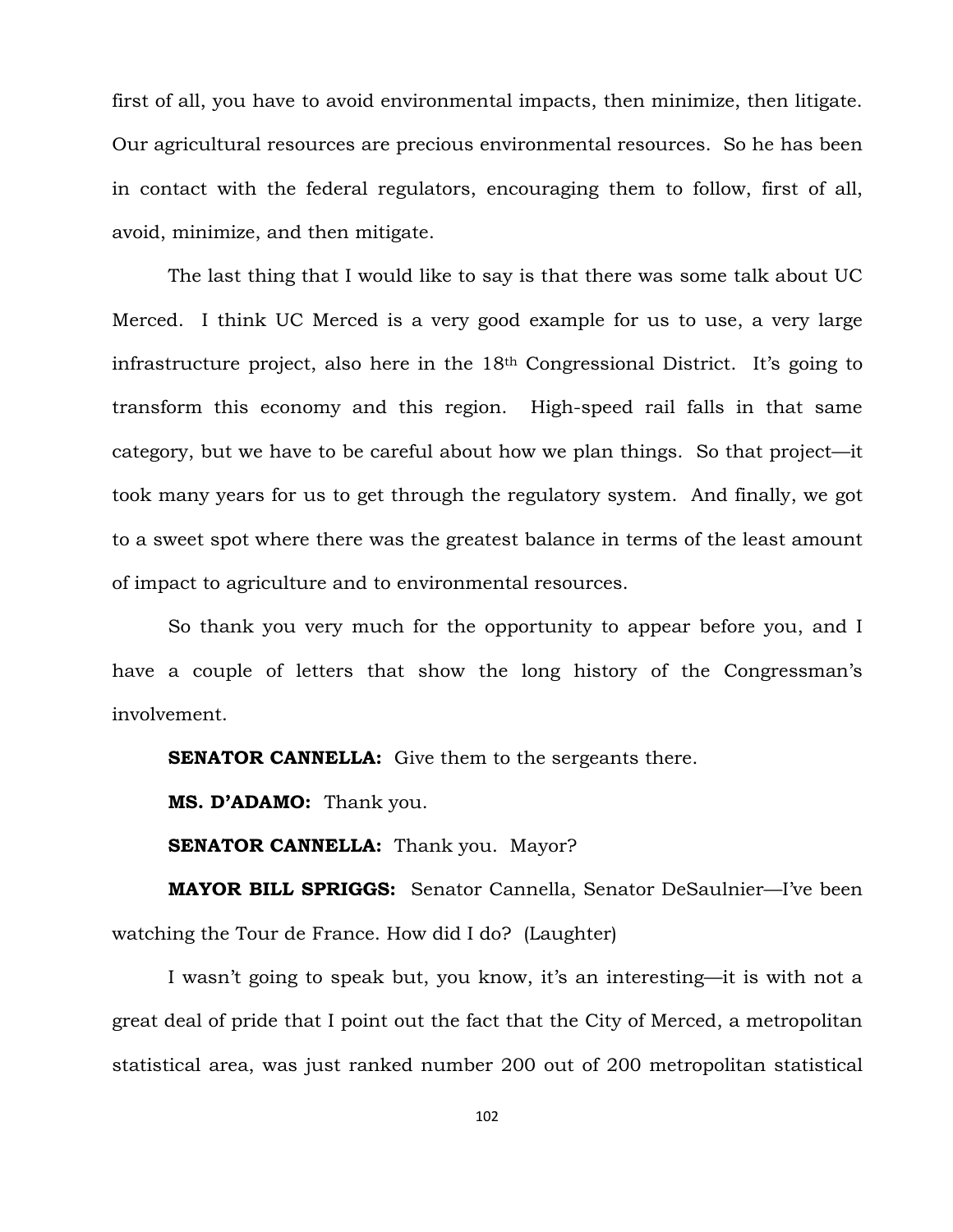areas as the most difficult place to do business in the United States. So Merced was number 200, 198, 197, 196, and 195 were also in the San Joaquin Valley. So you see the challenges that we have as a region, economically, and we view high-speed rail as our gateway to the rest of the state and as our means to facilitate who's tracking ourselves up from number 200.

Senator DeSaulnier, we've had—I have lost track of all the meetings we've had with high-speed rail. There have been public forums. They brought in maps and put them on tables and given people Crayola crayons and mark 'em up. They had the engineers there and taken comments, and I've had multiple meetings in Sacramento with the staff and Mr. van Ark. They are open and accessible and they had put a significant amount of effort into public participation.

Senator Lowenthal, chairing the Transportation Committee for years, Highway 65, the eastside freeway, I think it's got about three inches of dust on it somewhere in Caltrans because I think there's one little section of it. It goes from Roseville to Marysville and another little section down in the Exeter area of Tulare County. And I say that because, if we don't build high-speed rail, the alternatives moving into the future are building more lanes of highway. And, you know, I think if this was a highway project or a freeway project, we know what those are, you know. We've seen those. We can understand those. And high-speed rail is new and different. But the impact that—the footprint that high-speed rail is going to take through this valley is significantly less than what Highway 65 would be if they were to build it and complete it. And absent high-speed rail, our only alternative is to build more highway lanes, which is going to have a significantly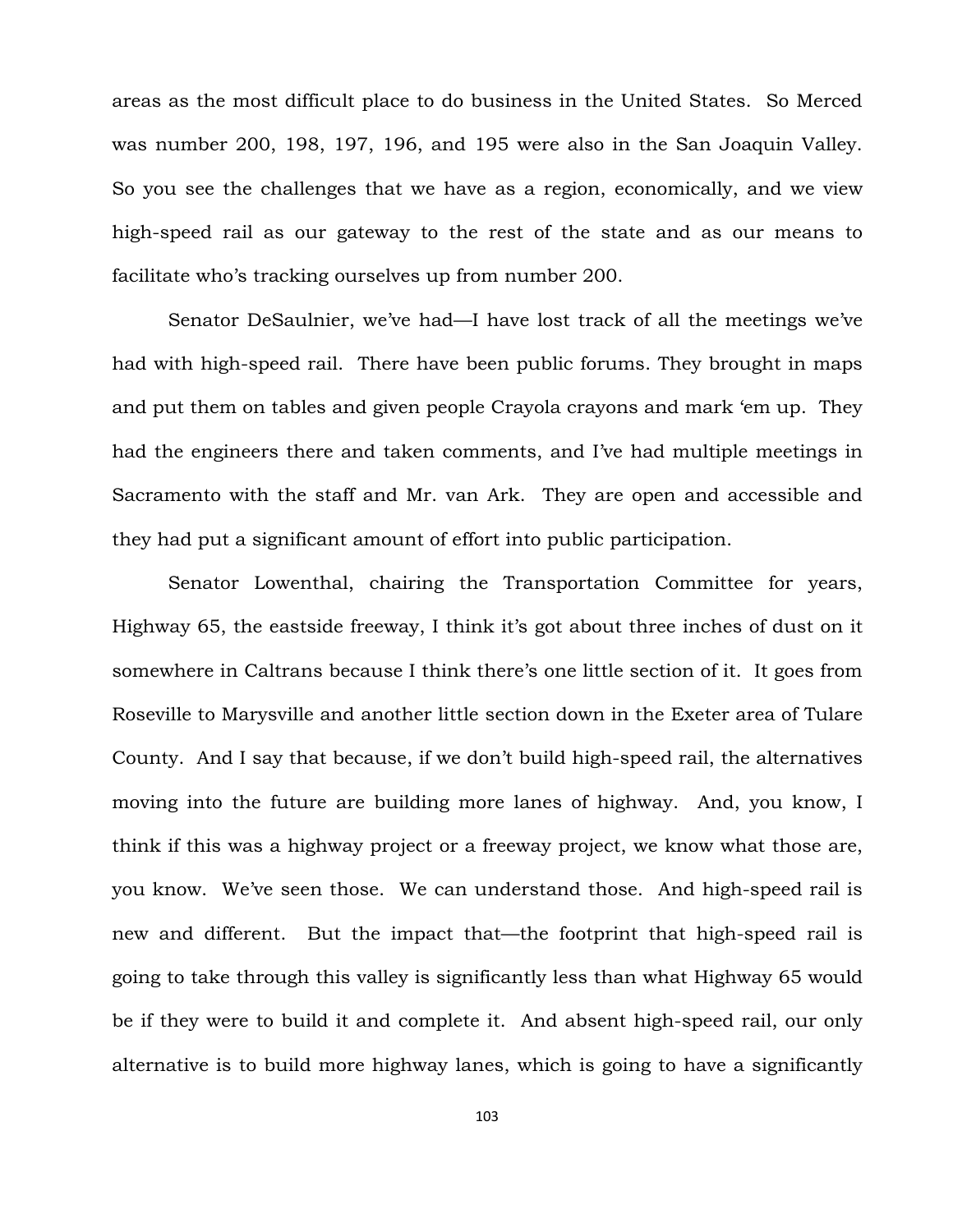greater impact on the agricultural resources of this valley. It's going to gobble significantly more farmland and it's going to be significantly more costly.

So just my observation. Obviously we've been working with the Authority on siting a depot in downtown Merced. We're getting some separated grade crossings out of it; we're giving up some grade crossings. I would take separated grade crossings any day of the week. We're building one right now. It's \$18 billion. So if I can partner with high-speed rail and getting a couple more that they will pay for, I'll take those in.

### **SENATOR CANNELLA:** Thank you, Mayor

## **MAYOR SPRIGGS:** Thank you.

**SENATOR CANNELLA:** All right. So I'm going to call names up. And actually, if you've signed up, you may want to go to the side of the room. That way, you can get here promptly. We're going to give you two minutes just because we have a lot of people that want to talk.

So first, Lola Ball.

#### **UNIDENTIFIED SPEAKER:** Lola's gone.

#### **SENATOR CANNELLA:** Okay. There we go.

Mr. Oliveira, Frank. Two minutes. Next one up will be Alan Scott.

**MR. FRANK OLIVEIRA:** My name is Frank Oliveira. I'm a general partner in Mel's Farms. First, Mel's Farms is located in Kings County near Hanford.

My story is a lot like Mr. Tos's and the paper you received that was submitted from Helen Sullivan. I'm a general partner at Mel's Farms. I'm a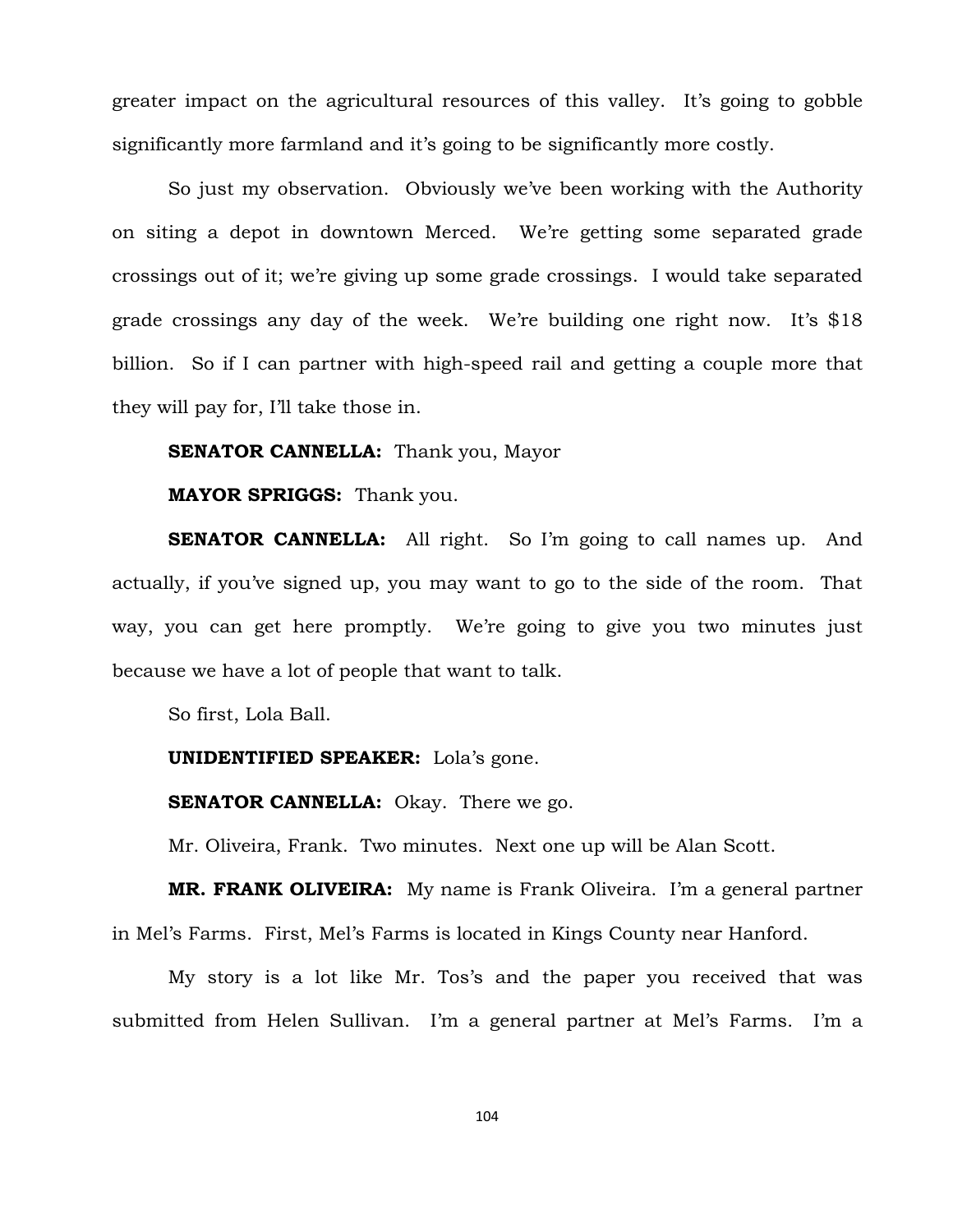fourth generation agribusiness owner. My children will be a fifth generation by default.

We have five parcels encompassing almost 400 acres that are being affected by this project. Three properties are cut diagonally, two properties through the middle, none along the edge. We will end up with ten parcels that will be the most valuable and costs more to operate to produce less, forever. Depending on how our 400 acres fits into high-speed rail's 4,000-acre model, we must be very large. But since there are 311 ag properties in the Kings County rail alignment, I think that high-speed rail's damage projections are unrealistic. We are six miles from the nearest rail line. The high-speed rail alignment does not follow a rail alignment or a highway alignment anywhere where it goes through Kings County.

I appreciate Mr. van Ark's and his staff's commitment, commitment in the past and future, to work with ag and local governments, but his memory of the past is flawed because less than 24 hours ago the High-Speed Rail Authority Board…

**SENATOR CANNELLA:** You've got about ten seconds.

**MR. OLIVEIRA:** I can't finish. Thank you very much.

### **SENATOR CANNELLA:** Thank you.

Mr. Scott, and then I have Jack Mobley and Roy Thomas.

**MR. ALAN SCOTT:** Yes. Senator Cannella, Senators, thank you very much. I am not a farmer. I am a resident of Kings County, have been since 1974. I have deep commitments or deep friendships and relationships with the farmers of the Kings County area. Also, as a concerned citizen and a retired HR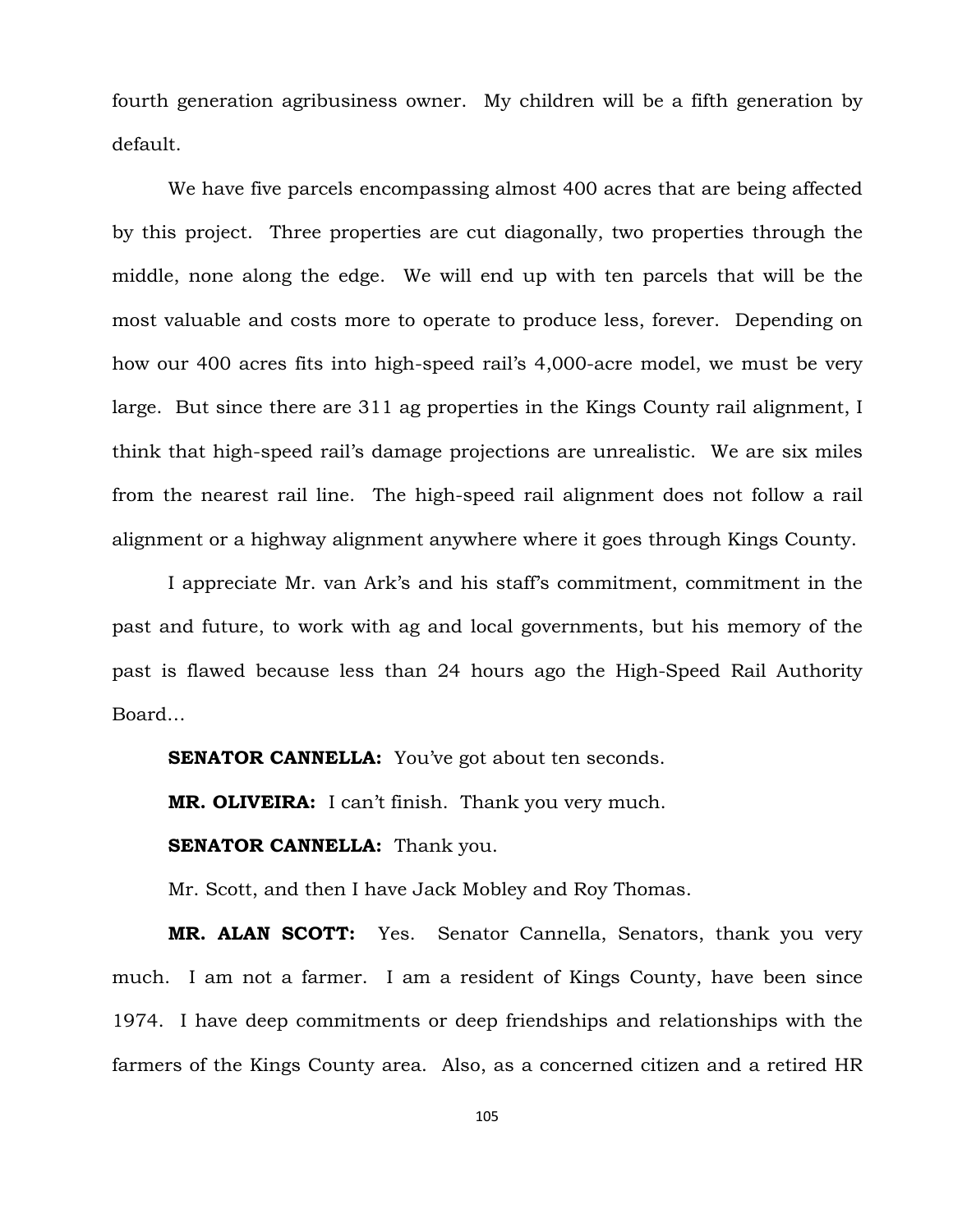manager, I've been involved with this for the last couple of months. And one of the things that has disturbed me greatly is that—and it was said here a number of times, both directly and kind of around the corner, about the communication aspect, the transparency aspect—one of the things that's bothering me more than anything else is, in my field that I came from, you try to get everyone together. You try to get a plan. You try to make everybody happy. Well, the one thing that I've seen in Kings County—and if I'm wrong, I'll make myself corrected—but the bottom line is, from what I understand from my elected officials, there has not been the open process that is so—Senator, when you asked for the meetings, I was happy because we started thinking about a month-and-a-half ago, when they said they had 50 meetings in Kings County, indicating they were public, there was only two public. One, you weren't allowed to talk. It was just a meet-andgreet, show pictures and so on. That's my problem. Then I was given this handout when I came in, *Preserve Our Heritage*, and there was seven facts—I believe there were seven or eight facts there.

I think that one of the things that bothers me is— I'm a traveler. I go to Europe, I go to Australia. I was just in Europe. I fly. I don't fly from Fresno. I fly from San Francisco to Los Angeles to Ireland or England, Germany, or Australia. It's cheaper for me to drive, spend a night in a hotel, dump the car, turn around and come back three to four weeks later, and do the thing.

**SENATOR CANNELLA:** Thank you, Mr. Scott, appreciate it.

**MR. SCOTT:** Thank you.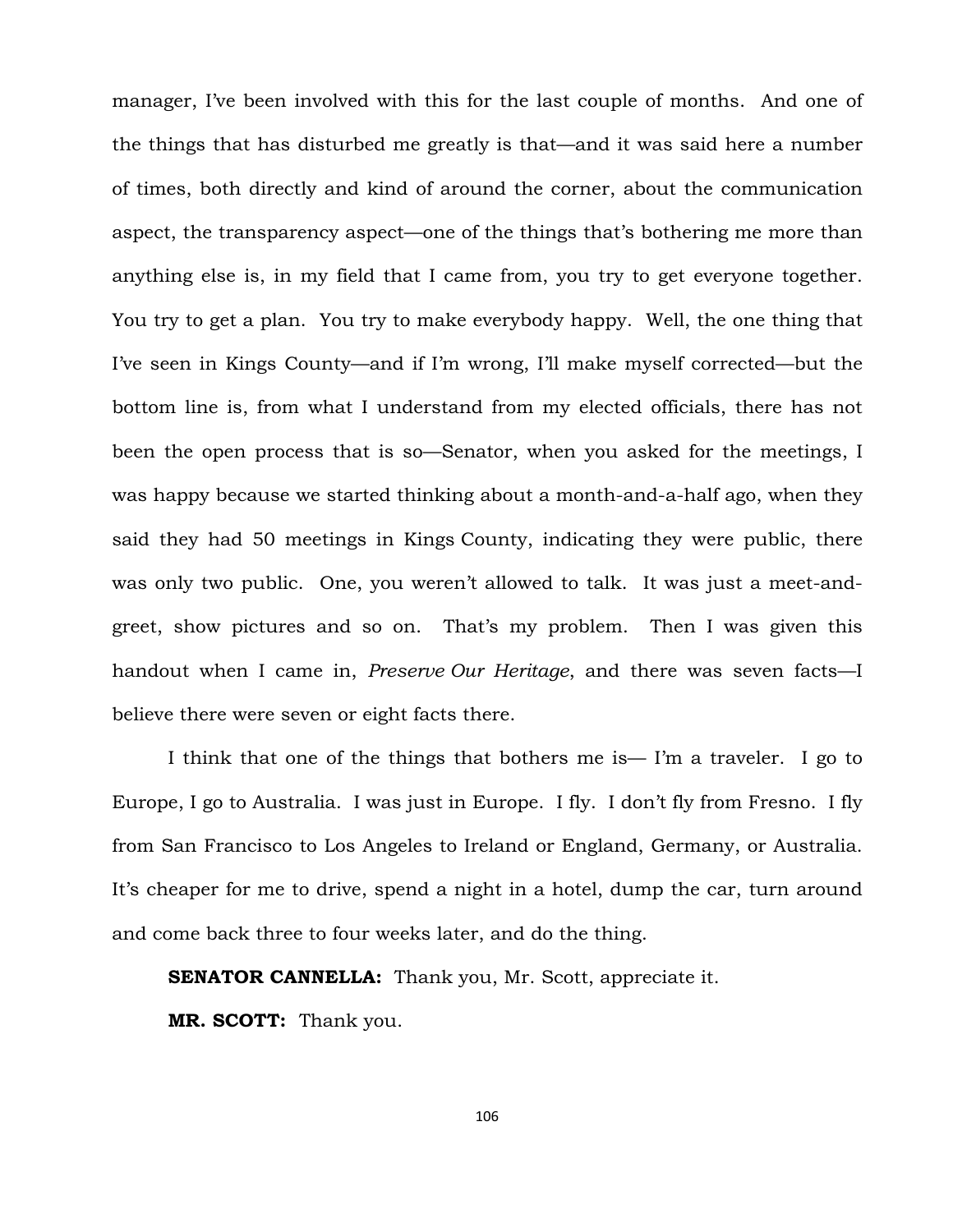**SENATOR CANNELLA:** Is Jack here? I don't see him. I called him up here. Roy Thomas? Roy, no? Allan Scholl, maybe?

**MR. ALLAN R. SCHELL:** Schell.

**SENATOR CANNELLA:** Schell? All right.

**MR. SCHELL:** In the interest of time, I defer all the good things that have been said. But I'm really looking forward to reading more about the business plan.

**SENATOR CANNELLA:** Will you speak to the mic? We'll actually have it for the record and we can…

**MR. SCHELL:** My name is Allen Schell, retired city manager, after 30-some years in the Valley, and I've dealt with a lot of incidents and a lot of federal governments over that time, estimates. I'm looking forward to more of the detail on the business plan, number one.

One last humorous thought. I had a mayor, Mayor Pat Quigley, years ago, in terms of population shifts, and he says, "Well, I believe in the gangplank theory."

I said, "What's that, Pat?"

He says, "Well, you know, I'm on board to pull up the gangplank."

Well, you can't do that in the Valley, so I'm afraid we're going to face some population problems here. Amen.

**SENATOR CANNELLA:** Thank you. Dennis Areias. Hope I said that right.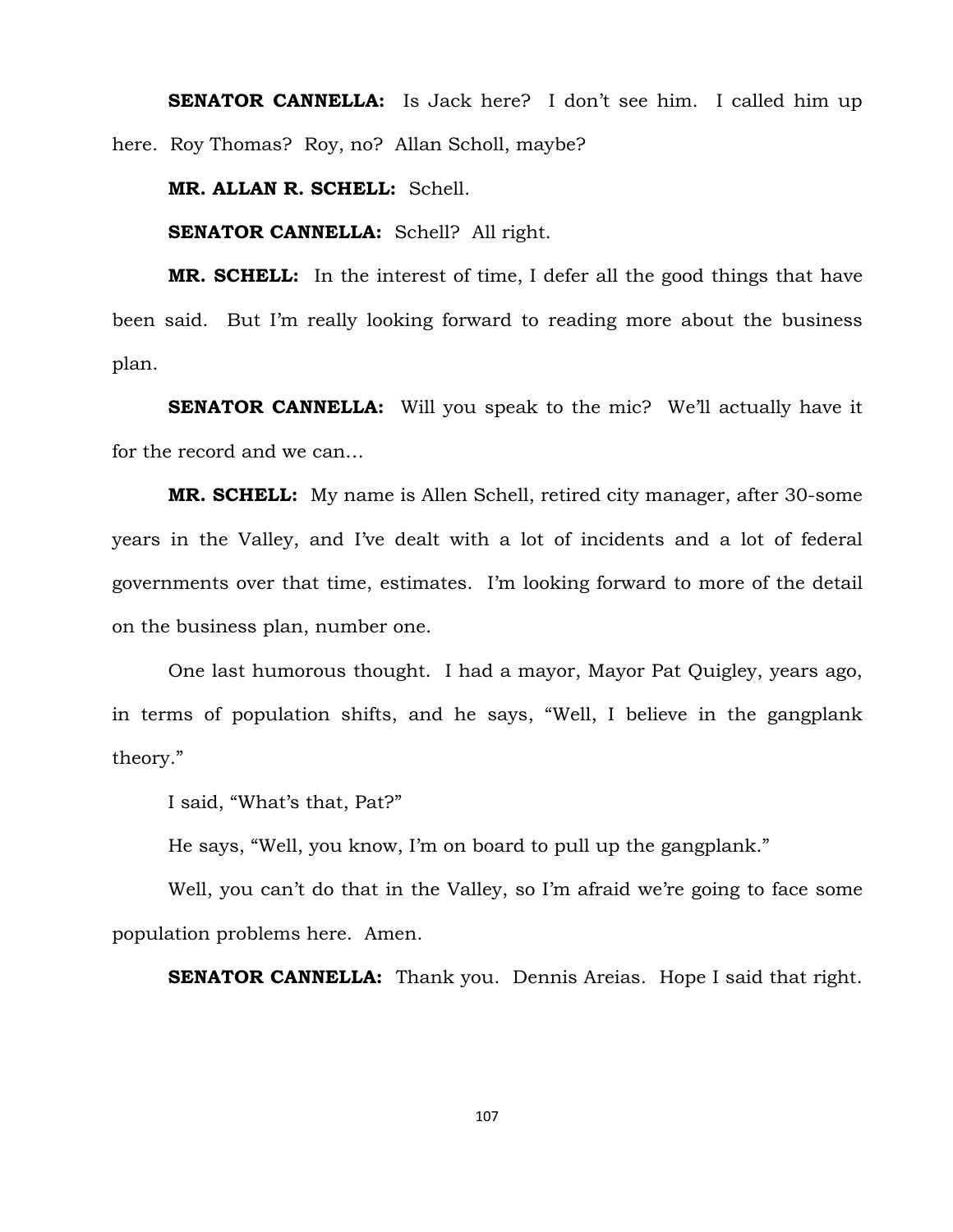**MR. DENNIS AREIAS:** Yes. I'm Dennis Areias. I'm a small dairyman in Los Banos, and the high-speed rail goes right down Henry Miller Road. I've got a small dairy where we milk 280 cows. We have over 1,000 cows in Merced County. I farm there with my two boys and my wife, and this is what the rail does to us—it splits us right in half, our 340 acres. It takes one dairy facility completely off the map. It takes our dry-lot area completely off the map. It takes a half-mile trip to our silage field and makes it a three-and-a-half mile one-way trip. It takes the trip to feeding the heifers and dry cows from less than three miles to over nine miles. It landlocks us where we're at. It takes my silage field out of the way. And, you know, there's two things that you can hang your hat on. One is, if you truly love what you're doing, you never work again in your life, and the other is, there's nothing worse than living in the fear that someone's going to come and take your livelihood away from you. And that's exactly what the highspeed is going to do. It's going to take our farm right off the map and make it to where my boys and my grandchildren will not be able to operate and grow on a dairy like we did.

I'm also on a school board, and the high-speed rail goes within 900 feet of one of our country schools, and it is illegal to build a school within 1,500 feet of a rail or a gas line. And yet, they tell us they're not going to move the school, they're not going to relocate us, and they're not going to move the track that it's on right now.

# **SENATOR CANNELLA:** Okay. Thank you.

Ms. Giampoli? Then Laverne Caldron? I can't…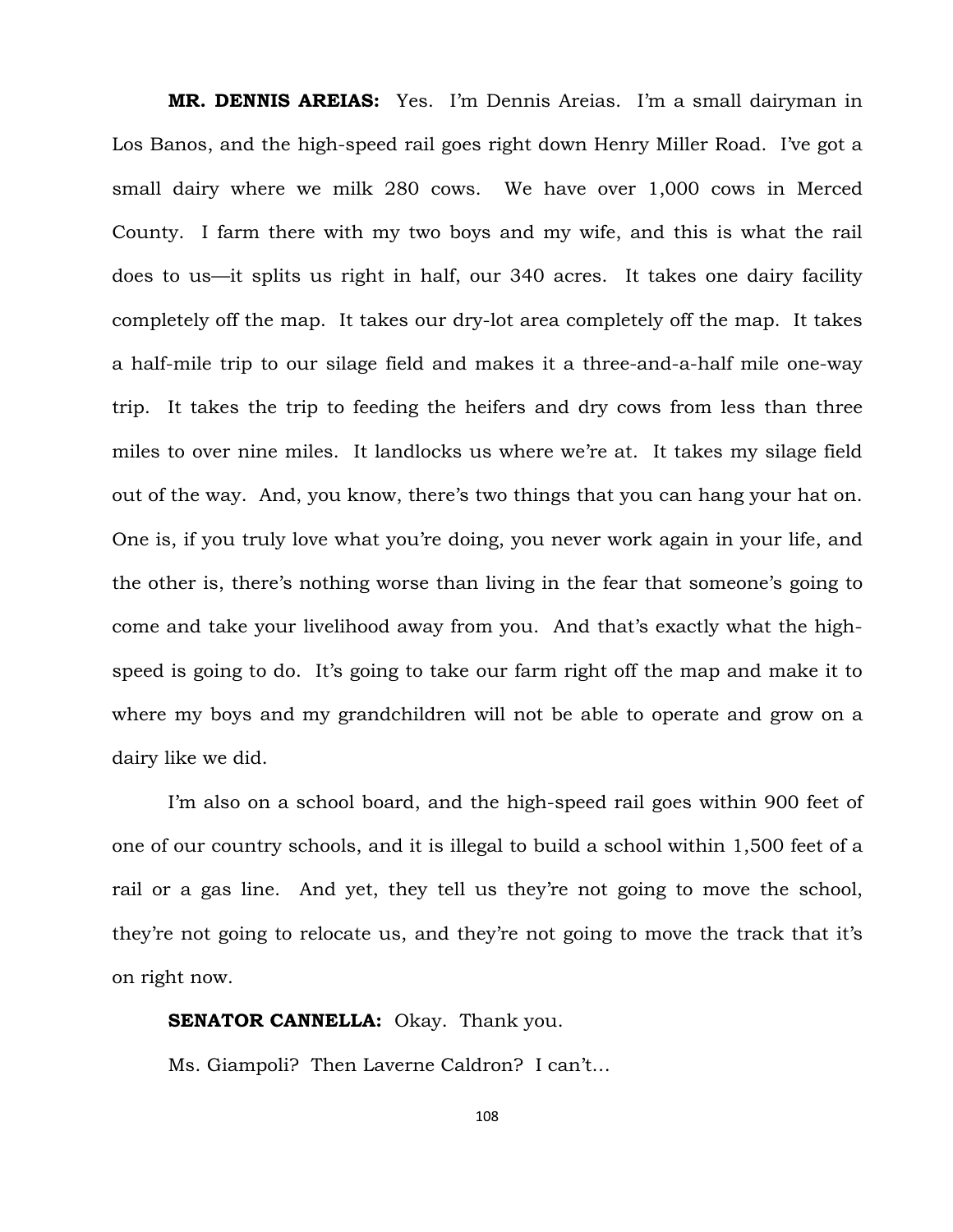#### **MR. LAVERNE CALDEIRA:** Caldeira.

**SENATOR CANNELLA:** Caldeira. Okay. You're up next—so if you want to make your way over—and then Julie Bostdorf, you're next.

**MS. MARIA GIAMPOLI:** I'll just give a short synopsis of my family history. We have a packer/shipper/grower operation in LeGrand, California, and the rail is probably three blocks away. We employ 250 employees in the packing portion six months of the year, six months, and 250 out in the fields. And this is a wageearning business, the only one in the area, and it goes around the back of our operation down this beautiful avenue where we have more land. We raise tomatoes and pears—I don't know if I stated that—but we have propagator of the Boys of Mary; we have the propagator of the nectarine. There's 150 years of history with some families there. This is where they want to put that road. Now, why wasn't this checked before they even drew that alignment? I mean, it's unsensible. But I want to tell you this: I voted for this project, going down the routes there, indicated the ones that are, you know, accessible, that are railroad and et cetera. That's it.

#### **SENATOR CANNELLA:** All right.

**MS. GIAMPOLI:** Thank you.

**SENATOR CANNELLA:** Thank you very much. Laverne.

**MR. LAVERNE CALDEIRA:** Thank you, Senator Cannella and other respected senators.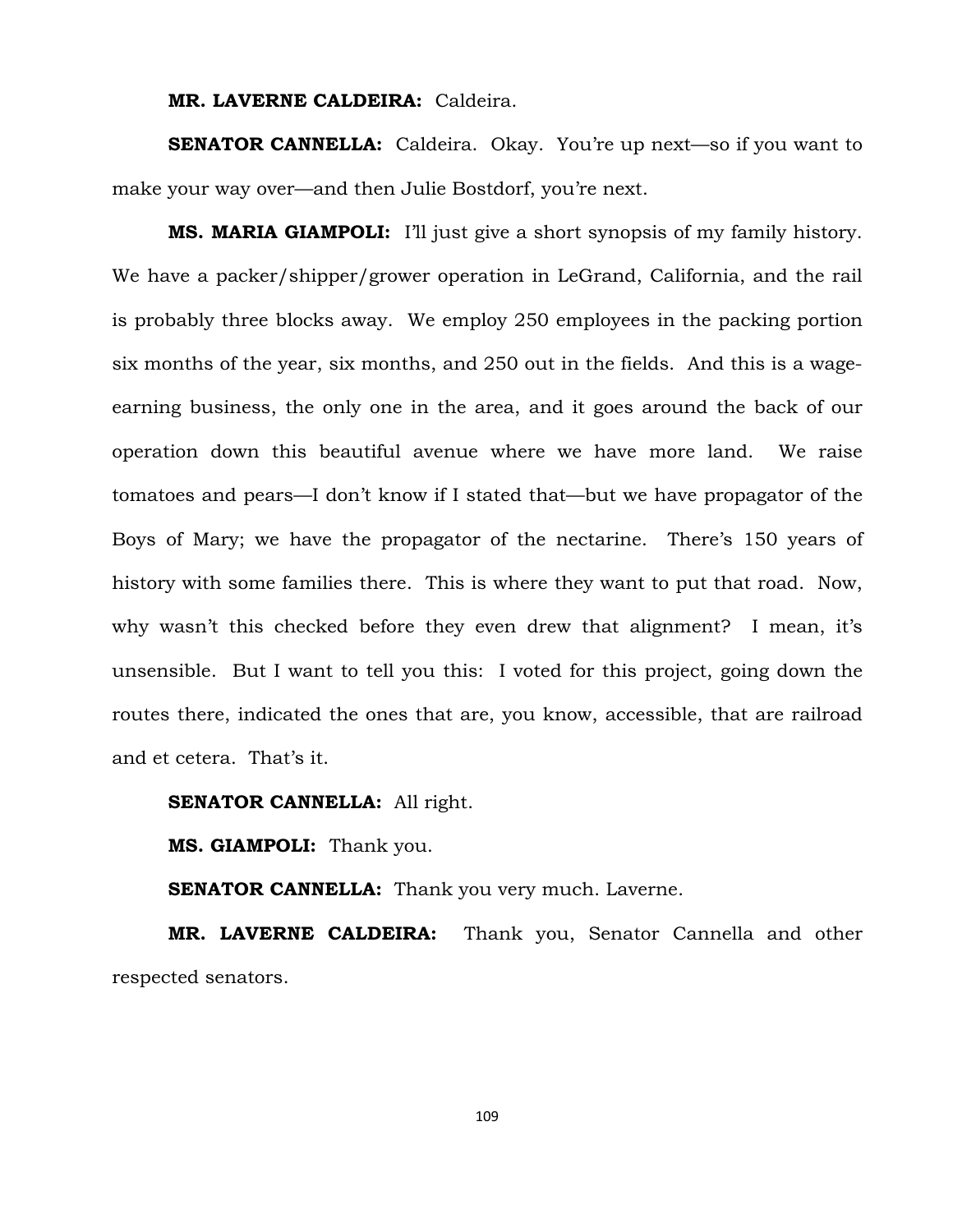I live in Merced County. I farm an almond farm on the A1 route between Merced and LeGrand, and I was shocked to learn that high-speed rail would even consider going across some of the prime-est farmland in the world.

The San Joaquin Valley is about agriculture. It's about production of food and fiber, and the rail should be accommodating the farmers, not the farmers accommodating the rail. I'm not against high-speed rail. I didn't vote for it. I thought it was a foolish thing. I still think it's a foolish thing financially. I think it'll be the straw that breaks the camel's back for the state of California. I think it would be subsidized forever. But that's my own personal opinion. If the state wants high-speed rail, let it be, but we certainly should take care of agriculture. And again, I think that high-speed rail should be accommodating agriculture and staying on existing transportation corridors, just the way the voters approved it.

You've heard many, many people speak here. It's just not about my farm being impacted or agriculture being impacted because when the farmland is gone, it's gone. You can't re-create it. You can build a new building somewhere, down along the A2 route, relocate that, but you can't rebuild farmland. You can't mitigate farmland because you're not building it again. God isn't making anymore, like someone else said today. That's what I have to say.

# **SENATOR CANNELLA:** Thank you, sir. Julie?

By the way, before, I've already said this, but if you've got written comments you'd like for us to consider, please free to submit those to the sergeants. We will review those and put those in the records.

110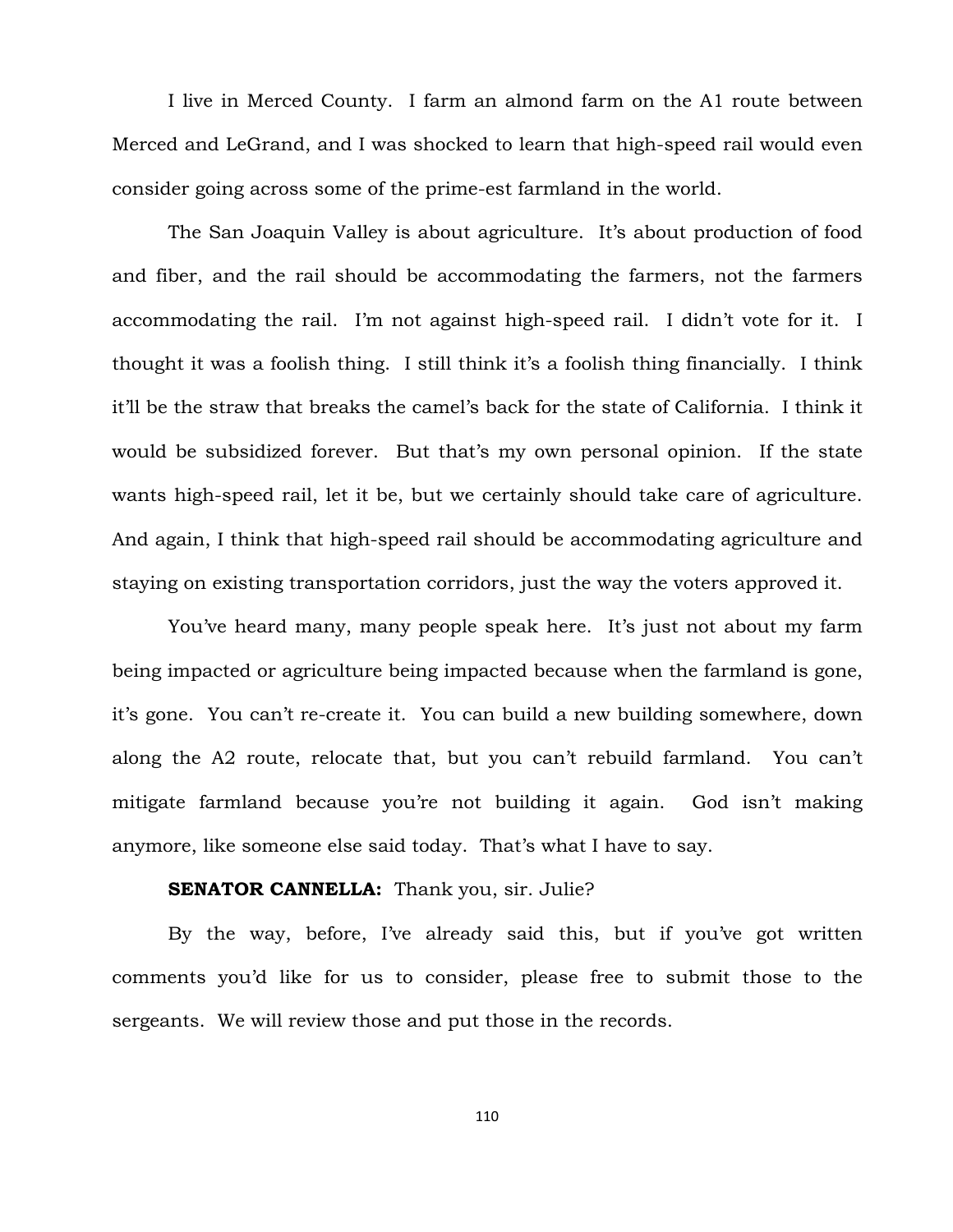**MS. JULIE BOSTDORF:** I'm Julie Bostdorf. I'm not a farmer. I'm just an average taxpayer. I have heard all this. I appreciate—is it Mr. LaMalfa?—being an ag person. I think it's hard for, to hear their stories. I've traveled in Europe. I know what it's like to ride a high-speed rail. I'm not sure California is the size of a postage-stamp country like Europe. I don't know if it would work here. Good or bad, I haven't heard anybody say who would build this for us, and I happen to know that Bombardier, based in Canada, our neighbors to the north, are state of the art. And if we are going to do this, those are the only people we should hire to do it. They're good about ecology, energy efficiency, not ravaging the farms. I haven't heard—all I've heard is making China trains. So I'm throwing that in. Bombardier, you can Google it. Thank you.

**SENATOR CANNELLA:** Can you spell the name? I didn't understand it.

**MS. BOSTDORF:** I will give you my paper. Bombardier.

**SENATOR CANNELLA:** Oh, Bombardier.

**MS. BOSTDORF:** They build the jets, they build the Army stuff, and they build the high-speed rails. They just recently sold 80 trains to China, and they've recently built some for Russia, and they are our neighbors to the north. Let us work with America. Thank you.

# **SENATOR DeSAULNIER:** It's French. (Laughter)

**SENATOR CANNELLA:** Daniel Kraus. Your time doesn't start till you get here so… Next up, Diana Westmoreland Pedrozo.

**MR. DANIEL KRAUS:** Thank you, Chairman and members. I appreciate this forum and hearing. This has been a really good conversation.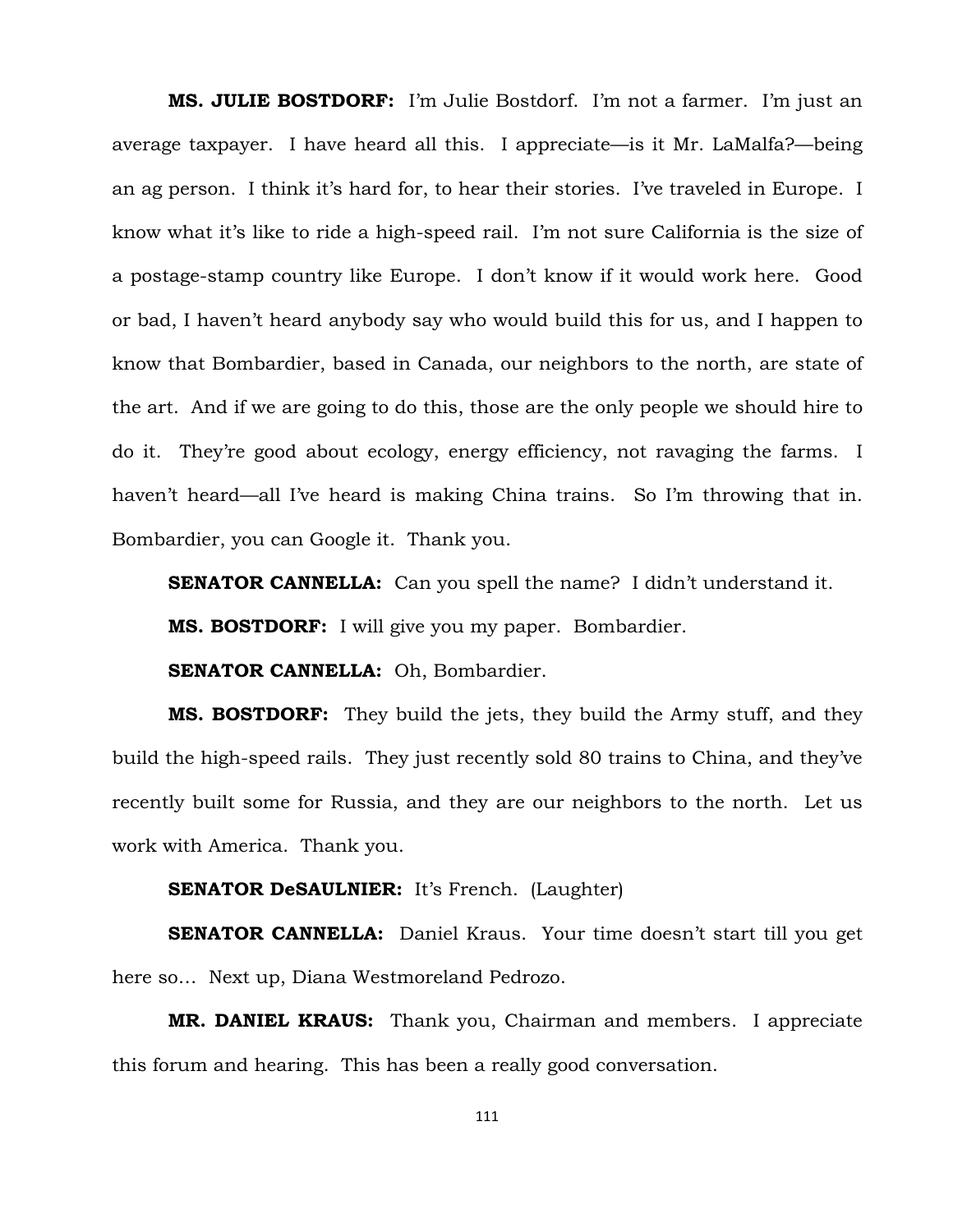My name is Daniel Kraus from Californians for High-Speed Rail. I'm executive director. I just want to start off by saying we are very sympathetic to all the concerns that have been expressed here, and we are encouraging the Authority and all you folks to continue to working with these people, to make sure that whatever final routes are selected, that they're made whole as much as possible. So I just want to start out with that.

I just wanted to bring up a couple of other issues. We're a little concerned about the notion of actually switching the high-speed rail funding that we've received from the federal government to other areas outside the Central Valley. There seems to be sentiment developing, with some at the state, that would want to reexamine where we applied the funds for the first phase of construction. There was some suggestions in the LAO report—and the peer review group is also looking into this—and we have major concerns about that, most specifically, because the federal government has told us we cannot do that. So they made it explicitly clear that if we switch the money outside of the Central Valley, they will not give us the money, and we will be forfeiting almost \$4 billion in extremely much-needed funds for this California economy. So I just want to mention that.

Secondly, there's been a lot of emphasis on the ridership in the last few months of, you know, how accurate it is, and we support a new ridership study as an organization. However, in terms of relating it to the Central Valley, two tracks need to be built in the Central Valley for high-speed rail, regardless of what, you know, tweaks and…

**SENATOR CANNELLA:** Fifteen seconds.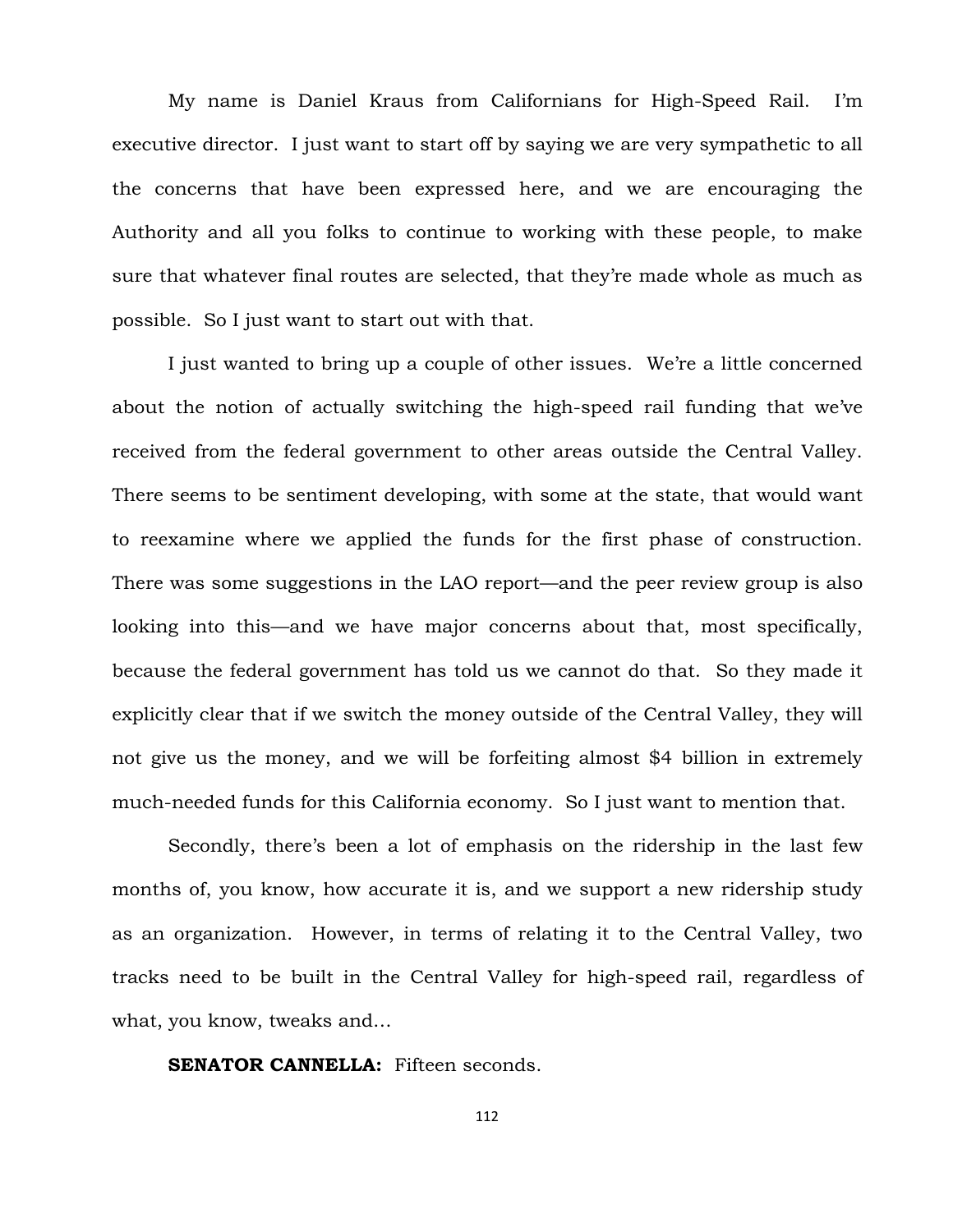**Mr. KRAUS:** Okay, and modifications have made to the ridership model. We feel that the design of the project will be more affected by ridership changes in urban areas, not the Central Valley, so we don't see it as a problem to move forward with this as a project. Thank you.

#### **SENATOR CANNELLA:** Thank you very much.

**MS. DIANA WESTMORELAND PEDROZO:** Shall I say good evening maybe? Diana Westmoreland Pedrozo. I'm with Merced California Women for Agriculture. I'm their land use director, and I guess I'm going to ask you all as the Senate Ag Committee to remember that we are expecting you to protect and preserve our ability to feed ourself, and with all the stories you've heard tonight, protect those that do that in every avenue and every decision that you make. It's a lot of controversy. It's really not in our hands, as the taxpayers, and that's frustrating to many of the landowners. So please make sure when you do make decisions, that you can provide incentives for local governments to make good, sound planning decisions. We are living here, as Mr. Spriggs said, in a very economically challenged area. We lead the nation in bankruptcy, foreclosure, joblessness. But what has been steadily supporting us for decades, if not centuries, is the agricultural community in all forms that it's evolved in. The technologically advanced areas we have reached today with irrigation, with pest management, all those things have come in a large portion but in part because of what we do here in the Valley. So please protect us. Give us the incentives that will make our elected officials be responsible for their decisions and go by what the law said—transportation corridors don't impact land. Thank you.

113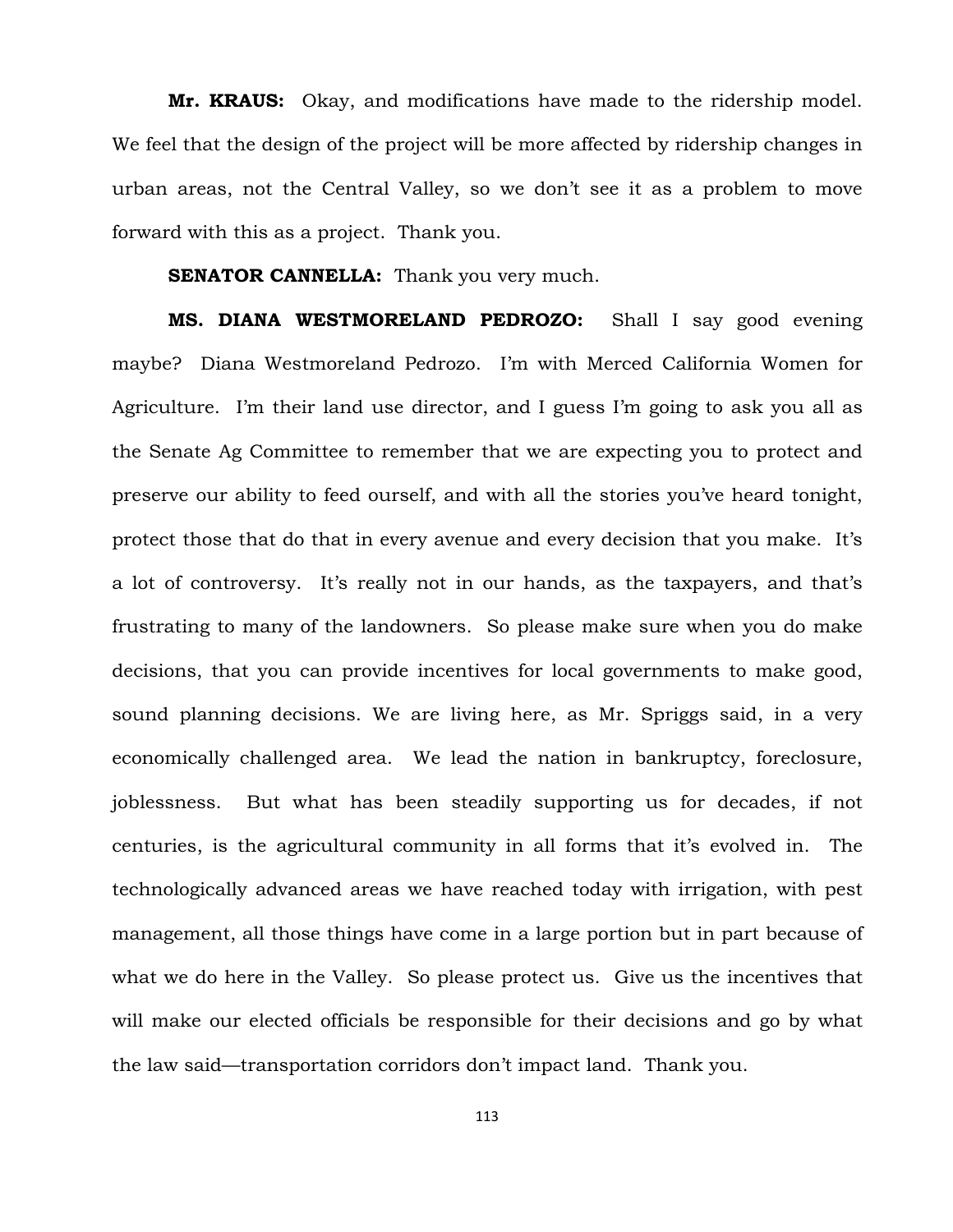**SENATOR CANNELLA:** Thank you. Dr. Boese. And then I have another gentleman from Californians for High Speed Rail, Brian—and I can't read your last name. You know who you are. And Supervisor Perea.

**DR. LEE BOESE:** Senator Cannella, committee, my name is Dr. Lee Boese. I've been involved in high-speed rail—good, bad, indifferent—since 2003. I'm actually the co-chair of our committee that encompasses all of Merced County. As a matter of fact, I've followed this thing. I was beaten out by Curt Pringle. Down at the end, I actually went through Governor Arnold Schwarzenegger to be appointed by the High-Speed Rail Authority Board, so I feel like I have a pretty good track record as far as what's happening in our area and this project.

Just two suggestions that I make this committee that I think you can help is, our area, the majority of people support high-speed rail with the one big caveat of staying on existing transportation corridors. We don't want to see every prime piece of ag land taken out to have this train. And you can help us, in my opinion, a wordless process is lacking, is everybody wants to see it go down A2. The people that I represent, the majority of the farmers that I heard speak today, the issue that we seem to have, that I can't get my arms around, is this issue with UP. We've met with UP. What I mean by that is, our committee. I see Mr. van Ark is here today, and I'm sure he can tell you about their discussions.

## **SENATOR CANNELLA:** Thirty seconds, Lee.

**DR. BOESE:** There's got to be some way that you can help this community put pressure on UP to allow them to use their line or be adjacent to it for 15 miles, preserving all the vital ag land that we have. That will be my request to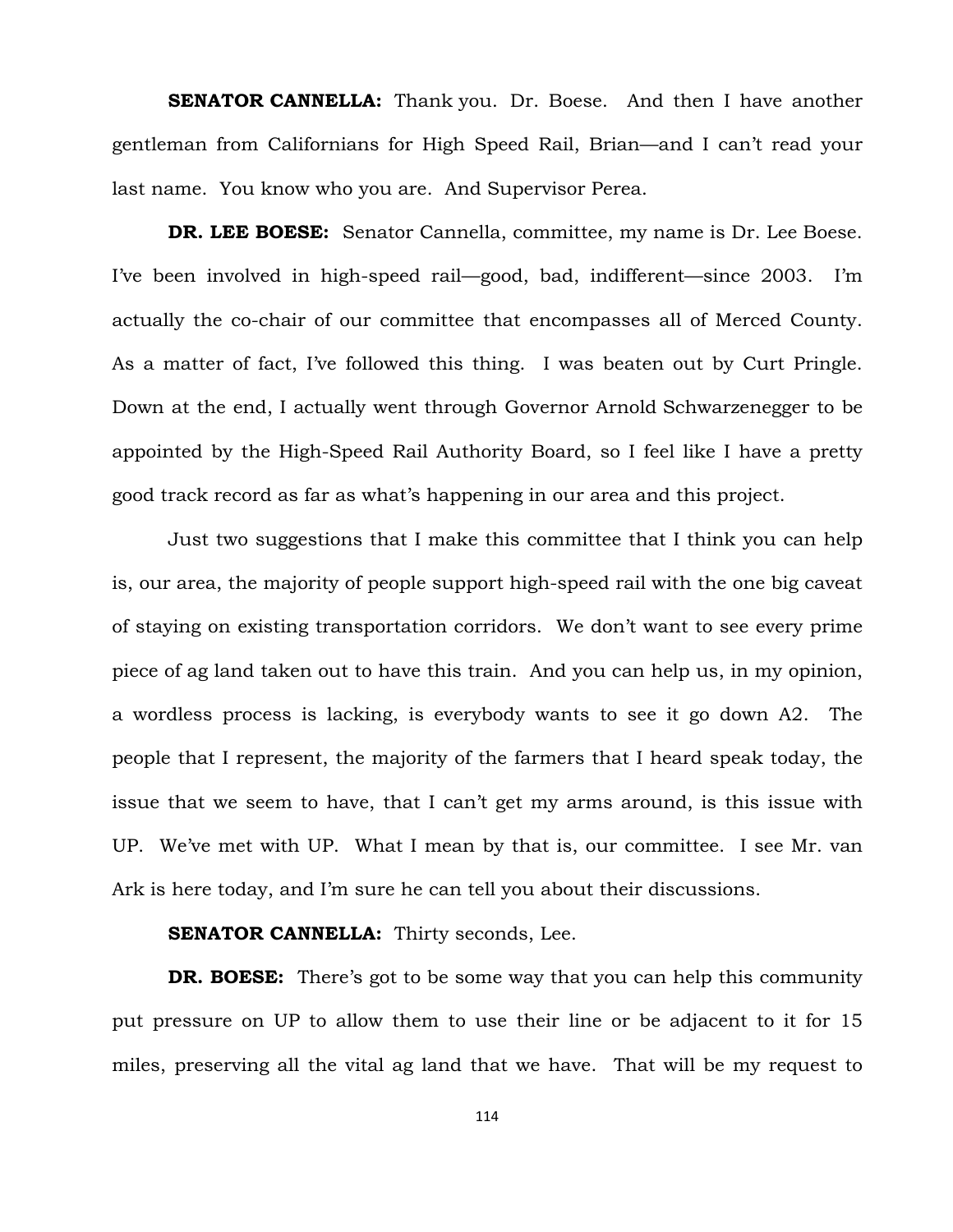this committee is, help us do that and I think you can have a win for everybody. Thank you.

## **SENATOR CANNELLA:** Thank you, Dr. Boese. Brian?

**MR. BRIAN STANKE:** Good evening, Senator Cannella, Senators. Thank you for having this hearing. I'd like to second what the previous speaker said, that most importantly to reduce these impacts is to avoid them in the first place. So any action that our state can take and that working with our federal representatives can take to find corridors like UP where we can reduce—would make those impacts, would be very helpful, and that's something that cannot be done by the Authority. It must be done by higher political forces because of the federal exemption that UP has as far as putting pressure on them. We're going to bring perspective to this.

As mentioned, the ag coalition letter, over 100,000 acres are lost to roads and development every year in California. So when we look at what the worst impacts are to agricultural land loss, then there's that development. If we are to slow and stop that rate of loss, we really need in this state to find a new model for growth and development, and that's where high-speed rail comes in, providing that new model. They're already funding planning from Merced through Bakersfield, force cities to plan and allow that development where very often that infill development is actually currently legal under state and local laws.

So high-speed rail, along with rigorous state action and local action to allow that development to happen is really how we end up preserving those hundreds of thousands of acres of ag land by allowing development to happen where it wants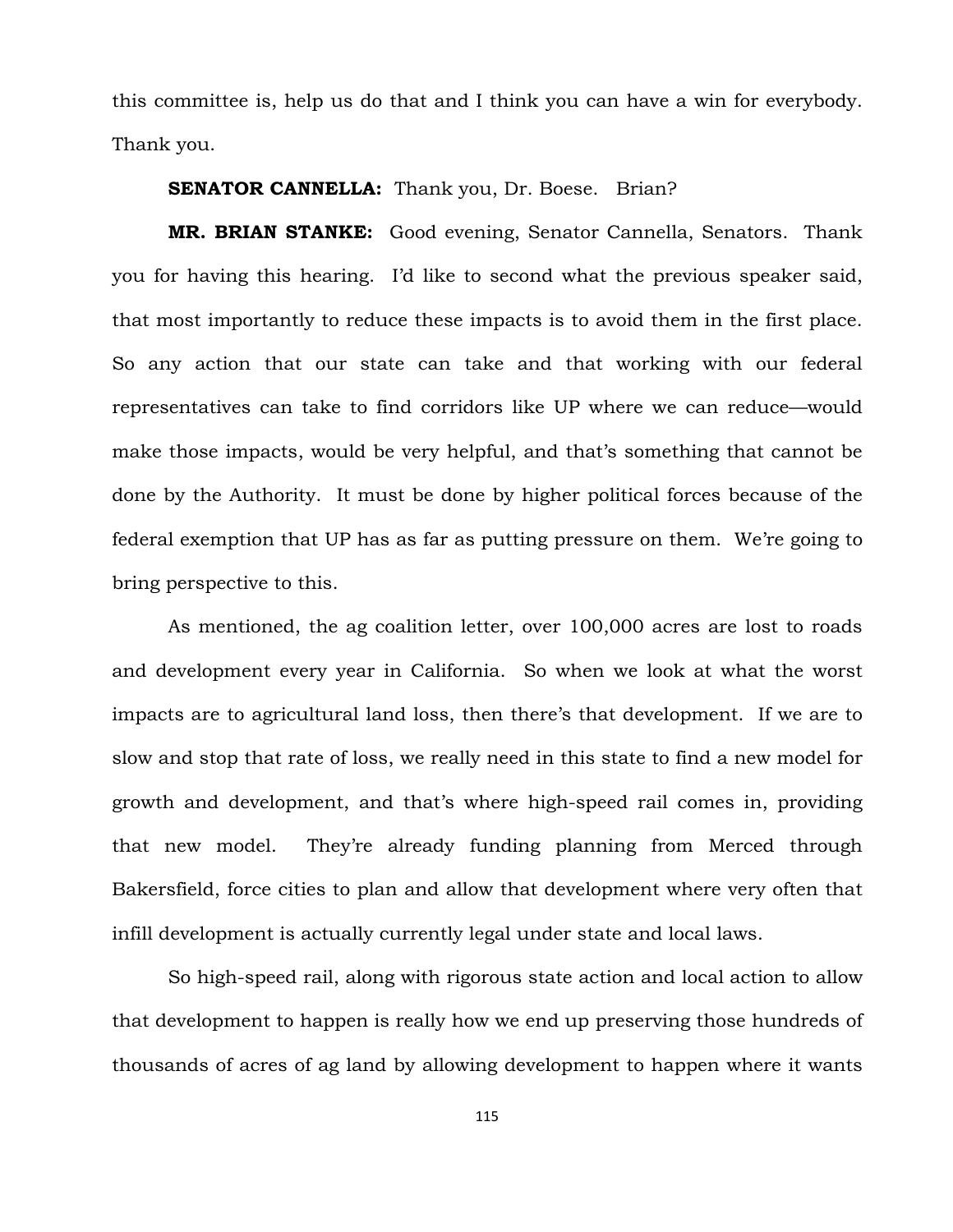to happen and it should happen, especially with high-speed rail, but isn't allowed to. And high-speed rail, where it has built has reduced…

## **SENATOR CANNELLA:** Fifteen seconds.

**MR. STANKE:** Yes. It has reduced the rate of sprawl in those countries where that has been built. It's not a theory; it's not a projection; it's concrete facts, and I can provide you with further documentation about that.

**SENATOR CANNELLA:** Give it to the sergeant and we will get that. Thank you very much. Supervisor.

**SUPERVISOR HENRY PEREA:** Thank you, Senator. I'd like to thank Supervisor Pedrozo for hosting this in his hometown and the excellent facilities. You know, I've been to many hearings like this across the state for the past two years; and I have to tell you, I feel good today. This is probably one of the most productive, one of the best-run, and the most informative meeting that I have ever heard on the issues of high-speed rail as it relates to ag, and I thank you, Senator Cannella, for your leadership and, Senators, thank you for being here. (Applause)

I'll be very brief. There was so much discussed. I want to hit a lot of points; but with two minutes, or less than two minutes now, what I'll just say is, I think everybody understands the importance or significance of high-speed rail for California. It's a major transportation system, a new way to move people, with all the issues that we have with transportation. Certainly it's not an ag either/or context, either high-speed rail or ag. And then I think today you really, you really laid that out that, you know, if there's ways to work with people, if you look at a 4,000-acre footprint and you look at the productive ag land between Merced and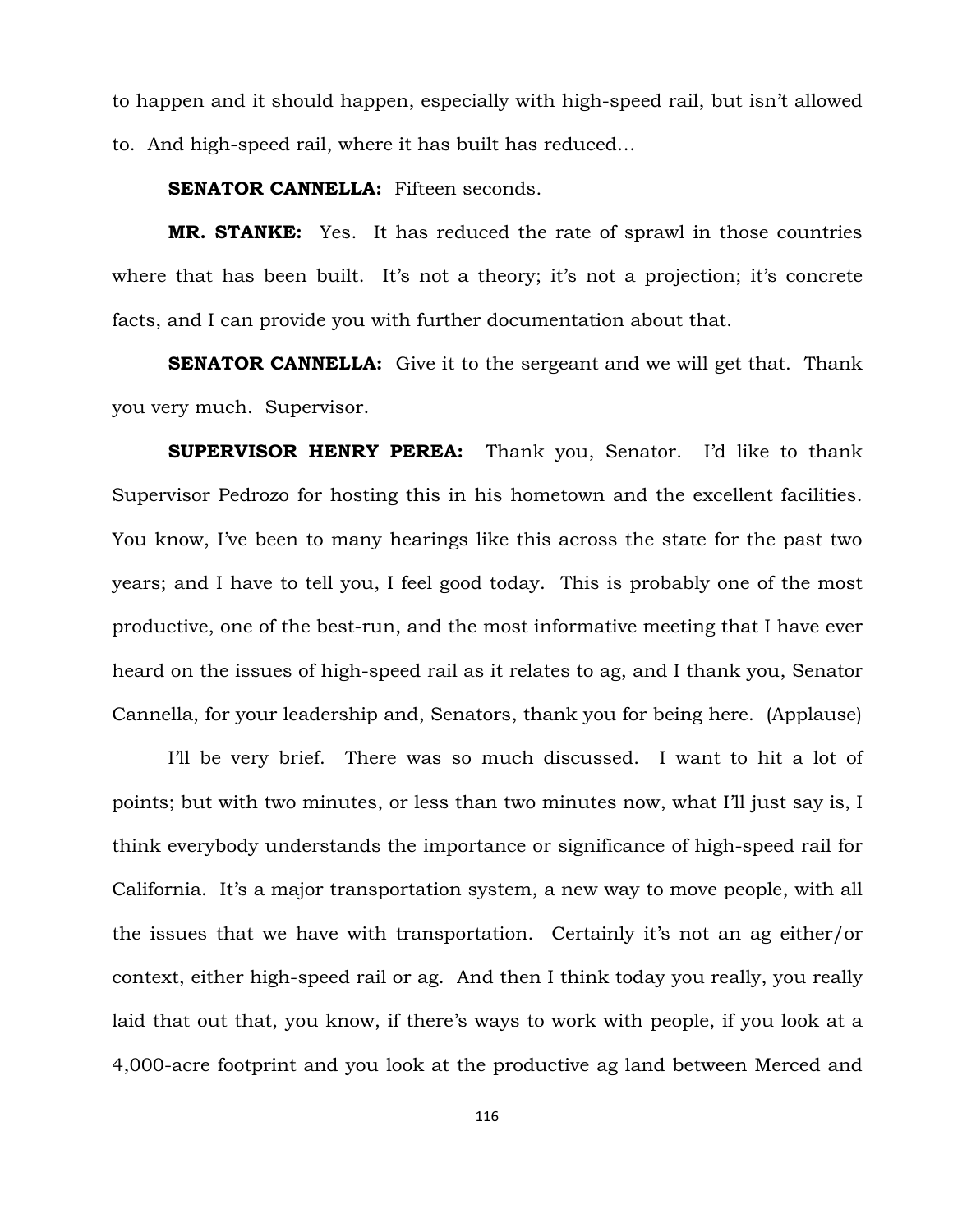Bakersfield, there's about 4 million acres. It's one-tenth of 1 percent of ag land. Well, that doesn't mean a lot to those folks who aren't going to be affected by it. I get that. I understand that all of us in public office know that when we do major projects it's going to affect somebody. The issue is how we work with people to make sure that it works out well.

So, you know, the last I'll say is Congressman Denham did hold something in Fresno with Congressman Mike, the other transportation committee. We talked about the Congressman, and the only thing I took away from that is, here's a congressman from Florida who is very supportive of high-speed rail, just not in California in the northeast corridor. They wanted our money, and I don't blame him for that. That's the game that we're involved in, but what I expected more from our folks was to be supportive of keeping the money here and figuring out a way to make it work.

So when it comes to respect, because I got your point earlier on, I understood the comment. That was a good one. You know, respect for me is that we can make this work. It's not either/or. You all are going to provide the leadership to make it happen, I hope from the Senate and Assembly, and that you make it, make it happen. Mr. van Ark has done a great job in the year that he's been with us and changed it light years in terms of moving forward the project for our state.

So, again, thank you for all that you're doing. We hope that you keep the leadership coming from the Valley and bring these jobs and this money for the

117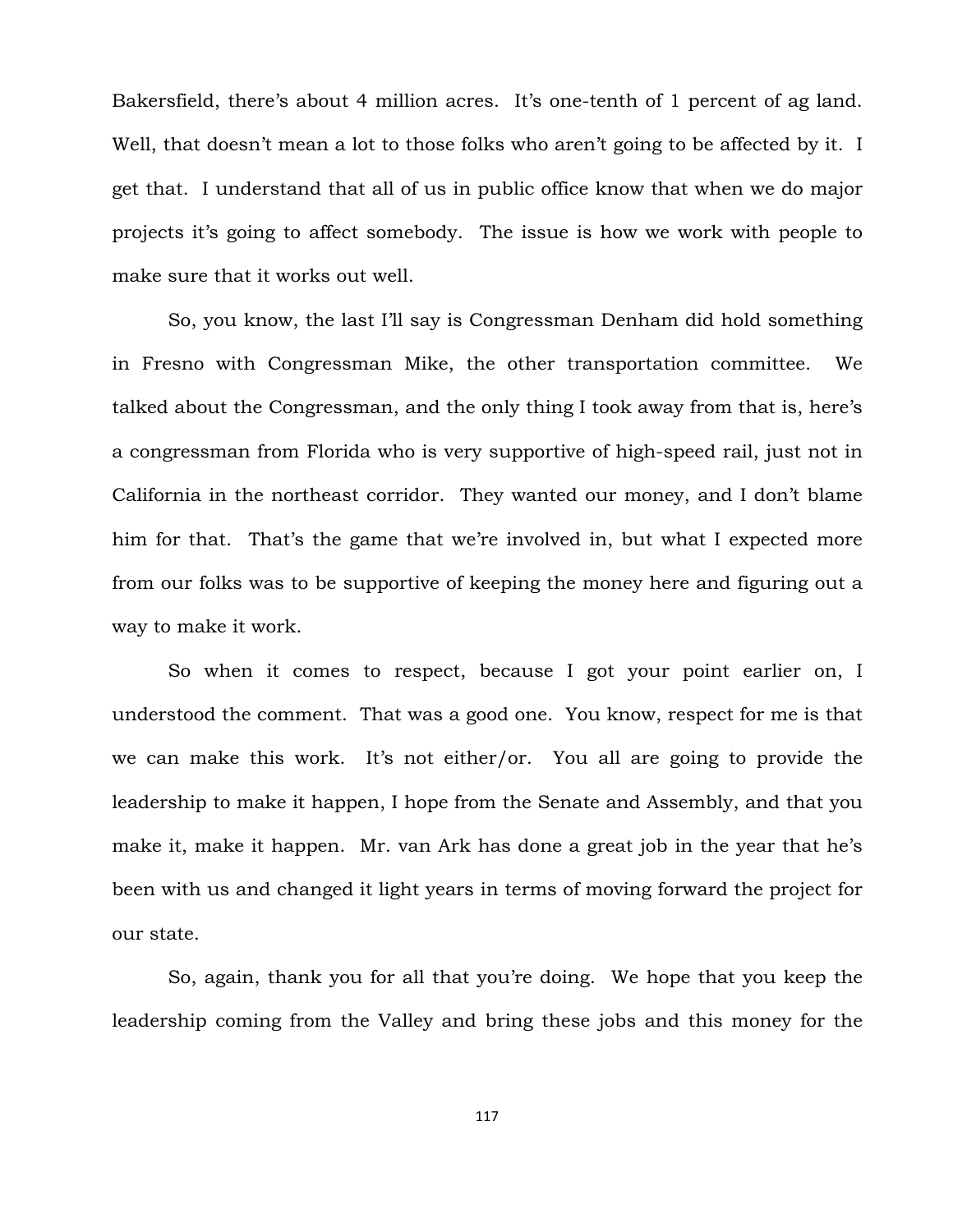Valley and keep it at that. I think we'll all enjoy high-speed rail in the near future. Thank you.

**SENATOR CANNELLA:** Thank you, Supervisor, appreciate it.

Billy? Then Jay Pezoldt.

**MR. BILLY POWELL:** Good afternoon, gentlemen.

Senator Cannella, I was glad to see in your newsletter that this hearing was published in there, so this is a good thing, bringing the concerns of the ag community to this forum. That is appreciated.

My name is Billy Powell. I represent the building and construction trades for Stanislaus and Merced counties. The one thing I do want to bring to this is, like everyone knows, we need jobs, and we need good jobs, and there's a lot of factors and a lot of tape that goes into this project. So on my perspective, the High-Speed Rail Authority—I've attended several meetings and several board meetings—it appears from my perspective that they are reaching out, and I think this meeting today is definitely a step in the right direction. So thank you again.

**SENATOR CANNELLA:** Thank you very much. Mr. Pezoldt.

**MR. JAY PEZOLDT:** Good afternoon. I won't take up much time, but I'm with Baker Commodities, and I am here representing us. I wasn't going to speak until I heard our name come up. The first thing I had to say is, we have had several meetings with the people from the High Speed Rail Authority, and they seemed to want to be able to work with us, and we appreciate that. We have a little bit of skepticism with regards to their ability to work with the Air Board and Water Board to get us the proper permitting that we need to move our operation.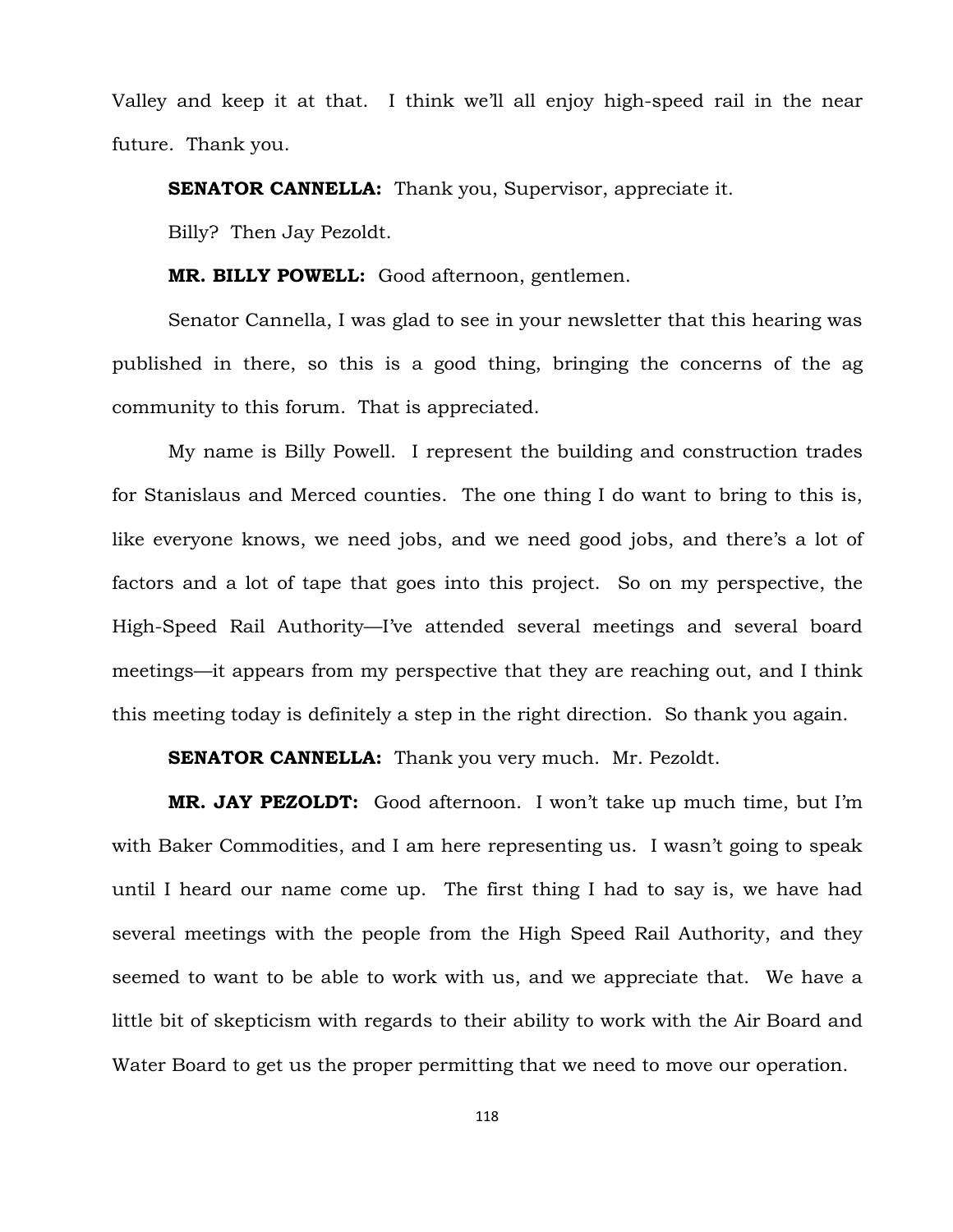We service approximately 5(00) to 600 dairies in the Central Valley. The disruption in our service at that facility will be devastating in the dairy industry. And the last thing that I want to say, and I'm not trying to be smart, but if you think the NIMBY situation is difficult with this, try siting a rendering facility. It's not fun. So thank you very much.

**SENATOR CANNELLA:** Where is the next rendering facility if that one was to not exist and not be rebuilt?

**MR. PEZOLDT:** That facility is actually not technically a rendering facility. It's actually a skinning facility, but it's close enough to be called…

**SENATOR LaMALFA:** There's one in the County of Vernon or City of Vernon…

**MR. PEZOLDT:** Yes. In Los Angeles, where our corporate headquarters are. There's a plant in Turlock that does what we do, but they don't handle the volume we do. There's not another rendering facility in the state that handles the dead-stock volume that we handle. It's not even close. They do maybe 30 percent of what they do.

**SENATOR LaMALFA:** Maybe we could put the dead stock on the rail \_\_\_\_\_. (Laughter)

**MR. PEZOLDT:** There are a number of times we thought about taking trucks out to Sacramento.

## **SENATOR CANNELLA:** That's a good idea. (Laughter)

All right. Thank you very much. And with that, I'd like to thank Mr. van Ark and his associates for being here today. I thought this was, for me, it was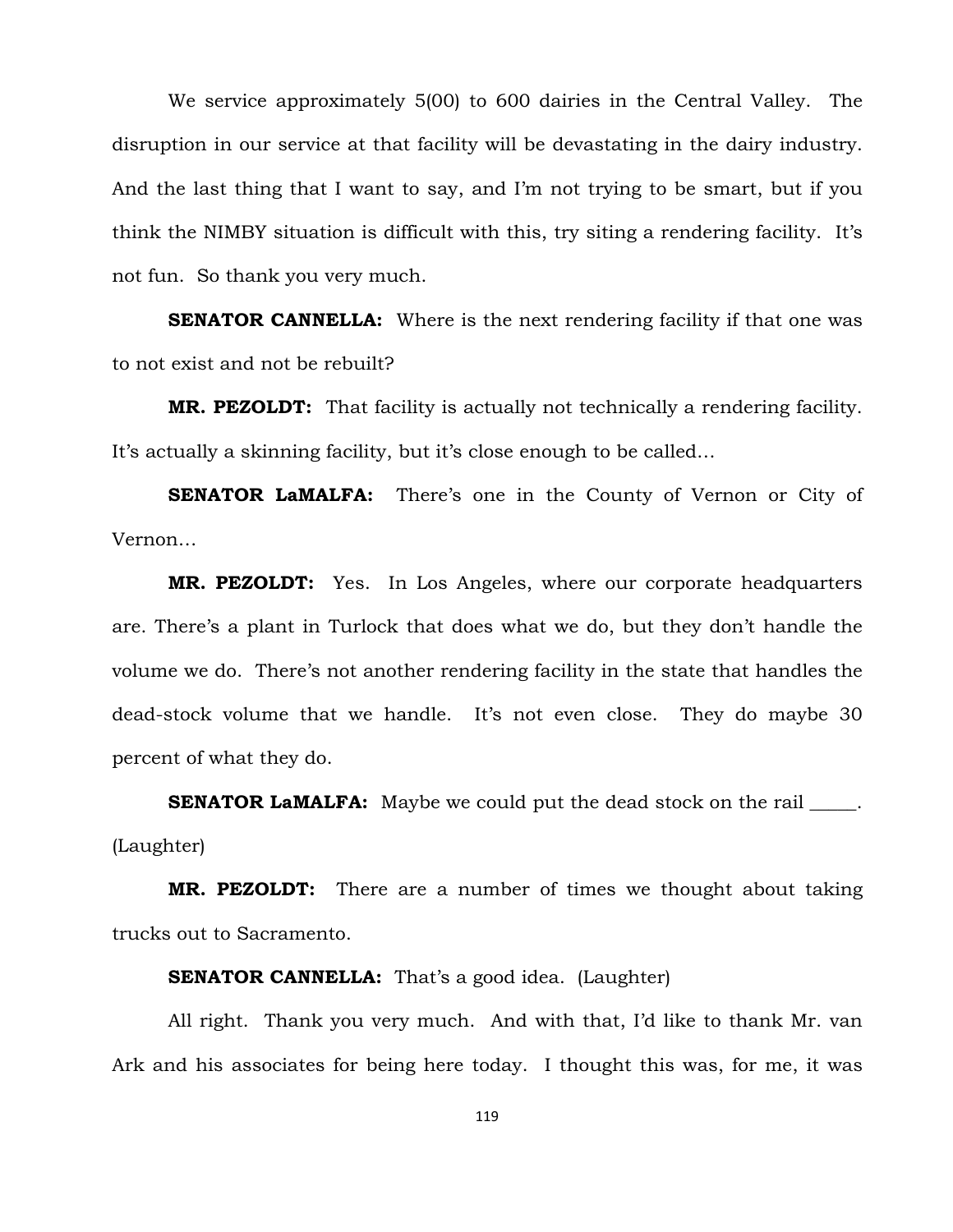very informative, and I think you made some real commitments that hopefully will address some of the concerns. Again, I don't know what's going to happen, and I know, hopefully, we can limit the use of ag land, but you clearly spoke about what the process is going to be to take care of those issues.

I'd also like to thank the panelists, and I'd like to thank the public, and I'd also like to thank the Board of Supervisors for the use of this chamber, so thank you very much. (Applause)

**SENATOR DeSAULNIER:** I just want to jump in and say thank you as well, and I still don't know whether—I learned a lot from this meeting, but I still don't know whether it's…

**SENATOR CANNELLA:** Hold on. Quiet, please. Quiet.

**SENATOR DeSAULNIER:** This is my punch line, whether it's almonds or almonds.

#### **UNIDENTIFIED SPEAKER:** It's almonds.

**SENATOR LOWENTHAL:** I came down anticipating more conflict. It was nice to hear. I think the message is that it can coexist together. But as much as there has to be routes that did develop by the High-Speed Rail Authority, I think that really what people are also saying is that you've got to protect farmland and that's got to be the highest priority. And somehow between that really has to work out.

I wanted to say one other thing. I think this was great, as far as this, I ask that question of my congressional, what the relationship is, because the biggest fear—I think this is all workable—the biggest fear is, we don't have any additional